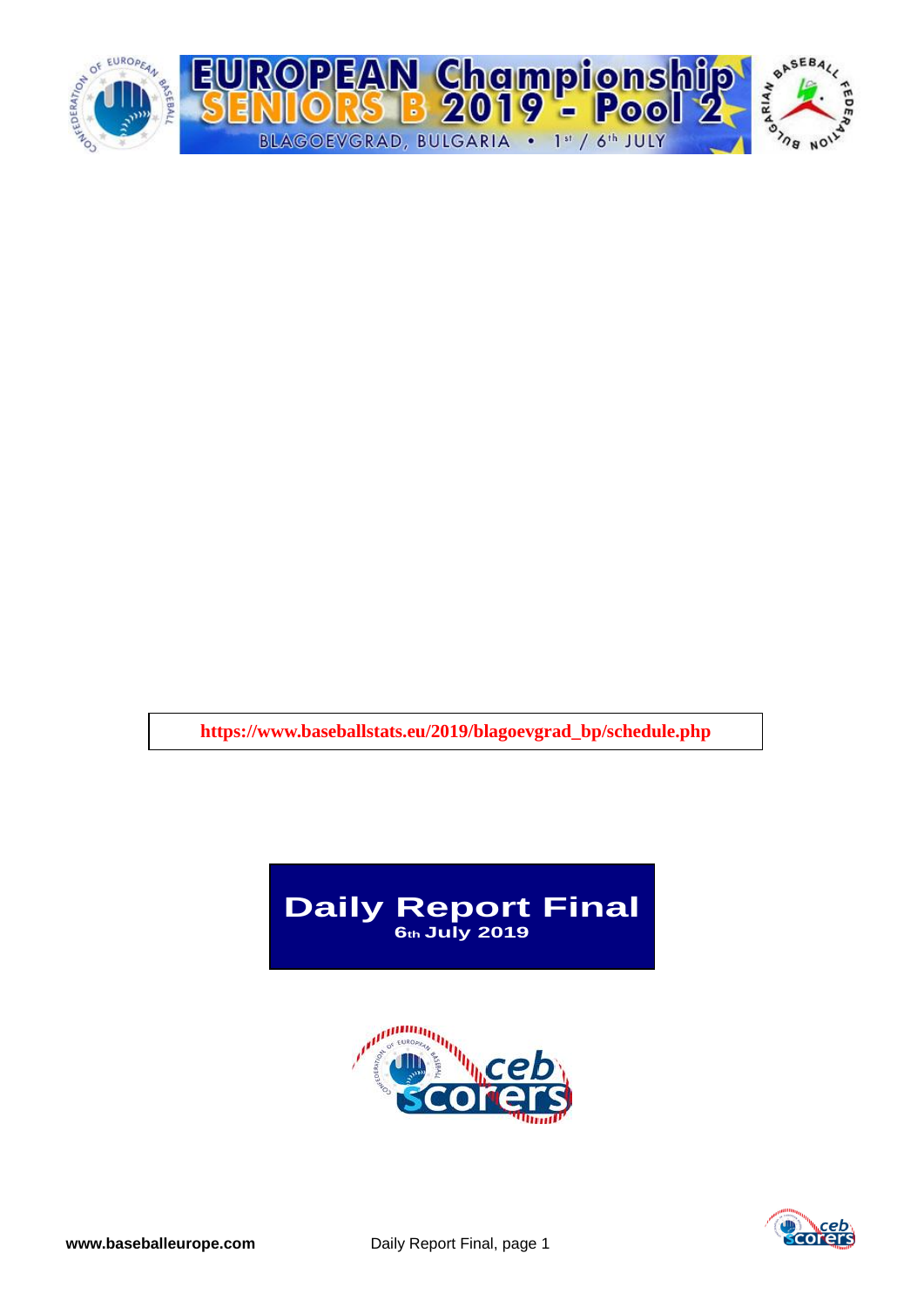





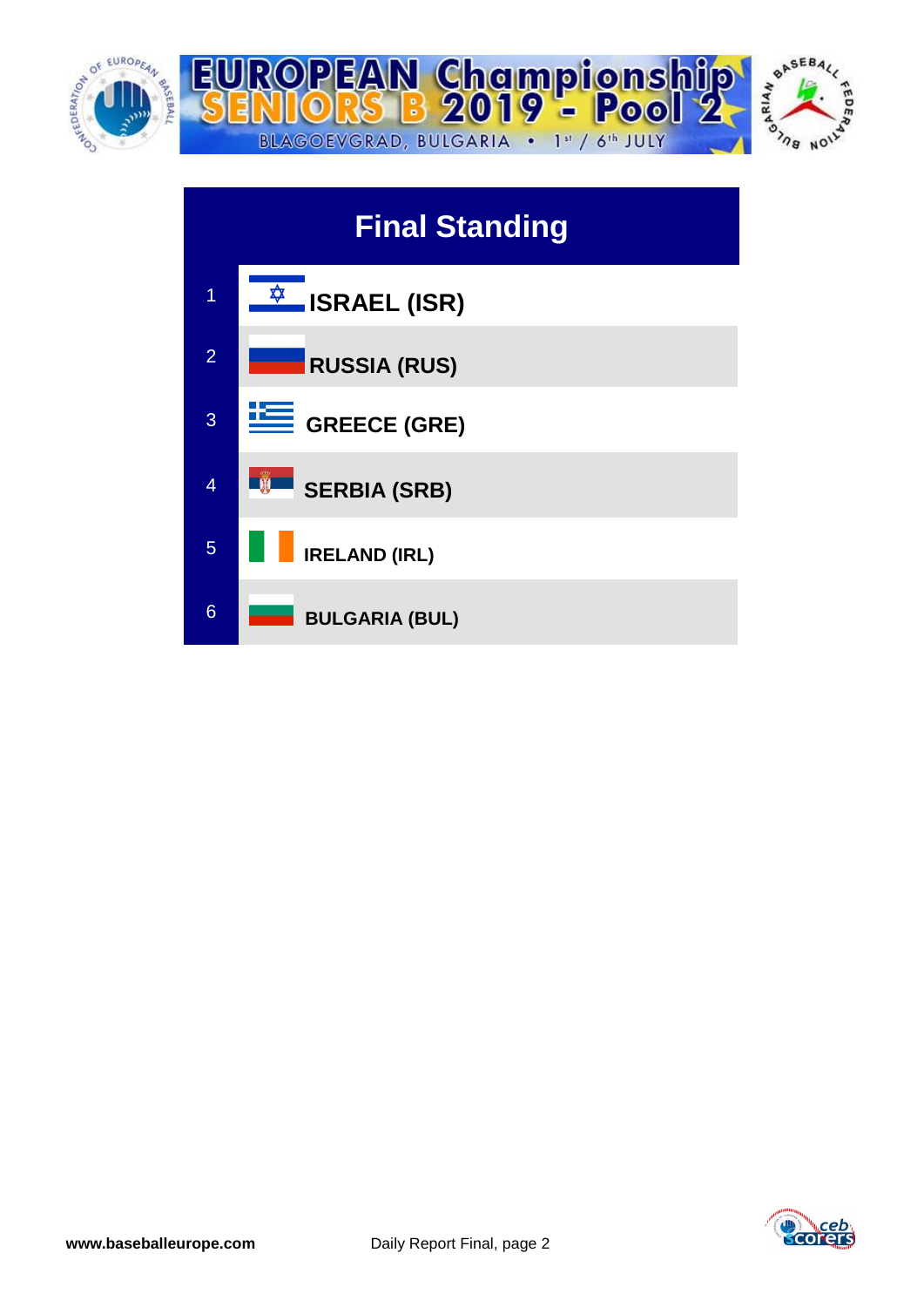

# **Individual Awards**

Leading Batter

# **CASTILLO David,** Russia (RUS)

batting average .600

Pitcher Best ERA

# **CHRISTIDIS Dean,** Greece (GRE)

ERA 0.00 in 9.0 innings

Most Valuable Player

</del> **GAILEN Blake,** Israel (ISR)

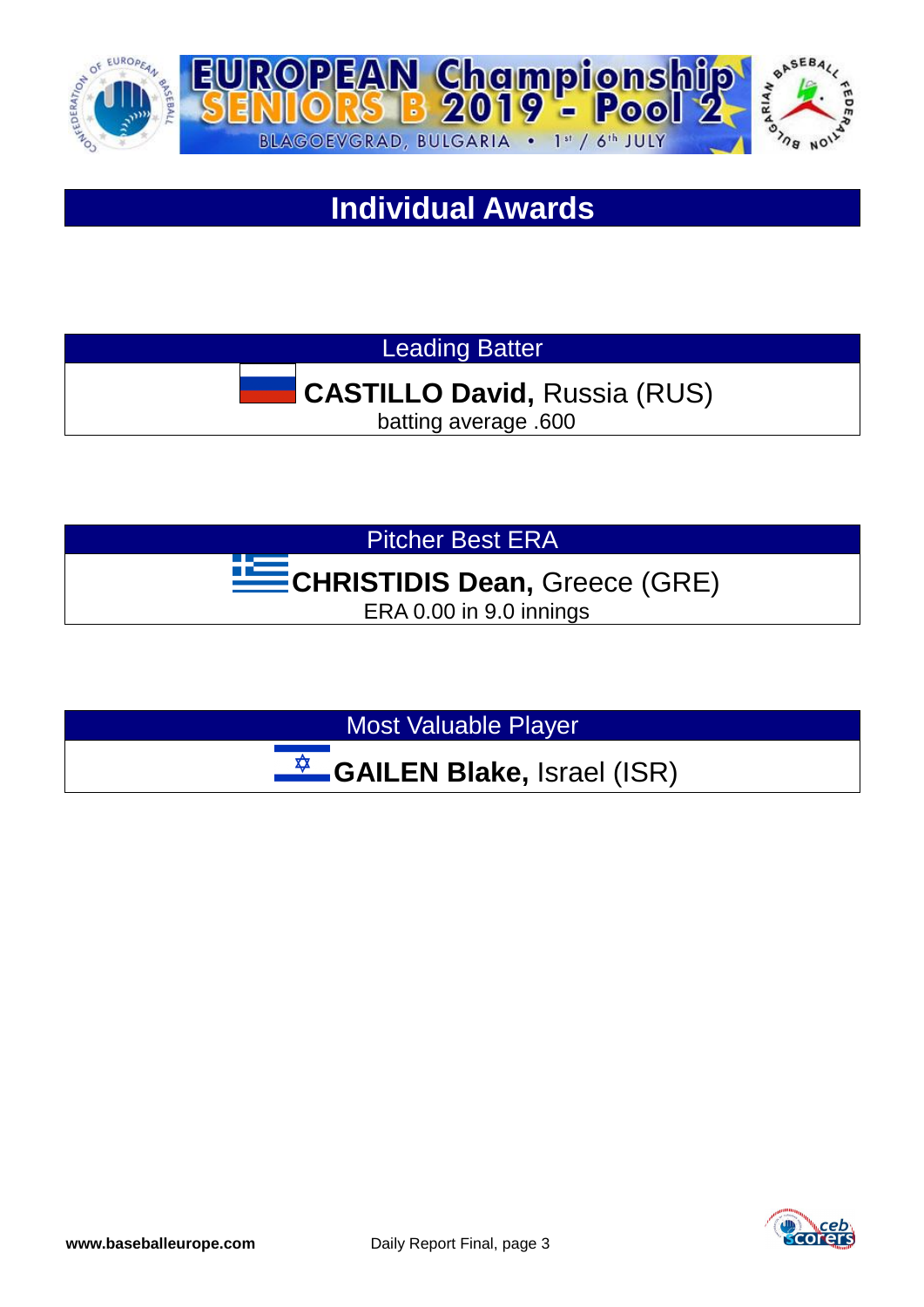



| <b>Technical Commission</b>                                                                          |                                                     |  |
|------------------------------------------------------------------------------------------------------|-----------------------------------------------------|--|
|                                                                                                      | Delegate:                                           |  |
|                                                                                                      | Paul Bokern (NED)                                   |  |
|                                                                                                      | Commissioners:                                      |  |
| Michael Larkin (RUS)                                                                                 | Zlatko Seršen (CRO)                                 |  |
|                                                                                                      | <b>Umpires</b>                                      |  |
| Djordje Ajduković (SRB)<br>Patrick Cibba (FRA)<br>Damiano lacobelli (IRL)<br>Daniel Wroblewski (ISR) | German Grebennikov (RUS)<br>Dimitris Karounis (GRE) |  |
|                                                                                                      | <b>Scorekeepers</b>                                 |  |
| Aleksandrina Bogdanova (BUL)<br>Gergana Hadjiyska (BUL)                                              | Marina Estoquera Beltrán (ESP)                      |  |
|                                                                                                      | <b>Scoring Director</b>                             |  |
|                                                                                                      | Huub Nelissen (NED)                                 |  |

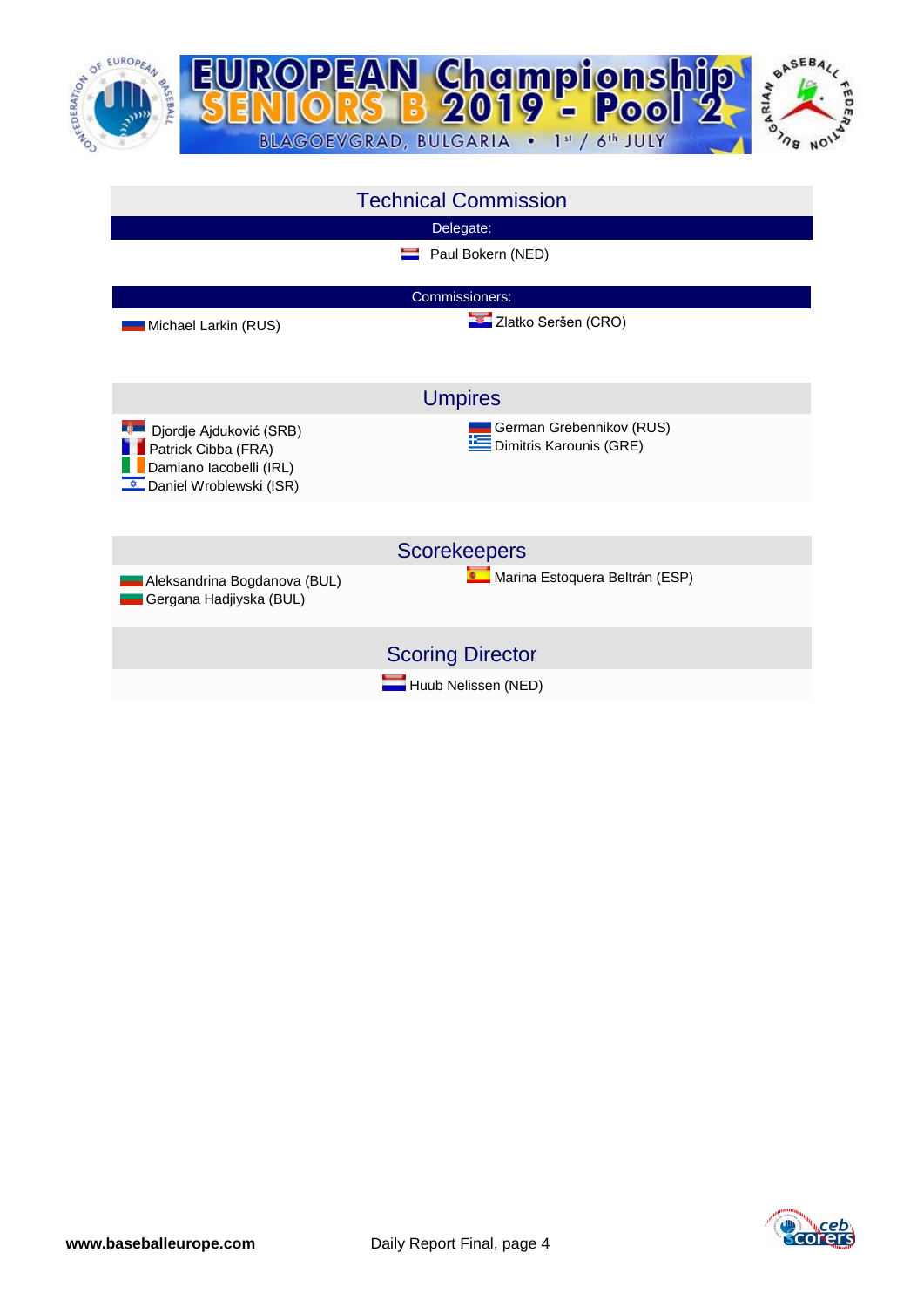

R



| <b>Roster</b>   |            |
|-----------------|------------|
| <b>Bulgaria</b> | <b>BUI</b> |

BLAGOEVGRAD, BULGARIA . 1st / 6th JULY

| ##             | <b>Name</b>                 | Pos     | $\mathbf{B}/\mathbf{T}$ | C1        |
|----------------|-----------------------------|---------|-------------------------|-----------|
| 0              | <b>DRAGOEV Ilian</b>        | IF-OF   | R/R                     | <b>SR</b> |
| $\pmb{0}$      | <b>GORRIN Alexander</b>     | IF      | R/R                     | <b>SR</b> |
| $\mathbf 0$    | <b>PETROV Lyubomir</b>      | $P-IF$  | L/L                     | <b>SR</b> |
| $\mathbf{1}$   | <b>TEMELKOV Hristian</b>    | IF-OF   | L/L                     | <b>SR</b> |
| 2/21           | <b>GEORGIEV Lyubomir</b>    | IF      | R/R                     | <b>SR</b> |
| 3/13           | <b>ANDONOV Martin</b>       | IF-OF   | L/L                     | <b>SR</b> |
| $\overline{5}$ | <b>CHERNOZEMSKY Evgenii</b> | $P-IF$  | R/R                     | <b>SR</b> |
| 7/26           | <b>ZHALTOV Panayot</b>      | P-OF    | R/R                     | <b>SR</b> |
| 8/28           | <b>BESHKOV Stefan</b>       | P-IF-OF | R/R                     | <b>SR</b> |
| 9/99           | <b>GEORGIEV Georgi</b>      | OF-C    | R/R                     | <b>SR</b> |
| 10             | <b>NASSAPOV Dimitar</b>     | C-IF    | R/R                     | <b>SR</b> |
| 11             | <b>SHOPSKI Martin</b>       | P-OF    | R/R                     | <b>SR</b> |
| 12/22          | <b>MIDILI Paul</b>          | P-OF    | R/R                     | <b>SR</b> |
| 14/49          | <b>GARNEV Ivan</b>          | IF      | R/R                     | <b>SR</b> |
| 17             | <b>NASSAPOV Alexander</b>   | $P-IF$  | R/R                     | <b>SR</b> |
| 23/39          | <b>TEMELKOV Krum</b>        | IF-OF-C | R/R                     | <b>SR</b> |
| 29             | <b>NEDELCHEV Yasen</b>      | $P-IF$  | R/R                     | <b>SR</b> |
| 32/0           | <b>KARASHTRANOV Nikolay</b> | OF      | L/R                     | <b>SR</b> |
| 33             | <b>PETROV Petar</b>         | IF      | R/R                     | <b>SR</b> |
| 44/74          | <b>PETKOV Petyo</b>         | P       | R/R                     | <b>SR</b> |
| 45/55          | <b>MARKOV Vladimir</b>      | OF.     | R/R                     | <b>SR</b> |
| 46/66          | <b>VELINOV Martin</b>       | $P-IF$  | R/R                     | <b>SR</b> |
| 65/25          | <b>DIMITROV Teodor</b>      | $P-IF$  | R/R                     | <b>SR</b> |
| 29             | <b>NEDELCHEV Yasen</b>      | Coach   |                         |           |
| 8/28           | <b>BESHKOV Stefan</b>       | Coach   |                         |           |
| 2/21           | <b>GEORGIEV Lyubomir</b>    | Coach   |                         |           |
|                |                             |         |                         |           |

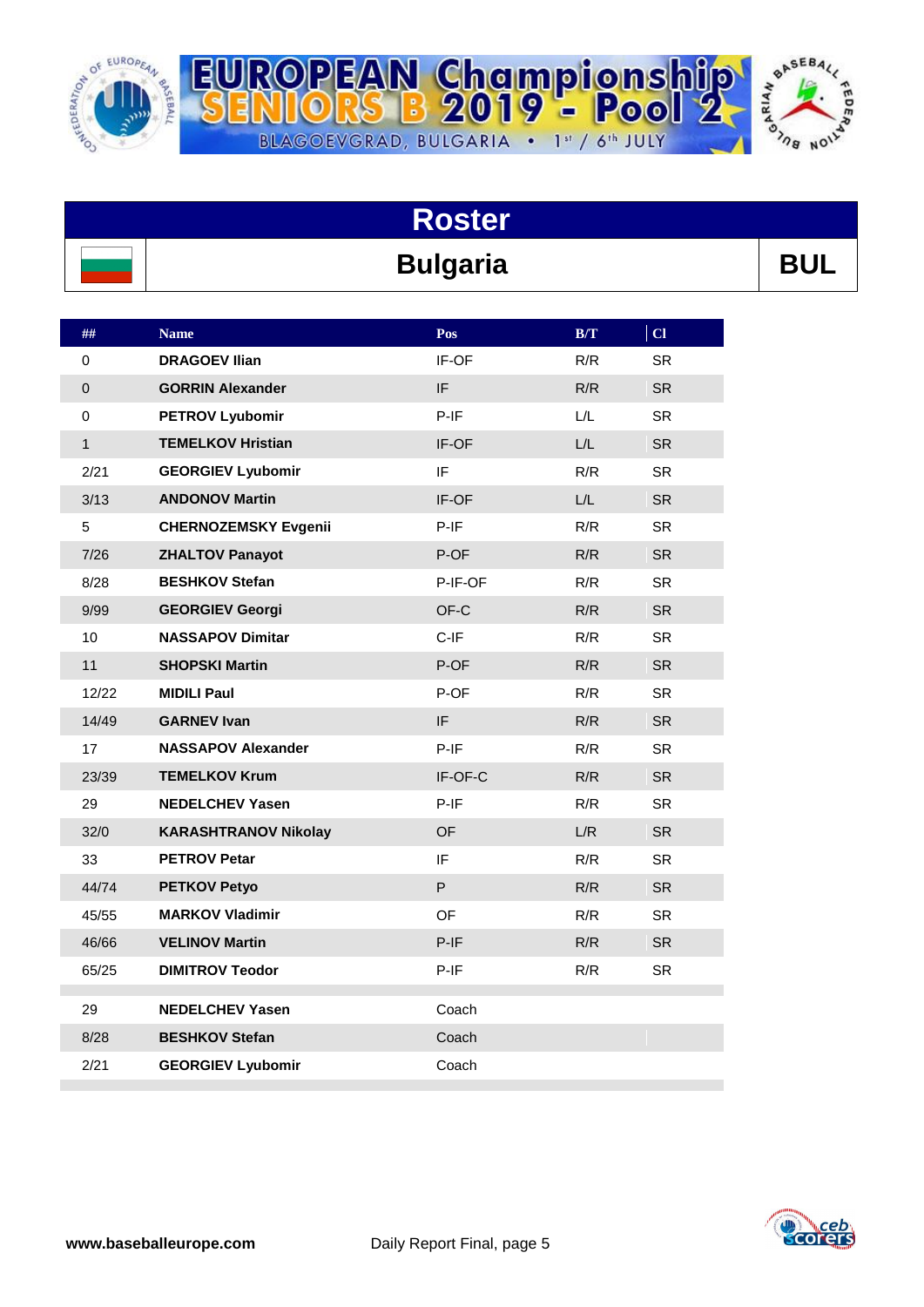

R



| <b>Roster</b> |            |
|---------------|------------|
| <b>Greece</b> | <b>GRE</b> |

BLAGOEVGRAD, BULGARIA . 1st / 6th JULY

| ##             | <b>Name</b>                 | Pos                        | B/T | Cl        |
|----------------|-----------------------------|----------------------------|-----|-----------|
| 4              | <b>CHRISTIDIS Dean E.</b>   | P                          | L/L | <b>SR</b> |
| 5              | <b>MAESTRALES Peter G.</b>  | IF-OF                      | B/R | <b>SR</b> |
| $\overline{7}$ | <b>SECHOPOULOS Aristo</b>   | IF                         | L/L | SR.       |
| $\mathsf g$    | PAPPS Steven J.             | IF.                        | R/R | <b>SR</b> |
| 10             | <b>TSIFLIKIOTIS George</b>  | IF                         | R/R | SR.       |
| 11             | <b>GOUOREN Max T.</b>       | P-OF                       | R/R | <b>SR</b> |
| 12             | <b>LEKAS Tomas J.</b>       | IF                         | R/R | <b>SR</b> |
| 13             | <b>SPILIOTIS Nicholas J</b> | <b>OF</b>                  | L/R | <b>SR</b> |
| 14             | <b>KAMETAS Robert D.</b>    | P                          | R/R | SR.       |
| 15             | <b>VIDAS Nikolas K.</b>     | P                          | R/R | <b>SR</b> |
| 20             | <b>KALIVAS Ioannis M.</b>   | IF                         | R/R | <b>SR</b> |
| 22             | <b>ROULIS Thomas W.</b>     | $\ensuremath{\mathsf{IF}}$ | R/R | <b>SR</b> |
| 24             | <b>LOMIS Dimitrios P.</b>   | $P-IF$                     | R/R | <b>SR</b> |
| 25             | LES Bill A.                 | IF                         | R/R | <b>SR</b> |
| 28             | <b>ORFANAKOS Evagelos A</b> | IF-OF                      | R/R | <b>SR</b> |
| 29             | <b>KOURTIS Dimitrios</b>    | P-OF                       | R/R | <b>SR</b> |
| 17             | ZOUMBOULAKIS Demetri        | IF.                        | R/R | SR.       |
| 36             | <b>ARGYROPOULOS Angelos</b> | $P-IF$                     | R/R | <b>SR</b> |
| 38             | <b>KOUNTIS Jonathan G.</b>  | P                          | R/R | <b>SR</b> |
| 41             | <b>BOURDANIOTIS Theodor</b> | P                          | L/L | <b>SR</b> |
| 44             | <b>GOUNARIS Alexandros</b>  | P-OF                       | R/R | <b>SR</b> |
| 54             | <b>ESSIAN James</b>         | Manager                    |     |           |
| 34             | <b>POTHAKOS Rye</b>         | Coach                      |     |           |
| 55             | <b>BISSYLAS John</b>        | Coach                      |     |           |
| 46             | <b>MAZARAKIS Tom</b>        | Coach                      |     |           |
| 6              | <b>TSOULOUFAS Georgios</b>  | Coach                      |     |           |

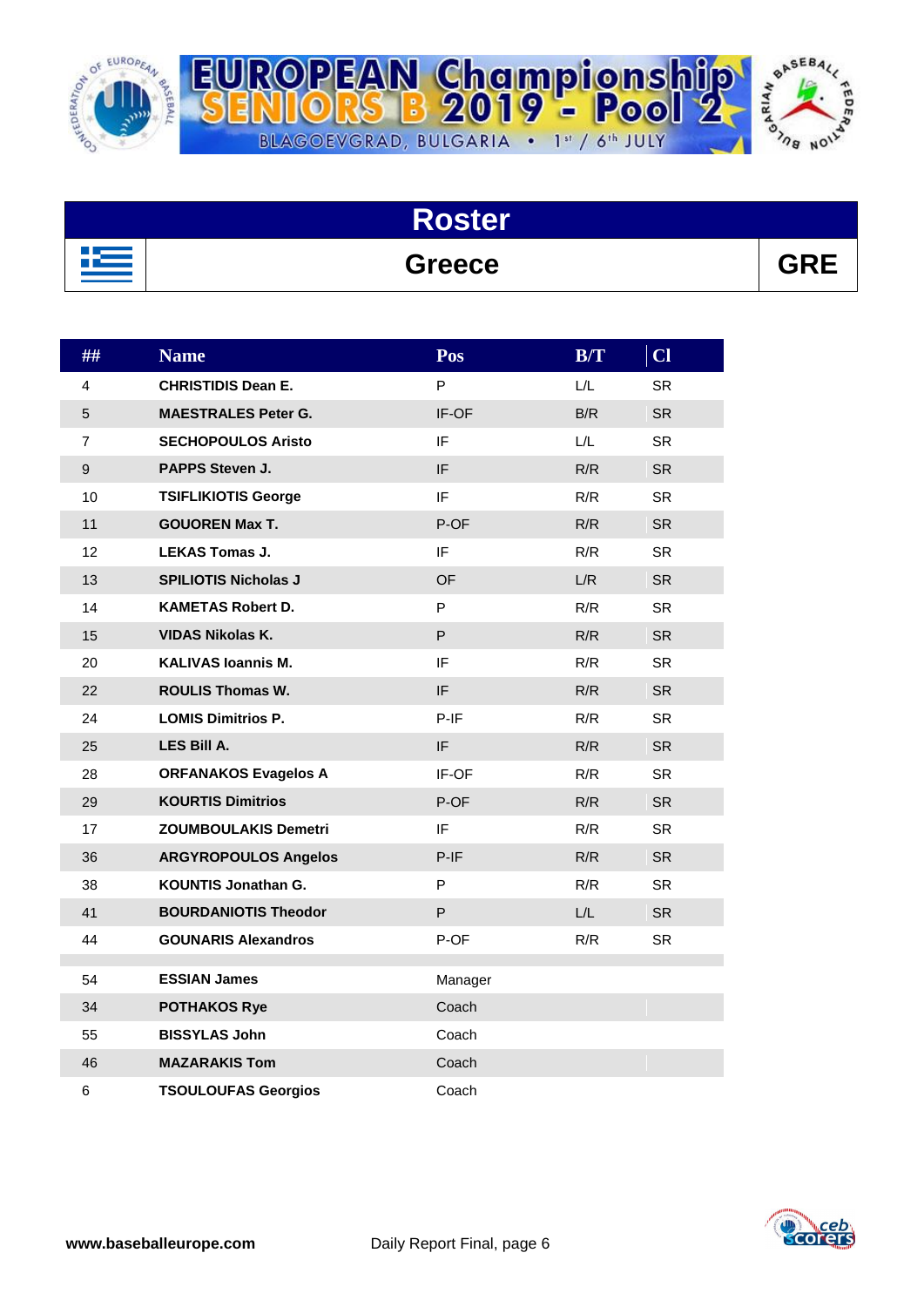

R



| <b>Roster</b> |                |  |
|---------------|----------------|--|
|               | <b>Ireland</b> |  |

BLAGOEVGRAD, BULGARIA . 1st / 6th JULY

OPEAN Championship<br>||ORS B 2019 - Pool 2,

| ##             | <b>Name</b>                  | Pos          | B/T | Cl        |
|----------------|------------------------------|--------------|-----|-----------|
| 0              | <b>HONAN Liam</b>            | IF-OF        | B/R | FR.       |
| 3              | <b>HAYES Devin</b>           | P            | R/R | <b>SR</b> |
| 5              | <b>McAULIFFE Brian</b>       | IF           | L/R | <b>SR</b> |
| $\overline{7}$ | <b>GEOGHEGAN Frank</b>       | <b>OF</b>    | R/R | <b>SR</b> |
| 8              | <b>SANTOIANNI Conor</b>      | <b>OF</b>    | L/L | <b>SR</b> |
| 9              | <b>SCOTT Brendan</b>         | P            | R/R | <b>SR</b> |
| 11             | <b>CUEVAS Jamie</b>          | P-IF-OF      | L/L | <b>SR</b> |
| 12             | <b>McGEE Michael</b>         | P            | L/L | <b>SR</b> |
| 14             | <b>SHIER Liam</b>            | P-IF-OF      | R/R | <b>SR</b> |
| 16             | <b>GALLAHAR HALL Fionn</b>   | IF           | R/R | <b>SR</b> |
| 17             | <b>FERRATO Michael</b>       | $P-IF$       | R/R | <b>SR</b> |
| 18             | <b>FOX Allan</b>             | OF           | R/R | <b>SR</b> |
| 21             | DOLAN John P.                | IF-OF        | L/R | <b>SR</b> |
| 22             | <b>POWER Brendan</b>         | IF-OF        | R/R | <b>SR</b> |
| 23             | <b>DILLON Patrick</b>        | P-IF         | R/R | <b>SR</b> |
| 24             | <b>COLE Michael</b>          | $\mathsf{C}$ | R/R | <b>SR</b> |
| 27             | <b>WALSH Patrick</b>         | P-IF         | R/R | <b>SR</b> |
| 29             | <b>COSGROVE Joe</b>          | $P-IF$       | R/R | <b>SR</b> |
| 36             | <b>DVORAK Liam</b>           | P            | L/R | <b>SR</b> |
| 41             | <b>McNAMARA Sean</b>         | P            | R/R | <b>SR</b> |
| 50             | <b>O BRIEN Slater</b>        | P            | R/L | <b>SR</b> |
| 57             | <b>HILLERT Mitchell</b>      | P            | L/L | <b>SR</b> |
| 58             | <b>FARRELL Leo</b>           | OF           | L/R | <b>SR</b> |
| 61             | <b>O ROURKE Ryan</b>         | P            | B/L | <b>SR</b> |
| 40             | <b>FERGUS Donegal</b>        | Coach        |     |           |
| 93             | <b>LINDQUIST Kyle</b>        | Coach        |     |           |
| 32             | <b>St. AMAND Christopher</b> | Coach        |     |           |
| 26             | <b>McNAMARA Conor</b>        | Coach        |     |           |

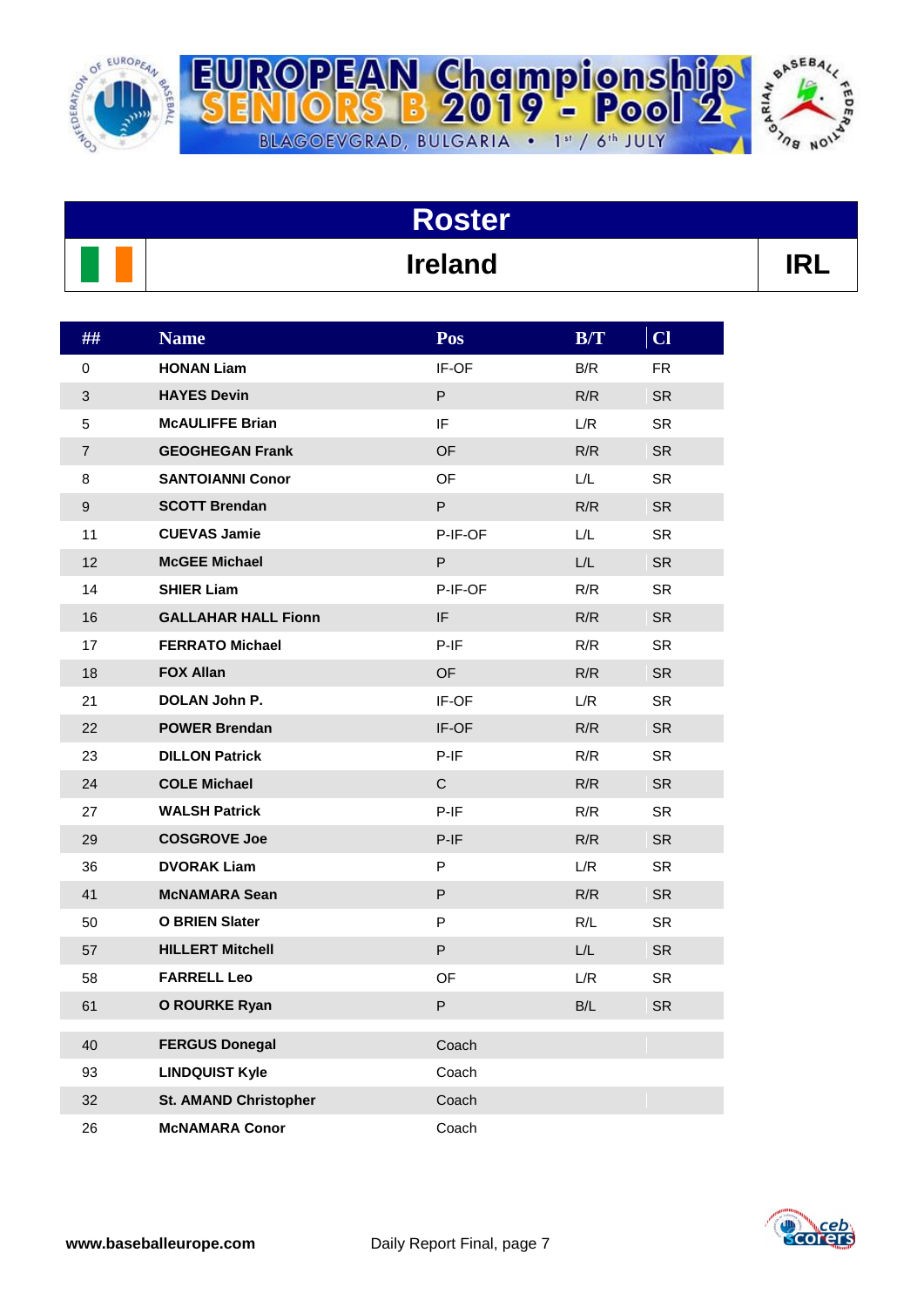

R



| Roster        |       |
|---------------|-------|
| <b>Israel</b> | 1 Q D |

BLAGOEVGRAD, BULGARIA . 1st / 6th JULY

OPEAN Championsh<br>||ORS B 2019 - Pool

| ##             | <b>Name</b>             | Pos       | B/T | $CI$      |
|----------------|-------------------------|-----------|-----|-----------|
| 1              | <b>LEICHMAN Alon</b>    | P         | R/R | <b>SR</b> |
| $\overline{2}$ | <b>GAILEN Blake</b>     | <b>OF</b> | L/L | <b>SR</b> |
| 3              | <b>PALLER Rob</b>       | OF        | L/R | <b>SR</b> |
| 6              | <b>BAKER Corey</b>      | P         | R/R | <b>SR</b> |
| $\overline{7}$ | <b>EREL Tal</b>         | IF        | B/R | <b>SR</b> |
| $\mathsf g$    | <b>DEMARTE Jonathan</b> | P         | R/R | <b>SR</b> |
| 11             | <b>BRODKOWITZ Eric</b>  | P         | R/R | <b>SR</b> |
| 12             | <b>WAGMAN Joey</b>      | P         | R/R | <b>SR</b> |
| 14             | <b>FABIAN Ari</b>       | IF        | L/L | <b>SR</b> |
| 15             | <b>WOLF Jeremy</b>      | <b>OF</b> | L/R | <b>SR</b> |
| 16             | <b>PENPRASE Zach</b>    | IF        | R/R | <b>SR</b> |
| 21             | <b>KATZ Ophir</b>       | IF-OF     | R/R | <b>SR</b> |
| 22             | <b>GLASSER Mitch</b>    | IF        | R/R | <b>SR</b> |
| 24             | <b>CALISAR Noam</b>     | IF-OF     | R/R | <b>SR</b> |
| 26             | <b>CRAMER Gabe</b>      | P         | R/R | <b>SR</b> |
| 30             | <b>SOREN Matt</b>       | P         | R/R | <b>SR</b> |
| 31             | <b>GRILLO Danny</b>     | IF        | R/R | <b>SR</b> |
| 33             | <b>LIPETZ Shlomo</b>    | P         | R/R | <b>SR</b> |
| 34             | <b>PELMAN Dean</b>      | P         | R/R | <b>SR</b> |
| 38             | <b>WILLEN Ryan</b>      | IF        | R/R | <b>SR</b> |
| 39             | <b>LOWENGART Asaf</b>   | IF-OF     | R/R | <b>SR</b> |
| 43             | <b>ROSENBERG Jake</b>   | <b>OF</b> | R/R | <b>SR</b> |
| 45             | <b>ROSENBAUM Simon</b>  | IF        | R/R | <b>SR</b> |
| 47             | <b>ROTHEM Dan</b>       | IF        | R/R | <b>SR</b> |
| 13             | <b>HOLZ Eric</b>        | Manager   |     |           |
| 18             | <b>KANIA Richard</b>    | Coach     |     |           |
| 29             | <b>KAUFMAN Dan</b>      | Coach     |     |           |
| 4              | <b>KAZUMASA Kibe</b>    | Coach     |     |           |

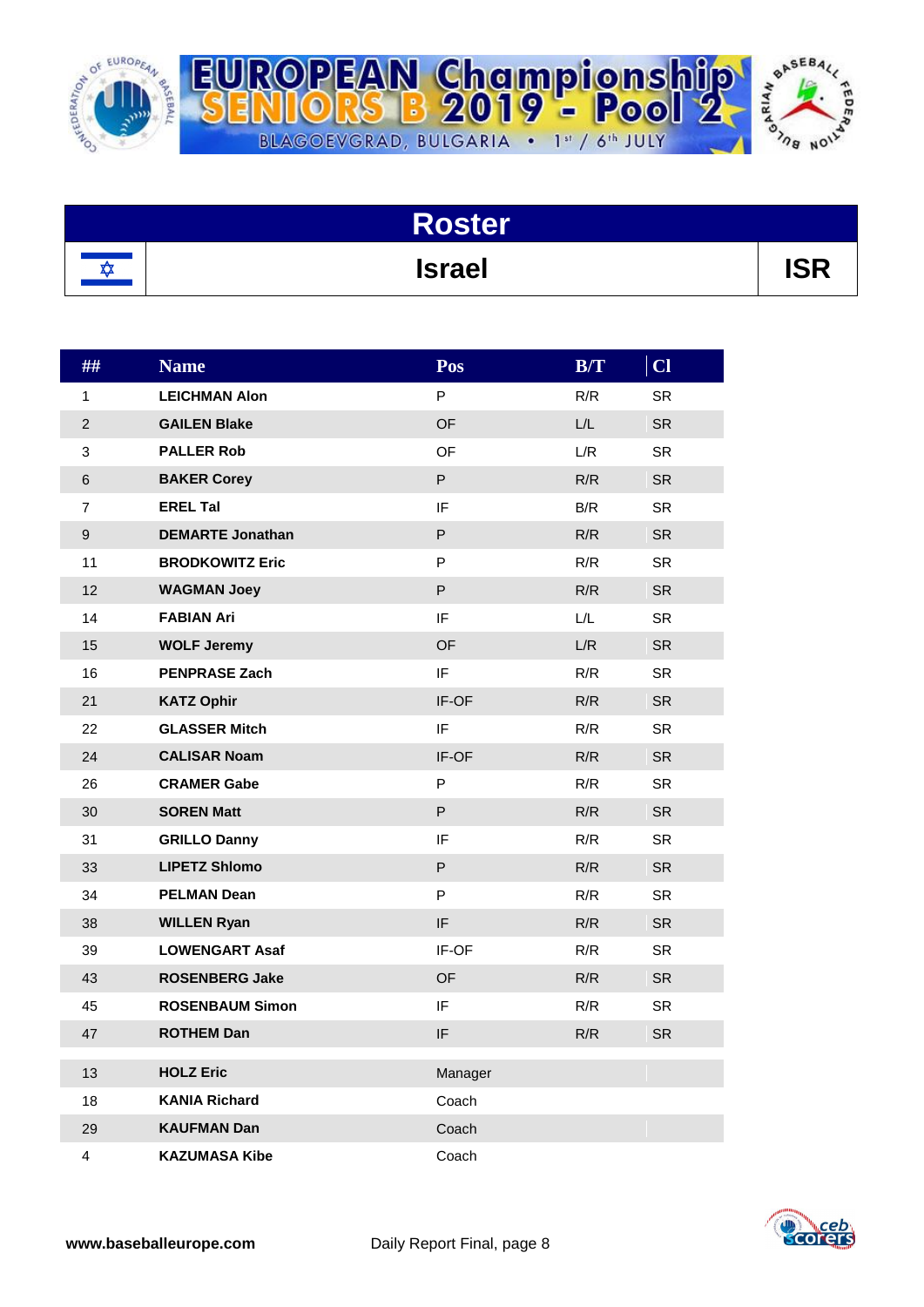

R



| <b>Roster</b> |            |
|---------------|------------|
| <b>Russia</b> | <b>RUS</b> |

BLAGOEVGRAD, BULGARIA . 1st / 6th JULY

| ##             | <b>Name</b>                 | Pos          | B/T | $CI$      |
|----------------|-----------------------------|--------------|-----|-----------|
| 1              | <b>FARAONOV Viktor</b>      | P            | R/R | <b>SR</b> |
| $\overline{2}$ | <b>BOLGOV Alexander</b>     | <b>OF</b>    | R/R | <b>SR</b> |
| 3              | <b>VASILEV Aleksandr</b>    | IF-DH        | L/R | <b>SR</b> |
| 10             | <b>BULTE PINYA Frank</b>    | IF           | B/R | <b>SR</b> |
| 11             | <b>SOLER Geidys</b>         | OF           | R/R | <b>SR</b> |
| 15             | <b>MONAKHOV Nikita</b>      | $\mathsf C$  | R/R | <b>SR</b> |
| 17             | <b>COLE Victor</b>          | P            | L/L | <b>SR</b> |
| 18             | <b>LEONOV Denis</b>         | $P-IF$       | R/R | <b>SR</b> |
| 19             | <b>LOBANOV Andrei</b>       | P            | L/L | <b>SR</b> |
| 22             | <b>BALAN Petr</b>           | P            | L/L | <b>SR</b> |
| 23             | <b>MONAKHOV Maxim</b>       | OF           | R/R | <b>SR</b> |
| 24             | <b>CASTILLO David</b>       | $P-IF$       | R/R | <b>SR</b> |
| 27             | <b>MAKARKIN Maksim</b>      | С            | R/R | <b>SR</b> |
| 33             | <b>KOBRINETS Alexey</b>     | IF.          | R/R | <b>SR</b> |
| 38             | <b>VASILEV Viacheslav</b>   | OF           | R/R | <b>SR</b> |
| 47             | <b>VALIENTE Luis</b>        | IF           | R/R | <b>SR</b> |
| 50             | <b>MARKOV Nikolay</b>       | P            | R/R | <b>SR</b> |
| 51             | <b>RODRIGUEZ Adrian</b>     | P            | R/R | <b>SR</b> |
| 71             | <b>TONKOSHKUROV Dmirii</b>  | IF           | R/R | <b>SR</b> |
| 77             | <b>BALAN Vadim</b>          | P            | R/R | <b>SR</b> |
| 81             | <b>CHERMOSHENTSEV Kiril</b> | IF           | R/R | <b>SR</b> |
| 87             | <b>KOTLIAR Nikita</b>       | $\mathsf{C}$ | R/R | <b>SR</b> |
| 98             | <b>CASTELLO Rody</b>        | P            | R/R | <b>SR</b> |
| 99             | <b>TRUSOV Artem</b>         | IF           | R/R | <b>SR</b> |
|                | <b>TIMAKOV Vladimir</b>     | Manager      |     |           |
|                | <b>ARTAMONOV Artemii</b>    | Coach        |     |           |
|                | <b>PROTEXTER Robert</b>     | Coach        |     |           |
|                | <b>COLE Vicktor</b>         | Coach        |     |           |

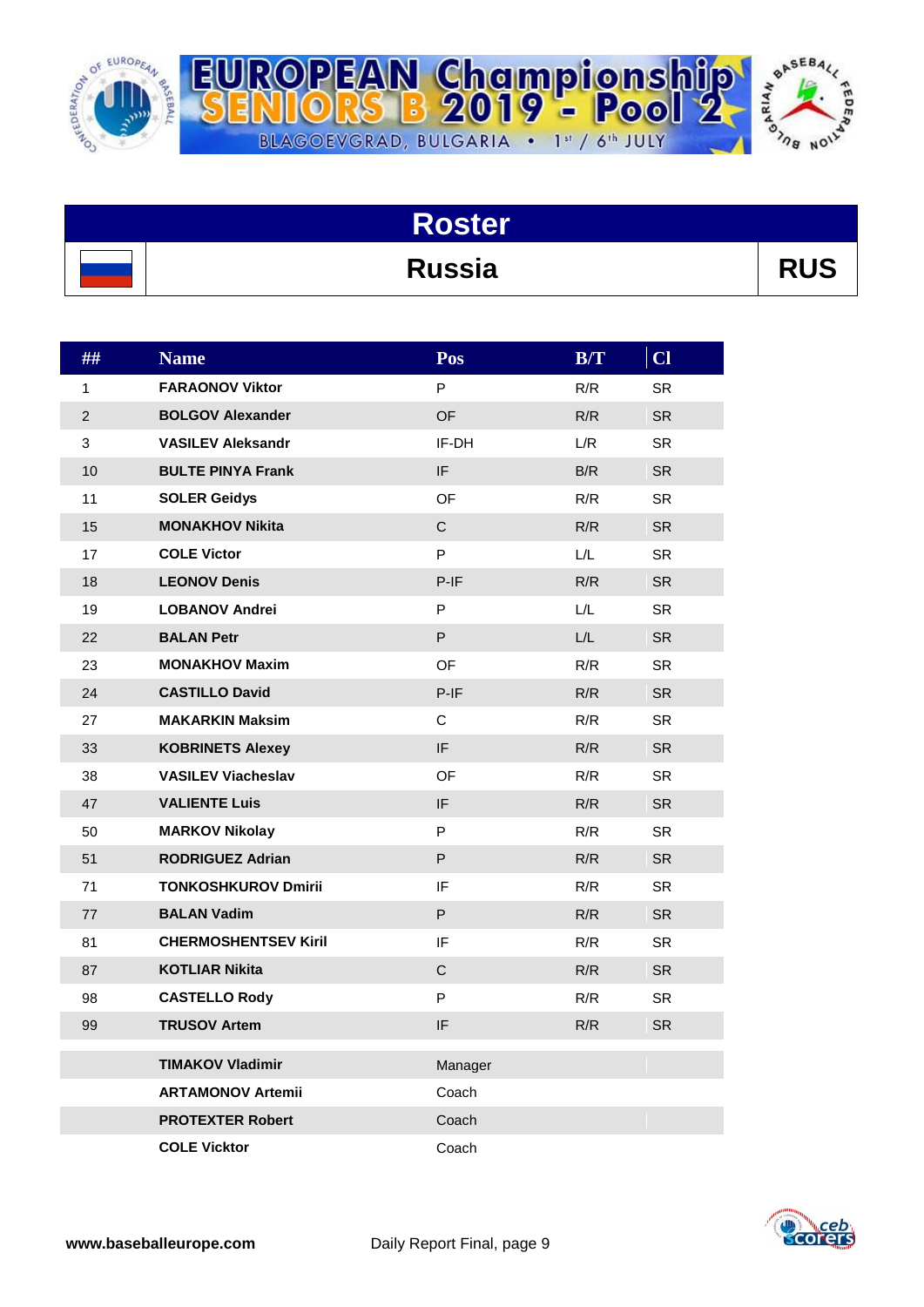

팈



|   | <b>Roster</b> |            |
|---|---------------|------------|
| 露 | <b>Serbia</b> | <b>SRB</b> |

BLAGOEVGRAD, BULGARIA . 1st / 6th JULY

| ## | <b>Name</b>                 | Pos               | B/T | $CI$      |
|----|-----------------------------|-------------------|-----|-----------|
| 1  | <b>PANAYOTOVICH Adam</b>    | P                 | R/R | <b>SR</b> |
| 3  | <b>NINIC Bojan</b>          | IF                | R/R | <b>SR</b> |
| 4  | <b>IGNJATOVIC Nikola</b>    | <b>DH</b>         | R/R | <b>SR</b> |
| 6  | <b>DUPOR Savo</b>           | IF                | R/R | <b>SR</b> |
| 7  | <b>MILADINOVICH Michael</b> | OF                | R/L | <b>SR</b> |
| 8  | <b>VASIC Nikola</b>         | IF                | R/R | <b>SR</b> |
| 11 | <b>BADOVINAC Marko</b>      | IF                | R/R | <b>SR</b> |
| 13 | <b>MILADINOVICH Stefan</b>  | <b>OF</b>         | R/R | <b>SR</b> |
| 18 | <b>BANJAC Filip</b>         | P-OF              | R/R | <b>SR</b> |
| 19 | <b>PHILLIPS Dan</b>         | IF                | R/R | <b>SR</b> |
| 24 | <b>VUJOVICH Jakob</b>       | OF                | R/R | <b>SR</b> |
| 26 | <b>BORICICH Marko</b>       | P                 | L/L | <b>SR</b> |
| 27 | <b>VUJOVICH Jordan</b>      | IF-OF             | R/R | <b>SR</b> |
| 31 | <b>TOMASIC Conner</b>       | IF                | R/R | <b>SR</b> |
| 39 | <b>BOKICH Christian</b>     | P                 | R/R | <b>SR</b> |
| 40 | <b>CVIJOVIC Danilo</b>      | $\mathsf C$       | R/R | <b>SR</b> |
| 41 | <b>TODOROVIC Dusan</b>      | $P-IF$            | R/R | <b>SR</b> |
| 42 | <b>BOGDANOVIC Slobodan</b>  | <b>OF</b>         | R/R | <b>SR</b> |
| 43 | <b>MILOVANOVIC Dusan</b>    | IF                | R/R | <b>SR</b> |
| 44 | <b>PANTELIC Alen</b>        | OF                | R/R | <b>SR</b> |
| 45 | <b>SARAVOLAC Vladimir</b>   | IF                | R/R | <b>SR</b> |
| 46 | <b>ZIVIC Stefan</b>         | P-DH              | R/R | <b>SR</b> |
| 47 | <b>SIJACIC Ivan</b>         | IF                | R/R | <b>SR</b> |
| 48 | <b>MILANKOV Nenad</b>       | P-OF              | L/L | <b>SR</b> |
| 49 | <b>KOJIC Momcilo</b>        | <b>Head Coach</b> |     |           |
| 20 | <b>MITROVIC Nick</b>        | Coach             |     |           |
| 50 | <b>ANDERSON Bill sr.</b>    | Coach             |     |           |
| 10 | ANDERSON Bill jr.           | Coach             |     |           |

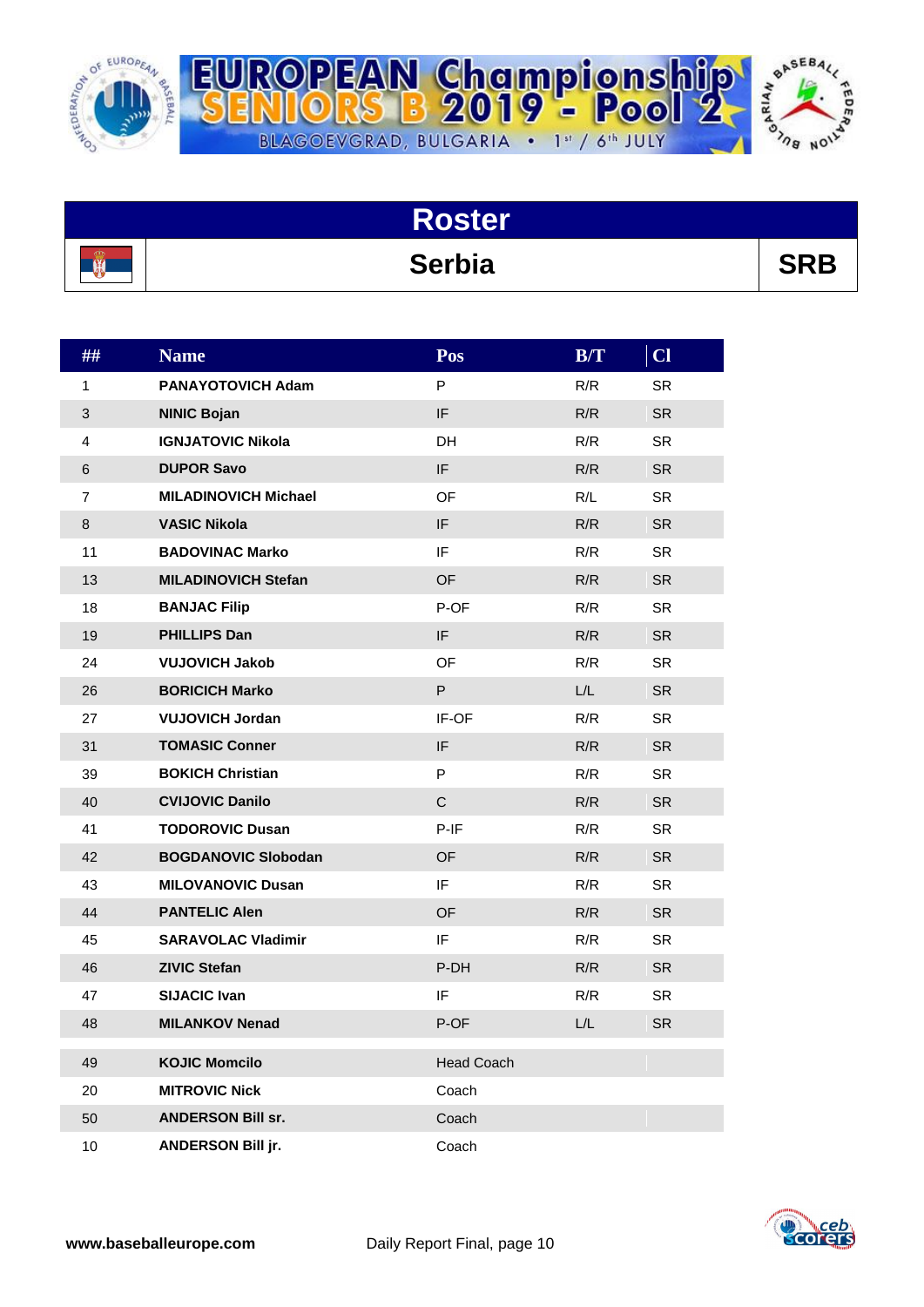

| <b>Teams</b>                              |  |
|-------------------------------------------|--|
| $E$ Greece<br>Bulgaria<br>and a           |  |
| H<br><u><del>↓</del> srael</u><br>Ireland |  |
| <b>Example Serbia</b><br>Russia<br>ـــ    |  |

|                 |         |                 |      | <b>Schedule</b>                       |                                       |                    |                |
|-----------------|---------|-----------------|------|---------------------------------------|---------------------------------------|--------------------|----------------|
| Game            | At time | <b>Ballpark</b> | Pool | Home team                             | Visiting team                         | <b>Final Score</b> | Inn            |
|                 |         |                 |      | Monday 1st July                       |                                       |                    |                |
| $\overline{1}$  | 10:00   | Blagoevgrad     | A    | 뜨<br><b>GREECE</b>                    | $\frac{1}{2}$<br><b>ISRAEL</b>        | $7 - 14$           |                |
| $\overline{2}$  | 13:30   | Blagoevgrad     | Α    | <b>SERBIA</b>                         | <b>IRELAND</b>                        | $17 - 5$           | $\overline{7}$ |
| 3               | 17:30   | Blagoevgrad     | Α    | <b>BULGARIA</b>                       | <b>RUSSIA</b>                         | $0 - 21$           | 5              |
|                 |         |                 |      | <b>Tuesday 2nd July</b>               |                                       |                    |                |
| $\overline{4}$  | 10:00   | Blagoevgrad     | A    | $\frac{1}{\sqrt{2}}$<br><b>ISRAEL</b> | <b>SERBIA</b>                         | $11 - 1$           | 8              |
| $\overline{5}$  | 13:30   | Blagoevgrad     | Α    | <b>RUSSIA</b>                         | <b>GREECE</b>                         | $14 - 8$           |                |
| 6 <sup>°</sup>  | 17:00   | Blagoevgrad     | A    | <b>IRELAND</b>                        | <b>BULGARIA</b>                       | $5 - 0$            |                |
|                 |         |                 |      | <b>Wednesday 3rd July</b>             |                                       |                    |                |
| $\overline{7}$  | 10:00   | Blagoevgrad     | A    | <u> 12 m</u><br><b>SERBIA</b>         | <b>GREECE</b>                         | $5 - 9$            |                |
| 8               | 13:30   | Blagoevgrad     | Α    | <b>RUSSIA</b>                         | <b>IRELAND</b>                        | $13 - 3$           | $\overline{7}$ |
| $\overline{9}$  | 17:00   | Blagoevgrad     | A    | $\frac{1}{\sqrt{2}}$<br><b>ISRAEL</b> | <b>BULGARIA</b>                       | $8 - 0$            |                |
|                 |         |                 |      | Thursday 4th July                     |                                       |                    |                |
| 10 <sup>1</sup> | 10:00   | Blagoevgrad     | Α    | <b>GREECE</b>                         | <b>IRELAND</b>                        | $3-0$              |                |
| 11              | 13:30   | Blagoevgrad     | Α    | <u>x</u><br><b>ISRAEL</b>             | <b>RUSSIA</b>                         | $13 - 12$          | 10             |
| 12              | 17:00   | Blagoevgrad     | Α    | <b>SERBIA</b>                         | <b>BULGARIA</b>                       | $7 - 2$            |                |
|                 |         |                 |      | <b>Friday 5th July</b>                |                                       |                    |                |
| 13              | 10:00   | Blagoevgrad     | A    | <b>IRELAND</b>                        | $\frac{1}{\sqrt{2}}$<br><b>ISRAEL</b> | $3 - 10$           | $\overline{7}$ |
| 14              | 13:00   | Blagoevgrad     | Α    | <b>RUSSIA</b>                         | <b>SERBIA</b>                         | $12 - 3$           |                |
| 15              | 17:00   | Blagoevgrad     | A    | <b>BULGARIA</b>                       | <b>GREECE</b>                         | $6 - 9$            |                |
|                 |         |                 |      | <b>Saturday 6th July</b>              |                                       |                    |                |
| 16              | 14:00   | Blagoevgrad     | Fi   | ✿<br><b>ISRAEL</b>                    | <b>RUSSIA</b>                         | $5 - 3$            |                |

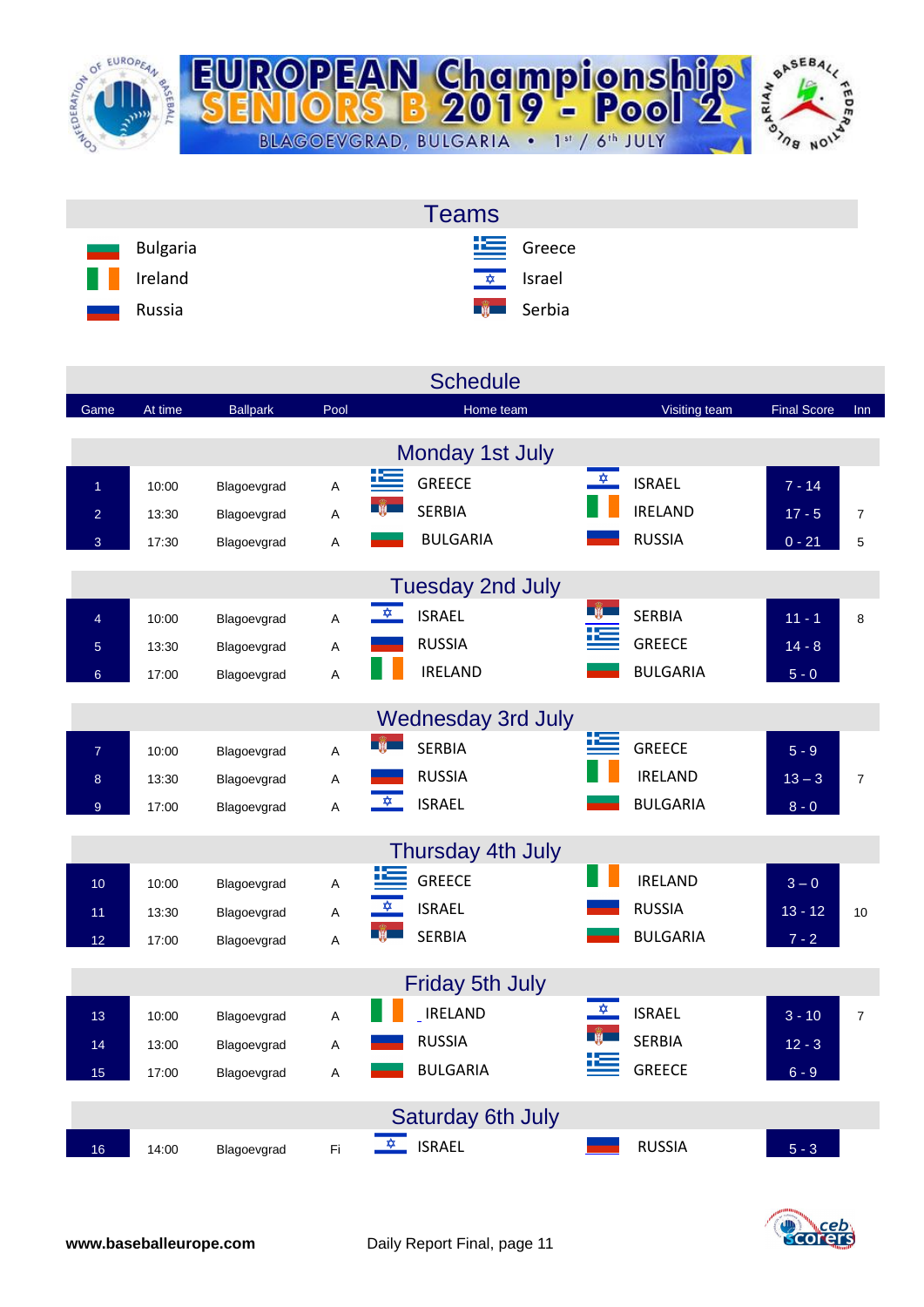

|                |                            | <b>Standing Pool A</b> |                |    |            |           |
|----------------|----------------------------|------------------------|----------------|----|------------|-----------|
| Pos            | Team                       | <b>GP</b>              | <b>WO</b>      | LO | <b>AVG</b> | <b>GB</b> |
| 1              | <b>ISRAEL</b>              | 5                      | 5              | 0  | 1000       | 0         |
| $\overline{2}$ | <b>RUSSIA</b>              | 5                      | $\overline{4}$ |    | 800        | и         |
| 3              | <b>SO GREECE</b>           | 5                      | 3              | 2  | 600        | 2         |
| $\overline{4}$ | <b>TW</b><br><b>SERBIA</b> | 5                      | $\overline{2}$ | 3  | 400        | 3         |
| $\sqrt{5}$     | <b>IRELAND</b>             | 5                      |                | 4  | 200        | 4         |
| 6              | <b>BULGARIA</b>            | 5                      | 0              | 5  | 0          | 5         |

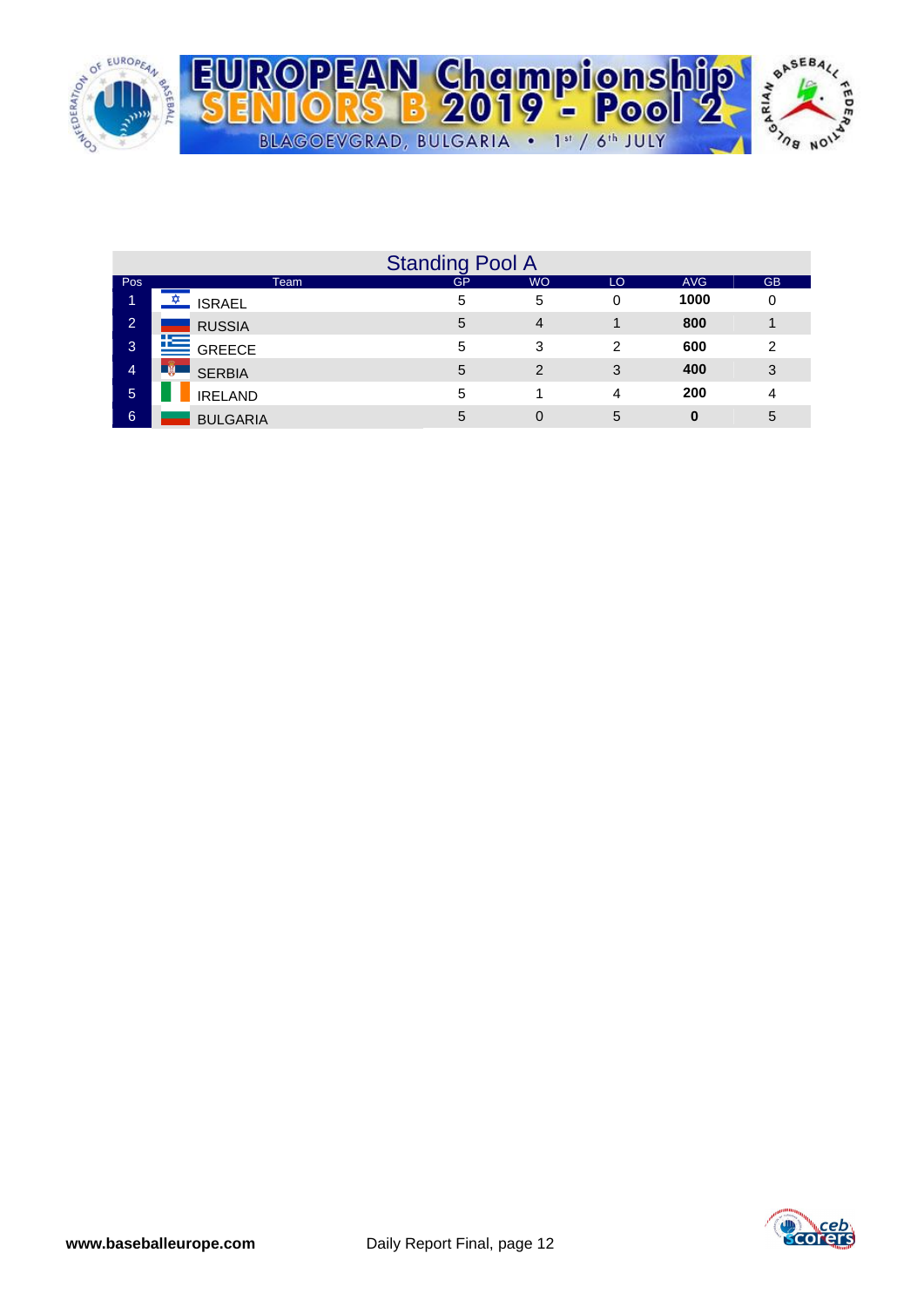





**Greece (GRE) – Israel (ISR) 7 - 14**



| ISRAEL 420 003 014 - 14 12 1<br>GREECE 022 000 102 - 7 13 3 |                                          |                 |  |                                                                         |                |                             |                 |             |                     |                    |              |                     |        |             |                             |                                         |             |          |
|-------------------------------------------------------------|------------------------------------------|-----------------|--|-------------------------------------------------------------------------|----------------|-----------------------------|-----------------|-------------|---------------------|--------------------|--------------|---------------------|--------|-------------|-----------------------------|-----------------------------------------|-------------|----------|
|                                                             |                                          |                 |  | --------------------------<br>Jul 01, 2019 at Blagoevgrad (Blagoevgrad) |                |                             | ISRAEL 14 (1-0) |             |                     |                    |              |                     |        |             |                             |                                         |             |          |
| Player                                                      | ABR HBI 2B3BHRBBSBCSHPSHSFSOIBBKLGDPPOAE |                 |  |                                                                         |                |                             |                 |             |                     |                    |              |                     |        |             |                             |                                         |             |          |
| GLASSER 2b                                                  |                                          |                 |  | 5 3 3 2 1 0 1 0                                                         |                |                             |                 |             | $0 \quad 0 \quad 1$ |                    |              | $0 \quad 0 \quad 0$ |        | $0 \quad 0$ |                             | $0 \t1 \t4$                             |             | $\Omega$ |
| PALLER 1f                                                   |                                          |                 |  |                                                                         |                |                             |                 |             |                     |                    |              |                     |        |             |                             |                                         |             | $\Omega$ |
| GAILEN cf                                                   |                                          |                 |  |                                                                         |                |                             |                 |             |                     |                    |              |                     |        |             |                             |                                         |             | $\Omega$ |
| ROSENBAUM 1b                                                |                                          |                 |  |                                                                         |                |                             |                 |             |                     |                    |              |                     |        |             |                             |                                         |             | $\Omega$ |
| CALISAR 3b                                                  |                                          |                 |  |                                                                         |                |                             |                 |             |                     |                    |              |                     |        |             |                             |                                         |             | 1        |
| PENPRASE ss                                                 | 3 0 0 2 0 0 0 1 0 0 0 0 1 0 0 0 1 3 3    |                 |  |                                                                         |                |                             |                 |             |                     |                    |              |                     |        |             |                             |                                         |             | $\Omega$ |
| GRILLO C                                                    |                                          |                 |  | 5 0 0 0 0 0 0 0 0 0 0 0 0 3                                             |                |                             |                 |             |                     |                    |              |                     |        |             | 0 0 0 10 1                  |                                         |             | $\Omega$ |
| LOWENGART dh                                                |                                          | $5 \t1 \t1 \t0$ |  |                                                                         |                | $0 \quad 0 \quad 0 \quad 0$ |                 | $2 \quad 0$ |                     | $0 \t 0 \t 0 \t 1$ |              |                     | $\cap$ | $\circ$     | $\cap$                      |                                         | $0 \quad 0$ | $\Omega$ |
| WOLF rf                                                     | 4 0 0 1 0 0 0 1 0 0                      |                 |  |                                                                         |                |                             |                 |             |                     | 0 0 0 1            |              |                     |        | $0\quad1$   |                             | $0\quad 1\quad 0$                       |             | $\Omega$ |
| BRODKOWITZ p                                                |                                          |                 |  |                                                                         |                |                             |                 |             |                     |                    |              |                     |        | $0 \quad 0$ |                             | $\begin{matrix} 0 & 0 & 0 \end{matrix}$ |             | $\Omega$ |
| LIPETZ p                                                    |                                          |                 |  |                                                                         |                |                             |                 |             |                     |                    |              |                     |        |             |                             |                                         |             | $\Omega$ |
| BAKER p                                                     |                                          |                 |  |                                                                         |                |                             |                 |             |                     |                    |              |                     |        |             |                             |                                         |             | $\Omega$ |
|                                                             | Totals                                   | 39 14 12 13     |  | $\mathcal{R}$                                                           | 0 <sup>3</sup> | 8                           | $\mathcal{L}$   |             | $0 \quad 2$         | $\cap$             | $\mathbf{1}$ | 10                  | $\cap$ |             | $\mathbf{1}$<br>$2^{\circ}$ |                                         | 27 11       |          |

| Player<br>____________________________                | AB             | R                       |              | H BI                  |                |                |                 |                | 2B 3B HR BB SB CS HP SH SF SO IBB KL GDP |                |              |          |          |           |                |                |              |                |              | PO.<br>------------------------                   | A              | - F.           |                |    |
|-------------------------------------------------------|----------------|-------------------------|--------------|-----------------------|----------------|----------------|-----------------|----------------|------------------------------------------|----------------|--------------|----------|----------|-----------|----------------|----------------|--------------|----------------|--------------|---------------------------------------------------|----------------|----------------|----------------|----|
| GOUOREN Cf                                            |                | 50                      | 3            | $\mathbf 0$           |                | 0              | 0               | $\circ$        | 0                                        | 0              | $\circ$      | 0        | 0        | 0         | 1              |                | 0            | $\Omega$       | 0            | 4                                                 | $\mathbf 0$    | 0              |                |    |
| SPILIOTIS rf                                          | $\overline{1}$ | $\Omega$                | $\Omega$     | $\Omega$              |                | 0              | $\Omega$        | $\Omega$       | $\Omega$                                 | $\Omega$       | $\Omega$     | $\Omega$ | $\Omega$ | $\Omega$  | $\Omega$       |                | $\Omega$     | $\Omega$       | $\cap$       | $\Omega$                                          | $\Omega$       | 0              |                |    |
| ORFANAKOS p                                           | $\Omega$       | $\bigcirc$              | $\Omega$     | $\Omega$              |                | $\Omega$       | $\Omega$        | $\Omega$       | $\Omega$                                 | $\Omega$       | $\Omega$     | $\Omega$ | $\Omega$ | $\Omega$  | $\Omega$       |                | $\Omega$     | $\Omega$       | $\Omega$     | $\Omega$                                          | $\circ$        | $\Omega$       |                |    |
| ZOUMBOULAKIS ph                                       | $\mathbf{1}$   | $\overline{0}$          | $\Omega$     | $\Omega$              |                | 0              | $\Omega$        | $\Omega$       | $\Omega$                                 | 0              | $\Omega$     | $\Omega$ | $\Omega$ | $\Omega$  | $\mathbf{1}$   |                | $\Omega$     | $\mathbf{1}$   | $\Omega$     | 0                                                 | $\Omega$       | $\Omega$       |                |    |
| GOUNARIS p                                            | $\Omega$       | $\bigcirc$              | $\Omega$     | $\Omega$              |                | $\Omega$       | $\Omega$        | $\Omega$       | $\Omega$                                 | $\Omega$       | $\Omega$     | $\Omega$ | $\Omega$ | $\Omega$  | $\Omega$       |                | $\Omega$     | $\Omega$       | $\Omega$     | $\mathbf{1}$                                      | $\Omega$       | $\Omega$       |                |    |
| BOURDANIOTIS p                                        | $\circ$        | $\bigcirc$              | $\Omega$     | $\Omega$              |                | $\Omega$       | $\Omega$        | $\Omega$       | $\Omega$                                 | 0              | $\Omega$     | $\Omega$ | $\Omega$ | $\Omega$  | $\Omega$       |                | $\Omega$     | $\Omega$       | $\Omega$     | $\Omega$                                          | $\Omega$       | 0              |                |    |
| TSIFLIKIOTIS ph                                       |                | $1 \quad 0$             | $\Omega$     | $\Omega$              |                | $\Omega$       | $\Omega$        | $\Omega$       | $\Omega$                                 | 0              | $\Omega$     | $\Omega$ | $\Omega$ | $\Omega$  | 1              |                | $\Omega$     | $\mathbf{1}$   | $\Omega$     | $\Omega$                                          | $\Omega$       | $\Omega$       |                |    |
| CHRISTIDIS p                                          |                | $0\quad 0$              | $\Omega$     | $\Omega$              |                | $\Omega$       | $\Omega$        | $\Omega$       | $\Omega$                                 | $\Omega$       | $\Omega$     | $\Omega$ | $\Omega$ | $\Omega$  | $\Omega$       |                | $\Omega$     | $\Omega$       | $\Omega$     | $\Omega$                                          | $\Omega$       | 0              |                |    |
| LOMIS ph/rf                                           |                | $1 \quad 0$             | $\Omega$     | $\Omega$              |                | $\Omega$       | $\Omega$        | $\Omega$       | $\Omega$                                 | 0              | $\Omega$     | $\Omega$ | $\Omega$ | $\Omega$  | $\Omega$       |                | $\Omega$     | $\Omega$       | $\Omega$     | 0                                                 | $\Omega$       | 0              |                |    |
| ROULIS SS                                             | $\mathbf{3}$   | $\overline{\mathbf{3}}$ | $\Omega$     | $\Omega$              |                | $\Omega$       | $\Omega$        | $\Omega$       | $\overline{c}$                           | 2              | $\Omega$     | $\Omega$ | $\cap$   | $\Omega$  | 1              |                | $\Omega$     | $\Omega$       | $\Omega$     | 1                                                 | $\Omega$       | O              |                |    |
| SECHOPOULOS 1b                                        | $4 \quad 2$    |                         | 3            | $\Omega$              |                | $\Omega$       | $\Omega$        | $\Omega$       | $\mathbf{1}$                             | $\Omega$       | $\Omega$     | $\Omega$ | $\Omega$ | $\Omega$  | $\Omega$       |                | $\Omega$     | $\Omega$       | $\Omega$     | 4                                                 | $\mathbf{1}$   | 0              |                |    |
| KOURTIS 3b                                            | $5\quad 2$     |                         | 5            | $\overline{7}$        |                | 1              | $\Omega$        | $\mathfrak{D}$ | $\Omega$                                 | $\Omega$       | $\Omega$     | $\Omega$ | $\cap$   | $\Omega$  | $\Omega$       |                | $\Omega$     | $\Omega$       | $\Omega$     | 2                                                 | $\mathfrak{D}$ | 1              |                |    |
| MAESTRALES 2b/rf 3 0                                  |                |                         | $\Omega$     | $\Omega$              |                | $\Omega$       | $\Omega$        | $\Omega$       | $\mathfrak{D}$                           | $\Omega$       | $\Omega$     | $\Omega$ | $\cap$   | $\Omega$  | $\Omega$       |                | $\Omega$     | $\Omega$       | $\mathbf{1}$ | $\mathbf{1}$                                      | $\Omega$       | 1              |                |    |
| LES dh/lf                                             | $4\quad 0$     |                         | $\mathbf{1}$ | $\Omega$              |                | $\Omega$       | $\cap$          | $\Omega$       | $\Omega$                                 | $\Omega$       | $\bigcap$    | $\Omega$ | $\cap$   | $\Omega$  | $\Omega$       |                | $\Omega$     | $\Omega$       | $\Omega$     | $\overline{c}$                                    | $\Omega$       | O              |                |    |
| ARGYROPOULOS ph 1 0                                   |                |                         | $\Omega$     | $\bigcap$             |                | $\Omega$       | $\Omega$        | $\Omega$       | $\Omega$                                 | $\Omega$       | $\Omega$     | $\Omega$ | $\cap$   | $\bigcap$ | $\Omega$       |                | $\Omega$     | $\Omega$       | $\mathbf{1}$ | $\Omega$                                          | $\Omega$       | $\Omega$       |                |    |
| KALIVAS lf/rf                                         |                | $4 \quad 0$             | $\mathbf{1}$ | $\Omega$              |                | $\Omega$       | $\Omega$        | $\Omega$       | $\mathbf{1}$                             | $\Omega$       | $\Omega$     | $\Omega$ | $\cap$   | $\Omega$  | $\overline{c}$ |                | $\Omega$     | $\mathbf{1}$   | $\Omega$     | 5                                                 | $\Omega$       | 1              |                |    |
| LEKAS c/2b 4 0                                        |                |                         | $\Omega$     | $\Omega$              |                | $\Omega$       | $\Omega$        | $\Omega$       | $\Omega$                                 | 0              | $\Omega$     | $\Omega$ | $\Omega$ | $\bigcap$ | $\overline{c}$ |                | $\Omega$     | $\mathbf{1}$   | $\bigcap$    | 7                                                 | $\Omega$       | O              |                |    |
| KOUNTIS p 1 0                                         |                |                         | $\Omega$     | $\Omega$              |                | $\Omega$       | $\Omega$        | $\Omega$       | $\Omega$                                 | $\Omega$       | $\Omega$     | $\Omega$ | $\cap$   | $\Omega$  | $\mathbf{1}$   |                | $\Omega$     | $\Omega$       | $\cap$       | $\Omega$                                          | $\Omega$       | 0              |                |    |
| Totals                                                | 38             |                         | 7 13         | 7                     |                | 1              | 0               | $\mathfrak{D}$ | 6                                        | 2              | $\Omega$     | O        | $\Omega$ | $\Omega$  | 9              |                | $\Omega$     | $\overline{4}$ | 2            | 27                                                | 3              | 3              |                |    |
| ISRAEL<br>------------------------------              |                |                         | IP           |                       |                |                |                 |                |                                          |                |              |          |          |           |                |                |              |                |              | H R ER BB SO WP HB BK IBB SH SF CI 2B 3B HR AB BF |                |                | FO GO          | NF |
| BRODKOWITZ                                            |                |                         |              | $4.1\quad 6$          | $\overline{4}$ | $\overline{4}$ | 3               | 7              | $\Omega$                                 | $\Omega$       | $\Omega$     | $\Omega$ |          | $\Omega$  | $\Omega$       | $\Omega$       | $\Omega$     | $\Omega$       | 2            |                                                   | 19 22          | $\overline{4}$ | $\mathfrak{D}$ | 95 |
| LIPETZ $W, 1-0$                                       |                |                         |              | $2.2 \quad 5 \quad 1$ |                | $\mathbf{1}$   | $\overline{1}$  | $\mathbf{1}$   | $\Omega$                                 | $\circ$        | $\Omega$     | $\Omega$ |          | $\circ$   | $\Omega$       | $\overline{0}$ | $\circ$      | $\circ$        | $\bigcirc$   |                                                   | 11 12          | 2              | 3              | 30 |
| <b>BAKER</b>                                          |                |                         | 2.0          | 2                     | 2              | $\,$ $\,$      | $\overline{c}$  | $\mathbf{1}$   | $\Omega$                                 | $\Omega$       | $\Omega$     | $\Omega$ |          | $\Omega$  | $\Omega$       | $\Omega$       | $\mathbf{1}$ | $\mathbf 0$    | $\bigcirc$   | 8                                                 | 10             | $\Omega$       | $\overline{4}$ | 34 |
| <b>GREECE</b><br>____________________________________ |                |                         |              |                       |                |                | IP H R ER BB SO |                | WP HB BK IBB SH SF CI                    |                |              |          |          |           |                |                |              |                | 2B 3B HR     |                                                   | AB BF          |                | FO GO          | NP |
| KOUNTIS L, 0-1                                        |                |                         | 2.0          | $\overline{2}$        | 6              | 6              | 5               | 4              | 1                                        | $\overline{c}$ | $\Omega$     | $\Omega$ |          | $\Omega$  | $\Omega$       | $\Omega$       | $\Omega$     | $\circ$        | $\mathbf{1}$ | 8                                                 | 15             | 2              | $\circ$        | 68 |
| ORFANAKOS                                             |                |                         | $2.0 \t1$    |                       | $\Omega$       | $\Omega$       | 2               | $\mathbf{1}$   | $\Omega$                                 | $\Omega$       | $\Omega$     | $\Omega$ |          | $\Omega$  | $\Omega$       | $\Omega$       | $\Omega$     | $\Omega$       | $\Omega$     | 7                                                 | 9              | 3              | $\overline{1}$ | 32 |
| <b>GOUNARIS</b>                                       |                |                         |              | $1.0 \t 0$            | $\circ$        | $\Omega$       | $\bigcirc$      | $\Omega$       | $\Omega$                                 | $\Omega$       | $\Omega$     | $\Omega$ |          | $\Omega$  | $\Omega$       | $\Omega$       | $\Omega$     | $\Omega$       | $\Omega$     | 3                                                 |                | $3 \quad 1$    | $\mathcal{L}$  | 11 |
| BOURDANIOTIS                                          |                |                         | 1.04         |                       | 3              | 3              | $\bigcirc$      | $\mathbf{1}$   | $\mathbf{1}$                             | $\overline{0}$ | $\Omega$     | $\Omega$ |          | $\Omega$  | $\mathbf{1}$   | $\Omega$       | 3            | $\Omega$       | $\Omega$     | 6                                                 | $7^{\circ}$    | 2              | $\Omega$       | 28 |
| CHRISTIDIS                                            |                |                         | $2.0 \t2$    |                       | $\mathbf{1}$   | $\circ$        | $\circ$         | $\overline{c}$ | 2                                        | $\circ$        | $\mathbf{1}$ | $\Omega$ |          | $\Omega$  | $\Omega$       | $\Omega$       | $\Omega$     | $\circ$        | $\circ$      | 9                                                 | $\overline{9}$ | $\overline{4}$ | $\circ$        | 36 |
| MAESTRALES                                            |                | 1.0                     |              | 3                     | $\overline{4}$ | $\overline{4}$ | 1               | $\mathfrak{D}$ | $\mathbf{1}$                             | $\Omega$       | $\Omega$     | $\Omega$ |          | $\Omega$  | $\Omega$       | $\cap$         | $\Omega$     | $\Omega$       | 2            | 6                                                 | $\overline{7}$ | $\mathbf{1}$   | $\Omega$       | 25 |
|                                                       |                |                         |              |                       |                |                |                 |                |                                          |                |              |          |          |           |                |                |              |                |              |                                                   |                |                |                |    |

 Umpires - HP: GRIBENNIKOV (RUS) 1B: JOCOBELLI (IRL) Scorers - ESTOQUERA Marina (ESP), NELISSEN Huub (NED) TC - SERSEN (CRO) Start: 10:00 Time: 3:32 Attendance: 75

Weather: Sunny

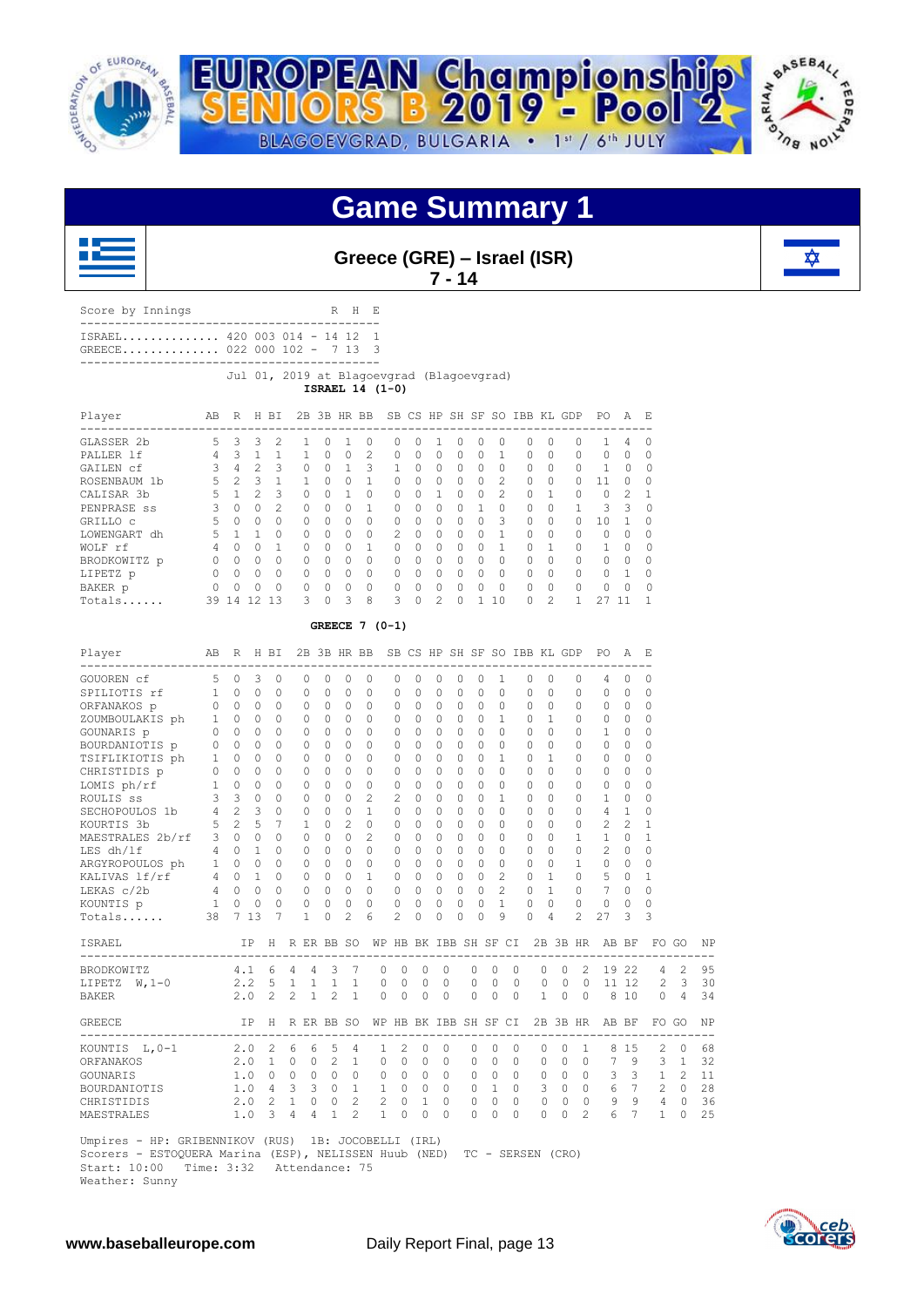





**Serbia (SRB) – Ireland (IRL) 17 – 5** 

| Score by Innings                                         |  |  | R H E |  |
|----------------------------------------------------------|--|--|-------|--|
| IRELAND 000 014 0 - 5 10 7<br>SERBIA 230 160 5 - 17 13 4 |  |  |       |  |
|                                                          |  |  |       |  |

Jul 01, 2019 at Blagoevgrad (Blagoevgrad)

**IRELAND 5 (0-1)**

| Player        | AB             | $\mathbb{R}$   | H              | BI       | 2B           |          | 3B HR BB |              |                 |          |          |          |          |                | SB CS HP SH SF SO IBB KL GDP |          |          | PO             | Α              | F.             |
|---------------|----------------|----------------|----------------|----------|--------------|----------|----------|--------------|-----------------|----------|----------|----------|----------|----------------|------------------------------|----------|----------|----------------|----------------|----------------|
| CUEVAS dh     | 1              | $\Omega$       | $\Omega$       | $\Omega$ | 0            | $\Omega$ | 0        | 0            | 0               | 0        | $\Omega$ | 0        | 0        | 0              | $\Omega$                     | $\Omega$ | $\Omega$ | $\Omega$       | $\Omega$       | Ω              |
| McGEE p/lf    | 1              | $\mathbf{1}$   | $\overline{1}$ | 4        | 0            | $\circ$  | 1        | 0            | 0               | 0        | $\circ$  | 0        | 0        | 0              | $\Omega$                     | $\Omega$ | $\Omega$ | 1              | $\Omega$       | $\Omega$       |
| MCAULIFFE 3b  | $\overline{4}$ | $\Omega$       | $\mathbf{1}$   | 1        | $\mathbf{1}$ | $\Omega$ | $\Omega$ | 0            | $\circ$         | $\Omega$ | $\circ$  | $\Omega$ | $\Omega$ | $\mathfrak{D}$ | $\Omega$                     | $\Omega$ | $\Omega$ | $\mathfrak{D}$ | $\Omega$       |                |
| COSGROVE c/2b | 3              | $\Omega$       | $\mathbf{1}$   | $\Omega$ | $\Omega$     | $\Omega$ | $\Omega$ | 1            | $\Omega$        | $\Omega$ | $\Omega$ | $\Omega$ | 0        | $\Omega$       | $\Omega$                     | $\Omega$ | $\Omega$ | 7              | 3              | $\mathfrak{D}$ |
| WALSH 1b      | 4              | $\bigcap$      | $\Omega$       | 0        | 0            | 0        | $\circ$  | 0            | 0               | 0        | $\circ$  | 0        | 0        | $\mathfrak{D}$ | $\circ$                      | $\Omega$ | 0        | 5              | $\mathfrak{D}$ |                |
| SANTOIANNI rf | 4              | $\Omega$       | $\Omega$       | $\Omega$ | 0            | $\Omega$ | $\Omega$ | $\Omega$     | $\Omega$        | 0        | $\Omega$ | $\Omega$ | $\Omega$ | 1              | $\Omega$                     | $\Omega$ | $\Omega$ | $\overline{c}$ | $\Omega$       |                |
| DILLON SS     | 3              | $\mathbf{1}$   | $\mathfrak{D}$ | $\Omega$ | 0            | $\Omega$ | $\Omega$ | $\mathbf{1}$ | $\Omega$        | $\Omega$ | $\Omega$ | $\Omega$ | 0        | $\Omega$       | $\Omega$                     | $\Omega$ | $\Omega$ | $\mathbf{1}$   | 3              | 2              |
| POWER 2b      | 3              | $\cap$         | $\mathbf{1}$   | $\Omega$ | 0            | $\Omega$ | $\Omega$ | 0            | $\Omega$        | $\Omega$ | $\Omega$ | $\Omega$ | 0        | $\Omega$       | $\Omega$                     | $\Omega$ | $\Omega$ | $\Omega$       | 0              |                |
| COLE C        | $\Omega$       | $\cap$         | $\Omega$       | $\Omega$ | $\Omega$     | $\Omega$ | $\Omega$ | $\mathbf{1}$ | $\Omega$        | $\Omega$ | $\Omega$ | $\Omega$ | 0        | $\Omega$       | $\circ$                      | $\Omega$ | $\Omega$ | $\mathbf{1}$   | $\Omega$       |                |
| FOX lf        | 1              | $\Omega$       | $\Omega$       | 0        | 0            | 0        | 0        | 0            | 0               | 0        | $\circ$  | $\circ$  | 0        | 0              | 0                            | $\Omega$ | 0        | $\circ$        | 0              |                |
| DOLAN ph      | $\mathbf{1}$   | $\Omega$       | $\Omega$       | $\Omega$ | 0            | $\Omega$ | $\Omega$ | 0            | $\Omega$        | $\Omega$ | $\Omega$ | $\Omega$ | 0        | $\Omega$       | $\Omega$                     | $\Omega$ | $\Omega$ | $\Omega$       | 0              |                |
| GEOGHEGAN 1f  | 1              | $\mathbf{1}$   | $\Omega$       | $\Omega$ | 0            | $\Omega$ | $\Omega$ | 0            | $\Omega$        | $\Omega$ | $\Omega$ | $\Omega$ | 0        | $\Omega$       | $\Omega$                     | $\Omega$ | $\Omega$ | $\Omega$       | 0              |                |
| SHIER p       | 1              | $\Omega$       | $\circ$        | 0        | 0            | $\Omega$ | $\Omega$ | 0            | $\Omega$        | 0        | $\Omega$ | $\Omega$ | 0        | 1              | 0                            |          | $\circ$  | $\circ$        | 0              |                |
| FARRELL cf    | 4              | $\mathfrak{D}$ | 3              | $\Omega$ | $\Omega$     | $\Omega$ | $\Omega$ | 0            | $\Omega$        | $\Omega$ | $\Omega$ | $\Omega$ | 0        | $\Omega$       | $\Omega$                     | $\Omega$ | $\Omega$ | $\Omega$       | $\Omega$       |                |
| O BRIEN p     | 0              | $\Omega$       | $\Omega$       | 0        | 0            | $\Omega$ | $\Omega$ | 0            | $\Omega$        | 0        | $\circ$  | $\circ$  | 0        | 0              | $\Omega$                     | $\Omega$ | $\Omega$ | $\Omega$       | $\Omega$       | Ω              |
| DVORAK p      | $\overline{c}$ | $\Omega$       | $\overline{1}$ | $\circ$  | 0            | $\circ$  | $\circ$  | 0            | 0               | 0        | $\circ$  | $\circ$  | 0        | 0              | $\circ$                      | $\Omega$ | 1        | 1              | $\mathcal{L}$  |                |
| Totals        | 33             | 5              | 10             | 5        | 1.           | $\Omega$ | 1        | 3            | 0               | O        | $\Omega$ | U        | O        | 6              | $\Omega$                     | $\Omega$ | 1        | 20             | 10             |                |
|               |                |                |                |          |              |          |          |              | SERBIA 17 (1-0) |          |          |          |          |                |                              |          |          |                |                |                |
| Player        | AB             | R              | Н              | BI       | 2B           |          | 3B HR BB |              | SB              | CS HP    |          | SH SF    |          |                | SO IBB                       | KL       | GDP      | PO.            | Α              | E              |

| - - - - - -                   |                |                |                |                         |               |                         |                     |                |                | - 95 99 111 911 91    |               |               |           |          |                |               |                |              |                |                |                |             |                |           |
|-------------------------------|----------------|----------------|----------------|-------------------------|---------------|-------------------------|---------------------|----------------|----------------|-----------------------|---------------|---------------|-----------|----------|----------------|---------------|----------------|--------------|----------------|----------------|----------------|-------------|----------------|-----------|
| TOMASIC ss                    | $\overline{4}$ | $\overline{4}$ | $\mathfrak{D}$ | 4                       |               | $\Omega$                | 0                   | 1              | $\mathcal{L}$  | $\Omega$              | $\Omega$      | 0             | $\Omega$  | $\cap$   | 1.             | $\Omega$      | $\Omega$       |              | 0              | 3              | $\mathcal{L}$  | 0           |                |           |
| VUJOVICH Jo. lf               | 5              | 1              | $\overline{c}$ | 3                       |               | 1                       | $\Omega$            | $\Omega$       | $\Omega$       | $\Omega$              | $\Omega$      | 0             | $\Omega$  | $\Omega$ | 3              | $\Omega$      | 2              |              | $\Omega$       | $\Omega$       | $\Omega$       | $\Omega$    |                |           |
| VASIC 2b                      | 5              | $2^{1}$        | $\mathbf{1}$   | $\Omega$                |               | $\Omega$                | $\Omega$            | $\Omega$       | $\Omega$       | $\mathbf{1}$          | $\Omega$      | $\Omega$      | $\Omega$  | $\Omega$ | $\mathfrak{D}$ | $\Omega$      | $\mathfrak{D}$ |              | $\Omega$       | $\mathbf{1}$   | 5              | 1           |                |           |
| MILADINOVI S dh               | 5              | $2^{1}$        | $\Omega$       | $\mathbf{1}$            |               | $\Omega$                | $\Omega$            | $\Omega$       | $\Omega$       | $\Omega$              | $\Omega$      | $\Omega$      | $\Omega$  | $\Omega$ | $\Omega$       | $\Omega$      | $\bigcap$      |              | $\Omega$       | $\Omega$       | $\Omega$       | 0           |                |           |
| PHILLIPS 1b                   | $\mathbf{3}$   | 2              | $\mathfrak{D}$ | 2                       |               | $\Omega$                | $\Omega$            | $\Omega$       | 1.             | $\Omega$              | $\Omega$      | 1.            | $\cap$    | $\Omega$ | 0              | $\Omega$      | $\Omega$       |              | 0              | 11             |                | 1           |                |           |
| BANJAC rf                     | $5^{\circ}$    | $\Omega$       | $2^{1}$        | $\mathfrak{D}$          |               | $\Omega$                | $\mathbf{1}$        | $\cap$         | $\Omega$       | $\Omega$              | $\mathbf{1}$  | $\Omega$      | $\Omega$  | $\Omega$ | 1              | $\bigcap$     | $\cap$         |              | O.             | $\mathbf{1}$   | $\bigcap$      | $\cap$      |                |           |
| VUJOVICH Ja. 3b               | $2^{1}$        | $\Omega$       | $\Omega$       | $\Omega$                |               | $\cap$                  | $\Omega$            | $\Omega$       | 1.             | $\Omega$              | 1             | 0             | $\cap$    | $\cap$   | $\Omega$       | $\Omega$      | $\Omega$       |              | U              | $\Omega$       | $\Omega$       | 1           |                |           |
| BADOVINAC 3b                  |                | $0\quad1$      | $\Omega$       | $\Omega$                |               | $\Omega$                | $\Omega$            | $\Omega$       | 1              | $\Omega$              | $\bigcap$     | 1             | $\cap$    | $\Omega$ | $\Omega$       | $\Omega$      | $\Omega$       |              | $\cap$         | $\Omega$       | $\bigcap$      | 1           |                |           |
| CVIJOVIC c                    | 3              | 2              | 2              | $\Omega$                |               | $\Omega$                | $\Omega$            | $\bigcap$      | $\mathcal{D}$  | $\Omega$              | $\Omega$      | $\Omega$      | $\Omega$  | $\cap$   | $\Omega$       | $\Omega$      | $\Omega$       |              | $\Omega$       | 5              | $\mathfrak{D}$ | $\Omega$    |                |           |
| MILADINOVI M cf               | $\mathbf{3}$   | $\mathbf{3}$   | $\mathcal{L}$  | $\overline{1}$          |               | $\Omega$                | $\Omega$            | $\Omega$       | $\Omega$       | $\Omega$              | $\Omega$      | $\mathcal{L}$ | $\Omega$  | $\Omega$ | 1              | $\Omega$      | $\Omega$       |              | $\cap$         | $\Omega$       | $\Omega$       | 0           |                |           |
| PANAYOTOVICH p                |                | $0\qquad 0$    | $\overline{0}$ | $\Omega$                |               | 0                       | 0                   | $\Omega$       | $\Omega$       | 0                     | $\Omega$      | $\Omega$      | $\Omega$  | $\Omega$ | $\Omega$       | $\Omega$      | $\Omega$       |              | $\Omega$       | $\Omega$       | $\mathcal{L}$  | 0           |                |           |
| BORICICH p                    | 0              | $\circ$        | 0              | $\Omega$                |               | $\Omega$                | $\Omega$            | $\Omega$       | $\Omega$       | 0                     | $\Omega$      | $\Omega$      | $\bigcap$ | $\Omega$ | $\Omega$       | $\Omega$      | $\Omega$       |              | $\cap$         | $\Omega$       | $\Omega$       | 0           |                |           |
| Totals                        |                | 35 17 13 13    |                |                         |               | $\mathbf{1}$            | 1                   |                | 7              | 1                     | $\mathcal{L}$ | 4             | $\Omega$  | $\Omega$ | 8              | $\Omega$      | 4              |              | $\cap$         | 21             | 13             | 4           |                |           |
| IRELAND                       |                |                | IP H           |                         |               |                         | R ER BB SO          |                |                | WP HB BK IBB SH SF CI |               |               |           |          |                |               |                |              |                | 2B 3B HR AB BF |                | $_{\rm FO}$ | GO             | NF        |
| $O$ BRIEN $L$ , $0-1$         |                | 1.0            |                | $4\overline{4}$         | 5             | $\overline{\mathbf{3}}$ | $\overline{2}$      | $\mathfrak{D}$ | $\Omega$       |                       | $\Omega$      | $\Omega$      |           | $\Omega$ | $\Omega$       | $\Omega$      | $\mathbf{1}$   | $\Omega$     | $\bigcap$      | 8              | 11             | $\Omega$    | 1              | 43        |
| <b>DVORAK</b>                 |                | 3.2            |                | $\overline{4}$          | 5             |                         | $1 \quad 3 \quad 5$ |                | $\overline{2}$ | $\circ$               | $\Omega$      | $\circ$       |           | $\circ$  | 0              | $\circ$       | $\circ$        | $\circ$      | $\Omega$       | 16             | 19             | $\circ$     | $\overline{4}$ | 80        |
| MCGEE                         |                |                | 0.1            | $\overline{2}$          | $\mathcal{L}$ | $\Omega$                | $\circ$             | $\Omega$       | $\Omega$       | $\circ$               | $\Omega$      | $\Omega$      |           | $\Omega$ | $\Omega$       | $\Omega$      | $\Omega$       | $\mathbf{1}$ | $\bigcirc$     |                | 3 <sup>3</sup> | $\circ$     | $\Omega$       | 10        |
| SHIER                         |                |                | $1.2 \quad 3$  |                         | 5             | 5                       | 2                   | $\mathbf{1}$   | $\mathbf{1}$   | 3                     | $\Omega$      | $\Omega$      |           | $\Omega$ | $\Omega$       | $\Omega$      | $\Omega$       | $\Omega$     | $\mathbf{1}$   | 8              | 13             | $2^{\circ}$ | $\mathcal{L}$  | 36        |
| SERBIA                        |                |                | TP.            | $_{\rm H}$<br>--------- |               |                         | R ER BB SO          |                |                | WP HB BK IBB SH SF CI |               |               |           |          |                | ------------- |                |              | 2B 3B HR       |                | AB BF          |             | FO GO          | <b>NP</b> |
| PANAYOTOVICH<br>W, 1-0 6.0 10 |                |                |                |                         | 5             | $\mathbf{1}$            | $\overline{1}$      | 4              | $\mathbf{1}$   | $\Omega$              | $\Omega$      | $\cap$        |           | 0        | <sup>0</sup>   | $\Omega$      | $\mathbf{1}$   | $\Omega$     | $\overline{1}$ | 30             | 31             |             | 2.10           | 102       |
| BORICICH                      |                |                | 1.0            | $\overline{0}$          | 0             | $\circ$                 | 2                   | $\overline{c}$ | 0              | $\mathbf 0$           | $\Omega$      | $\Omega$      |           | 0        | $\Omega$       | $\Omega$      | 0              | 0            | $\Omega$       | 3              | 5              | $\Omega$    | $\mathbf{1}$   | 26        |

 Umpires - HP: KAROUNIS (GRE) 1B: WROBLEWSKI (ISR) 3B: JACOBELLI (IRL) Scorers - BOGDANOVA Aleksandrina (BUL), ESTOQUERA Marina (ESP) TC - LARKIN Michael (RUS) Start: 14:00 Time: 2:50 Attendance: 60

 Weather: Sunny Game notes: O BRIEN faced 4 batters in the 2nd.

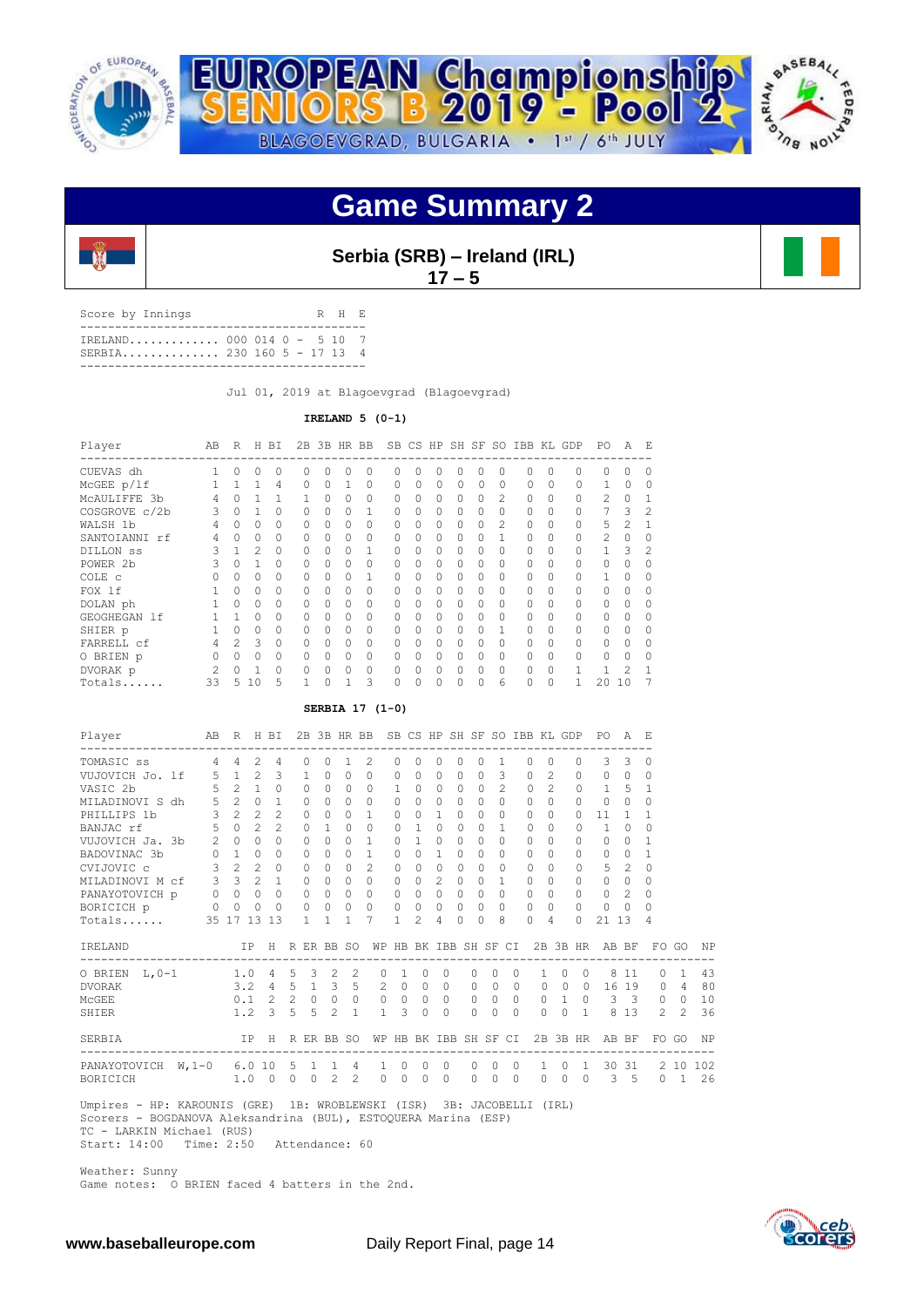



# **Bulgaria (BUL) – Russia (RUS) 0 - 21**

Score by Innings R H E ----------------------------------------- RUSSIA.............. 014 (12)4 - 21 13 0

BULGARIA............ 000 0 0 - 0 3 3 -----------------------------------------

Jul 01, 2019 at Blagoevgrad (Blagoevgrad)

**RUSSIA 21 (1-0)**

| Player               | AB            | R             |        | H BI          |          |          |          | 2B 3B HR BB    |           |              |                |              |              |              | SB CS HP SH SF SO IBB KL GDP |          |          | PO.          | A             | E.           |
|----------------------|---------------|---------------|--------|---------------|----------|----------|----------|----------------|-----------|--------------|----------------|--------------|--------------|--------------|------------------------------|----------|----------|--------------|---------------|--------------|
| BOLGOV rf            | 3             | $\mathcal{P}$ |        | $\Omega$      | O.       | 0        | $\Omega$ | $\mathfrak{D}$ | $\bigcap$ | 0            | O              | $\Omega$     | 0            | <sup>0</sup> | $\Omega$                     | 0        | $\Omega$ | 1.           | <sup>0</sup>  | $\Omega$     |
| VASILEV A. 1b        |               | ς             |        | $\Omega$      | $\Omega$ | O        | $\Omega$ |                | $\Omega$  | 0            | 0              | $\Omega$     | 0            | $\Omega$     | $\Omega$                     | $\Omega$ | $\Omega$ | 3            |               | 0            |
| MONAKHOV N. C        | Κ             | 4             |        |               | $\Omega$ | O        | $\Omega$ | $\Omega$       | $\Omega$  | 0            | $\mathfrak{D}$ | $\bigcap$    | <sup>0</sup> | O            | $\Omega$                     | O        | $\cap$   | 9            |               | ∩            |
| LEONOV dh            |               | २             |        |               | $\Omega$ | O        |          |                | $\Omega$  | Ω            | 0              | $\Omega$     | 0            |              | $\Omega$                     | $\Omega$ | $\Omega$ | $\Omega$     |               |              |
| VASILEV V. 1f        | 3             | 4             | 3      | $\mathcal{P}$ | $\Omega$ | O        |          | $\mathfrak{D}$ | $\Omega$  | 0            | $\Omega$       | $\bigcap$    | <sup>0</sup> | O            | $\Omega$                     | 0        | $\Omega$ | 0            | $\Omega$      | <sup>0</sup> |
| CHERMOSHENTS 3b      | $\mathcal{P}$ | २             |        | $\mathcal{R}$ | $\Omega$ | $\Omega$ | $\Omega$ | $\mathfrak{D}$ | $\Omega$  | 0            |                | $\Omega$     | $\Omega$     | $\Omega$     | $\Omega$                     | $\Omega$ | $\Omega$ | $\Omega$     | <sup>n</sup>  | $\Omega$     |
| MONAKHOV M.<br>.c.f  | 4             |               | 3      | 4             |          | U        | $\Omega$ |                | $\Omega$  | $\Omega$     | $\Omega$       | $\bigcap$    | <sup>0</sup> | 0            | $\Omega$                     | $\Omega$ | $\cap$   |              | $\cap$        | $\Omega$     |
| BULTE PINYA 2b       |               |               |        | 4             | $\Omega$ | O        |          | 2              | $\Omega$  | $\Omega$     | $\Omega$       | $\bigcap$    |              | $\Omega$     | $\Omega$                     | $\Omega$ | $\cap$   | $\Omega$     | $\cap$        | $\Omega$     |
| TONKOSHKUROV ph/2b 1 |               | O             | Ω      | $\Omega$      | $\Omega$ | O        | $\Omega$ | $\Omega$       | $\Omega$  | 0            | 0              | $\Omega$     | <sup>0</sup> | O            | $\Omega$                     | $\Omega$ | $\Omega$ | $\Omega$     | $\Omega$      | ∩            |
| KOBRINETS SS         | Κ             | $\Omega$      |        | $\mathcal{P}$ | $\Omega$ | U        | $\cap$   | 1              | $\cap$    | 1            | $\Omega$       | $\bigcap$    | $\cap$       | $\Omega$     | $\Omega$                     | $\Omega$ | $\cap$   | $\Omega$     | $\mathcal{P}$ | $\cap$       |
| TRUSOV SS            | $\Omega$      | $\Omega$      | 0      | $\Omega$      | $\Omega$ | O        | $\Omega$ | $\Omega$       | $\Omega$  | 0            | 0              | $\Omega$     | 0            | 0            | $\Omega$                     | $\Omega$ | $\Omega$ | $\Omega$     | Λ             | $\Omega$     |
| LOBANOV p            | $\Omega$      | $\Omega$      | $\cap$ | $\Omega$      | $\cap$   | U        | $\Omega$ | $\Omega$       | $\Omega$  | <sup>n</sup> | 0              | $\bigcap$    | ∩            | $\Omega$     | $\Omega$                     | $\Omega$ | $\cap$   | $\mathbf{1}$ | ∩             | $\cap$       |
| Totals               | 28            | $-2.1$        | ς      |               |          | Λ        | 3        | 12             | $\Omega$  |              | 3              | <sup>0</sup> |              |              | 0                            | $\Omega$ | O.       | 15           | 4             | ∩            |

## **BULGARIA 0 (0-1)**

| Player                               | AB R           |             |              | H BI                    |         |               |                 |                | 2B 3B HR BB                          |                             |           |          |              |           |                |            |           | SB CS HP SH SF SO IBB KL GDP |                |   | PO.            | A              | F.            |             |     |
|--------------------------------------|----------------|-------------|--------------|-------------------------|---------|---------------|-----------------|----------------|--------------------------------------|-----------------------------|-----------|----------|--------------|-----------|----------------|------------|-----------|------------------------------|----------------|---|----------------|----------------|---------------|-------------|-----|
| CHERNOZEMSKY 3b                      | $\mathbf{1}$   | $\Omega$    | $\Omega$     | $\Omega$                |         | 0             | 0               | $\Omega$       | 1.                                   | 0                           | $\Omega$  | 0        | 0            |           | 0              |            | $\Omega$  | $\Omega$                     | 0              |   | 1              | $\Omega$       | 2             |             |     |
| TEMELKOV K. rf 1                     |                | $\Omega$    | $\Omega$     | $\Omega$                |         | $\bigcap$     | $\bigcap$       | $\Omega$       | $\Omega$                             | $\Omega$                    | $\Omega$  | $\Omega$ | $\bigcap$    | $\cap$    | 1              |            | $\Omega$  | $\cap$                       | $\Omega$       |   | $\mathbf{1}$   | $\Omega$       | $\Omega$      |             |     |
| GARNEV rf/1b                         | 1              | $\Omega$    | $\Omega$     | $\Omega$                |         | $\Omega$      | $\Omega$        | $\bigcap$      | $\cap$                               | $\Omega$                    | $\cap$    | $\Omega$ | $\cap$       | $\Omega$  | 1              |            | $\Omega$  | $\cap$                       | $\Omega$       |   | 3              | $\Omega$       | $\Omega$      |             |     |
| ZHALTOV cf                           | $\overline{2}$ | $\Omega$    | $\Omega$     | $\Omega$                |         | $\Omega$      | $\Omega$        | $\Omega$       | $\bigcap$                            | $\Omega$                    | $\bigcap$ | $\Omega$ | $\Omega$     | $\Omega$  | $\mathcal{L}$  |            | $\Omega$  | $\Omega$                     | $\Omega$       |   | $\overline{4}$ | $\Omega$       | $\Omega$      |             |     |
| NASSAPOV D. 2b 2                     |                | $\Omega$    | $\Omega$     | $\Omega$                |         | $\Omega$      | 0               | $\Omega$       | $\Omega$                             | 0                           | $\bigcap$ | $\Omega$ | $\bigcap$    | $\bigcap$ | $\mathfrak{D}$ |            | $\Omega$  | $\mathbf{1}$                 | $\bigcap$      |   | 3              | $\Omega$       | 0             |             |     |
| BESHKOV p                            | $1$ $\,$       | $\Omega$    | 1            | <sup>0</sup>            |         | $\Omega$      | $\Omega$        | $\bigcap$      | $\cap$                               | $\Omega$                    | $\cap$    | $\Omega$ | $\cap$       | $\Omega$  | $\cap$         |            | $\Omega$  | $\cap$                       | $\cap$         |   | $\bigcap$      | $\bigcap$      | $\cap$        |             |     |
| MIDILI p                             |                | $0\quad 0$  | $\Omega$     | $\Omega$                |         | $\Omega$      | $\Omega$        | $\Omega$       | $\cap$                               | $\Omega$                    | $\Omega$  | $\Omega$ | $\cap$       | $\bigcap$ | $\Omega$       |            | $\Omega$  | $\Omega$                     | 0              |   | $\Omega$       | $\Omega$       | 0             |             |     |
| NEDELCHEV p                          | $\circ$        | $\Omega$    | $\Omega$     | $\Omega$                |         | 0             | $\Omega$        | $\Omega$       | 0                                    | $\Omega$                    | $\Omega$  | $\Omega$ | <sup>0</sup> | $\Omega$  | 0              |            | $\Omega$  | $\bigcap$                    | <sup>n</sup>   |   | $\Omega$       | $\Omega$       | 0             |             |     |
| TEMELKOV H. ph/rf                    | $\overline{1}$ | $\Omega$    | $\Omega$     | $\Omega$                |         | $\Omega$      | $\Omega$        | $\bigcap$      | $\cap$                               | $\Omega$                    | $\cap$    | $\Omega$ | $\cap$       | $\cap$    | 1              |            | $\cap$    | $\cap$                       | 0              |   | $\bigcap$      | $\Omega$       | 1             |             |     |
| DIMITROV 1b/p                        | $\overline{2}$ | $\Omega$    | $\Omega$     | $\Omega$                |         | $\Omega$      | $\bigcap$       | $\Omega$       | $\cap$                               | $\Omega$                    | $\cap$    | $\Omega$ | $\bigcap$    | $\Omega$  | 1              |            | $\Omega$  | 1                            | $\cap$         |   | $\mathbf{1}$   | $\Omega$       | 0             |             |     |
| ANDONOV 1f                           | $\mathbf{2}$   | $\Omega$    | $\mathbf{1}$ | $\Omega$                |         | $\Omega$      | $\Omega$        | $\Omega$       | $\Omega$                             | $\Omega$                    | $\Omega$  | $\Omega$ | $\Omega$     | $\Omega$  | $\Omega$       |            | $\Omega$  | $\Omega$                     | $\Omega$       |   | $\mathbf{1}$   |                | 0             |             |     |
| NASSAPOV A. ss                       | $2\quad 0$     |             | $\mathbf{1}$ | $\Omega$                |         | $\Omega$      | $\Omega$        | $\Omega$       | $\cap$                               | 0                           | $\Omega$  | $\Omega$ | $\Omega$     | $\Omega$  | $\mathbf{1}$   |            | $\bigcap$ | $\bigcap$                    | $\cap$         |   | $\Omega$       | $\overline{1}$ | $\Omega$      |             |     |
| GEORGIEV G. c 2 0 0                  |                |             |              | $\Omega$                |         | $\circ$       | $\circ$         | $\Omega$       | $\Omega$                             | 0                           | $\Omega$  | 0        | $\Omega$     | $\Omega$  | $\Omega$       |            | $\Omega$  | $\bigcap$                    | $\Omega$       |   | 1              | $\mathbf{1}$   | 0             |             |     |
| Totals                               | 17             | $\Omega$    | 3            | $\Omega$                |         | $\Omega$      | O               | $\Omega$       | 1                                    | 0                           | $\Omega$  | U        | $\Omega$     | $\cap$    | 9              |            | $\cap$    | $\mathfrak{D}$               | $\Omega$       |   | 15             | 3              | 3             |             |     |
| RUSSIA                               |                |             | IP           |                         |         |               | H R ER BB SO    |                | WP HB BK IBB SH SF CI                |                             |           |          |              |           |                |            |           | 2B 3B HR AB BF               |                |   |                |                |               | FO GO       | NP  |
| ----------------<br>LOBANOV $W, 1-0$ |                |             |              |                         |         |               | 5.0 3 0 0 1 9   |                |                                      | $0 \quad 0 \quad 0 \quad 0$ |           |          |              |           | $0 \quad 0$    | $\bigcirc$ |           | $\Omega$                     | $0\quad 0$     |   | 17 18          |                |               | $2 \quad 3$ | 78  |
| BULGARIA                             |                |             |              |                         |         |               | IP H R ER BB SO |                | WP HB BK IBB SH SF CI 2B 3B HR AB BF |                             |           |          |              |           |                |            |           |                              |                |   |                |                |               | FO GO       | NP  |
| BESHKOV L, 0-1                       |                | 3.0 8 12 12 |              |                         |         |               | 8 <sup>8</sup>  | $\circ$        | $\mathbf{1}$                         | 2                           | $\Omega$  |          | $\Omega$     | $\Omega$  | 1              | $\Omega$   |           | $\Omega$<br>$\Omega$         |                | 3 | 15             | 26             | 8             | $\Omega$    | 109 |
| MTDTT.T                              |                |             |              |                         |         |               | $0.2$ 2 5 1 2   | $\overline{1}$ | $\Omega$                             | $\mathbf{1}$                | $\Omega$  | $\Omega$ |              | $\Omega$  | $\Omega$       | $\Omega$   |           | $\circ$<br>$\mathbf{1}$      | $\bigcirc$     |   | 5              | 8              | $\mathbf{1}$  | $\Omega$    | 42  |
| NEDELCHEV                            |                |             |              | $0.1 \quad 0$           | $\circ$ | $\mathbf{0}$  | $\mathbf{1}$    | $\Omega$       | $\circ$                              | $\circ$                     | $\circ$   | $\Omega$ |              | $\circ$   | $\circ$        | $\circ$    |           | $\circ$<br>$\circ$           | $\overline{0}$ |   | 1              | 2              | $\mathbf{1}$  | $\Omega$    | 7   |
| DIMITROV                             |                | 1.0         |              | $\overline{\mathbf{3}}$ | 4       | $\mathcal{L}$ | -1              | $\cap$         | 1                                    | 0                           | $\cap$    |          | $\Omega$     | $\Omega$  | O              | 0          |           | 0<br>$\Omega$                |                | 0 | 7              | 8              | $\mathcal{L}$ | $\cap$      | 17  |
|                                      |                |             |              |                         |         |               |                 |                |                                      |                             |           |          |              |           |                |            |           |                              |                |   |                |                |               |             |     |

 Umpires - HP: Cibba (FRA) 1B: Ajdukovic (SRB) 3B: WROBLEWSKI (ISR) Scorers - ESTOQUERA Marina (ESP), NELISSEN Huub (NED) TC - BOKERN Paul (NED) Start: 17:40 Time: 2:05 Attendance: 52

 Weather: Sunny Game notes: BESHKOV faced 7 batters in the 4th.

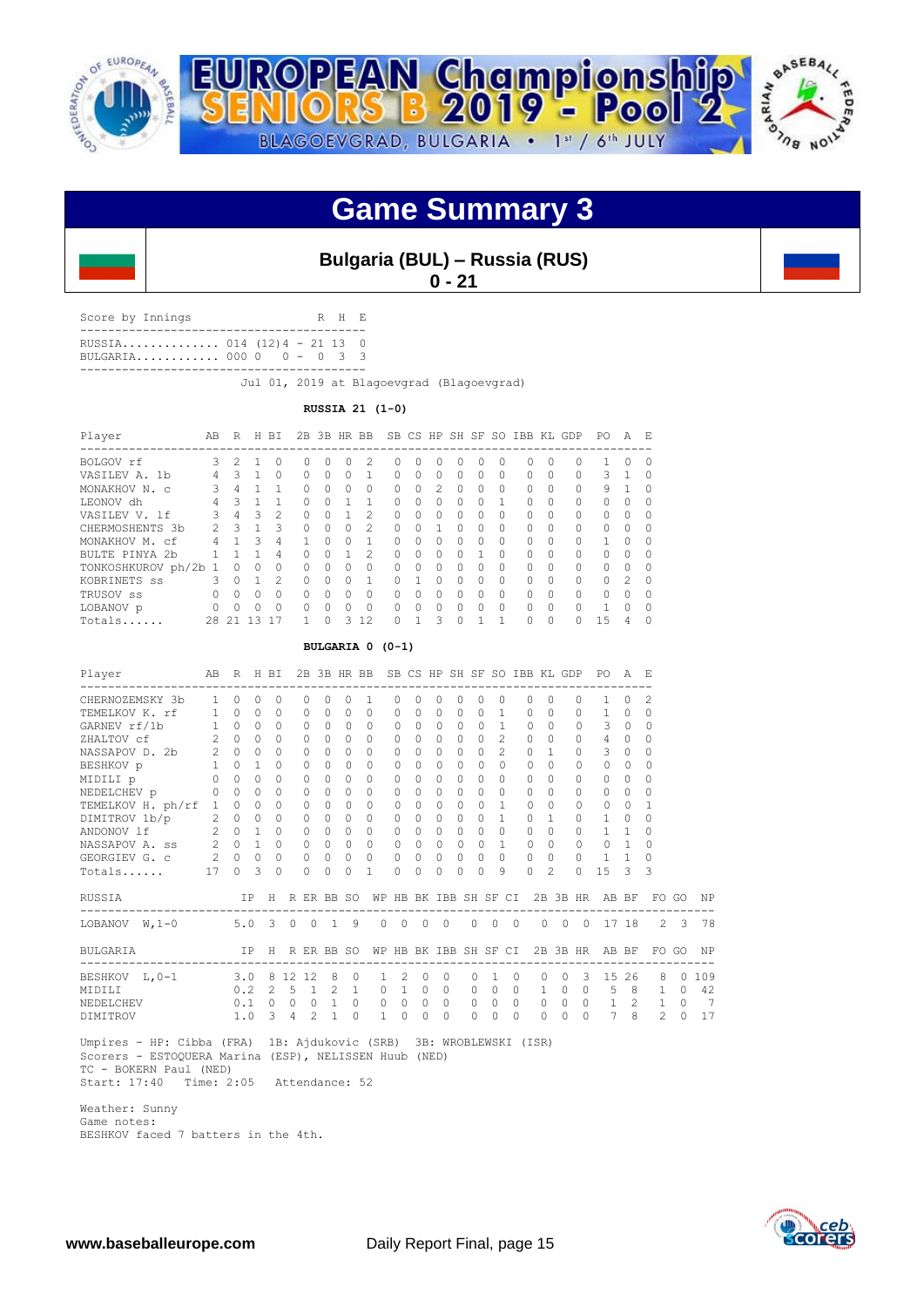





**Israel (ISR) – Serbia (SRB)**

 $11 - 1$ 

Score by Innings R H E ------------------------------------------ SERBIA.............. 000 000 10 - 1 3 1 ISRAEL.............. 000 104 51 - 11 8 3 ------------------------------------------

ᇍ

Jul 02, 2019 at Blagoevgrad (Blagoevgrad)

**SERBIA 1 (1-1)**

| Player          | AB             | R            | H        | BI       |   | 2B 3B HR BB |              |          |          |          |          |          |   |                | SB CS HP SH SF SO IBB KL |                   | GDP       | PO.            | A                 | F. |
|-----------------|----------------|--------------|----------|----------|---|-------------|--------------|----------|----------|----------|----------|----------|---|----------------|--------------------------|-------------------|-----------|----------------|-------------------|----|
| TOMASIC SS      | 4              |              | 0        | 0        | 0 | 0           | Ω            | 0        | Ω        |          |          | Ω        | 0 | 2              | 0                        |                   |           |                |                   |    |
| VUJOVICH Jo. rf | $\mathcal{L}$  | $\bigcap$    | $\Omega$ | $\Omega$ | 0 | $\Omega$    | <sup>0</sup> |          | $\Omega$ | 0        | $\Omega$ | 0        | 0 |                | $\Omega$                 |                   | $\Omega$  | $\mathcal{L}$  | $\Omega$          | O  |
| VASIC 2b/p      | Κ              | $\cap$       | $\Omega$ | $\Omega$ | 0 | $\Omega$    | <sup>0</sup> | $\Omega$ | 0        | 0        | $\Omega$ | 0        | 0 | $\Omega$       | $\Omega$                 | $\Omega$          | $\bigcap$ | $\Omega$       | $\mathcal{D}_{1}$ | O  |
| MILADINOVI S 1f | 3.             |              |          | $\Omega$ | 0 | $\Omega$    | $\Omega$     | $\Omega$ | $\Omega$ | $\Omega$ | $\Omega$ | 0        | 0 | $\Omega$       | $\Omega$                 |                   | $\Omega$  | 4              | $\Omega$          |    |
| PHILLIPS 1b     |                | $\Omega$     | $\Omega$ | $\Omega$ | 0 | $\cap$      | $\Omega$     | $\Omega$ | $\Omega$ | O        | $\Omega$ | 0        | 0 | $\mathfrak{D}$ | $\Omega$                 |                   | $\Omega$  |                | $\Omega$          |    |
| MILOVANOVIC 1b  | 0              | $\cap$       | 0        | $\Omega$ | 0 | $\Omega$    | $\Omega$     | $\Omega$ | $\Omega$ | 0        | $\Omega$ | 0        | 0 | $\Omega$       | $\Omega$                 |                   | $\Omega$  | $\mathfrak{D}$ | $\Omega$          |    |
| BANJAC dh/p     | 3              | $\cap$       |          | $\Omega$ |   | $\Omega$    | <sup>0</sup> | $\Omega$ | $\Omega$ | 0        | $\Omega$ | $\Omega$ | 0 |                | $\Omega$                 | $\Omega$          | $\cap$    | $\bigcap$      | $\Omega$          |    |
| BORICICH p      |                | $\Omega$     | 0        | $\Omega$ | 0 | $\bigcap$   | $\Omega$     | $\Omega$ | $\cap$   | 0        | $\Omega$ | $\Omega$ | 0 | $\Omega$       | $\Omega$                 | $\cap$            | $\Omega$  | $\Omega$       | $\Omega$          |    |
| NINIC 2b        |                | <sup>0</sup> | $\Omega$ | $\Omega$ | 0 | $\bigcap$   | $\Omega$     | $\Omega$ | $\Omega$ | $\Omega$ | $\Omega$ | $\Omega$ | 0 | $\Omega$       | $\Omega$                 | $\Omega$          | $\Omega$  | $\Omega$       | $\Omega$          |    |
| VUJOVICH Ja. 3b | 3              | $\Omega$     | $\Omega$ | $\Omega$ | 0 | $\Omega$    | $\Omega$     | $\Omega$ | $\Omega$ | 0        | $\Omega$ | 0        | 0 | $\mathcal{L}$  | $\Omega$                 |                   | $\Omega$  | $\Omega$       | 5                 |    |
| CVIJOVIC c      | $\mathfrak{D}$ | $\bigcap$    | $\Omega$ | $\Omega$ | 0 | $\Omega$    | $\Omega$     | $\Omega$ | $\Omega$ | 0        | $\Omega$ | 0        | 0 | $\mathfrak{D}$ | $\Omega$                 |                   | $\Omega$  | 4              |                   |    |
| SIJACIC ph/c    |                | $\cap$       |          | $\Omega$ | 0 | $\bigcap$   | $\Omega$     | $\Omega$ | $\Omega$ | Ω        | $\Omega$ | $\Omega$ | 0 | $\Omega$       | $\Omega$                 | $\cap$            | $\cap$    | $\cap$         | Ω                 |    |
| MILADINOVI M cf | ζ              | $\cap$       | $\Omega$ | $\Omega$ | 0 | $\cap$      | $\Omega$     | $\Omega$ |          |          | $\Omega$ | $\Omega$ | 0 | $\Omega$       | $\Omega$                 | <sup>0</sup>      | 1         | Κ              | $\Omega$          |    |
| BOKICH p        |                |              | O        | $\Omega$ | O | $\cap$      | $\Omega$     | $\Omega$ | ∩        | O        | $\cap$   | U        | U | $\Omega$       | $\Omega$                 |                   | $\cap$    | $\bigcap$      | $\Omega$          |    |
| Totals          | 27             |              | 3        | $\Omega$ |   | $\circ$     | 0            |          |          | 0        | $\Omega$ | 0        | 0 | 11             | $\Omega$                 | $\mathcal{D}_{1}$ |           | 23             | 9                 |    |

### **ISRAEL 11 (2-0)**

| Player                        |                | AB R H BI      |                |                       |              |              |                     |              | 2B 3B HR BB               |                                |              |                |           |          |                |                   |           | SB CS HP SH SF SO IBB KL GDP |            | PO.                                                  |     | A F.           |              |                |    |
|-------------------------------|----------------|----------------|----------------|-----------------------|--------------|--------------|---------------------|--------------|---------------------------|--------------------------------|--------------|----------------|-----------|----------|----------------|-------------------|-----------|------------------------------|------------|------------------------------------------------------|-----|----------------|--------------|----------------|----|
| GLASSER 2b                    | 3              | $\mathbf{1}$   | $\mathbf{1}$   | 5                     |              | $\Omega$     | $\Omega$            | 1            | 2                         | $\Omega$                       | $\mathbf{1}$ | $\circ$        | $\Omega$  |          | 1              | $\circ$           | $\Omega$  | $\Omega$                     | $\Omega$   | 1                                                    |     |                | 0            |                |    |
| PALLER 1f                     | 3              | $\Omega$       | $\Omega$       | $\mathbf{1}$          |              | $\Omega$     | $\Omega$            | $\Omega$     | $\mathcal{L}$             | $\Omega$                       | $\Omega$     | $\Omega$       | $\bigcap$ |          | $\Omega$       | $\overline{1}$    | $\Omega$  | $\overline{1}$               | $\Omega$   | $\mathbf{1}$                                         |     | $\circ$        | 1            |                |    |
| GAILEN cf                     | $\overline{4}$ | $\mathbf{1}$   | $\mathfrak{D}$ | $\mathbf{1}$          |              | 0            | $\Omega$            | $\mathbf{1}$ | $\mathbf{1}$              | 0                              | $\Omega$     | 0              | $\Omega$  | $\Omega$ |                | 0                 | $\Omega$  | $\Omega$                     | $\Omega$   | 3                                                    |     | $\circ$        | 0            |                |    |
| ROSENBAUM 1b                  | $4 -$          | $2^{\circ}$    | $2^{1}$        | $\mathbf{1}$          |              | $\Omega$     | $\Omega$            | $\mathbf{1}$ | $\mathbf{1}$              | $\Omega$                       | $\Omega$     | $\Omega$       | $\cap$    |          | $\Omega$       | 1                 | $\bigcap$ | $\mathbf{1}$                 | $\bigcap$  | 4                                                    |     | $\mathbf{0}$   | 0            |                |    |
| FABIAN 1b                     |                | $0 \quad 0$    | $\Omega$       | $\Omega$              |              | $\Omega$     | 0                   | $\Omega$     | $\Omega$                  | $\Omega$                       | $\Omega$     | $\Omega$       | $\bigcap$ |          | $\Omega$       | $\Omega$          | $\cap$    | $\Omega$                     | $\Omega$   | $\mathbf{1}$                                         |     | $\circ$        | $\Omega$     |                |    |
| CALISAR 3b                    | 5              | $\sim$ 1       | $\mathbf{1}$   | $\Omega$              |              | 0            | 0                   | $\Omega$     | $\Omega$                  | 0                              | $\Omega$     | $\Omega$       | $\Omega$  |          | $\Omega$       | $\mathbf{1}$      | $\Omega$  | $\Omega$                     | $\Omega$   | $\circ$                                              |     | <sup>1</sup>   | 1            |                |    |
| PENPRASE ss                   | $\mathbf{3}$   | $\overline{1}$ | $\mathbf{1}$   | $\mathbf{1}$          |              | 1            | $\Omega$            | $\Omega$     | 2                         | 0                              | $\Omega$     | $\circ$        | $\Omega$  |          | $\Omega$       | $\Omega$          | $\Omega$  | $\Omega$                     | $\Omega$   | 2                                                    |     | 1              | $\mathbf{1}$ |                |    |
| LOWENGART dh                  | $\mathsf 3$    | $\mathfrak{D}$ | $\Omega$       | $\Omega$              |              | $\Omega$     | 0                   | $\Omega$     | $\mathbf{1}$              | $\mathbf{1}$                   | $\Omega$     | $\mathbf{1}$   | $\Omega$  | $\Omega$ |                | $\Omega$          | $\Omega$  | $\Omega$                     | $\Omega$   | $\Omega$                                             |     | $\Omega$       | $\Omega$     |                |    |
| WOLF rf                       | $\mathcal{S}$  | 2 1            |                | $\overline{1}$        |              | $\Omega$     | $\Omega$            | $\cap$       | 2                         | $\mathbf{1}$                   | $\cap$       | $\circ$        | $\cap$    |          | $\Omega$       | $\overline{1}$    | $\bigcap$ | $\Omega$                     | $\Omega$   | $\mathbf{1}$                                         |     | $\overline{1}$ | 0            |                |    |
| EREL C                        |                | $2 \quad 1$    | $\circ$        | $\mathbf{1}$          |              | $\circ$      | 0                   | $\Omega$     | $\mathbf{1}$              | 0                              | $\Omega$     | $\overline{2}$ | $\Omega$  |          | $\circ$        | $\Omega$          | $\Omega$  | $\Omega$                     | $\Omega$   | 11                                                   |     | $\circ$        | $\Omega$     |                |    |
| CRAMER p                      |                | $0 \quad 0$    | $\Omega$       | $\Omega$              |              | $\Omega$     | $\Omega$            | $\Omega$     | $\Omega$                  | $\Omega$                       | $\Omega$     | $\Omega$       | $\Omega$  |          | $\Omega$       | $\Omega$          | $\Omega$  | $\Omega$                     | $\Omega$   | $\Omega$                                             |     | $\circ$        | $\Omega$     |                |    |
| WAGMAN p                      | $\circ$        | $\Omega$       | $\Omega$       | $\Omega$              |              | $\circ$      | $\Omega$            | $\Omega$     | $\Omega$                  | 0                              | $\Omega$     | $\circ$        | $\Omega$  |          | $\Omega$       | $\Omega$          | $\Omega$  | $\Omega$                     | $\Omega$   | $\circ$                                              | - 1 |                | $\Omega$     |                |    |
| Totals                        | 30 11          |                | 8              | 11                    |              | $\mathbf{1}$ | $\Omega$            | 3            | 13                        | $\mathfrak{D}$                 | $\mathbf{1}$ | 3              | $\Omega$  |          | 1              | 4                 | $\Omega$  | $\mathfrak{D}$               | $\Omega$   | 24                                                   |     | $\overline{5}$ | 3            |                |    |
| SERBIA                        |                |                |                |                       |              |              |                     |              |                           |                                |              |                |           |          |                |                   |           |                              |            | IP H R ER BB SO WP HB BK IBB SH SF CI 2B 3B HR AB BF |     |                |              | FO GO          | NP |
| BOKICH L, 0-1 5.0 5 3         |                |                |                |                       |              |              | $3 \quad 2 \quad 3$ |              |                           | $\mathbf{1}$<br>$\overline{1}$ | $\circ$      |                | $\circ$   | $\circ$  | $\circ$        | $\Omega$          |           | $\mathbf{1}$<br>$\circ$      |            | 19<br>2                                              |     | 22             | 7            | $\overline{4}$ | 90 |
| <b>BANJAC</b>                 |                |                |                | $1.2$ 2 4 3 3         |              |              |                     |              | $\overline{1}$<br>$\circ$ | $1$ $\,$                       | $\Omega$     |                | $\Omega$  | $\Omega$ | $\overline{1}$ | $\Omega$          |           | $\circ$                      | $0\quad 0$ |                                                      |     | 7 12           | 2            | $\mathcal{L}$  | 52 |
| BORICICH                      |                |                |                | $0.0 \t1 \t3 \t3 \t2$ |              |              |                     |              | $\circ$<br>$\circ$        | $\mathbf{1}$                   | $\Omega$     |                | $\Omega$  |          |                | $0\quad 0\quad 0$ |           | $\circ$                      | $0\quad1$  | $1 \quad 4$                                          |     |                | $\circ$      | $\circ$        | 15 |
| VASIC                         |                | 1.0            |                | $\circ$               | $\mathbf{1}$ |              | $1\quad 6$          | $\Omega$     |                           | 1<br>$\circ$                   | $\Omega$     |                | $\Omega$  | $\Omega$ | $\Omega$       | $\Omega$          |           | $\Omega$<br>$\Omega$         |            | $\Omega$                                             |     | 3 <sup>9</sup> | $\mathbf{1}$ | $\mathfrak{D}$ | 40 |
| ISRAEL                        |                |                |                |                       |              |              |                     |              |                           |                                |              |                |           |          |                |                   |           |                              |            | IP H R ER BB SO WP HB BK IBB SH SF CI 2B 3B HR AB BF |     |                |              | FO GO          | NP |
| CRAMER W, 1-0 5.0 0 0         |                |                |                |                       |              | $\circ$      | $\overline{1}$      |              | 6<br>$\Omega$             | $\Omega$                       | $\Omega$     |                | $\Omega$  | $\Omega$ | $\Omega$       | $\Omega$          |           | $\Omega$<br>$\Omega$         |            | $\Omega$                                             |     | 15 16          |              | 6 2            | 50 |
| S, 1<br>WAGMAN                | 3.0            |                |                | $3\quad1$             |              | $\Omega$     | $\bigcirc$          | 5            | $\Omega$                  | $\Omega$                       | $\Omega$     |                | $\Omega$  | $\Omega$ | $\Omega$       | $\Omega$          |           | $\mathbf{1}$<br>$\Omega$     |            | $\Omega$                                             |     |                | 12 12 1      | $2^{1}$        | 37 |
| Umpires - HP: JACOBELLI (IRL) |                |                |                |                       |              |              |                     |              | 1B: GRIBENNIKOV (RUS)     |                                |              |                |           |          |                | 3B: CIBBA (FRA)   |           |                              |            |                                                      |     |                |              |                |    |

 Scorers - HADJIYSKA Gergana (BUL), NELISSEN Huub (NED) TC - BOKERN Paul (NED) Start: 10:00 Time: 2:44 Attendance: 85

 Weather: Sunny Game notes: BOKICH faced 2 batters in the 6th. BORICICH faced 4 batters in the 7th.



**Little**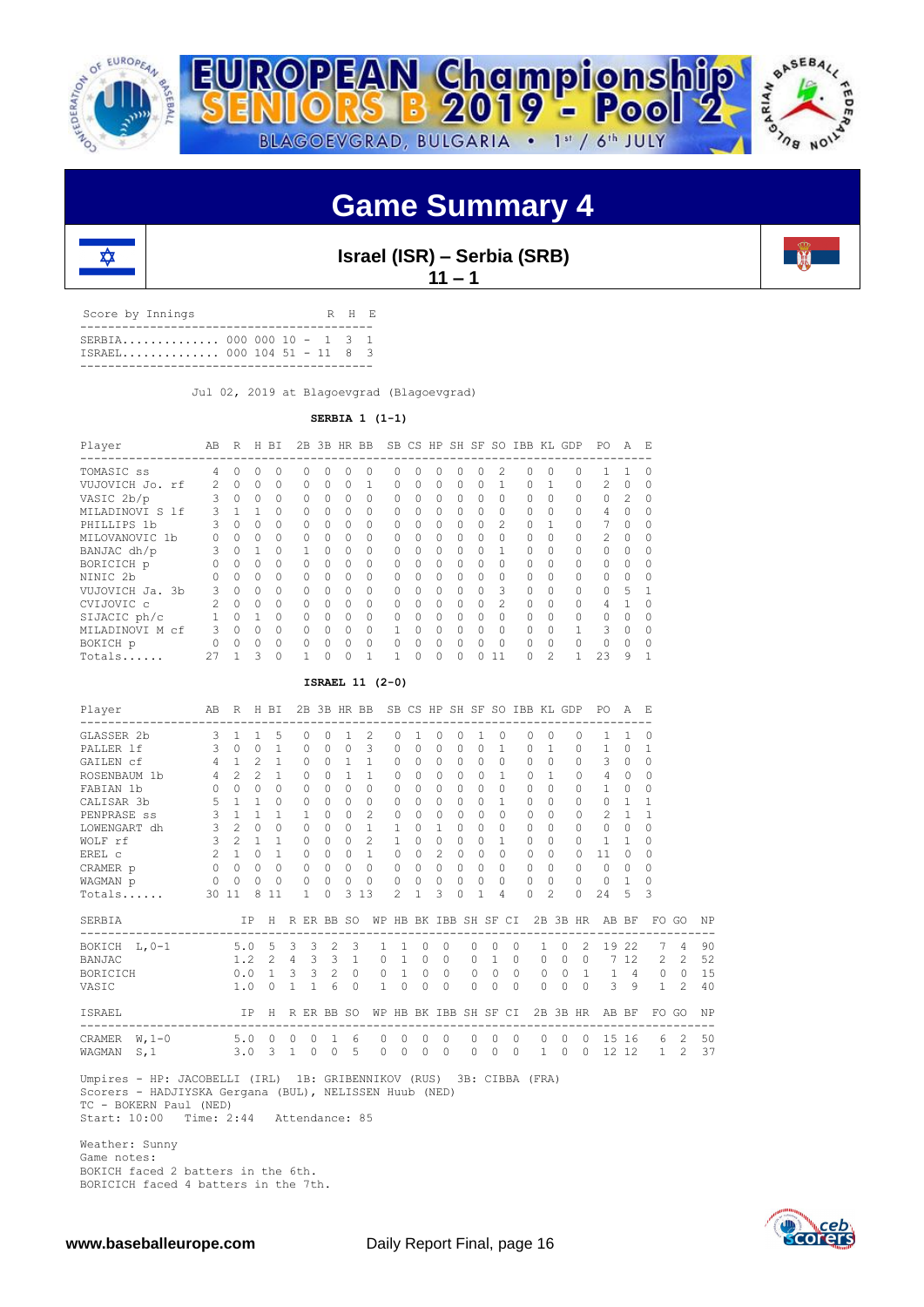

**Russia (RUS) – Greece (GRE)**

**14 - 8**

Score by Innings R H E ------------------------------------------- GREECE.............. 200 002 130 - 8 7 4 RUSSIA.............. 031 221 23X - 14 14 2 -------------------------------------------

Jul 02, 2019 at Blagoevgrad (Blagoevgrad)

**GREECE 8 (0-2)**

| Player               | AB | R        | H        | ВI       | 2B       |          | 3B HR BB |                | <b>SB</b> |          | CS HP SH SF |           |          | SO.            | IBB KL GDP |          |   | PO.            | А              | E.        |
|----------------------|----|----------|----------|----------|----------|----------|----------|----------------|-----------|----------|-------------|-----------|----------|----------------|------------|----------|---|----------------|----------------|-----------|
| GOUOREN cf           | 4  |          |          |          | Ω        | U        |          |                | Λ         | O        | U           | O         | U        |                | $\cap$     | $\Omega$ | Ω | 2              | O              | $\Omega$  |
| SPILIOTIS 1f         |    | 3        |          | $\Omega$ | 0        | $\Omega$ | 0        | $\overline{2}$ | 0         | $\Omega$ | $\Omega$    | $\bigcap$ | $\Omega$ | $\Omega$       | $\Omega$   | $\Omega$ |   | 3              | 0              | $\Omega$  |
| ROULIS SS            |    |          |          | 2        | O.       | $\Omega$ |          |                | $\cap$    | $\Omega$ | $\Omega$    | $\Omega$  | $\Omega$ | 2              | $\Omega$   |          |   | 4              | 2              | $\Omega$  |
| SECHOPOULOS 1b       | 3  | 2        |          | 2        | $\Omega$ | $\Omega$ |          | $\mathfrak{D}$ | $\cap$    | $\Omega$ | $\Omega$    | $\Omega$  | $\Omega$ | $\mathfrak{D}$ | $\Omega$   |          |   | $\overline{4}$ | O              | $\cap$    |
| KOURTIS p/3b         | 5  |          | 2        | $\Omega$ | O.       | 0        | $\Omega$ | $\Omega$       | $\cap$    | 0        | $\Omega$    | $\Omega$  | $\Omega$ |                | $\Omega$   | $\Omega$ |   |                | $\mathfrak{D}$ | 3         |
| MAESTRALES 2b/p      |    | $\cap$   |          |          | Ω        | $\Omega$ | $\cap$   |                | $\cap$    | O        | $\cap$      | $\Omega$  | $\Omega$ | $\cap$         | $\cap$     | $\Omega$ |   | 2              |                | $\cap$    |
| TSIFLIKIOTIS pr/2b 0 |    | Ω        |          |          | 0        | $\Omega$ | $\Omega$ | $\mathfrak{D}$ | $\Omega$  | 0        | $\Omega$    | $\Omega$  | $\Omega$ | $\Omega$       | $\Omega$   | 0        |   |                |                | $\bigcap$ |
| LES 3b/2b            |    | $\Omega$ | 0        | $\Omega$ | $\Omega$ | $\Omega$ | $\Omega$ | $\Omega$       | $\cap$    | $\Omega$ | $\Omega$    | $\bigcap$ | $\Omega$ |                | $\Omega$   |          |   |                |                | $\Omega$  |
| GOUNARIS p           | 2  | $\Omega$ | 0        |          | $\Omega$ | $\cap$   | $\Omega$ | 1              | $\cap$    | $\Omega$ | $\cap$      | $\Omega$  | $\Omega$ |                | $\cap$     | O        |   | $\cap$         | Λ              | $\cap$    |
| BOURDANIOTIS p       |    | $\Omega$ | $\Omega$ | $\Omega$ | O.       | $\cap$   | 0        | $\Omega$       | $\cap$    | O        | $\cap$      | $\Omega$  | $\Omega$ | $\cap$         | $\bigcap$  | $\Omega$ |   | $\cap$         |                | $\cap$    |
| LOMIS ph             |    | 0        | $\Omega$ |          | $\Omega$ | $\Omega$ | $\Omega$ | $\Omega$       | $\cap$    | O        | $\Omega$    | $\Omega$  | $\Omega$ |                | $\Omega$   | $\Omega$ |   | $\cap$         |                | $\cap$    |
| KALIVAS rf           | 4  | $\Omega$ | $\Omega$ | $\Omega$ | O.       | U        | $\Omega$ | $\Omega$       | $\cap$    | O        | $\Omega$    | $\Omega$  | $\Omega$ | 2              | $\Omega$   | $\Omega$ |   | $\Omega$       | O              | $\cap$    |
| ZOUMBOULAKIS ph      |    | $\cap$   | $\cap$   | $\Omega$ | $\Omega$ | $\cap$   | $\Omega$ | $\Omega$       | $\cap$    | O        | $\Omega$    | $\bigcap$ | $\Omega$ |                | $\cap$     |          |   | $\cap$         | O              | $\cap$    |
| LEKAS C              | 5  | $\Omega$ | $\cap$   | $\cap$   | Λ        | U        | $\Omega$ | $\Omega$       | $\cap$    | O        | $\cap$      | $\Omega$  | $\Omega$ | 2              | $\cap$     |          |   | 6              | ς              |           |
| Totals               | 35 | 8        |          |          |          | U        |          | 10             | U         | 0        | $\Omega$    | $\Omega$  | 0        | 14             |            | 5        | 0 | 24             | 9              | 4         |

## **RUSSIA 14 (2-0)**

| Player                             |                                       | AB R H BI                |                |                               |          |              |                 |              | 2B 3B HR BB SB CS HP SH SF SO IBB KL GDP PO |                          |          |                            |          |                |                |                |           |              |          |                     |                                                    | A E            |                     |                |     |
|------------------------------------|---------------------------------------|--------------------------|----------------|-------------------------------|----------|--------------|-----------------|--------------|---------------------------------------------|--------------------------|----------|----------------------------|----------|----------------|----------------|----------------|-----------|--------------|----------|---------------------|----------------------------------------------------|----------------|---------------------|----------------|-----|
| CASTILLO ss/p                      | 5                                     | -------------<br>2       | $\overline{4}$ | 6                             |          | $\Omega$     | $\Omega$        | 2            | $\mathbf{1}$                                | 1                        | $\Omega$ | $\Omega$                   | $\Omega$ | $\Omega$       |                | 1              | $\Omega$  | $\mathbf{1}$ |          | $\Omega$            | $\mathfrak{D}$                                     | $\mathfrak{D}$ | 1                   |                |     |
| VASILEV A. 1b 3 0 1                |                                       |                          |                | $\Omega$                      |          | $\Omega$     | $\Omega$        | $\Omega$     | 2                                           | $\Omega$                 | $\Omega$ | $\Omega$                   | $\Omega$ | $\Omega$       |                | $\overline{1}$ | $\Omega$  | $\bigcirc$   |          | $\Omega$            | $\overline{4}$                                     | 2              | $\Omega$            |                |     |
| VALIENTE 3b                        | $5 -$                                 | $\Omega$                 | $\Omega$       | $\cap$                        |          | $\Omega$     | $\Omega$        | $\Omega$     | $\cap$                                      | $\Omega$                 | $\Omega$ | $\Omega$                   | $\Omega$ |                | $\Omega$       | $\overline{1}$ | $\Omega$  | $\Omega$     |          | $\mathbf{1}$        | $\mathbf{1}$                                       | $\Omega$       | 0                   |                |     |
| CHERMOSHENTS 3b 0                  |                                       |                          | $0 \quad 0$    | $\Omega$                      |          | $\Omega$     | $\Omega$        | $\Omega$     | $\Omega$                                    | $\Omega$                 | $\Omega$ | $\Omega$                   | $\Omega$ | $\Omega$       |                | $\Omega$       | $\Omega$  | $\Omega$     |          | $\Omega$            | $\Omega$                                           | $\overline{0}$ | 0                   |                |     |
| SOLER rf 4 2                       |                                       |                          | $\mathfrak{D}$ | $\mathbf{1}$                  |          | $\Omega$     | $\bigcap$       | 1            | $\mathbf{1}$                                | $\Omega$                 | 1        | $\Omega$                   | $\Omega$ | $\Omega$       |                | $\overline{1}$ | $\cap$    | $\Omega$     |          | $\Omega$            | $\overline{c}$                                     | $\Omega$       | $\Omega$            |                |     |
| LEONOV dh                          |                                       | $5 \quad 1$              | $\mathbf{1}$   | $\mathbf{1}$                  |          | $\mathbf{1}$ | $\bigcap$       | $\Omega$     | $\Omega$                                    | $\Omega$                 | $\cap$   | $\Omega$                   | $\Omega$ | $\Omega$       |                | $\mathbf{1}$   | $\cap$    | $\mathbf{1}$ |          | $\Omega$            | $\bigcap$                                          | $\Omega$       | 0                   |                |     |
| KOBRINETS ss                       |                                       | $0\quad 0\quad 0$        |                | $\Omega$                      |          | $\Omega$     | $\Omega$        | $\Omega$     | $\Omega$                                    | $\Omega$                 | $\Omega$ | $\Omega$                   | $\Omega$ | $\Omega$       |                | $\Omega$       | $\Omega$  | $\Omega$     |          | $\Omega$            | $\Omega$                                           | $\Omega$       | $\Omega$            |                |     |
| VASILEV V. 1f 3 2                  |                                       |                          | $\Omega$       | $\Omega$                      |          | $\Omega$     | $\Omega$        | $\Omega$     | $\overline{c}$                              | $\Omega$                 | $\Omega$ | $\circ$                    | $\Omega$ | $\Omega$       |                | $\Omega$       | $\Omega$  | $\Omega$     |          | $\Omega$            | $\overline{2}$                                     | $\bigcirc$     | $\Omega$            |                |     |
| MONAKHOV N. c $3 \overline{3}$ 3 2 |                                       |                          |                | $\circ$                       |          | $\circ$      | $\circ$         | $\Omega$     | 2                                           | $\circ$                  | $\Omega$ | $\overline{0}$             | $\Omega$ | $\circ$        |                | $\circ$        | $\circ$   | $\circ$      |          | $\circ$             | 14                                                 | $\mathbf{0}$   | 0                   |                |     |
| MONAKHOV M. cf                     | $4 \quad 2$                           |                          | $\mathbf{1}$   | $\overline{2}$                |          | $\Omega$     | $\mathbf{1}$    | $\cap$       | $\mathbf{1}$                                | 0                        | $\Omega$ | $\circ$                    | $\Omega$ | $\Omega$       |                | 2              | $\Omega$  | 1            |          | 0                   | $\circ$                                            | 0              | $\Omega$            |                |     |
| BULTE PINYA 2b                     | $5 -$                                 | $\mathfrak{D}$           | 3              | $\mathfrak{D}$                |          | $\Omega$     | $\Omega$        | $\Omega$     | $\Omega$                                    | $\Omega$                 | $\Omega$ | $\Omega$                   | $\Omega$ | $\cap$         |                | $\cap$         | $\bigcap$ | $\Omega$     |          | $\Omega$            | $\Omega$                                           | $\mathbf{1}$   | 0                   |                |     |
| CASTELLO p                         |                                       | $0\quad 0\quad 0\quad 0$ |                |                               |          | $\Omega$     | $\Omega$        |              | $0 \quad 0$                                 | $\Omega$                 |          | $0 \quad 0$                | $\Omega$ |                | 0 <sub>0</sub> |                | $\Omega$  | $\Omega$     |          | $\Omega$            | $\mathbf{1}$                                       | $\circ$        | $\Omega$            |                |     |
|                                    |                                       | $0\qquad 0\qquad 0$      |                | $0\qquad 0$                   |          |              | $\Omega$        | $\bigcirc$   | $\Omega$                                    | $\Omega$                 | $\Omega$ | $\Omega$                   | $\Omega$ |                | 0 <sub>0</sub> |                | $\Omega$  | $\Omega$     |          | $\Omega$            | $\mathbf{1}$                                       | $\bigcirc$     | $\mathbf{1}$        |                |     |
| BALAN P. p<br>BALAN V. p           |                                       | $0\quad 0$               | $\overline{0}$ | $\bigcirc$                    |          | $\circ$      | $\circ$         | $\circ$      | $\Omega$                                    | $\circ$                  | $\circ$  | $\Omega$                   | $\Omega$ | $\Omega$       |                | $\Omega$       | $\Omega$  | $\Omega$     |          | $\Omega$            | $\circ$                                            | $\bigcirc$     | $\Omega$            |                |     |
| Totals                             |                                       | 37 14 14                 |                | 12                            |          | $\mathbf{1}$ | $\mathbf{1}$    | 3            | 9                                           | $\mathbf{1}$             | 1        | $\Omega$                   | $\cap$   | $\bigcap$      |                | 7              | $\cap$    | 3            |          | $\mathbf{1}$        | 27                                                 | 5              | 2                   |                |     |
| <b>GREECE</b>                      |                                       |                          |                |                               |          |              |                 |              |                                             |                          |          |                            |          |                |                |                |           |              |          |                     | IP H RERBB SO WP HB BK IBB SH SF CI 2B 3B HR AB BF |                |                     | FO GO          | NP  |
| KOURTIS L, 0-1 3.0 5 4 3 3 5       |                                       |                          |                |                               |          |              |                 |              |                                             | 3<br>$\circ$             |          | $\mathbf{1}$               | $\circ$  | $\circ$        | $\Omega$       | $\Omega$       |           | $\mathbf{1}$ | $\circ$  | $\Omega$            | 14 17                                              |                |                     | $2 \quad 3$    | 74  |
| MAESTRALES                         |                                       |                          |                |                               |          |              | $0.0$ 2 2 2 0 0 |              |                                             | $\circ$<br>$\circ$       |          | $0\quad 0$                 |          | $\circ$        | $\Omega$       | $\Omega$       |           |              |          | $0 \quad 0 \quad 1$ |                                                    |                | $2 \quad 2 \quad 0$ | $\Omega$       | 7   |
| GOUNARIS                           |                                       |                          |                |                               |          |              | $3.2 \t6 5 5 4$ |              | $\mathbf{1}$                                | $2 \quad 0$              | $\circ$  | $\overline{0}$             |          | $\overline{0}$ | $\Omega$       | $\bigcirc$     |           |              |          |                     | $0 \t 0 \t 2 \t 14 \t 18 \t 5$                     |                |                     | 2              | 60  |
| BOURDANIOTIS                       |                                       |                          |                | $1.1 \quad 1 \quad 3 \quad 0$ |          |              | $\mathcal{L}$   | $\mathbf{1}$ |                                             | $\Omega$<br>$\Omega$     | $\Omega$ | $\Omega$                   |          | $\Omega$       | $\Omega$       | $\bigcirc$     |           | $\Omega$     |          |                     | $1 \t0 \t7 \t9 \t2$                                |                |                     | $\overline{1}$ | 31  |
| RUSSIA                             |                                       |                          |                |                               |          |              | IP H R ER BB SO |              |                                             | WP HB BK IBB SH SF CI    |          |                            |          |                |                |                |           |              |          |                     | 2B 3B HR AB BF<br>---------------------------      |                | FO.                 | GO             | NP  |
| CASTELLO W, 1-0                    | $5.2 \quad 4 \quad 4 \quad 4 \quad 4$ |                          |                |                               |          |              |                 |              | 6                                           | $\Omega$<br>$\mathbf{1}$ | $\Omega$ |                            | $\Omega$ | 0              | $\Omega$       | $\Omega$       |           | $\Omega$     | $\Omega$ | $\mathbf{1}$        | 21                                                 | 25             | 6                   | 6              | 101 |
| BALAN P.                           |                                       |                          |                |                               |          |              | $1.1$ 1 1 1 3   | 3            |                                             | $\circ$<br>$\mathbf{0}$  |          | $\Omega$<br>$\overline{0}$ |          | 0              | $\Omega$       | $\Omega$       |           | $\circ$      |          | $0 \quad 0$         | 6                                                  | - 9            | 1                   | $\Omega$       | 43  |
| BALAN V.                           |                                       |                          |                | $1.0 \t1 \t3$                 |          |              | $3 \quad 2$     |              | $\overline{2}$                              | $\circ$<br>$\circ$       | $\Omega$ |                            | $\circ$  | $\circ$        | $\Omega$       | $\circ$        |           | $\Omega$     |          | $0\quad1$           | 4                                                  | 6              | $\circ$             | $\mathbf{1}$   | 26  |
| CASTILLO                           |                                       |                          | $1.0 \quad 1$  |                               | $\Omega$ | $\Omega$     | $\mathbf{1}$    | 3            |                                             | $\mathbf{1}$<br>$\Omega$ | $\Omega$ |                            | $\Omega$ | $\Omega$       | $\Omega$       | $\Omega$       |           | $\Omega$     | $\Omega$ | $\Omega$            | $\overline{4}$                                     | 5              | $\Omega$            | $\Omega$       | 23  |

 Umpires - HP: WROBLEWSKI (ISR) 1B: CIBBA (FRA) 3B: KAROUNIS (GRE) Scorers - BOGDANOVA Aleksandrina (BUL), ESTOQUERA Marina (ESP) TC - SERSEN Zlatko (CRO)

Start: 13:30 Time: 3:42 Attendance: 60

 Weather: Sunny Game notes: MAESTRALES faced 2 batters in the 4th.

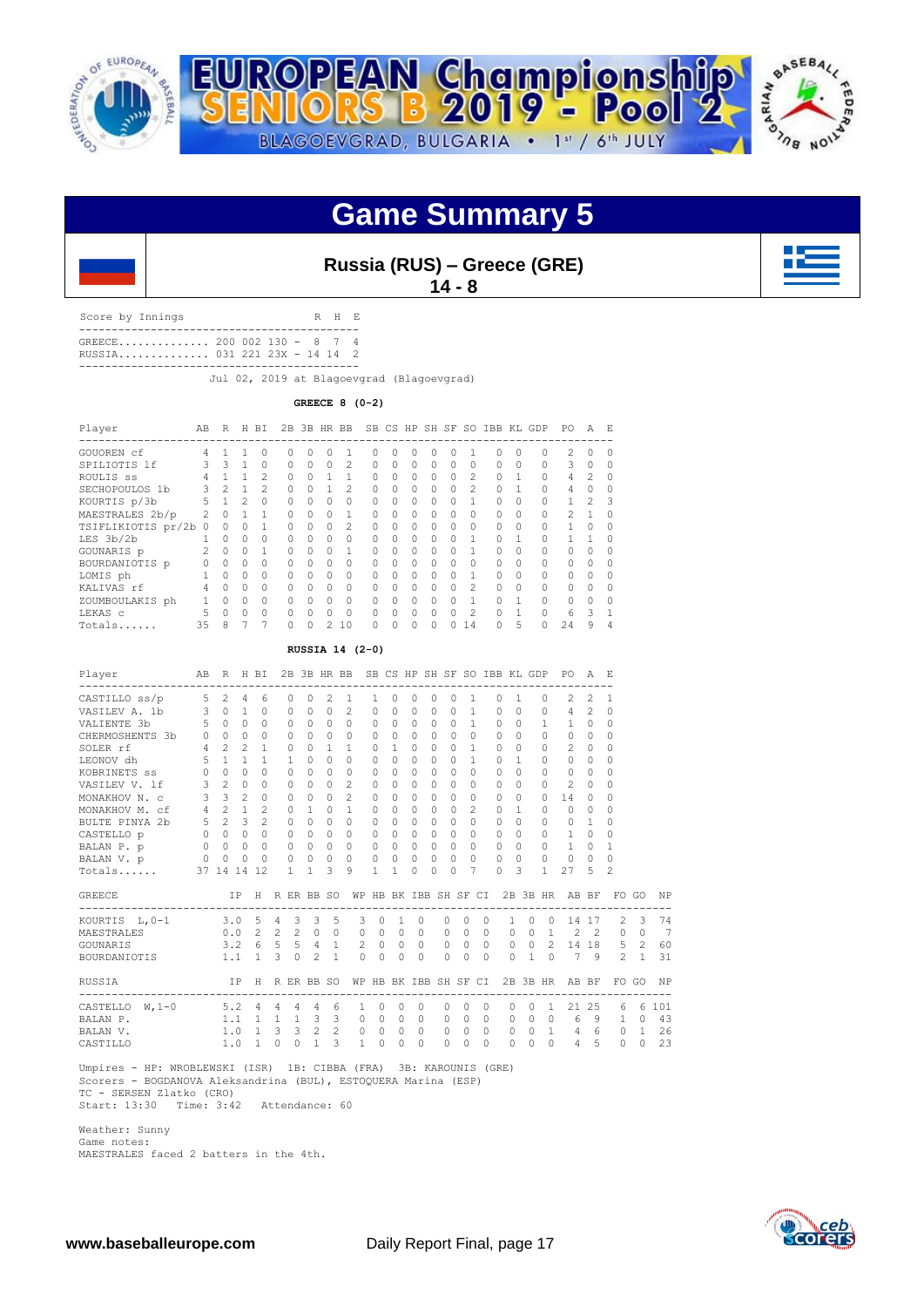



**Ireland (IRL) – Bulgaria (BUL) 5 – 0**

| Score by Innings                                            |  |  | R H F. |  |
|-------------------------------------------------------------|--|--|--------|--|
| BULGARTA 000 000 000 - 0 5 5<br>IRELAND 101 020 01X - 5 3 0 |  |  |        |  |
|                                                             |  |  |        |  |

Jul 02, 2019 at Blagoevgrad (Blagoevgrad)

**BULGARIA 0 (0-2)**

| Player          | AB            | R            | H. | ВI           |          |          | 2B 3B HR BB |          |          |   |   | SB CS HP SH SF |          | SO.           | IBB |   | KL GDP    | PO. | А              | E. |
|-----------------|---------------|--------------|----|--------------|----------|----------|-------------|----------|----------|---|---|----------------|----------|---------------|-----|---|-----------|-----|----------------|----|
| CHERNOZEMSKY p  | 4             | 0            | 0  | $\Omega$     | 0        | $^{(1)}$ | $\Omega$    | $\Omega$ | 0        | n | O | $\cup$         | $\left($ | 3             | 0   |   | 0         |     |                | n  |
| PETROV P. rf/lf | 4             | n.           |    | O            | 0        | n        | O           | 0        | $\Omega$ | ∩ | 0 | 0              | O        |               | Ω   | 0 | $\Omega$  | 0   | $\Omega$       |    |
| ZHALTOV cf      | 4             | n            |    | $\Omega$     | 0        | O        | $\Omega$    | 0        | Ω        |   | 0 | 0              | 0        |               | Ω   |   | 0         | 0   | $\Omega$       |    |
| NASSAPOV D. 2b  | 4             | 0            | 2. | $\Omega$     |          | U        | $\Omega$    |          | 0        |   | 0 | 0              |          |               | Ω   | O | 0         | 3   | 4              |    |
| ANDONOV 1f/1b   |               | 0            | O. | 0            | $\Omega$ | 0        | O           | 0        | 0        | n | 0 | 0              | 0        |               | Ω   | 0 | $\Omega$  | 8   | $\Omega$       |    |
| GARNEV 1b       |               | U            | 0  | $\Omega$     | $\Omega$ | U        | O           | 0        | Ω        | ∩ | Ω | 0              | O        |               | Ω   | 0 | $\bigcap$ | 0   | <sup>0</sup>   |    |
| GEORGIEV G. C   | 4             | O.           |    | $\Omega$     | $\Omega$ | U        | O           | 0        | 0        | ∩ | Ω | 0              | O        |               | Ω   | ∩ | $\cap$    | 8   | $\mathfrak{D}$ | -1 |
| BESHKOV 3b      | $\mathcal{P}$ | <sup>n</sup> | 0  | 0            | $\Omega$ | U        | O           | 0        | $\Omega$ | ∩ |   | O              | O        | $\mathcal{P}$ | O   | 0 | $\cap$    | 0   | $\Omega$       |    |
| DIMITROV 1b/rf  | ζ             | 0            | 0  | <sup>0</sup> | 0        | U        | O           | 0        | Ω        | ∩ | Ω | 0              | 0        |               | Ω   |   | $\bigcap$ | 3   |                |    |
| NASSAPOV A. ss  | 3             | U            | 0  | $\Omega$     | $\Omega$ | U        | O           | 0        | 0        |   | Λ | 0              | O        | っ             | Ω   |   | 0         |     | $\mathcal{D}$  | 4  |
| Totals          | 32            | ∩            | 5  | 0            |          |          | Λ           |          |          |   |   |                |          | 15            | Λ   | 4 | $^{(1)}$  | 24  | - 0            | 5  |

## **IRELAND 5 (1-1)**

| Player                            |                | AB R H BI           |              |                                |                |          | 2B 3B HR BB  |                          |                       |                   |              |                |          |                       |          |                |              | SB CS HP SH SF SO IBB KL GDP |                      | PO.                           | A              | E.           |          |           |
|-----------------------------------|----------------|---------------------|--------------|--------------------------------|----------------|----------|--------------|--------------------------|-----------------------|-------------------|--------------|----------------|----------|-----------------------|----------|----------------|--------------|------------------------------|----------------------|-------------------------------|----------------|--------------|----------|-----------|
| DILLON SS                         | 4              | $\mathbf{1}$        | $\mathbf{1}$ | ------------<br>$\mathfrak{D}$ |                | $\Omega$ | 0            | 1                        | $\Omega$              | 1                 | $\Omega$     | $\Omega$       | $\Omega$ | $\Omega$              |          | 1              | $\Omega$     | $\Omega$                     | $\Omega$             | ------------<br>$\mathcal{L}$ | $\mathfrak{D}$ | $\Omega$     |          |           |
| $McGEE$ lf/p                      | 4              | 2                   | $\mathbf{1}$ | $\mathbf{1}$                   |                | $\circ$  | 0            | 1                        | 0                     | 0                 | 0            | 0              | 0        | $\Omega$              |          | $\overline{c}$ | 0            | $\circ$                      | $\Omega$             | $\circ$                       | $\circ$        | $\circ$      |          |           |
| COSGROVE C                        | $\mathcal{L}$  | 1                   | $\Omega$     | $\Omega$                       |                | $\Omega$ | $\Omega$     | $\Omega$                 | $\mathcal{L}$         | $\mathfrak{D}$    | $\Omega$     | $\Omega$       | $\Omega$ | $\Omega$              |          | 1              | $\Omega$     | $\Omega$                     | $\Omega$             | 15                            | 1              | $\Omega$     |          |           |
| MCAULIFFE 3b                      | $\overline{2}$ | $\Omega$            | $\Omega$     | $\mathbf{1}$                   |                | $\Omega$ | 0            | $\cap$                   | $\mathbf{1}$          | $\Omega$          | $\bigcap$    | $\Omega$       | $\cap$   | $\overline{1}$        |          | $\Omega$       | $\mathbf{1}$ | $\Omega$                     | $\cap$               | $\Omega$                      | $\overline{1}$ | $\Omega$     |          |           |
| SANTOIANNI rf                     | $4 -$          | $\Omega$            | $\mathbf{1}$ | $\mathbf{1}$                   |                | $\Omega$ | 0            | $\Omega$                 | $\Omega$              | $\Omega$          | $\Omega$     | $\Omega$       | $\Omega$ | $\Omega$              |          | $\overline{c}$ | $\Omega$     | $\mathbf{1}$                 | $\Omega$             | $\mathbf{2}$                  | $\Omega$       | $\Omega$     |          |           |
| WALSH 1b/2b                       | 2              | $\Omega$            | $\Omega$     | $\bigcap$                      |                | $\Omega$ | 0            | $\Omega$                 | $\mathcal{L}$         | $\Omega$          | $\cap$       | $\Omega$       | $\Omega$ | $\Omega$              |          | $\mathbf{1}$   | $\Omega$     | $\Omega$                     | $\Omega$             | 5                             | 1              | $\Omega$     |          |           |
| FERRATO dh/1b 4                   |                | $\Omega$            | $\Omega$     | $\bigcap$                      |                | $\Omega$ | 0            | $\bigcap$                | $\Omega$              | $\Omega$          | $\bigcap$    | $\Omega$       | $\cap$   | $\Omega$              |          | $\mathfrak{D}$ | $\Omega$     | $\Omega$                     | 1                    | 0                             | $\Omega$       | $\Omega$     |          |           |
| POWER 2b                          | $2^{\circ}$    | $\Omega$            | $\Omega$     | $\Omega$                       |                | $\Omega$ | 0            | $\Omega$                 | $\Omega$              | $\Omega$          | $\Omega$     | $\Omega$       | $\circ$  | $\Omega$              | $\Omega$ |                | $\Omega$     | $\Omega$                     | $\Omega$             | 1                             | $\mathcal{L}$  | $\Omega$     |          |           |
| GEOGHEGAN 1f                      | $\circ$        | $\Omega$            | $\Omega$     | $\Omega$                       |                | $\Omega$ | 0            | $\Omega$                 | $\Omega$              | $\Omega$          | 0            | $\Omega$       | $\Omega$ | $\Omega$              | $\Omega$ |                | $\Omega$     | $\Omega$                     | <sup>n</sup>         | $\Omega$                      | $\Omega$       | $\Omega$     |          |           |
| CUEVAS ph                         | $\overline{0}$ | $\Omega$            | $\Omega$     | $\Omega$                       |                | $\Omega$ | $\Omega$     | $\cap$                   | $\mathbf{1}$          | $\Omega$          | <sup>n</sup> | $\Omega$       | $\Omega$ | $\Omega$              |          | $\Omega$       | $\Omega$     | $\Omega$                     | $\Omega$             | 0                             | 0              | $\Omega$     |          |           |
| GALLAHAR pr                       | $\circ$        | $\Omega$            | 0            | 0                              |                | $\Omega$ | $\Omega$     | $\Omega$                 | $\Omega$              | $\Omega$          | $\Omega$     | $\Omega$       | $\circ$  | 0                     | $\circ$  |                | $\Omega$     | $\Omega$                     | $\Omega$             | $\Omega$                      | $\Omega$       | $\Omega$     |          |           |
| FOX 1f                            | $\Omega$       | $\Omega$            | $\Omega$     | $\bigcap$                      |                | $\Omega$ | 0            | $\Omega$                 | $\Omega$              | $\Omega$          | $\cap$       | $\Omega$       | $\Omega$ | $\Omega$              | $\Omega$ |                | $\Omega$     | $\Omega$                     | $\cap$               | $\Omega$                      | $\Omega$       | $\Omega$     |          |           |
| O ROURKE p                        | $\overline{0}$ | $\Omega$            | $\Omega$     | $\Omega$                       |                | $\Omega$ | $\Omega$     | $\cap$                   | $\Omega$              | 0                 | $\bigcap$    | $\Omega$       | $\Omega$ | $\Omega$              |          | $\Omega$       | $\Omega$     | $\Omega$                     | $\Omega$             | 0                             | $\Omega$       | $\Omega$     |          |           |
| FARRELL cf                        |                | $3 \quad 1 \quad 0$ |              | $\mathbf 0$                    |                | $\circ$  | $\circ$      | $\Omega$                 | $\circ$               | 2                 | $\Omega$     | $\circ$        | $\circ$  | $\Omega$              | $\Omega$ |                | $\Omega$     | $\Omega$                     | $\Omega$             | 1                             | $\Omega$       | $\Omega$     |          |           |
| HAYES p                           | $\circ$        | $0\quad 0$          |              | $\circ$                        |                | $\circ$  | $\circ$      | $\circ$                  | $\Omega$              | $\circ$           | $\Omega$     | $\circ$        | $\circ$  | $\Omega$              | $\Omega$ |                | $\circ$      | $\mathbf 0$                  | $\Omega$             | $\mathbf{1}$                  | $\Omega$       | $\Omega$     |          |           |
| Totals                            | 27             | 5                   | 3            | 5                              |                | $\Omega$ | $\Omega$     | $\mathcal{L}$            | 6                     | 5.                | 0            | $\Omega$       | $\Omega$ | 1                     |          | 9              | $\mathbf{1}$ | 1                            |                      | 27                            | 7              | <sup>0</sup> |          |           |
| BULGARIA                          |                |                     | IP           | H                              |                |          | R ER BB SO   |                          |                       |                   |              |                |          | WP HB BK IBB SH SF CI |          |                |              | 2B 3B HR                     |                      | AB BF                         |                |              | FO GO    | NP        |
| CHERNOZEMSKY L, 0-1 8.0 3 5 2 6 9 |                |                     |              |                                |                |          |              |                          |                       | $0\quad 0\quad 0$ |              | $\overline{1}$ |          | $0 \quad 1 \quad 0$   |          |                |              | $0\quad 0$                   |                      | 2 27 34                       |                |              |          | 5 7 1 3 9 |
| IRELAND                           |                |                     | IP           |                                |                |          | H R ER BB SO |                          | WP HB BK IBB SH SF CI |                   |              |                |          |                       |          |                |              |                              |                      | 2B 3B HR AB BF                |                |              | FO GO    | NP        |
| HAYES $W, 1-0$                    |                | 6.0                 |              | 4                              | $\circ$        | 0        | $\mathbf{0}$ | 7                        | 0                     | 1                 | $\circ$      |                | 0        | $\mathbf{0}$          | $\Omega$ | $\circ$        |              | $\circ$                      | 0<br>$\circ$         | 22                            | 23             | 5            | 6        | 73        |
| MCGEE                             |                | 2.0                 |              | $\Omega$                       | $\overline{0}$ | $\Omega$ | $\Omega$     | 6                        | $\Omega$              | $\Omega$          | $\Omega$     |                | $\Omega$ | $\Omega$              | $\Omega$ | $\Omega$       |              | $\Omega$                     | $0\quad 0$           | 6                             | 6              | 0            | $\Omega$ | 25        |
| O ROURKE                          |                | 1.0                 |              | 1                              | $\mathbf 0$    | 0        | $\Omega$     | $\overline{\mathcal{L}}$ | 1                     | $\Omega$          | 0            |                | $\Omega$ | $\Omega$              | $\Omega$ | $\Omega$       |              | 1                            | $\Omega$<br>$\Omega$ | 4                             | 4              | $\mathbf{1}$ | $\Omega$ | 13        |

 Umpires - HP: AJDUKOVIC (SRB) 1B: KAROUNIS (GRE) 3B: GREBENNIKOV (RUS) Scorers - ESTOQUERA Marina (ESP), NELISSEN Huub (NED) TC - LARKIN Michael (RUS)

Start: 17:50 Time: 2:07 Attendance: 72

 Weather: Sunny Game notes:

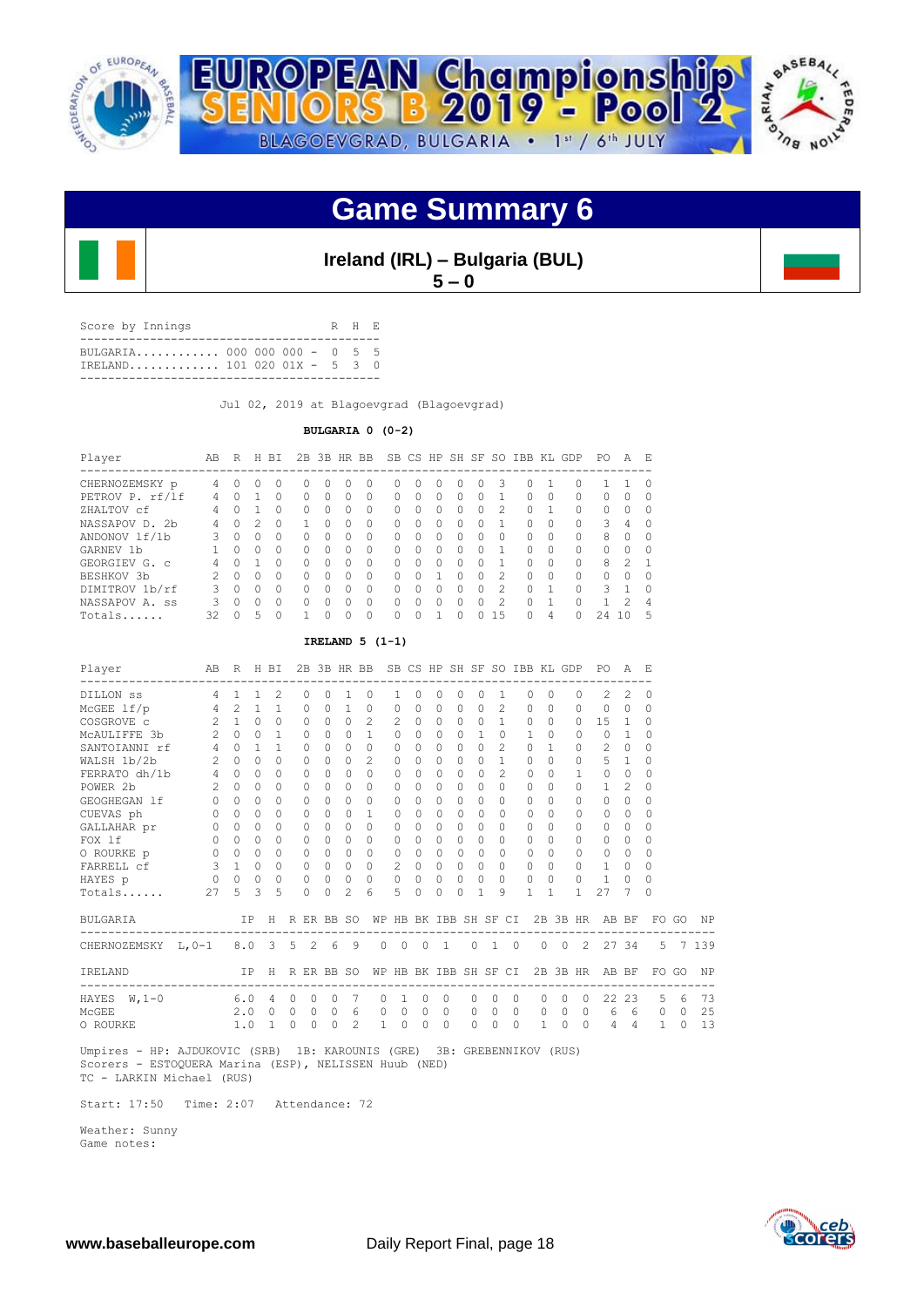



**Serbia (SRB) – Greece (GRE)**

 $5 - 9$ 

| Score by Innings                                           |  |  | R H F. |  |
|------------------------------------------------------------|--|--|--------|--|
| GREECE 320 001 201 - 9 9 0<br>$SERBIA$ 100 003 010 - 5 9 3 |  |  |        |  |
|                                                            |  |  |        |  |

Jul 03, 2019 at Blagoevgrad (Blagoevgrad)

**GREECE 9 (1-2)**

| Player                      | AB | R              | H        | ΒI             | 2B             | 3B           | <b>HR</b>      | <b>BB</b>      |          |          | SB CS HP | SH SF    |          | SO.            | <b>IBB</b> | KL       | GDP                     | PO.           | A             | E.       |
|-----------------------------|----|----------------|----------|----------------|----------------|--------------|----------------|----------------|----------|----------|----------|----------|----------|----------------|------------|----------|-------------------------|---------------|---------------|----------|
| GOUOREN cf                  | 4  | 3              | 3        | $\mathfrak{D}$ | 0              | 0            |                |                | Ω        |          | O        | 0        | 0        | 0              | 0          | 0        | ------------------<br>0 | $\mathcal{L}$ | $\Omega$      | $\Omega$ |
| SPILIOTIS 1f                | 4  |                | 2        | $\Omega$       | 0              | 0            | $\Omega$       |                | 0        | 0        | $\Omega$ | $\cap$   |          | 1              | O          |          | 0                       | $\mathcal{L}$ | $\Omega$      |          |
| ROULIS SS                   | 3  | $\mathfrak{D}$ |          |                | 0              | $\Omega$     |                | $\mathfrak{D}$ | 0        | 0        | $\Omega$ | $\Omega$ |          | $\Omega$       | 0          | $\Omega$ | 0                       | $\Omega$      | 4             |          |
| <b>SECHOPOULOS</b><br>- 1 b | 5  | $\Omega$       | 0        | $\mathcal{P}$  | 0              | 0            | $\Omega$       | $\Omega$       | $\Omega$ | $\Omega$ | $\Omega$ | $\Omega$ | $\Omega$ | $\mathfrak{D}$ | 0          | $\Omega$ | $\Omega$                | 6             |               |          |
| KOURTIS 3b                  | 4  |                |          |                |                | $\Omega$     | $\Omega$       |                | U        | O        | $\Omega$ | $\cap$   |          |                |            | $\Omega$ | 0                       | $\bigcap$     | $\mathcal{P}$ |          |
| MAESTRALES 2b               | 4  | 0              |          |                | 0              | 0            | $\Omega$       |                | 0        | 0        | $\Omega$ | $\Omega$ |          | $\Omega$       | 0          | $\Omega$ | 0                       | 4             |               |          |
| LES dh                      | 4  | $\cap$         | $\Omega$ | $\Omega$       | 0              | <sup>0</sup> | $\Omega$       | $\Omega$       | $\Omega$ | $\Omega$ | $\Omega$ | $\Omega$ | $\Omega$ | 1              | O          | $\Omega$ | $\cap$                  | $\bigcap$     | 0             |          |
| KALIVAS rf                  |    |                | $\Omega$ | $\Omega$       | U              | $\Omega$     | $\Omega$       |                |          |          | $\Omega$ | $\cap$   |          | $\Omega$       | 0          | $\Omega$ | O                       |               | $\Omega$      |          |
| LEKAS C                     |    |                |          | $\Omega$       |                | $\Omega$     | $\Omega$       | $\Omega$       | 0        | 0        | $\Omega$ | $\Omega$ | 0        | $\mathfrak{D}$ | 0          | $\Omega$ | O                       |               | $\Omega$      |          |
| KAMETAS p                   | Ω  | $\cap$         | 0        | $\Omega$       | 0              | $\Omega$     | $\Omega$       | $\Omega$       | $\Omega$ | 0        | $\Omega$ | $\Omega$ | $\Omega$ | $\Omega$       | 0          | $\Omega$ | 0                       |               |               |          |
| ORFANAKOS p                 | 0  | $\Omega$       | $\Omega$ | $\Omega$       | 0              | $\Omega$     | $\Omega$       | $\Omega$       |          | O        | $\Omega$ | $\cap$   |          | $\Omega$       | 0          | $\Omega$ | $\Omega$                | 0             | 3             |          |
| BOURDANIOTIS p              | 0  | $\Omega$       | 0        | $\Omega$       | 0              | 0            | $\Omega$       | $\Omega$       |          | 0        | $\Omega$ | $\cap$   |          | $\Omega$       | 0          | $\Omega$ | 0                       | $\cap$        |               |          |
| KOUNTIS p                   | 0  | $\Omega$       | 0        | $\Omega$       | 0              | 0            | $\Omega$       | 0              | 0        | 0        | $\Omega$ | $\cap$   |          | $\Omega$       | 0          | $\Omega$ | 0                       | $\bigcap$     | ∩             |          |
| Totals                      | 35 | 9              | 9        | 7              | $\mathfrak{D}$ | 0            | $\mathfrak{D}$ | 7              |          | 2        | $\Omega$ | 0        |          | $\overline{ }$ | м          | п        | U                       | 27            | 13            |          |

## **SERBIA 5 (1-2)**

| Player                                                                                                                                                                                                | AB R H BI |                     |              |                             |                |               |                                                    |                                 | 2B 3B HR BB SB CS HP SH SF SO IBB KL GDP             |             |                |                   |           |              |                                                        |                |          |                           |             | PO A E              |                |               |                |           |
|-------------------------------------------------------------------------------------------------------------------------------------------------------------------------------------------------------|-----------|---------------------|--------------|-----------------------------|----------------|---------------|----------------------------------------------------|---------------------------------|------------------------------------------------------|-------------|----------------|-------------------|-----------|--------------|--------------------------------------------------------|----------------|----------|---------------------------|-------------|---------------------|----------------|---------------|----------------|-----------|
| VUJOVICH Jo. rf 5 1                                                                                                                                                                                   |           |                     | 2            | 0                           |                | $\Omega$      | 1                                                  | $\Omega$                        | $\Omega$                                             | $\Omega$    | $\mathbf{1}$   | $\Omega$          | $\Omega$  | 0            | 1                                                      |                | $\Omega$ | $\Omega$                  | 0           | 1                   | 0              | 0             |                |           |
| $2\quad1$<br>BANJAC dh                                                                                                                                                                                |           |                     | $\mathbf{1}$ | $\mathbf{1}$                |                | $\Omega$      | $\Omega$                                           | $\Omega$                        | $\Omega$                                             | $\Omega$    | $\Omega$       | $\Omega$          | $\Omega$  | $\mathbf{1}$ | $\mathbf{1}$                                           |                | $\Omega$ | $\Omega$                  | $\Omega$    | $\Omega$            | $\Omega$       | $\Omega$      |                |           |
| NINIC 2b                                                                                                                                                                                              |           | $0 \quad 0 \quad 0$ |              |                             | $\circ$        | $\circ$       | $\Omega$                                           | $\Omega$                        | $\Omega$                                             | $\Omega$    | $\Omega$       | $\Omega$          | $\bigcap$ | $\Omega$     | $\Omega$                                               |                | $\Omega$ | $\Omega$                  | $\Omega$    | $\Omega$            | $\Omega$       | $\Omega$      |                |           |
| MILOVANOVIC ph                                                                                                                                                                                        |           |                     |              | $1 \quad 0 \quad 1 \quad 0$ |                | 1             | $\Omega$                                           | $\Omega$                        | $\Omega$                                             | $\Omega$    | $\Omega$       | $\Omega$          | $\Omega$  |              | $\Omega$<br>$\Omega$                                   |                | $\Omega$ | $\Omega$                  | $\Omega$    | $\Omega$            | $\bigcirc$     | $\Omega$      |                |           |
| SARAVOLAC pr/2b                                                                                                                                                                                       |           | $0\quad 1\quad 0$   |              | $\overline{0}$              |                | $\Omega$      | $\Omega$                                           | $\Omega$                        | $\Omega$                                             | $\Omega$    | $\Omega$       | $\Omega$          | $\Omega$  | $\Omega$     | $\Omega$                                               |                | $\Omega$ | $\Omega$                  | $\Omega$    | $0\quad 0$          |                | $\Omega$      |                |           |
| TOMASIC ss/p                                                                                                                                                                                          |           | 400                 |              |                             | $\overline{0}$ | $\circ$       | $\bigcap$                                          | $\Omega$                        | $\Omega$                                             | $\Omega$    | $\Omega$       | $\Omega$          | $\bigcap$ | $\Omega$     | $\mathbf{1}$                                           |                | $\Omega$ | $\Omega$                  | $\Omega$    | 5                   | $\bigcirc$     | $\mathbf{1}$  |                |           |
| MILADINOVI S 1f                                                                                                                                                                                       |           | $4 \t1 \t3$         |              | $\overline{2}$              |                | $\mathbf{1}$  | $\Omega$                                           | $\Omega$                        | $\Omega$                                             | $\Omega$    | 1              | $\Omega$          | $\Omega$  | $\Omega$     | $\Omega$                                               |                | $\Omega$ | $\Omega$                  | $\Omega$    | $\mathbf{1}$        | $\bigcirc$     | $\Omega$      |                |           |
| PHILLIPS 1b                                                                                                                                                                                           |           | $3\quad1$           | $\mathbf{1}$ | 2                           |                | $\Omega$      | $\Omega$                                           | $\overline{1}$                  | $\mathbf{1}$                                         | $\Omega$    | $\Omega$       | $\Omega$          | $\Omega$  | $\Omega$     | $\mathfrak{D}$                                         |                | $\Omega$ | $\Omega$                  | $\Omega$    | 5                   | $\overline{2}$ | $\Omega$      |                |           |
| VASIC 2b/ss                                                                                                                                                                                           |           | 300                 |              | $\Omega$                    |                | $\Omega$      | $\Omega$                                           | $\Omega$                        | $\mathbf{1}$                                         | $\Omega$    | $\Omega$       | $\Omega$          | $\Omega$  | $\Omega$     | $\mathfrak{D}$                                         |                | $\Omega$ | $\Omega$                  | $\Omega$    | 3 <sub>4</sub>      |                | $\Omega$      |                |           |
| VUJOVICH Ja. 3b 2 0 0                                                                                                                                                                                 |           |                     |              | $\circ$                     |                | $\circ$       | $\Omega$                                           | $\circ$                         | $\Omega$                                             | $\Omega$    | $\Omega$       | $\Omega$          | $\Omega$  | $\Omega$     | $\mathbf{1}$                                           |                | $\Omega$ | $\Omega$                  | $\Omega$    | $\mathbf{1}$        | $\overline{0}$ | $\mathbf{1}$  |                |           |
|                                                                                                                                                                                                       |           | $1 \quad 0 \quad 0$ |              | $\Omega$                    |                | $\circ$       | $\Omega$                                           | $\circ$                         | $\Omega$                                             | $\Omega$    | $\Omega$       | $\Omega$          | $\Omega$  | $\Omega$     | $\Omega$                                               |                | $\Omega$ | $\Omega$                  | $\Omega$    | $\Omega$            | $\bigcirc$     | $\Omega$      |                |           |
| SIJACIC ph<br>BADOVINAC 3b                                                                                                                                                                            |           | $1 \quad 0$         | $\circ$      | $\Omega$                    |                | $\circ$       | $\Omega$                                           | $\circ$                         | $\Omega$                                             | $\circ$     | $\Omega$       | $\Omega$          | $\Omega$  | $\Omega$     | $\mathbf{1}$                                           |                | $\Omega$ | $\Omega$                  | $\Omega$    | $\circ$             | $\overline{0}$ | $\Omega$      |                |           |
|                                                                                                                                                                                                       |           |                     |              |                             |                | $\circ$       | $\Omega$                                           | $0 \quad 0$                     |                                                      | $\Omega$    | $\Omega$       | $\Omega$          | $\Omega$  | $\Omega$     | $\mathfrak{D}$                                         |                | $\Omega$ | $\overline{1}$            | $\Omega$    | 7 <sup>3</sup>      |                | $\Omega$      |                |           |
| CVIJOVIC C 4 0 1 0<br>MILADINOVI M cf 3 0 0 0<br>ZIVIC p 0 0 0 0                                                                                                                                      |           |                     |              |                             |                | $\Omega$      | $\Omega$                                           | $\begin{matrix}0&0\end{matrix}$ |                                                      | $\Omega$    | $\Omega$       | $\mathbf{1}$      | $\bigcap$ | $\Omega$     | $\Omega$                                               |                | $\Omega$ | $\bigcap$                 | $\Omega$    | $3 \quad 0$         |                | $\Omega$      |                |           |
|                                                                                                                                                                                                       |           |                     |              |                             |                | $\Omega$      | $\begin{array}{ccccccccc}\n0 & 0 & 0\n\end{array}$ |                                 |                                                      | $\Omega$    | $\Omega$       | $\Omega$          | $\Omega$  | $\Omega$     | $\bigcap$                                              |                | $\Omega$ | $\bigcap$                 | $\Omega$    | $1 \quad 0$         |                | $\mathbf{1}$  |                |           |
| DUPOR p                                                                                                                                                                                               |           |                     |              | $0\qquad 0\qquad 0\qquad 0$ |                | $\Omega$      | $\Omega$                                           | $\Omega$                        | $\Omega$                                             | $\Omega$    | $\Omega$       | $\Omega$          | $\Omega$  | $\Omega$     | $\bigcap$                                              |                | $\Omega$ | $\Omega$                  | $\Omega$    | $\Omega$            | $\overline{1}$ | $\Omega$      |                |           |
| Totals                                                                                                                                                                                                | 33        | $5 -$               | $\circ$      | $\overline{5}$              |                | $\mathcal{D}$ | $\mathbf{1}$                                       | $\mathbf{1}$                    | $\mathfrak{D}$                                       | $\Omega$    | $\mathfrak{D}$ | $\mathbf{1}$      | $\Omega$  |              | $1 \t11$                                               |                | $\Omega$ | $\mathbf{1}$              | $\Omega$    | 27 10               |                | 3             |                |           |
| GREECE                                                                                                                                                                                                |           |                     |              |                             |                |               |                                                    |                                 | IP H R ER BB SO WP HB BK IBB SH SF CI 2B 3B HR AB BF |             |                |                   |           |              |                                                        |                |          |                           |             |                     |                |               | FO GO          | <b>NP</b> |
| <b>KAMETAS</b>                                                                                                                                                                                        |           |                     |              |                             |                |               | 4.0 3 1 1 1                                        | 8                               | $\Omega$                                             | $\circ$     | $\circ$        | $\circ$           |           | $\circ$      | $\mathbf{1}$                                           | $\overline{0}$ |          |                           |             |                     |                | 1 1 0 13 15 2 | 2              | 63        |
| ORFANAKOS W, 1-0                                                                                                                                                                                      |           |                     |              |                             |                |               |                                                    |                                 | 2.2 4 3 3 0 1 0 0 0 0 0 0 0 0 0 0 1 11 11 3 3        |             |                |                   |           |              |                                                        |                |          |                           |             |                     |                |               |                | 35        |
| BOURDANIOTIS                                                                                                                                                                                          |           |                     |              |                             |                |               | $1.1 \quad 1 \quad 1 \quad 0 \quad 0$              | $\mathbf{1}$                    |                                                      |             |                | $0 \t1 \t0 \t0$   |           |              | $\begin{array}{ccccccccc}\n0 & 0 & 0 & 0\n\end{array}$ |                |          |                           |             |                     |                | 1 0 0 5 6 1 2 |                | 18        |
| KOUNTIS                                                                                                                                                                                               |           |                     |              | $1.0 \quad 1$               |                |               | $0 \t 0 \t 1$                                      | $\mathbf{1}$                    | $\Omega$                                             | $\Omega$    | $\Omega$       | $\Omega$          |           | $\Omega$     | $\Omega$                                               | $\bigcirc$     |          | $\Omega$                  | $0 \quad 0$ | $4\quad 5$          |                | $\mathbf{1}$  | $\mathbf{1}$   | 21        |
| SERBIA                                                                                                                                                                                                |           |                     |              |                             |                |               |                                                    |                                 | IP H R ER BB SO WP HB BK IBB SH SF CI 2B 3B HR AB BF |             |                |                   |           |              |                                                        |                |          |                           |             |                     |                |               | FO GO          | NP        |
| ZIVIC L, 0-1                                                                                                                                                                                          |           |                     |              |                             |                |               | 6.0 7 7 6 3                                        | 5                               |                                                      | $1 \quad 0$ | $\circ$        | $\circ$           |           | $\circ$      | $\circ$                                                | $\circ$        |          | $\overline{2}$<br>$\circ$ |             |                     |                | 1 24 27 4 6   |                | 82        |
| <b>DUPOR</b>                                                                                                                                                                                          |           |                     |              | $0.2 \quad 0 \quad 1$       |                |               | $1 \quad 4$                                        |                                 | 0                                                    | $1 \quad 0$ |                | $0\quad 1\quad 0$ |           |              |                                                        | $0\quad 0$     |          |                           |             |                     |                | 0 0 0 2 6 1 1 |                | 24        |
| TOMASIC                                                                                                                                                                                               |           | 2.1                 |              | $2^{\circ}$                 | 1              |               | $1 \quad 0$                                        | 2                               |                                                      | $1 \quad 0$ | $\Omega$       | $\bigcirc$        |           | $\Omega$     | $\Omega$                                               | $\bigcirc$     |          | $\Omega$                  | $\circ$     | $1 \quad 9 \quad 9$ |                | 3             | $\mathfrak{D}$ | 33        |
| Umpires - HP: CIBBA (FRA) 1B: JACOBELLI (IRL)<br>Scorers - ESTOQUERA Marina (ESP), HADJIYSKA (BUL) TC LARKIN Michael (RUS)<br>Start: 10:00 Time: 2:46 Attendance: 68<br>Weather: Sunny<br>Game notes: |           |                     |              |                             |                |               |                                                    |                                 |                                                      |             |                |                   |           |              |                                                        |                |          |                           |             |                     |                |               |                |           |

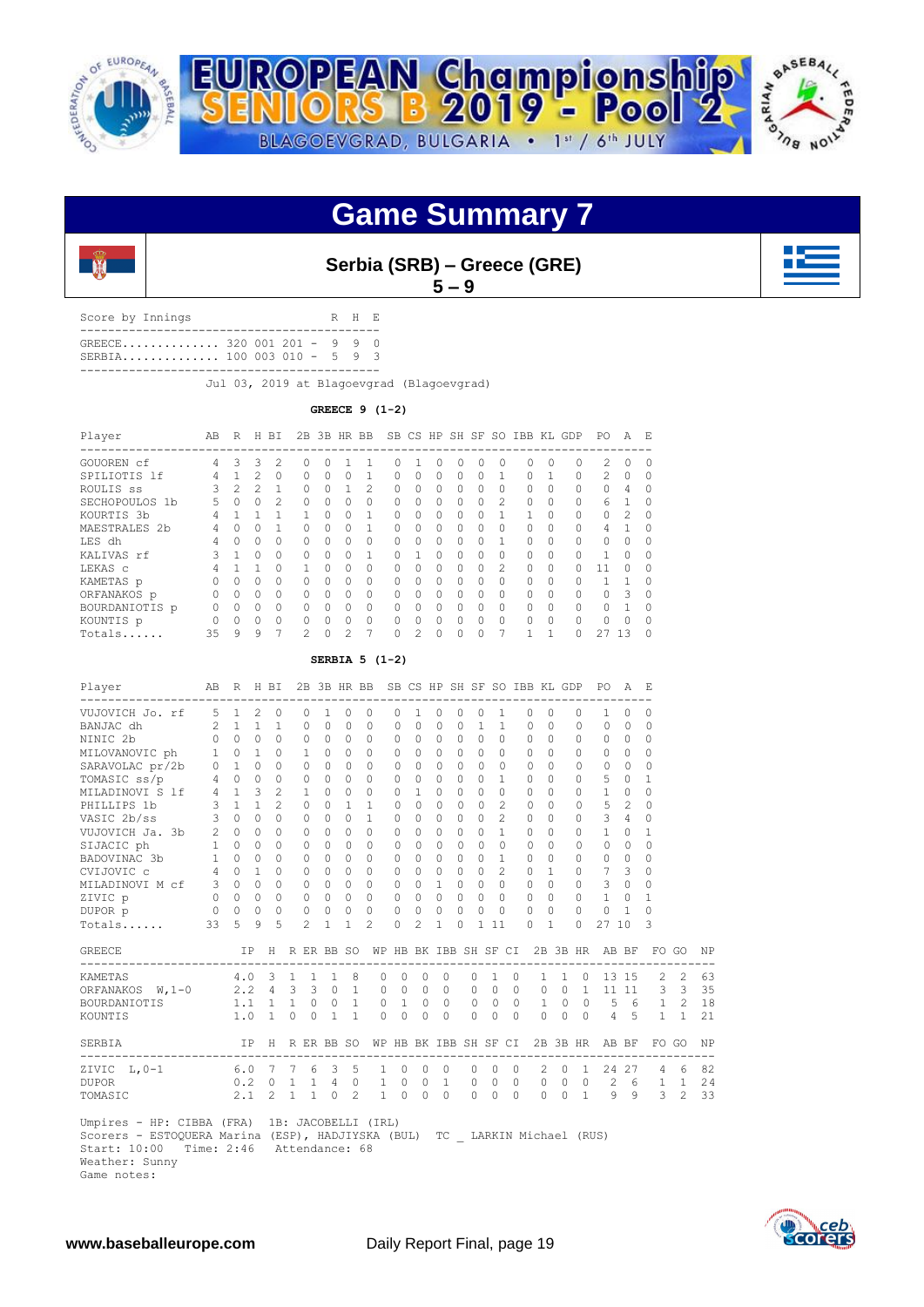

| Russia (RUS) – Ireland (IRL) |  |  |  |
|------------------------------|--|--|--|
|------------------------------|--|--|--|

**13 – 3** 

| Score by Innings                                        |  |  | R H F. |  |
|---------------------------------------------------------|--|--|--------|--|
| TRELAND 101 000 1 - 3 3 3<br>RUSSIA 112 126 X - 13 15 1 |  |  |        |  |
|                                                         |  |  |        |  |

Jul 03, 2019 at Blagoevgrad (Blagoevgrad)

**IRELAND 3 (1-2)**

| Player           | AВ | R        | Н | ВI            | 2В       | 3B       |   | HR BB    |           |          | SB CS HP | SH SF        |    | SO.            | IBB      | KL             | GDP      | PO.           | A        | E.       |
|------------------|----|----------|---|---------------|----------|----------|---|----------|-----------|----------|----------|--------------|----|----------------|----------|----------------|----------|---------------|----------|----------|
| DILLON SS        | 2  |          | Ω | $\bigcap$     | 0        | 0        | 0 | $\Omega$ | n         | 0        |          |              | 0  | 2.             | 0        |                | $\Omega$ | $\mathcal{L}$ |          |          |
| MCGEE 1f         |    |          |   | $\Omega$      | $\Omega$ | $\Omega$ | 0 | 0        | $\Omega$  | O        | Ω        | $\Omega$     | 0  | $\mathfrak{D}$ | $\Omega$ | $\Omega$       | $\Omega$ | $\mathcal{P}$ |          | 0        |
| COSGROVE 2b      |    | 0        |   |               | 0        |          | 0 | 0        | $\Omega$  | 0        | 0        | $\Omega$     | 0  |                | 0        |                | $\Omega$ |               |          |          |
| MCAULIFFE<br>.3b | 3  | $\Omega$ |   | $\cap$        | $\Omega$ | 0        | 0 | $\Omega$ | $\bigcap$ | $\Omega$ | O        | $\Omega$     | 0  | 2              | $\Omega$ | $\Omega$       | $\Omega$ | $\Omega$      |          | $\Omega$ |
| SANTOIANNI rf    | 2  | $\Omega$ | 0 | $\Omega$      | $\Omega$ | $\Omega$ | 0 | $\Omega$ | $\Omega$  | O        | O        | $\bigcap$    | 0  | $\mathcal{P}$  | $\Omega$ | $\Omega$       | $\cap$   | $\bigcap$     | O        |          |
| GEOGHEGAN ph     |    |          | 0 | $\Omega$      | 0        | 0        | 0 | 0        | $\Omega$  | 0        |          | $\Omega$     | 0  | 0              | $\Omega$ | $\Omega$       | $\Omega$ | $\Omega$      | 0        | $\Omega$ |
| CUEVAS 1b        | 3  | $\Omega$ | O | $\bigcap$     | $\Omega$ | $\cap$   | O | $\Omega$ | $\bigcap$ | O        | Ω        | <sup>0</sup> | Ω  |                | $\Omega$ | $\Omega$       | $\Omega$ | 4             | 0        | $\Omega$ |
| DOLAN dh         |    | $\Omega$ | O |               | $\Omega$ | $\Omega$ | 0 | $\Omega$ | $\Omega$  | O        | O        | $\cap$       |    | $\Omega$       | $\Omega$ | $\Omega$       | $\cap$   | $\Omega$      | Ω        | O        |
| COLE c           |    | 0        | 0 | $\Omega$      | 0        | O        | 0 | $\Omega$ | $\bigcap$ | 0        | Ω        | 0            |    |                | $\Omega$ | $\Omega$       | $\Omega$ |               |          | 0        |
| FARRELL cf       | 2  | $\Omega$ | O | $\bigcap$     | $\Omega$ | $\cap$   | O | $\Omega$ | $\cap$    | $\Omega$ | U        | $\bigcap$    | O. |                | $\cap$   | $\Omega$       | $\Omega$ | $\mathcal{L}$ | $\Omega$ | 1        |
| HILLERT p        |    | 0        | 0 | $\Omega$      | $\Omega$ | O        | 0 | $\Omega$ | $\Omega$  | 0        | 0        | $\Omega$     | Ω  | $\Omega$       | $\Omega$ | $\Omega$       |          | $\bigcap$     | Ω        | O        |
| MCNAMARA p       | 0  | 0        | 0 | $\Omega$      | 0        | O        | 0 | $\Omega$ | $\Omega$  | 0        | O        | $\Omega$     | Ω  | $\Omega$       | $\Omega$ | $\Omega$       | $\Omega$ | $\cap$        | O        | 0        |
| FERRATO p        |    | $\cap$   | O | $\bigcap$     | $\Omega$ | O        | O | $\Omega$ | U         | $\Omega$ | U        | $\bigcap$    | 0  | $\Omega$       | $\cap$   | $\Omega$       | $\Omega$ | $\Omega$      | $\cap$   | $\Omega$ |
| Totals           | 23 | 3        | 3 | $\mathcal{D}$ | 0        |          | 0 | $\Omega$ | 0         | 0        | 2        |              |    | 12             | 0        | $\mathfrak{D}$ |          | 18            | 4        | 3        |

## **RUSSIA 13 (3-0)**

| Player<br>------------- | AB             | R              |                         | H BI           | 2B<br>------------- |                |          | 3B HR BB       |                |                                  |              |                    |          |           |                |              | SB CS HP SH SF SO IBB KL GDP |              |              |                | PO.           | $\mathcal{A}$  | F.             |                |       |
|-------------------------|----------------|----------------|-------------------------|----------------|---------------------|----------------|----------|----------------|----------------|----------------------------------|--------------|--------------------|----------|-----------|----------------|--------------|------------------------------|--------------|--------------|----------------|---------------|----------------|----------------|----------------|-------|
| CASTILLO SS             | .5             |                | $\mathcal{L}$           | 4              | 0                   |                |          |                |                | 0.                               |              |                    |          |           |                | 3            | 0                            |              |              | $\Omega$       | $\mathcal{L}$ | 2              | 0              |                |       |
| VASILEV A. 1b           | 3              | $\mathbf{1}$   | $\mathbf{1}$            | $\mathcal{L}$  | $\Omega$            |                | $\Omega$ | $\Omega$       | $\mathbf{1}$   | 0                                | $\Omega$     | $\Omega$           | 0        |           |                | 1            | $\Omega$                     | $\Omega$     |              |                | 3             | $\overline{1}$ | $\Omega$       |                |       |
| VALIENTE 3b             | 5              | $\overline{1}$ | $\mathcal{L}$           | 1              | 1                   |                | 0        | 1.             | $\Omega$       | 0                                | 0            | $\Omega$           | 0        | $\bigcap$ |                | $\Omega$     | $\cap$                       | $\Omega$     |              |                | 1             | $\Omega$       | $\Omega$       |                |       |
| SOLER rf                | 5              | $2^{\circ}$    | $\mathcal{L}$           | $\mathbf{1}$   | $\mathcal{L}$       |                | $\Omega$ |                | $\Omega$       | 0                                | 0            | $\Omega$           | 0        | $\Omega$  |                | $\Omega$     | $\Omega$                     | $\Omega$     |              |                |               | $\Omega$       | 0              |                |       |
| VASILEV V. 1f           | $\overline{4}$ | $2^{1}$        | $\mathbf{1}$            | $\Omega$       | $\Omega$            |                | $\Omega$ | $\Omega$       | $\Omega$       | 0                                |              | $\mathbf{1}$       | $\Omega$ | $\Omega$  |                | 1            | $\Omega$                     | $\Omega$     |              | $\cap$         | $\mathbf{1}$  | $\Omega$       |                |                |       |
| CHERMOSHENTS dh         |                | $3 \quad 2$    | $\mathbf{1}$            | $\Omega$       | $\Omega$            |                | 0        | 0              | 1              | 0                                | $\Omega$     | $\Omega$           | $\Omega$ | $\Omega$  |                | 1            | $\Omega$                     | $\Omega$     |              |                | $\circ$       | $\Omega$       | $\Omega$       |                |       |
| MONAKHOV N. C           | $\overline{2}$ | $\Omega$       | $\Omega$                | 1              | $\Omega$            |                | 0        | <sup>n</sup>   | 1              | 0                                | <sup>n</sup> | $\Omega$           | $\Omega$ |           |                | $\Omega$     | $\Omega$                     | $\Omega$     |              | $\cap$         | 11            |                | 0              |                |       |
| BULTE PINYA 2b          | $\overline{2}$ | $\mathcal{L}$  | $\mathbf{1}$            | $\mathfrak{D}$ | $\Omega$            |                | 0        | O.             |                | 0                                | 0            | $\Omega$           |          | $\Omega$  |                | <sup>0</sup> | $\Omega$                     | $\bigcap$    |              |                | $\cap$        | $\Omega$       | 0              |                |       |
| MONAKHOV M. cf          | $3 \quad 2$    |                | $\overline{\mathbf{3}}$ | $\overline{1}$ | $\overline{1}$      |                | $\Omega$ | $\Omega$       | $\overline{1}$ | 0                                | $\Omega$     | $\Omega$           | 0        | $\Omega$  |                | $\Omega$     | $\cap$                       | $\Omega$     |              | <sup>n</sup>   | $\mathbf{1}$  | $\Omega$       | 0              |                |       |
| LEONOV p                | $\circ$        | $\circ$        | $\Omega$                | $\Omega$       | $\Omega$            |                | $\Omega$ | $\Omega$       | $\Omega$       | 0                                | $\Omega$     | $\Omega$           | $\Omega$ | $\Omega$  |                | $\Omega$     | $\Omega$                     | $\Omega$     |              | $\Omega$       | 1             | $\Omega$       | $\Omega$       |                |       |
| Totals                  |                | 32 13 15 12    |                         |                | 4                   |                | 0        | $\mathcal{L}$  | 5              | 0                                | $\Omega$     |                    |          |           | 2              | 6            | 0                            |              |              | $\Omega$       | 21            | 4              |                |                |       |
| IRELAND                 |                |                | IP                      | H              | R ER BB SO          |                |          |                |                | WP HB BK IBB SH SF CI            |              |                    |          |           |                |              |                              |              |              | 2B 3B HR       | AB BF         |                | FO.            | GO             | NP    |
| HILLERT L, 0-1          |                | 4.0            |                         | - 9            | 5                   | 3 <sup>7</sup> | -3       | $\overline{4}$ | $\mathbf{1}$   | $\begin{array}{c} \n\end{array}$ | $\bigcap$    |                    | $\Omega$ |           | $\bigcap$      |              | $\Omega$                     |              | $\Omega$     | $\overline{1}$ | 20            | 24             | $\overline{4}$ | 3              | 92    |
| MCNAMARA                |                |                | 1.1                     | .5             | 8                   | 6 2            |          | $\Omega$       |                | $2 \quad 1$                      | $\Omega$     |                    | $\Omega$ | $\Omega$  | $\overline{2}$ |              | $\Omega$                     | $2^{\circ}$  | $\Omega$     | $\overline{1}$ |               | 8 1 3          | 3              | $\overline{1}$ | 51    |
| FERRATO                 |                |                | 0.2                     | $\mathbf{1}$   | $\Omega$            | $\bigcap$      | $\Omega$ | $\mathfrak{D}$ | $\Omega$       | $\Omega$                         | $\Omega$     |                    | $\Omega$ | $\Omega$  | $\Omega$       |              | $\Omega$                     | $\mathbf{1}$ | $\Omega$     | $\circ$        | 4             | $\overline{4}$ | $\Omega$       | $\Omega$       | 14    |
| RUSSIA                  |                |                | IP H                    |                | R ER BB SO          |                |          |                | WP             |                                  |              | HB BK IBB SH SF CI |          |           |                |              |                              |              |              | 2B 3B HR       | AB BF         |                |                | FO GO          | NP    |
| LEONOV<br>$W, 1-0$      |                |                | 7.0                     | 3              | 3                   | 2              | $\circ$  | 12             |                | 2                                | $\Omega$     |                    | $\Omega$ | 0         |                |              | $\Omega$                     | 0            | $\mathbf{1}$ | $\circ$        | 23            | 26             | 6              |                | 3 103 |

 Umpires - HP: KAROUNIS (GRE) 1B: AJDUKOVIC (SRB) 3B: JACOBELLI (IRL) Scorers - BOGDANOVA Aleksandrina (BUL), NELISSEN Huub (NED) TC - BOKERN Paul (NED)

Start: 13:30 Time: 2:30 Attendance: 47

 Weather: Sunny Game notes:

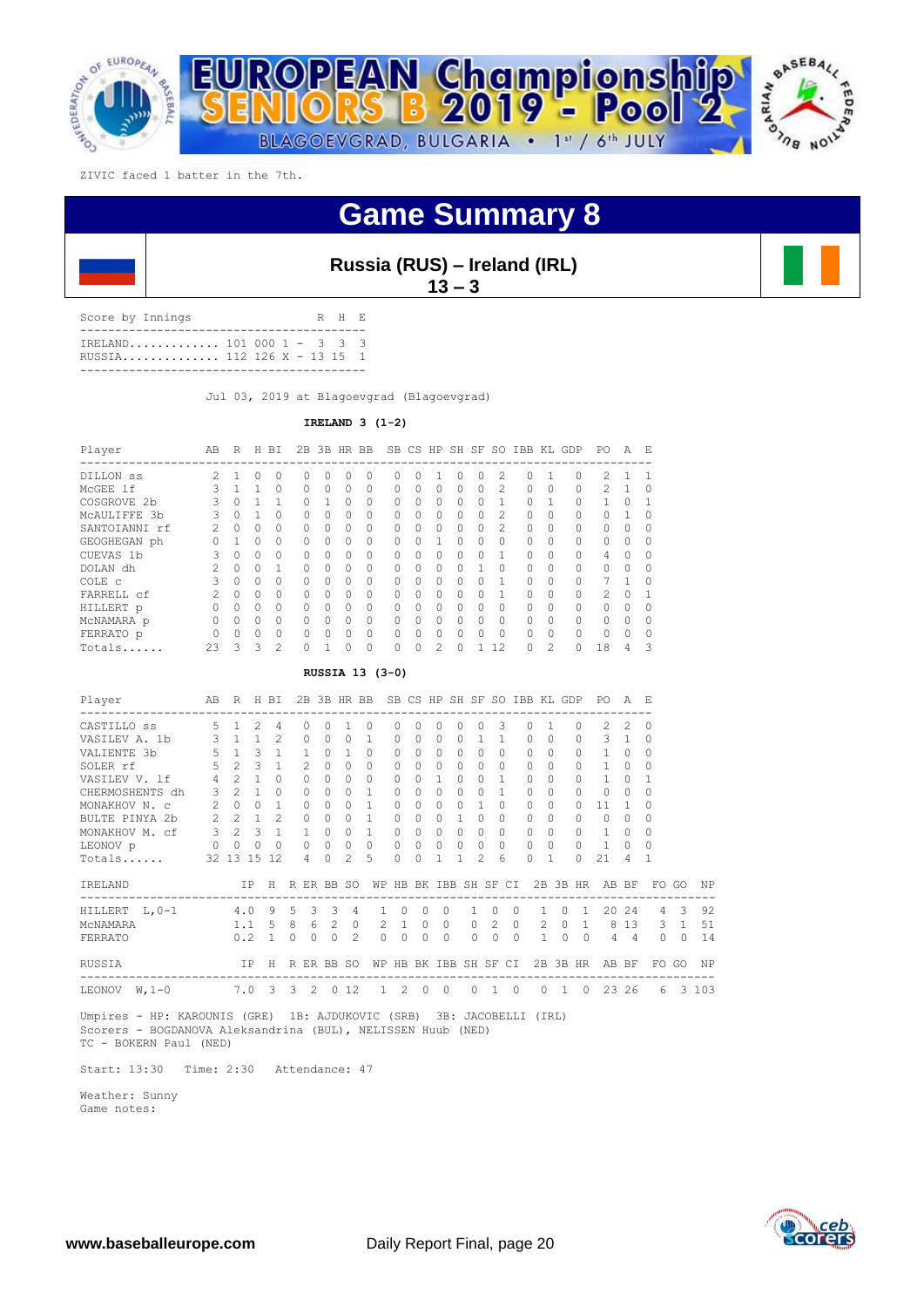



**Israel (ISR) – Bulgaria (BUL) 8 – 0**

Score by Innings R H E ------------------------------------------- BULGARIA............. 000 000 000 - 0 2 2<br>ISRAEL.............. 000 100 70X - 8 9 1 ISRAEL.............. 000 100 70X - 8 9 1 -------------------------------------------

Jul 03, 2019 at Blagoevgrad (Blagoevgrad)

## **BULGARIA 0 (0-3)**

| Player          | AB            | R            | H. | BI       |          |          | 2B 3B HR BB      |               |          |              |          | SB CS HP SH SF |                  |               | SO IBB |               | KL GDP        | PO.           | A             | E.     |
|-----------------|---------------|--------------|----|----------|----------|----------|------------------|---------------|----------|--------------|----------|----------------|------------------|---------------|--------|---------------|---------------|---------------|---------------|--------|
| PETROV P. ss/p  | 4             | 0            | 0  | 0        | 0        | $^{(1)}$ | $\left( \right)$ | 0             | 0        |              | 0        | 0              | $\left( \right)$ |               | 0      | 2             | 0             |               |               |        |
| ZHALTOV cf      | 3             | $\Omega$     |    | $\Omega$ | $\Omega$ | $\Omega$ | $\Omega$         | $\Omega$      | $\Omega$ | <sup>0</sup> | $\Omega$ | $\Omega$       | O                |               | O      | $\Omega$      | $\Omega$      | 2             | $\Omega$      |        |
| CHERNOZEMSKY ph |               | <sup>0</sup> | 0  | 0        | $\cap$   | 0        | 0                | 0             | $\Omega$ | $\cap$       | 0        | <sup>0</sup>   | ∩                | <sup>n</sup>  | Ω      | 0             | $\Omega$      | 0             | $\Omega$      |        |
| ANDONOV dh      |               | 0            | 0  | $\Omega$ | $\Omega$ | 0        | 0                | $\Omega$      | 0        | <sup>0</sup> | 0        | 0              | 0                | 0             | 0      | $\Omega$      | $\Omega$      | 0             | $\Omega$      |        |
| NASSAPOV D. 2b  | ζ             | $\cap$       | 0  | $\Omega$ | $\cap$   | U        | $\Omega$         | $\Omega$      | 0        | $\cap$       | $\Omega$ | $\cap$         | ∩                | $\cap$        | 0      | $\Omega$      | $\Omega$      | 6             | $\mathcal{P}$ | ∩      |
| DIMITROV 1b     |               | $\cap$       | 0  | $\Omega$ | $\cap$   | $\Omega$ | $\Omega$         |               | $\Omega$ | $\Omega$     | 0        | $\cap$         | ∩                |               | O      |               |               | 6             | $\Omega$      | $\cap$ |
| DRAGOEV 3b      |               | $\Omega$     | 0  | $\Omega$ | $\Omega$ | U        | $\Omega$         | $\Omega$      | $\Omega$ | $\cap$       | O        | $\cap$         | $\Omega$         |               | O      | $\Omega$      | $\Omega$      | 0             | $\mathcal{P}$ |        |
| KARASHTRANOV 1f | $\mathcal{P}$ | <sup>n</sup> | 0  | $\Omega$ | $\Omega$ | U        | 0                | 1             | 0        | ∩            | 0        | <sup>0</sup>   | 0                | $\mathcal{P}$ | O      | $\mathcal{P}$ | $\bigcap$     | $\mathcal{P}$ | $\Omega$      | ∩      |
| SHOPSKI rf      |               | $\Omega$     | 0  | $\Omega$ | $\Omega$ | U        | O                | $\Omega$      | 0        | ∩            | O        | 0              | O                |               | O      | $\Omega$      | $\Omega$      |               |               |        |
| GEORGIEV G. C   | 3             | U            |    | $\Omega$ | 1        | U        | $\Omega$         | $\Omega$      | $\Omega$ | ∩            | Ω        | $\Omega$       | $\Omega$         | ∩             | Ω      | $\cap$        | 1             | 6             | $\cap$        |        |
| PETKOV p/ss     |               | U            | 0  | $\Omega$ | $\Omega$ | U        | $\Omega$         | $\Omega$      | $\Omega$ | $\cap$       | O        | $\cap$         | $\Omega$         |               | O      | $\Omega$      | $\Omega$      | O             |               |        |
| Totals          | 28            |              | 2  | $\Omega$ |          |          | 0                | $\mathcal{L}$ | Ω        |              | O        | O              | $\Omega$         | 9             | O      | 5             | $\mathcal{L}$ | 2.4           |               | 2      |

## **ISRAEL 8 (3-0)**

| Player         | AB             | R H BI         |                |                |              |               |                |                | 2B 3B HR BB SB CS HP SH SF SO IBB KL GDP |                       |          |                |           |                |           |                |          |                |          |                | PO.            | A              | - E            |                |    |
|----------------|----------------|----------------|----------------|----------------|--------------|---------------|----------------|----------------|------------------------------------------|-----------------------|----------|----------------|-----------|----------------|-----------|----------------|----------|----------------|----------|----------------|----------------|----------------|----------------|----------------|----|
| GLASSER 2b     | 3              | $\overline{1}$ | 1              | $\Omega$       |              | $\Omega$      | $\Omega$       | $\Omega$       | $\mathfrak{D}$                           | 1                     | $\Omega$ | $\Omega$       | $\Omega$  | $\cap$         |           | $\Omega$       | $\Omega$ | $\bigcap$      |          | 0              | 3              | 3              | 0              |                |    |
| PALLER 1f      | 4              | $\mathbf{1}$   | $\mathbf{1}$   | 1              |              | 1             | $\Omega$       | $\Omega$       | 1                                        | 0                     | $\Omega$ | $\Omega$       | $\bigcap$ | $\Omega$       |           | 1              | $\cap$   | $\Omega$       |          | $\cap$         | $\mathfrak{D}$ | $\Omega$       | $\Omega$       |                |    |
| GAILEN cf      | 5              | $\mathfrak{D}$ | 3              | 1              |              | $\mathcal{L}$ | 0              | $\bigcap$      | $\Omega$                                 | 0                     | $\Omega$ | $\Omega$       | $\bigcap$ | $\Omega$       |           | $\Omega$       | 0        | $\Omega$       |          | O.             | 4              | $\Omega$       | $\Omega$       |                |    |
| ROSENBAUM dh   | 5              | $\bigcap$      | $\Omega$       | $\Omega$       |              | $\mathbf 0$   | $\Omega$       | $\cap$         | $\cap$                                   | $\Omega$              | $\cap$   | $\Omega$       | $\Omega$  | $\cap$         |           | $\overline{4}$ | $\cap$   | 2              |          | $\Omega$       | $\Omega$       | $\Omega$       | $\Omega$       |                |    |
| PENPRASE ss    | $\overline{4}$ | $\Omega$       | $\mathfrak{D}$ | $\mathcal{L}$  |              | 1             | 0              | $\Omega$       | $\Omega$                                 | 0                     | $\Omega$ | $\Omega$       | $\bigcap$ | $\Omega$       |           | $\Omega$       | $\Omega$ | $\cap$         |          | <sup>0</sup>   | $\mathbf{1}$   | 3              | 0              |                |    |
| FABIAN 1b      | 3              | $\overline{1}$ | $\mathbf{1}$   | 0              |              | $\Omega$      | 0              | $\cap$         | 1                                        | 0                     | $\Omega$ | $\Omega$       | $\Omega$  | $\Omega$       |           | 0              | 0        | $\bigcap$      |          | 0              | 7              | $\Omega$       | $\Omega$       |                |    |
| GRILLO C       | $\overline{2}$ | 1              | $\Omega$       | 0              |              | $\Omega$      | $\Omega$       | $\bigcap$      | $\Omega$                                 | $\Omega$              | $\cap$   | 1              | 1         | $\Omega$       |           | $\Omega$       | $\cap$   | $\bigcap$      |          | O              | 6              | 1              | 0              |                |    |
| WILLEN C       | $\Omega$       | $\bigcap$      | $\Omega$       | 0              |              | 0             | 0              | $\Omega$       | $\Omega$                                 | 0                     | $\Omega$ | $\Omega$       | $\Omega$  | $\Omega$       |           | $\Omega$       | 0        | $\Omega$       |          | 0              | $\mathfrak{D}$ | $\Omega$       | $\Omega$       |                |    |
| LOWENGART 3b   | $\overline{2}$ | $\mathbf{1}$   | $\Omega$       | 0              |              | $\Omega$      | 0              | $\Omega$       | $\Omega$                                 | 0                     | $\Omega$ | $\mathbf{1}$   | 1         | $\Omega$       |           | $\Omega$       | $\Omega$ | $\bigcap$      |          | <sup>0</sup>   | 1              | 1              |                |                |    |
| ROSENBERG rf   | $\overline{4}$ | $\overline{1}$ | 1              | 4              |              | $\Omega$      | $\Omega$       | 1              | $\Omega$                                 | $\Omega$              | $\cap$   | $\Omega$       | $\Omega$  | $\Omega$       |           | $\Omega$       | $\cap$   | $\bigcap$      |          | O              | 1              | $\Omega$       | $\Omega$       |                |    |
| SOREN p        | $\Omega$       | $\Omega$       | $\Omega$       | $\Omega$       |              | $\Omega$      | 0              | $\bigcap$      | $\Omega$                                 | 0                     | $\Omega$ | $\Omega$       | $\Omega$  | $\Omega$       |           | $\Omega$       | $\Omega$ | $\bigcap$      |          | $\Omega$       | $\Omega$       | $\Omega$       | $\Omega$       |                |    |
| PELMAN p       | $\Omega$       | $\Omega$       | $\Omega$       | $\Omega$       |              | $\Omega$      | 0              | $\Omega$       | $\Omega$                                 | 0                     | $\Omega$ | $\Omega$       | $\Omega$  | $\Omega$       |           | $\Omega$       | $\Omega$ | $\Omega$       |          | <sup>0</sup>   | $\Omega$       | $\overline{1}$ | 0              |                |    |
| ROTHEM p       | 0              | $\Omega$       | $\Omega$       | $\Omega$       |              | $\Omega$      | $\Omega$       | $\Omega$       | $\Omega$                                 | $\Omega$              | $\Omega$ | $\circ$        | $\Omega$  | $\Omega$       |           | $\Omega$       | $\cap$   | $\bigcap$      |          | $\Omega$       | $\Omega$       | $\Omega$       | $\Omega$       |                |    |
| Totals         | 32             | 8              | 9              | 8              |              | 4             | 0              | 1              | 4                                        | 1.                    | $\Omega$ | $\mathfrak{D}$ | 2         | $\Omega$       |           | 5              | 0        | $\mathfrak{D}$ |          | $\Omega$       | 27             | 9              | 1              |                |    |
| BULGARIA       |                | IP             |                | H              |              |               | R ER BB SO     |                |                                          | WP HB BK IBB SH SF CI |          |                |           |                |           |                |          |                |          | 2B 3B HR       | AB BF          |                |                | FO GO          | NP |
| PETKOV L, 0-1  | 6.05           |                |                |                |              |               | 7 5 4          | $\overline{4}$ | $\Omega$                                 | $\overline{1}$        | $\Omega$ |                | $\circ$   | $\overline{2}$ | $\Omega$  | $\Omega$       |          | $\mathcal{L}$  | $\Omega$ | $\overline{1}$ |                | 22 29          | 8              | $-5$           | 92 |
| PETROV P.      |                | 2.0            |                | $\overline{4}$ | $\mathbf{1}$ | 1             | $\Omega$       | $\mathbf{1}$   | $\Omega$                                 | $\mathbf{1}$          | $\Omega$ |                | $\Omega$  | $\Omega$       | $\Omega$  | $\Omega$       |          | $\mathfrak{D}$ | $\Omega$ | $\Omega$       |                | 10 11          | $\overline{4}$ | $\mathbf{1}$   | 32 |
| ISRAEL         |                |                | IP             | H              |              |               | R ER BB SO     |                |                                          | WP HB BK IBB SH SF CI |          |                |           |                |           |                | ----     |                |          | 2B 3B HR       | AB BF          |                | FO.            | GO             | NP |
| SOREN $W, 1-0$ |                | 7.0            |                | 2              | $\Omega$     | $\Omega$      | $\mathfrak{D}$ | 7              | $\mathbf{1}$                             | $\Omega$              | $\Omega$ |                | $\bigcap$ | $\Omega$       | $\bigcap$ | $\Omega$       |          | $\mathbf{1}$   | $\Omega$ | $\bigcap$      | 22             | 2.4            | 8              | $\overline{a}$ | 81 |
| PELMAN         |                | 1.0            |                | $\Omega$       | $\Omega$     | $\Omega$      | $\Omega$       | 1              | $\circ$                                  | $\Omega$              | $\Omega$ |                | $\Omega$  | 0              | $\Omega$  | $\Omega$       |          | 0              | $\circ$  | $\Omega$       | 3              | 3              | 1              | 1              | 8  |
| <b>ROTHEM</b>  |                | 1.0            |                | $\Omega$       | $\Omega$     | $\Omega$      | $\Omega$       | $\mathbf{1}$   | $\Omega$                                 | $\Omega$              | $\Omega$ |                | $\Omega$  | $\Omega$       | $\Omega$  | $\Omega$       |          | $\Omega$       | $\Omega$ | $\Omega$       | 3              | 3              | 1              | 1              | 6  |

 Umpires - HP: GREBENNIKOV (RUS) 1B: AJDUKOVIC (SRB) Scorers - ESTOQUERA Marina (ESP), NELISSEN Huub (NED) TC - SERSEN Zlatko (CRO) Start: 17:00 Time: 2:05 Attendance: 50

 Weather: Sunny Game notes:

PETKOV faced 6 batters in the 7th.

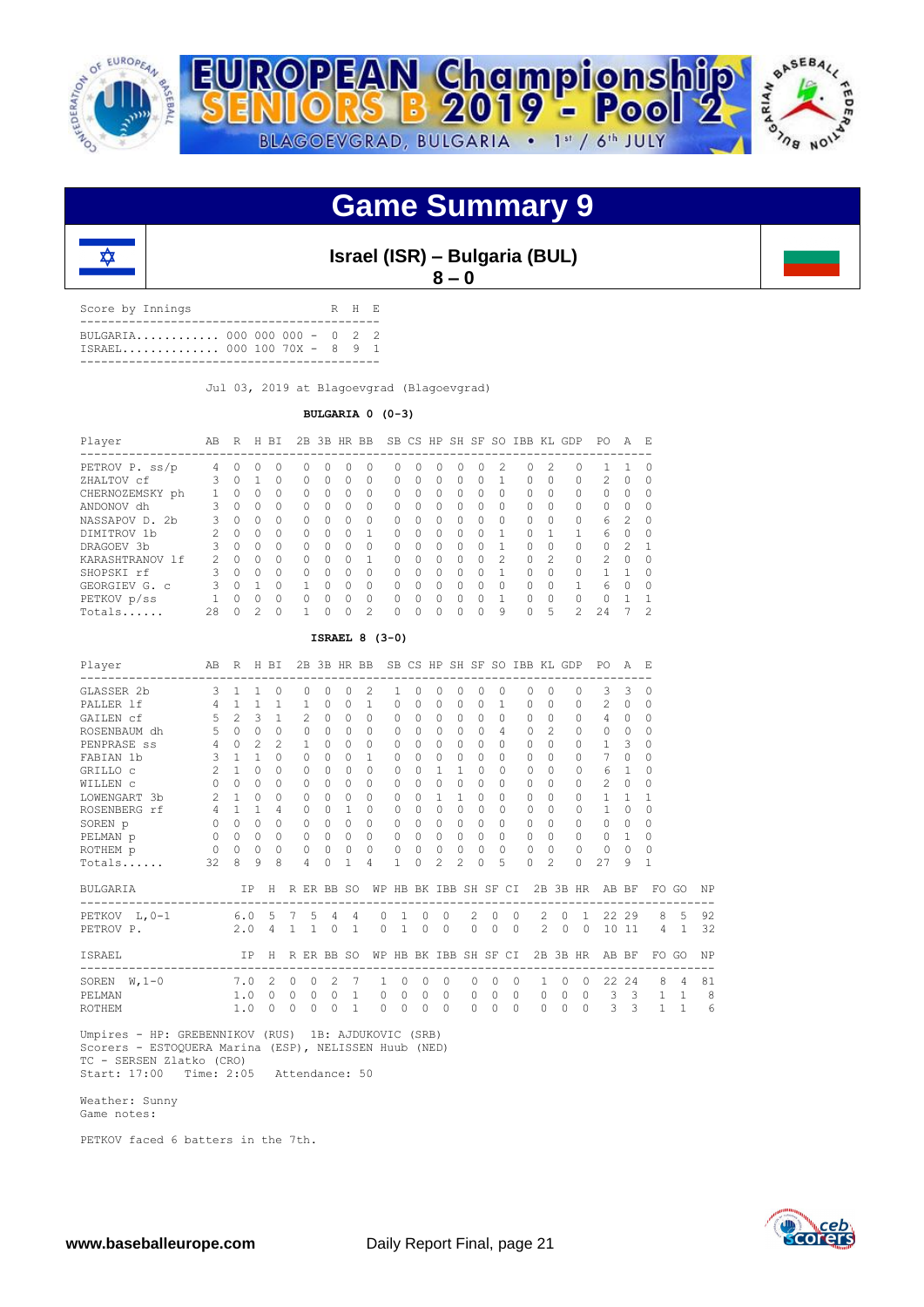





|  | Greece (GRE) - Ireland (IRL) |  |
|--|------------------------------|--|
|  | $3 - 0$                      |  |

| Score by Innings |                                                             |  |  | R H E |  |
|------------------|-------------------------------------------------------------|--|--|-------|--|
|                  | $TRE$ LAND000 000 000 - 0 4 1<br>GREECE 000 210 00X - 3 3 0 |  |  |       |  |
|                  |                                                             |  |  |       |  |

Jul 04, 2019 at Blagoevgrad (Blagoevgrad)

## **IRELAND 0 (1-3)**

| Player          | AВ            | R        | Н  | BI       | 2B       | 3B       |          | HR BB    |          | SB CS HP     |   |        | SH SF    | S0             | IBB | KL       | GDP      | PO.           | А        | E.       |
|-----------------|---------------|----------|----|----------|----------|----------|----------|----------|----------|--------------|---|--------|----------|----------------|-----|----------|----------|---------------|----------|----------|
| CUEVAS 1b       | 4             | O.       |    | 0        | 0        | O        | O        | 0        | Ω        | $\Omega$     | 0 | 0      | 0        |                | Ω   | 0        | $\Omega$ | 5.            | $\Omega$ | $\Omega$ |
| COSGROVE C      |               | O.       | 2. | $\Omega$ | 0        | O        | $\Omega$ | 1        | Ω        | $\Omega$     | 0 | 0      | 0        | 0              | 0   | $\Omega$ | $\Omega$ | 8             |          |          |
| MCGEE 1f        | 4             | 0        | 0  | $\Omega$ | $\Omega$ | 0        | $\Omega$ | 0        | 0        | ∩            | 0 | 0      | 0        |                | 0   | 0        | 0        | 3             | $\Omega$ |          |
| MCAULIFFE<br>3b | 4             | O.       |    | $\Omega$ | $\Omega$ | $\Omega$ | $\Omega$ | $\Omega$ | $\Omega$ | <sup>0</sup> | 0 | 0      | O        | 0              | 0   | $\Omega$ | $\Omega$ | 3             |          |          |
| DILLON SS       |               |          | 0  | $\Omega$ | O        | $\Omega$ | $\Omega$ | $\Omega$ | O        | $\Omega$     | 0 | 0      | $\Omega$ | 0              | O   | $\Omega$ | $\Omega$ | 0             | $\Omega$ |          |
| DVORAK rf       |               | 0        | 0  | $\Omega$ | $\Omega$ | 0        | $\Omega$ |          | 0        |              | 0 | 0      | 0        |                | 0   | $\Omega$ | $\Omega$ | 0             | $\Omega$ |          |
| DOLAN dh        | $\mathcal{P}$ | $\cap$   | 0  | $\Omega$ | $\Omega$ | 0        | 0        | $\Omega$ | $\Omega$ | <sup>0</sup> | 0 | 0      | O        | 0              | 0   | $\Omega$ | $\Omega$ | 0             | $\Omega$ |          |
| FERRATO ph      |               | $\Omega$ | 0  | $\Omega$ | 0        | U        | $\Omega$ | 1        | Ω        | $\Omega$     | O | O      | $\Omega$ |                | O   | $\Omega$ | $\Omega$ | 0             | $\Omega$ |          |
| GALLAHAR pr/dh  | 0             | 0        | 0  | $\Omega$ | $\Omega$ | 0        | $\Omega$ | $\Omega$ | 0        | $\Omega$     | 0 | 0      | 0        |                | 0   | $\Omega$ | 0        | 0             | $\Omega$ |          |
| POWER 2b        | 3             | $\cap$   | 0  | $\Omega$ | $\Omega$ | $\Omega$ | $\Omega$ | $\Omega$ | $\Omega$ | <sup>0</sup> | O | $\cap$ | O        |                | O   | $\Omega$ | $\Omega$ | $\mathcal{L}$ | 3        | $\Omega$ |
| FARRELL cf      |               | $\Omega$ | 0  | $\Omega$ | O        | U        | $\Omega$ | $\Omega$ | O        | $\Omega$     | O | O      | $\Omega$ |                | O   | $\Omega$ | $\Omega$ | 3             | $\Omega$ |          |
| O ROURKE p      |               | U        | 0  | $\Omega$ | $\Omega$ | O        | $\Omega$ | 0        | 0        | $\Omega$     | 0 | 0      | $\Omega$ |                | O   | $\Omega$ | $\Omega$ | 0             |          |          |
| WALSH p         | $\Omega$      | $\Omega$ | 0  | $\Omega$ | $\Omega$ | U        | $\Omega$ | $\Omega$ | $\Omega$ | ∩            | O | O      | O        | 0              | O   | $\Omega$ | $\Omega$ | O             | $\Omega$ | $\cap$   |
| Totals          | 30            |          | 4  | $\Omega$ | 0        |          | $\Omega$ | 3        |          |              |   | 0      | $\Omega$ | $\mathfrak{D}$ | 0   | O        | 0        | 24            | ี        |          |

## **GREECE 3 (2-2)**

| Player                                | AB R H BI     |                       |                |                 |                    | 2B           |                        |                   | 3B HR BB SB CS HP SH SF SO IBB KL GDP |                        |               |                      |                                  |                      |                 |                      |          |                     |                     |                          | PO.                               | A F.                     |                      |             |           |
|---------------------------------------|---------------|-----------------------|----------------|-----------------|--------------------|--------------|------------------------|-------------------|---------------------------------------|------------------------|---------------|----------------------|----------------------------------|----------------------|-----------------|----------------------|----------|---------------------|---------------------|--------------------------|-----------------------------------|--------------------------|----------------------|-------------|-----------|
| GOUOREN cf                            | $\mathcal{L}$ | $\Omega$              | $\Omega$       | $\mathbf{1}$    |                    | $\Omega$     | 0                      | $\Omega$          | 0                                     | 0                      | $\Omega$      | 0                    |                                  |                      |                 | $\Omega$             | $\Omega$ | $\Omega$            |                     | $\Omega$                 | 5                                 | $\Omega$                 | 0                    |             |           |
| SPILIOTIS 1f                          | $4 -$         | $\Omega$              | $\circ$        | $\Omega$        |                    | $\Omega$     | $\Omega$               | $\Omega$          | $\Omega$                              | $\Omega$               | $\Omega$      | 0                    | $\Omega$                         | $\Omega$             | 3               |                      | $\Omega$ | $\overline{1}$      |                     | $\Omega$                 | $\mathbf{1}$                      | $\circ$                  | $\Omega$             |             |           |
| ROULIS SS                             |               | $3 \quad 1 \quad 0$   |                | $\Omega$        |                    | $\Omega$     | $\circ$                | $\Omega$          | 1                                     | 0                      | $\Omega$      | $\circ$              | $\Omega$                         | $\Omega$             |                 | 1                    | $\Omega$ | $\Omega$            |                     | $\Omega$                 | 3                                 | $\overline{\phantom{a}}$ | 0                    |             |           |
| SECHOPOULOS 1b                        | $2 \quad 1$   |                       | $\Omega$       | $\Omega$        |                    | $\Omega$     | $\Omega$               | $\Omega$          | $\mathcal{L}$                         | $\Omega$               | $\Omega$      | $\Omega$             | $\Omega$                         | $\Omega$             |                 |                      | 1        | $\overline{1}$      |                     | $\bigcap$                | 11                                |                          | $\Omega$             |             |           |
| KOURTIS 3b                            | $4 -$         | $\Omega$              | $\Omega$       | $\Omega$        |                    | $\Omega$     | $\Omega$               | $\Omega$          | $\cap$                                | $\Omega$               | $\Omega$      | $\Omega$             | $\bigcap$                        | $\cap$               | $\Omega$        |                      | $\cap$   | $\bigcap$           |                     | $\cap$                   | $\mathbf{1}$                      | 3                        | 0                    |             |           |
| MAESTRALES 2b                         | $\mathbf{3}$  | $\Omega$              | $\overline{1}$ | $\overline{1}$  |                    | 0            | $\Omega$               | $\Omega$          | <sup>n</sup>                          | $\Omega$               | $\Omega$      | $\Omega$             | $\Omega$                         | $\Omega$             | $\Omega$        |                      | $\Omega$ | $\Omega$            |                     | $\Omega$                 | $\mathfrak{D}$                    | $\overline{4}$           | 0                    |             |           |
| KALIVAS rf                            | 2             | $\Omega$              | $\Omega$       | $\Omega$        |                    | $\Omega$     | $\mathbf{0}$           | $\Omega$          | $\cap$                                | $\Omega$               | $\Omega$      | $\mathbf{1}$         | $\Omega$                         | $\Omega$             |                 | $\mathcal{L}$        | $\Omega$ | $\Omega$            |                     |                          | $\mathfrak{D}$                    | $\Omega$                 | 0                    |             |           |
| LES dh                                | $\mathbf{3}$  |                       | $\mathbf{1}$   | $\Omega$        |                    | $\mathbf{1}$ | $\Omega$               | $\Omega$          | $\Omega$                              | 0                      | $\Omega$      | 0                    | $\begin{array}{c} \n\end{array}$ |                      | 0               |                      | $\Omega$ | $\Omega$            |                     |                          | $\Omega$                          | $\Omega$                 | 0                    |             |           |
| LEKAS C                               | $2^{1}$       | $\Omega$              | 1              | $\Omega$        |                    | $\Omega$     | $\Omega$               | $\Omega$          | $\Omega$                              | $\Omega$               | $\bigcap$     | $\Omega$             | 1                                | $\Omega$             |                 | 1                    | $\Omega$ | $\Omega$            |                     | $\Omega$                 | $\mathfrak{D}$                    | $\bigcap$                | $\Omega$             |             |           |
| CHRISTIDIS p                          |               | $0\qquad 0\qquad 0$   |                | $\circ$         |                    | $\circ$      | $\overline{0}$         | $\overline{0}$    | $\circ$                               | $\circ$                | $\Omega$      | $\circ$              | $\circ$                          | $\circ$              | 0               |                      | $\circ$  | 0                   |                     | $\Omega$                 | $\circ$                           |                          | 0                    |             |           |
| GOUNARIS p                            |               | $0\qquad 0\qquad 0$   |                | $\circ$         |                    | $\circ$      |                        | $0\quad 0\quad 0$ |                                       | $\circ$                | 0             | $\circ$              | $\circ$                          | $\Omega$             | $\circ$         |                      | $\circ$  | $\Omega$            |                     | $\Omega$                 | $\Omega$                          | $\Omega$                 | $\Omega$             |             |           |
| Totals                                | 25            | $\mathcal{E}$         | 3              | $\mathcal{L}$   |                    | 1            | $\Omega$               | $\Omega$          | 3                                     | $\Omega$               | $\Omega$      | 1                    | $\mathfrak{D}$                   |                      | 8               |                      | 1        | $\mathcal{L}$       |                     | $\Omega$                 | 27                                | 12                       | $\Omega$             |             |           |
| IRELAND                               |               |                       |                | IP H R ER BB SO |                    |              |                        |                   |                                       | WP HB BK IBB SH SF CI  |               |                      |                                  |                      |                 |                      |          |                     |                     |                          | 2B 3B HR AB BF                    |                          |                      | FO GO       | NP        |
| O ROURKE                              |               | $3.0 \quad 1$         |                |                 | $\circ$            |              | $0\quad 0$             | $\overline{4}$    | $\Omega$                              | <sup>1</sup>           | $\circ$       | $\circ$              |                                  | $\circ$              | $\Omega$        | $\Omega$             |          | $\Omega$            | $\Omega$            | $\Omega$                 | 10                                |                          | $11 \quad 3 \quad 2$ |             | 39        |
| WALSH $L, 0-1$                        |               | $5.0 \t2 \t3 \t3 \t3$ |                |                 |                    |              |                        | $\overline{4}$    |                                       | $2 \quad 0$            |               | $0\quad1$            |                                  |                      | $2\quad1\quad0$ |                      |          | $\mathbf{1}$        |                     | $0\quad 0$               |                                   |                          | 15 21                | 8 3         | 87        |
| <b>GREECE</b>                         |               |                       | IP             | H               |                    |              | R ER BB SO             |                   | ___________________________           | WP HB BK IBB SH SF CI  |               |                      |                                  |                      |                 |                      |          |                     |                     | 2B 3B HR                 | --------------------------------- | AB BF                    |                      | FO GO       | NP        |
| CHRISTIDIS W, 1-0<br>GOUNARIS<br>S, 1 | 7.0 4         |                       |                | $2.0 \t 0$      | $\circ$<br>$\circ$ | 0            | $0 \quad 3$<br>$\circ$ | 2<br>$\circ$      |                                       | 3<br>$\circ$<br>0<br>0 | $\Omega$<br>0 | $\Omega$<br>$\Omega$ |                                  | $\Omega$<br>$\Omega$ | $\Omega$<br>0   | $\Omega$<br>$\Omega$ |          | $\Omega$<br>$\circ$ | $\Omega$<br>$\circ$ | $\Omega$<br>$\mathbf{0}$ | 24<br>6                           | 27<br>- 6                |                      | 8 1 0<br>5. | 111<br>18 |
|                                       |               |                       |                |                 |                    |              |                        |                   |                                       |                        |               |                      |                                  |                      |                 |                      |          |                     |                     |                          |                                   |                          |                      |             |           |

 Umpires - HP: AJDUKOVIC (SRB) 1B: GREBENNIKOV (RUS) 3B: WROBLEWSKI (ISR) Scorers - HADJIYSKA Gergana (BUL), NELISSEN Huub (NED) TC - BOKERN Paul (NED)

Start: 10:00 Time: 2:12 Attendance: 60

 Weather: Sunny Game notes:

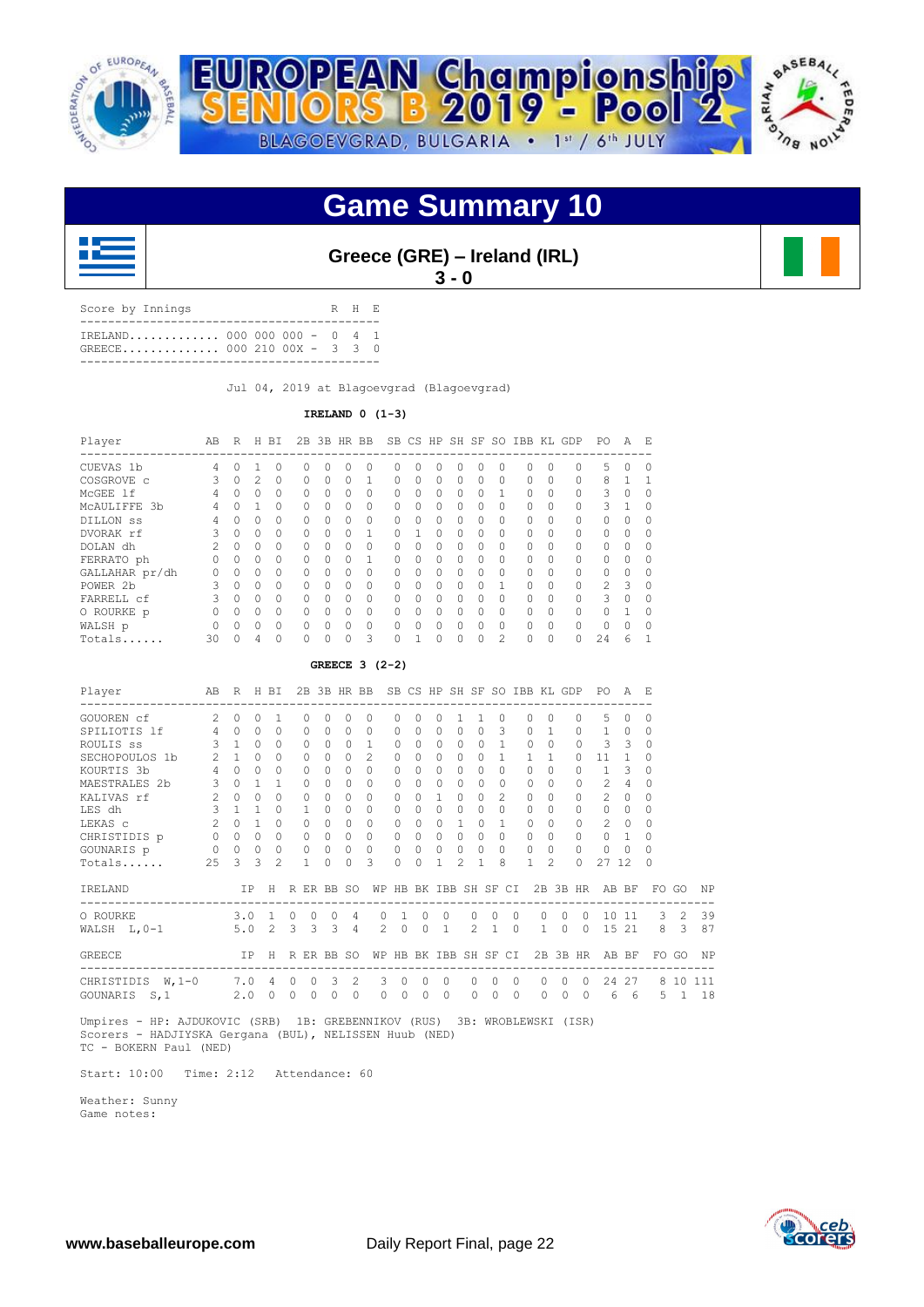



**Israel (ISR) – Russia (RUS) 13 - 12**

Score by Innings R H E --------------------------------------------- RUSSIA.............. 300 103 100 4 - 12 13 1 ISRAEL.............. 031 030 100 5 - 13 10 2 ---------------------------------------------

Jul 04, 2019 at Blagoevgrad (Blagoevgrad)

**RUSSIA 12 (3-1)**

| Player            | AВ | R             | H              | ВI             | 2B             | 3B       | HR BB          |          | SB.                    |          | CS HP    |          | SH SF         | SO.      |           |          | IBB KL GDP                    | PO.            | A        | E.       |
|-------------------|----|---------------|----------------|----------------|----------------|----------|----------------|----------|------------------------|----------|----------|----------|---------------|----------|-----------|----------|-------------------------------|----------------|----------|----------|
| CASTILLO SS       | 5  |               | 3              | $\mathfrak{D}$ |                | 0        |                |          | -----------------<br>Ω | 0        | $\Omega$ | Λ        | 0             | $\Omega$ |           | $\Omega$ | ------------------------<br>O | $\mathcal{L}$  | 3        | $\Omega$ |
| VASILEV A. 1b     |    | $\mathcal{L}$ |                | $\mathcal{P}$  |                | $\Omega$ | $\Omega$       |          | 0                      | $\Omega$ | $\Omega$ | $\Omega$ | $\mathcal{L}$ |          | $\Omega$  |          |                               | 3              | $\Omega$ | $\Omega$ |
| VALIENTE 3b       |    |               |                |                | 0              | 0        | 0              |          | 0                      | $\Omega$ | $\Omega$ | $\Omega$ | $\Omega$      | $\Omega$ | $\Omega$  | $\Omega$ | 0                             | $\Omega$       |          | $\Omega$ |
| SOLER rf          | 6  |               |                | ∩              | 0              | $\Omega$ | $\Omega$       | $\Omega$ | 0                      | $\Omega$ | $\Omega$ | $\Omega$ | $\Omega$      |          | $\Omega$  |          | O                             | $\mathcal{P}$  | $\Omega$ | $\Omega$ |
| LEONOV dh         | 5  | 2             | $\mathfrak{D}$ | 2              | 0              | $\Omega$ |                | $\Omega$ | 0                      | $\Omega$ | $\Omega$ | $\Omega$ | 0             |          | $\bigcap$ | $\Omega$ | $\cap$                        | $\Omega$       | $\Omega$ | $\Omega$ |
| VASILEV V. 1f     | 5. |               |                | 2              | O              | $\Omega$ | $\Omega$       | $\Omega$ | 0                      | $\Omega$ | $\Omega$ | $\Omega$ | $\Omega$      |          | $\Omega$  | $\Omega$ |                               |                | $\Omega$ | $\Omega$ |
| MONAKHOV N. C     |    |               | 0              | $\Omega$       | 0              | 0        | $\Omega$       |          | $\Omega$               | 0        | $\Omega$ | $\Omega$ | 0             |          | $\Omega$  | $\Omega$ |                               | 14             |          | $\Omega$ |
| BULTE PINYA 2b    | 5. | 3             | 3              | $\Omega$       | 0              | 0        | $\Omega$       | $\Omega$ | 0                      | $\Omega$ | $\Omega$ | $\Omega$ | $\Omega$      | $\Omega$ | $\Omega$  | $\Omega$ | 0                             | 2              |          | $\Omega$ |
| MONAKHOV M.<br>сf | 4  | 0             |                |                | O              | $\cap$   | $\Omega$       |          | 0                      | $\Omega$ | $\Omega$ | $\Omega$ | $\Omega$      |          | $\Omega$  |          | $\cap$                        | $\overline{2}$ | $\Omega$ | $\Omega$ |
| COLE 11 p         |    | 0             | 0              | $\Omega$       | 0              | 0        | 0              | $\Omega$ | 0                      | $\Omega$ | $\Omega$ | $\Omega$ | $\Omega$      | $\Omega$ | $\bigcap$ | $\Omega$ |                               |                | ∩        | $\Omega$ |
| BALAN P. p        |    | 0             | $\Omega$       | $\Omega$       | O              | $\Omega$ | $\Omega$       | $\Omega$ | 0                      | $\Omega$ | $\Omega$ | $\Omega$ | $\Omega$      | $\Omega$ | $\Omega$  | $\Omega$ |                               | $\cap$         | $\cap$   |          |
| BALAN V. p        |    | $\Omega$      | $\Omega$       | $\Omega$       | 0              | 0        | $\Omega$       | $\Omega$ | $\Omega$               | $\Omega$ | $\Omega$ | $\Omega$ | $\Omega$      | $\Omega$ | $\bigcap$ | $\Omega$ | $\cap$                        | 0              |          | $\Omega$ |
| MAKARKIN p        |    | $\bigcap$     | <sup>0</sup>   | <sup>0</sup>   | O              | $\Omega$ | $\Omega$       | $\Omega$ | 0                      | 0        | $\Omega$ | $\cap$   | $\Omega$      | $\Omega$ | $\bigcap$ | $\Omega$ | $\cap$                        | $\bigcap$      | $\Omega$ | $\Omega$ |
| MARKOV p          |    | 0             | ∩              |                | O              | $\Omega$ | $\Omega$       | $\Omega$ | 0                      | $\Omega$ | $\Omega$ | $\cap$   | $\Omega$      | $\Omega$ | $\Omega$  | $\Omega$ | $\cap$                        | $\cap$         | ∩        | $\Omega$ |
| Totals            |    | 42 12 13      |                | 10             | $\mathfrak{D}$ | $\Omega$ | $\mathfrak{D}$ | 5        | $\Omega$               | $\Omega$ | $\Omega$ | 0        | 2             | 6        |           | 3        |                               | 27             |          |          |

### **ISRAEL 13 (4-0)**

| Player                                                                                                              |                | AB R H BI         |                |                       |              |                 |                |              |                |                       |              |                |           |           |               |                |              |                           |                | 2B 3B HR BB SB CS HP SH SF SO IBB KL GDP PO A E   |          |                |                |    |
|---------------------------------------------------------------------------------------------------------------------|----------------|-------------------|----------------|-----------------------|--------------|-----------------|----------------|--------------|----------------|-----------------------|--------------|----------------|-----------|-----------|---------------|----------------|--------------|---------------------------|----------------|---------------------------------------------------|----------|----------------|----------------|----|
| GLASSER 2b                                                                                                          | $\overline{4}$ | $\mathfrak{D}$    | $\mathbf{1}$   | $\overline{2}$        |              | 1               | $\Omega$       | $\Omega$     | 2              | 1                     | $\Omega$     | $\Omega$       | $\Omega$  | $\Omega$  | $\Omega$      |                | $\Omega$     | $\Omega$                  | 0              | 1                                                 | 1        | 1              |                |    |
| PALLER 1f                                                                                                           | 3              | $\Omega$          | $\Omega$       | $\Omega$              |              | $\Omega$        | $\bigcap$      | $\Omega$     | 3              | $\Omega$              | $\Omega$     | $\Omega$       | $\cap$    | $\bigcap$ | 3             |                | $\mathbf{1}$ | $\overline{1}$            | $\Omega$       | 2                                                 | $\Omega$ | $\Omega$       |                |    |
| GAILEN Cf                                                                                                           | 5              | $\mathcal{L}$     | 3              | 3                     |              | $\mathbf{1}$    | $\Omega$       | $\Omega$     | $\overline{1}$ | $\mathbf{1}$          | $\Omega$     | $\Omega$       | $\Omega$  | $\Omega$  | $\Omega$      |                | $\Omega$     | $\Omega$                  | $\Omega$       | 4                                                 | $\circ$  | 0              |                |    |
| ROSENBAUM 1b                                                                                                        |                | $5 \quad 1$       | $\mathfrak{D}$ | $\Omega$              |              | $\Omega$        | $\Omega$       | $\Omega$     | $\Omega$       | 1                     | $\Omega$     | $\Omega$       | $\cap$    | $\Omega$  | 1             |                | 0            | $\bigcap$                 | 0              | 8                                                 | $\Omega$ | $\Omega$       |                |    |
| BAKER pr                                                                                                            |                | $0 \quad 0$       | $\Omega$       | $\Omega$              |              | $\Omega$        | $\Omega$       | $\Omega$     | $\Omega$       | $\Omega$              | $\Omega$     | $\Omega$       | $\cap$    | $\bigcap$ | $\Omega$      |                | $\Omega$     | $\Omega$                  | $\bigcap$      | $\bigcap$                                         | $\Omega$ | $\Omega$       |                |    |
| FABIAN pr/1b                                                                                                        |                | $0\quad 0$        | $\Omega$       | $\Omega$              |              | 0               | $\Omega$       | $\Omega$     | $\Omega$       | 0                     | $\Omega$     | $\Omega$       | $\cap$    | $\Omega$  | $\Omega$      |                | $\Omega$     | $\Omega$                  | $\Omega$       | $\Omega$                                          | $\Omega$ | 0              |                |    |
| PENPRASE ss                                                                                                         |                | $4 \quad 2$       | $\mathbf{1}$   | 3                     |              | 0               | $\Omega$       | 1            | $\mathbf{1}$   | 1                     | $\Omega$     | $\Omega$       | $\Omega$  | $\Omega$  | 1             |                | $\Omega$     | $\Omega$                  | $\Omega$       | 2                                                 | 6        | $\Omega$       |                |    |
| CALISAR dh                                                                                                          | 4              | $\mathbf{1}$      | $\Omega$       | $\Omega$              |              | $\Omega$        | $\Omega$       | $\Omega$     | $\mathbf{1}$   | $\mathbf{1}$          | $\mathbf{1}$ | $\Omega$       | $\cap$    | $\Omega$  | 3             |                | $\Omega$     | $\overline{c}$            | $\Omega$       | $\Omega$                                          | $\circ$  | $\Omega$       |                |    |
| ROSENBERG rf                                                                                                        |                | $4 \quad 1$       | $\mathbf{1}$   | 1                     |              | $\Omega$        | $\Omega$       | $\Omega$     | $\cap$         | 1                     | $\Omega$     | $\cap$         | $\cap$    | $\bigcap$ | 1             |                | $\Omega$     | 1                         | $\bigcap$      | 2                                                 | $\Omega$ | 0              |                |    |
| WOLF rf                                                                                                             |                | $1 \quad 1$       | $\Omega$       | $\Omega$              |              | $\Omega$        | $\Omega$       | $\Omega$     | $\Omega$       | $\Omega$              | $\Omega$     | $\Omega$       | $\Omega$  | $\Omega$  | $\Omega$      |                | $\Omega$     | $\Omega$                  | $\Omega$       | $\mathbf{1}$                                      | $\Omega$ | $\Omega$       |                |    |
| LOWENGART 3b                                                                                                        |                | $4\quad 2$        | $\mathbf{1}$   | $\Omega$              |              | $\Omega$        | $\Omega$       | $\Omega$     | $\mathbf{1}$   | 1                     | $\Omega$     | $\Omega$       | $\Omega$  | $\Omega$  | 2             |                | $\bigcap$    | $\mathbf{1}$              | $\cap$         | 2                                                 | 2        | 0              |                |    |
| $4 \quad 1$<br>EREL C                                                                                               |                |                   | $\mathbf{1}$   | $\mathfrak{D}$        |              | 1               | $\Omega$       | $\Omega$     | $\Omega$       | $\Omega$              | $\Omega$     | $\mathbf{1}$   | $\bigcap$ | $\Omega$  | $\mathcal{L}$ |                | $\Omega$     | $\Omega$                  | $\Omega$       | 8                                                 | $\Omega$ | $\Omega$       |                |    |
| LEICHMAN p                                                                                                          |                | $0\quad 0\quad 0$ |                | $\circ$               |              | $\circ$         | $\circ$        | $\Omega$     | $\Omega$       | 0                     | $\Omega$     | $\circ$        | $\Omega$  | $\Omega$  | $\Omega$      |                | $\circ$      | $\Omega$                  | $\Omega$       | $\Omega$                                          | $\circ$  | 0              |                |    |
| LIPETZ p                                                                                                            |                | $0\quad 0$        | $\Omega$       | $\Omega$              |              | $\Omega$        | $\Omega$       | $\Omega$     | $\Omega$       | 0                     | $\Omega$     | $\Omega$       | $\Omega$  | $\Omega$  | $\Omega$      |                | $\Omega$     | $\Omega$                  | $\Omega$       | $\Omega$                                          | $\Omega$ | 1              |                |    |
| DEMARTE p                                                                                                           |                | $0\quad 0\quad 0$ |                | $\Omega$              |              | $\circ$         | $\circ$        | 0            | $\Omega$       | 0                     | 0            | $\circ$        | $\Omega$  | $\Omega$  | 0             |                | $\Omega$     | $\bigcap$                 | $\Omega$       | $\circ$                                           | $\circ$  | 0              |                |    |
| Totals                                                                                                              |                | 38 13 10 11       |                |                       |              | 3               | $\Omega$       | $\mathbf{1}$ | 9              | 7                     | $\mathbf{1}$ | $\mathbf{1}$   | $\cap$    | $\Omega$  | 14            |                | $\mathbf{1}$ | 5                         | $\Omega$       | 30                                                | 9        | $\mathcal{D}$  |                |    |
| RUSSIA DE DE CONSTANTA DE LA CONSTANTIA DE LA CONSTANTIA DE LA CONSTANTIA DE LA CONSTANTIACIÓN DE LA CONSTANTI<br>. |                |                   | IP -           |                       |              |                 |                |              |                |                       |              |                |           |           |               |                |              |                           |                | H R ER BB SO WP HB BK IBB SH SF CI 2B 3B HR AB BF |          |                | FO GO          | NP |
| COLE 11                                                                                                             |                |                   |                | $5.0\quad 5$          | 7            | $7\phantom{.0}$ | 3              | 9            | 1              | $\circ$               | 1            | $\circ$        |           | $\circ$   | $\circ$       | $\circ$        |              | $\overline{2}$<br>$\circ$ | 1              | 21                                                | 24       | 5              | 2              | 91 |
| BALAN P.                                                                                                            |                |                   |                | $1.2 \quad 1 \quad 1$ |              |                 | $1 \quad 4$    | 3            | $\overline{2}$ | $\circ$               | $\Omega$     | $\Omega$       |           | $\Omega$  | $\Omega$      | $\Omega$       |              | $\Omega$                  | $0 \quad 0$    | $7\phantom{.0}$                                   |          | $11 \quad 1$   | $\mathbf{1}$   | 48 |
| BALAN V.                                                                                                            |                |                   |                | 2.1 1 0 0 1           |              |                 |                | 2            | $\circ$        | $\circ$               | $\Omega$     | $\bigcirc$     |           |           | $0 \quad 0$   | $\overline{0}$ |              | $0\quad 0\quad 0$         |                | $\overline{7}$                                    | 8        | 2              | $\mathfrak{D}$ | 26 |
| MAKARKIN $L$ , 0-1                                                                                                  |                |                   |                | $0.0$ 2 5             |              |                 | $3 \quad 0$    | $\Omega$     | $\mathbf{0}$   | $\mathbf{1}$          | $\Omega$     | $\overline{0}$ |           | $\circ$   | $\Omega$      | $\Omega$       |              | 1                         | $0\quad 0$     | $2 \quad 3$                                       |          | $\circ$        | $\Omega$       | 9  |
| MARKOV                                                                                                              |                |                   |                | 0.0 1                 | $\Omega$     | $\Omega$        | $\overline{1}$ | $\bigcap$    | $\Omega$       | $\Omega$              | $\Omega$     | $\overline{1}$ |           | $\bigcap$ | $\Omega$      | $\Omega$       | $\Omega$     | $\Omega$                  | $\bigcap$      | $\mathbf{1}$                                      | $2^{1}$  | $\Omega$       | $\Omega$       | 7  |
| ISRAEL                                                                                                              |                |                   | IP             | H                     |              |                 | R ER BB SO     |              |                | WP HB BK IBB SH SF CI |              |                |           |           |               |                |              |                           |                | 2B 3B HR AB BF                                    |          |                | FO GO          | NP |
| LEICHMAN                                                                                                            |                | 5.2               |                | - 9                   | 7            |                 | 7 <sup>3</sup> | 2            | $\circ$        | 0                     | $\circ$      | $\circ$        |           | 0         | 1             | $\overline{0}$ |              | 2<br>$\circ$              | 1              |                                                   | 25 29    | 11             | $\overline{4}$ | 98 |
| LIPETZ                                                                                                              |                |                   | $2.1 \quad 4$  |                       | $\mathbf{1}$ | 1               | $\circ$        | 2            | $\circ$        | $\circ$               | $\Omega$     | $\overline{0}$ |           | $\circ$   | $\circ$       | $\bigcirc$     | $\circ$      | $\circ$                   | $\overline{1}$ | 10                                                | 10       | $\overline{1}$ | 3              | 33 |
| DEMARTE<br>$W, 1-0$                                                                                                 |                |                   |                | $2.0 \t 0 \t 4$       |              | $\overline{2}$  | 2              | 2            |                | $\overline{0}$<br>1   | $\circ$      | $\overline{1}$ |           | $\circ$   |               | $1 \quad 0$    | $\circ$      | $\circ$                   |                | $0 \t 7 \t 10$                                    |          | 2              | $\overline{c}$ | 35 |

 Umpires - HP: JACOBELLI (IRL) 1B: KAROUNIS (GRE) 3B: GREBENNIKOV (RUS) Scorers - BOGDANOVA Aleksandrina (BUL), ESTOQUERA Marina (ESP) TC - SERSEN Zlatko (CRO) Start: 13:30 Time: 3:31 Attendance: 60 Weather: Sunny

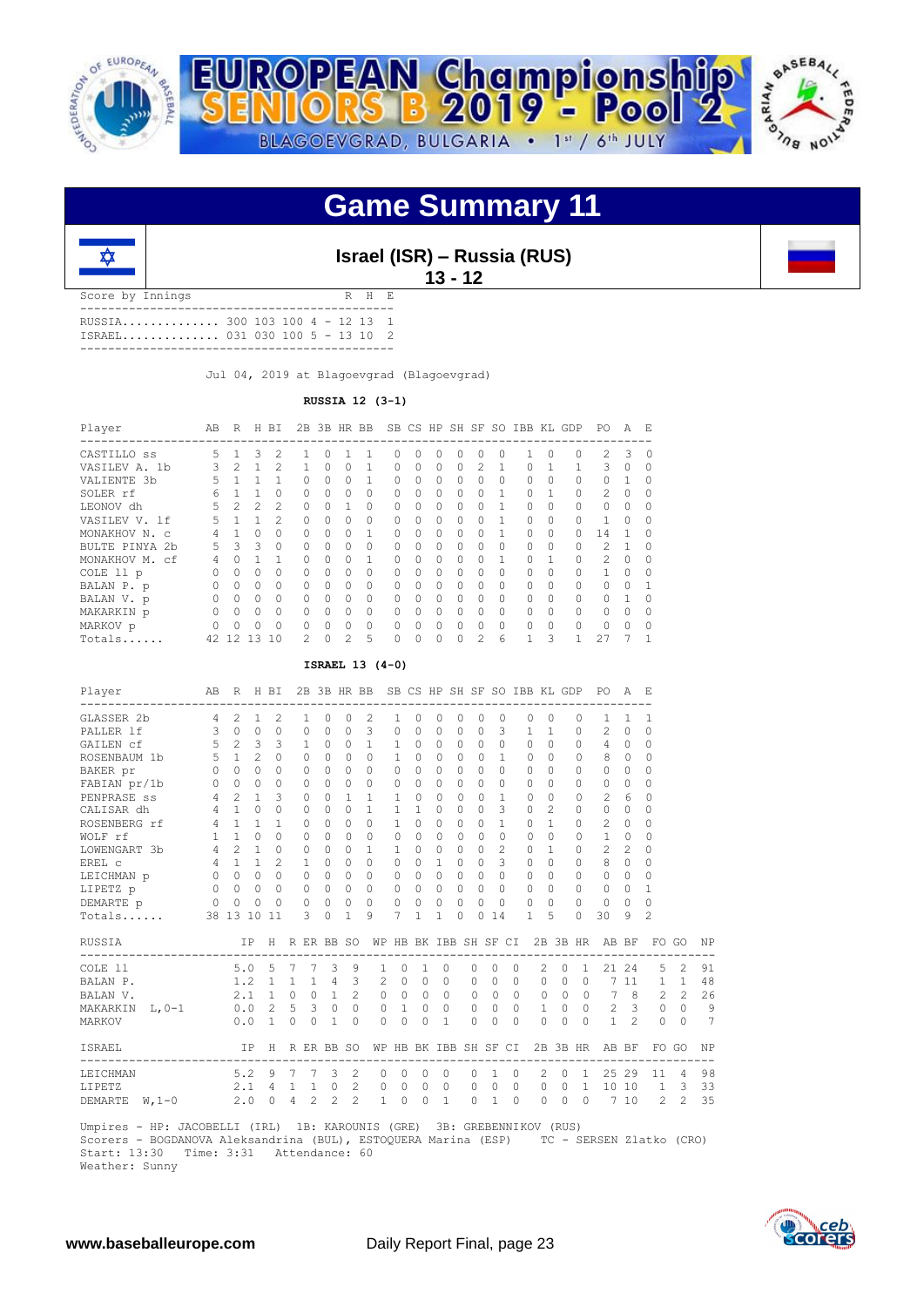





**Serbia (SRB) – Bulgaria (BUL)**

**7 - 2**

Score by Innings R H E -<br>------------------------- BULGARIA............ 000 000 110 - 2 12 2 SERBIA.............. 031 200 10X - 7 9 0 -------------------------------------------

Jul 04, 2019 at Blagoevgrad (Blagoevgrad)

## **BULGARIA 2 (0-4)**

| Player                        | AB | R            | Н  | BI            | 2B       | 3B HR            |   | <b>BB</b>     |   |          |              | SB CS HP SH SF |   | SO.            | IBB      | KL            | GDP      | PO.            | А        | Е        |
|-------------------------------|----|--------------|----|---------------|----------|------------------|---|---------------|---|----------|--------------|----------------|---|----------------|----------|---------------|----------|----------------|----------|----------|
| PETROV P.<br>SS               | 5. |              |    | 0             |          | $\left( \right)$ |   | 0             | Ω | $\Omega$ |              | $^{()}$        | O | $\Omega$       | O        |               |          |                |          | $\Omega$ |
| GEORGIEV G. C                 | 5. |              | 2. | 0             | 0        | $\bigcap$        |   | 0             | 0 | $\Omega$ | <sup>0</sup> | O              | 0 |                | $\Omega$ |               |          |                |          |          |
| NASSAPOV D.<br>2 <sub>b</sub> | 5. |              | っ  | $\Omega$      | $\Omega$ | $\bigcap$        | ∩ | $\Omega$      | 0 | $\Omega$ | $\Omega$     | $\cap$         | 0 | 3              | $\Omega$ | n             | $\cap$   | $\mathcal{L}$  | 0        |          |
| CHERNOZEMSKY<br>.3b           | 5. |              |    | 0             | 0        | $\bigcap$        |   | 0             | 0 | $\Omega$ |              | 0              | 0 | $\mathfrak{D}$ | $\Omega$ |               |          | $\mathcal{L}$  |          | $\Omega$ |
| ANDONOV 1f                    | 4  |              |    |               | O        | $\bigcap$        |   | 0             | 0 | $\Omega$ |              | O              | 0 | $\Omega$       | $\Omega$ |               | $\Omega$ | 3              | $\Omega$ | ∩        |
| GARNEV 1f                     |    | <sup>n</sup> | Ω  | 0             | 0        | $\cap$           | Λ | $\Omega$      | 0 | 0        | $\cap$       | $\cap$         | 0 |                | $\Omega$ |               | $\cap$   | U.             | 0        | $\cap$   |
| ZHALTOV p                     | 3  |              |    | 0             | 0        | $\cap$           |   |               |   | $\Omega$ |              | $\Omega$       | Ω |                | $\Omega$ |               | U        | 0              | $\Omega$ | $\Omega$ |
| DIMITROV 1b                   |    | $\cap$       |    | $\Omega$      | O        | $\cap$           |   |               | O | $\Omega$ |              | $\Omega$       | 0 | $\Omega$       | $\Omega$ |               | $\Omega$ | 4              | $\Omega$ | ∩        |
| BESHKOV rf                    | 4  | ∩            | っ  | 1             | O        | $\cap$           |   | 0             | 0 | $\cap$   | $\cap$       | $\cap$         | 0 | $\Omega$       | $\Omega$ |               | $\cap$   | $\mathcal{P}$  | $\Omega$ | $\cap$   |
| SHOPSKI cf                    |    | <sup>n</sup> | Ω  | 0             | $\Omega$ | $\cap$           |   | 0             | 0 | $\Omega$ |              | O              | Ω |                | $\Omega$ |               | $\cap$   |                | $\Omega$ | ∩        |
| MARKOV ph/cf                  | ς  |              |    | $\Omega$      | O        | $\cap$           |   | $\Omega$      | 0 | ∩        |              | $\Omega$       | 0 | $\Omega$       | $\Omega$ |               | $\Omega$ | $\mathfrak{D}$ | $\Omega$ |          |
| Totals                        | 38 |              | 12 | $\mathcal{D}$ | O        |                  |   | $\mathcal{P}$ | п | ∩        |              | U              | ∩ | 9              | $\Omega$ | $\mathcal{P}$ | Λ        | 2.4            | 3        | 2        |

## **SERBIA 7 (2-2)**

| Player              | AB R H BI<br>-------------------- |                |                |                |              |              |                |                | 2B 3B HR BB SB CS HP SH SF SO IBB KL GDP |              |          |          |           |              |                       |           |          |           |                | PO.<br>-------------                                       | A                       | F.             |               |           |
|---------------------|-----------------------------------|----------------|----------------|----------------|--------------|--------------|----------------|----------------|------------------------------------------|--------------|----------|----------|-----------|--------------|-----------------------|-----------|----------|-----------|----------------|------------------------------------------------------------|-------------------------|----------------|---------------|-----------|
| VUJOVICH Jo. rf     | $\overline{4}$                    | $\mathbf{1}$   | $\Omega$       | $\Omega$       |              | $\Omega$     | 0              | 0              | 1                                        | 0            |          | 0        | 0         | 0            | 1.                    | $\Omega$  |          | $\Omega$  | $\Omega$       | 2.                                                         | 1                       | 0              |               |           |
| BANJAC dh           | 4                                 | $\cap$         | $\Omega$       | 0              |              | $\Omega$     | $\Omega$       | $\Omega$       | $\overline{1}$                           | 0            | $\Omega$ | $\Omega$ | $\Omega$  | $\Omega$     | 1                     | $\Omega$  |          | $\Omega$  | $\Omega$       | 0                                                          | $\Omega$                | $\Omega$       |               |           |
| TOMASIC 2b          | 4                                 | $\Omega$       | $\mathbf{1}$   | 1              |              | $\Omega$     | $\Omega$       | $\Omega$       | $\mathbf{1}$                             | 1            | $\Omega$ | $\Omega$ | $\Omega$  | $\Omega$     | 1                     | $\Omega$  |          | $\Omega$  | $\cap$         | $\mathcal{L}$                                              | $\overline{\mathbf{3}}$ | $\Omega$       |               |           |
| MILADINOVI S 1f     | $4\phantom{0}$                    | $\overline{1}$ | $\mathbf{1}$   | 1              |              | $\Omega$     | $\Omega$       | $\Omega$       | $\Omega$                                 | $\Omega$     | $\Omega$ | $\Omega$ | $\bigcap$ | $\mathbf{1}$ | $\cap$                | $\Omega$  |          | $\Omega$  | $\bigcap$      | $\mathbf{1}$                                               | $\Omega$                | $\Omega$       |               |           |
| PHILLIPS 1b         | $\overline{4}$                    | 3              | $\mathfrak{D}$ | $\mathfrak{D}$ |              | $\mathbf{1}$ | $\bigcap$      | 1              | $\mathbf{1}$                             | 0            | $\Omega$ | $\Omega$ | $\Omega$  | $\Omega$     | 1.                    | $\Omega$  |          | $\Omega$  | $\cap$         | 10 <sup>°</sup>                                            | $\Omega$                | $\Omega$       |               |           |
| MILOVANOVIC 1b      | $\circ$                           | $\Omega$       | $\Omega$       | $\Omega$       |              | $\Omega$     | $\bigcap$      | $\Omega$       | $\Omega$                                 | $\Omega$     | $\Omega$ | $\Omega$ | $\Omega$  | $\Omega$     | $\Omega$              | $\Omega$  |          | $\Omega$  | <sup>0</sup>   | $\Omega$                                                   | $\Omega$                | $\Omega$       |               |           |
| VASIC ss            | 5                                 | $\mathbf{1}$   | $\mathfrak{D}$ | $\Omega$       |              | $\mathbf{1}$ | $\Omega$       | $\Omega$       | $\Omega$                                 | $\mathbf{1}$ | $\Omega$ | $\Omega$ | $\bigcap$ | $\Omega$     | $\mathfrak{D}$        | $\bigcap$ |          | $\Omega$  | $\cap$         | $\overline{2}$                                             | $\overline{5}$          | $\Omega$       |               |           |
| VUJOVICH Ja. 3b     | 2                                 | $\Omega$       | $\Omega$       | $\Omega$       |              | $\Omega$     | $\Omega$       | $\cap$         | $\mathcal{L}$                            | 0            | $\Omega$ | $\Omega$ | $\Omega$  | $\Omega$     | $\mathcal{L}$         | $\Omega$  |          | $\Omega$  | $\cap$         | $\Omega$                                                   | 3                       | $\Omega$       |               |           |
| BADOVINAC 3b        | $\circ$                           | $\Omega$       | $\Omega$       | $\Omega$       |              | $\Omega$     | $\Omega$       | $\bigcap$      | $\Omega$                                 | $\Omega$     | $\Omega$ | $\Omega$ | $\Omega$  | $\Omega$     | $\cap$                | $\Omega$  |          | $\Omega$  | $\cap$         | 0                                                          | $\Omega$                | $\Omega$       |               |           |
| CVIJOVIC c          | 3                                 | $\Omega$       | $\mathbf{1}$   | 1              |              | $\Omega$     | $\Omega$       | $\Omega$       | 1                                        | $\Omega$     | $\Omega$ | $\Omega$ | $\Omega$  | $\Omega$     | $\Omega$              | $\bigcap$ |          | $\Omega$  | $\cap$         | 8                                                          | $\mathbf{1}$            | $\Omega$       |               |           |
| MILADINOVI M cf     | 3                                 | $\mathbf{1}$   | $\mathcal{D}$  | 1              |              | 1            | $\Omega$       | 0              | $\Omega$                                 | 1.           | $\Omega$ | 1        | $\Omega$  | <sup>0</sup> | 0                     | $\Omega$  |          | $\Omega$  | $\cap$         | $\overline{c}$                                             | $\Omega$                | $\Omega$       |               |           |
| PANAYOTOVICH p      | $\circ$                           | $\Omega$       | $\Omega$       | $\Omega$       |              | $\Omega$     | $\bigcap$      | $\Omega$       | $\Omega$                                 | $\Omega$     | $\Omega$ | $\Omega$ | $\Omega$  | $\Omega$     | $\cap$                | $\Omega$  |          | $\Omega$  | $\cap$         | $\Omega$                                                   | $\overline{1}$          | $\Omega$       |               |           |
| DUPOR p             | $\Omega$                          | $\Omega$       | $\Omega$       | $\bigcap$      |              | $\Omega$     | $\Omega$       | $\cap$         | $\Omega$                                 | $\Omega$     | $\Omega$ | $\Omega$ | $\Omega$  | $\Omega$     | $\Omega$              | $\Omega$  |          | $\bigcap$ | $\Omega$       | 0                                                          | $\Omega$                | $\Omega$       |               |           |
| BORICICH p          | 0                                 | $\Omega$       | $\Omega$       | $\Omega$       |              | $\Omega$     | $\Omega$       | $\Omega$       | $\Omega$                                 | $\Omega$     | $\Omega$ | $\Omega$ | $\Omega$  | $\Omega$     | $\Omega$              | $\Omega$  |          | $\Omega$  | $\Omega$       | $\Omega$                                                   | $\Omega$                | $\Omega$       |               |           |
| Totals              | 33                                | 7              | 9              | 6              |              | 3            | $\cap$         | 1              |                                          | ζ            | $\Omega$ |          | $\Omega$  | 1            | 8                     | $\Omega$  |          | $\Omega$  | $\Omega$       | 27                                                         | 14                      | $\Omega$       |               |           |
| BULGARIA            |                                   | IP             |                |                |              |              |                |                | H R ER BB SO WP HB BK IBB SH SF CI       |              |          |          |           |              |                       |           |          |           | 2B 3B HR       | AB BF                                                      |                         |                | FO GO         | <b>NP</b> |
| ZHALTOV L, 0-1      |                                   |                |                |                |              |              | 8.0 9 7 7 7 8  |                |                                          |              |          | 3 1 0 0  |           |              | $0\quad 1\quad 0$     |           |          |           |                | ----------------------------------<br>3 0 1 33 42 13 3 157 |                         |                |               |           |
| SERBIA              |                                   |                | IP.            |                |              |              | H R ER BB SO   |                |                                          |              |          |          |           |              | WP HB BK IBB SH SF CI |           |          |           |                | 2B 3B HR AB BF                                             |                         |                | FO GO         | NP        |
| PANAYOTOVICH W, 2-0 |                                   | 7.0            |                | 7              | $\mathbf{1}$ | $\mathbf{1}$ | $\overline{1}$ | 7              | $\circ$                                  | $\Omega$     | $\Omega$ | $\Omega$ |           | $\Omega$     | $\Omega$              | $\Omega$  | $\Omega$ | $\Omega$  | $\Omega$       | 27                                                         | 28                      | $\overline{4}$ |               | 9 102     |
| <b>DUPOR</b>        |                                   | 0.2            |                | 2              | $\mathbf{1}$ |              | $1 \quad 1$    | $\Omega$       | $\mathbf{1}$                             | $\mathbf{1}$ | $\Omega$ | $\Omega$ |           | $\Omega$     | $\Omega$              | $\Omega$  | $\Omega$ | $\Omega$  | $\overline{0}$ | 4                                                          | 6                       | $\Omega$       | $\mathcal{L}$ | 24        |
| BORICICH S, 1       |                                   | 1.1            |                | 3              | $\Omega$     | $\Omega$     | $\Omega$       | $\mathfrak{D}$ | $\Omega$                                 | $\Omega$     | $\Omega$ | $\Omega$ |           | $\Omega$     | $\bigcap$             | $\Omega$  | $\Omega$ | $\bigcap$ | $\Omega$       | $\overline{7}$                                             | 7                       | $\mathbf{1}$   | $\mathbf{1}$  | 23        |

 Umpires - HP: CIBBA (FRA) 1B: WROBLEWSKI (ISR) 3B: KAROUNIS (GRE) Scorers - ESTOQUERA Marina (ESP), NELISSEN Huub (NED) TC - LARKIN Michael (RUS)

Start: 17:38 Time: 2:30 Attendance: 83

 Weather: Partly Cloudy Game notes:

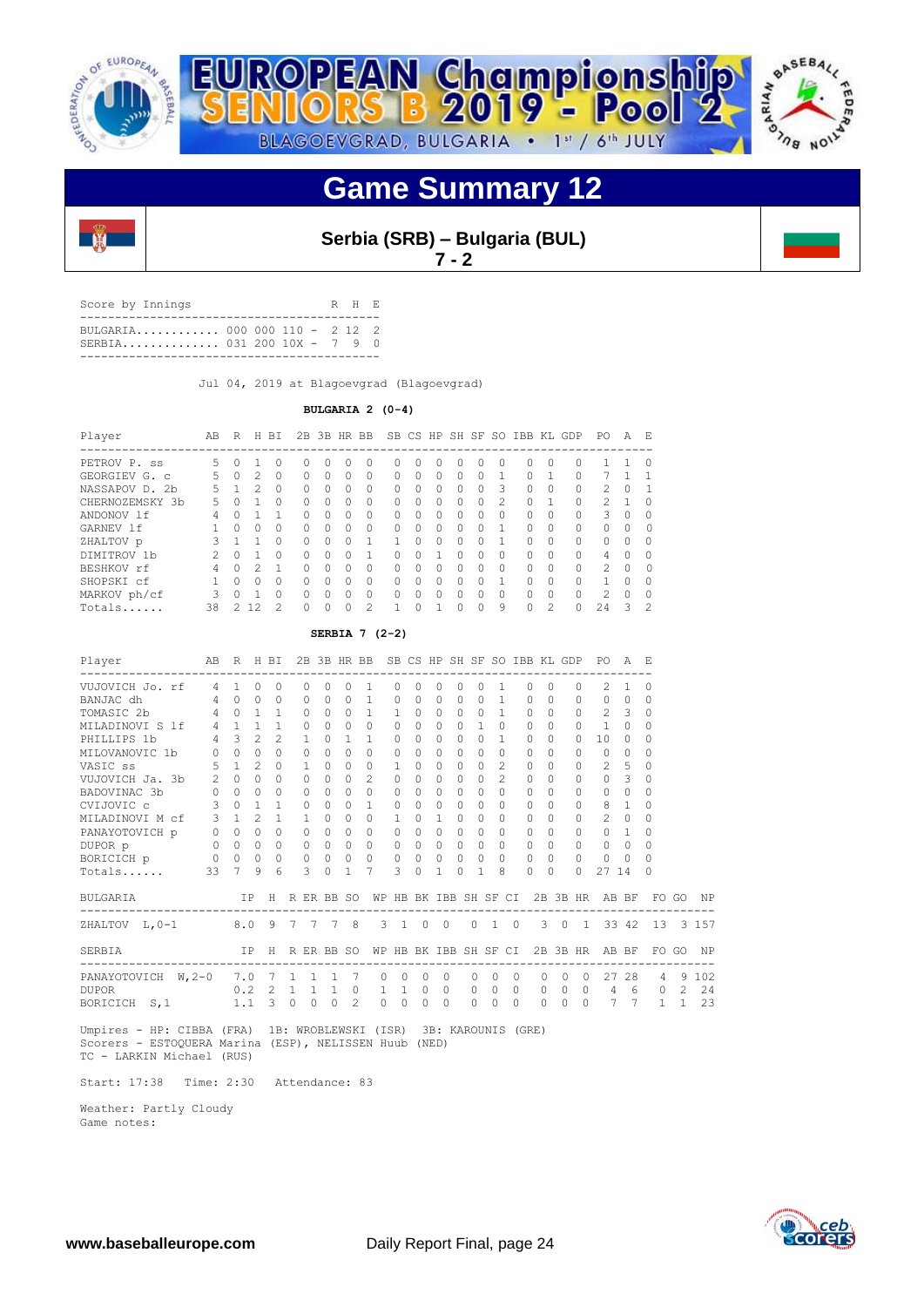



**Ireland (IRL) – Israel (ISR)**

**3 – 10** 

| Score by Innings            |  |  | R H E |  |
|-----------------------------|--|--|-------|--|
|                             |  |  |       |  |
| ISRAEL 113 230 00 - 10 10 0 |  |  |       |  |
| IRELAND 030 000 0X - 3 5 3  |  |  |       |  |

------------------------------------------

Jul 05, 2019 at Blagoevgrad (Blagoevgrad)

|                 |                |                |                |          |    |           |   | ISRAEL 10 (5-0) |                |          |          |          |          |                |                        |                                                                                                                                                                                                                                                                                                                                                                                                                            |          |                |                |    |
|-----------------|----------------|----------------|----------------|----------|----|-----------|---|-----------------|----------------|----------|----------|----------|----------|----------------|------------------------|----------------------------------------------------------------------------------------------------------------------------------------------------------------------------------------------------------------------------------------------------------------------------------------------------------------------------------------------------------------------------------------------------------------------------|----------|----------------|----------------|----|
| Player          | AB             | R              |                | H BI     |    |           |   | 2B 3B HR BB     | SB.            | CS.      |          |          |          |                | HP SH SF SO IBB KL GDP |                                                                                                                                                                                                                                                                                                                                                                                                                            |          | PO.            | A              | E. |
| GLASSER 2b      |                | 2              |                | 0        | 0  | $\Omega$  | 0 |                 | 0              | 0        | 0        | 0        | 0        | $\Omega$       | 0                      | 0                                                                                                                                                                                                                                                                                                                                                                                                                          | 0        | 0              | 0              | 0  |
| LEICHMAN 2b     |                |                | $\Omega$       |          | 0  | $\Omega$  | 0 | $\Omega$        | $\Omega$       | $\Omega$ | $\Omega$ | $\Omega$ |          |                | $\bigcap$              |                                                                                                                                                                                                                                                                                                                                                                                                                            | $\Omega$ | $\mathcal{L}$  | $\mathfrak{D}$ | 0  |
| PALLER cf       |                | $\mathfrak{D}$ | 3              |          | 0  | $\Omega$  | 0 |                 | $\mathfrak{D}$ | $\Omega$ | $\Omega$ | $\Omega$ | 0        | $\cap$         | $\cap$                 |                                                                                                                                                                                                                                                                                                                                                                                                                            | 0        |                |                |    |
| PENPRASE ss     | 4              | $\mathfrak{D}$ | $\mathfrak{D}$ | 4        |    | $\Omega$  |   | $\Omega$        | $\Omega$       | $\Omega$ | $\Omega$ | $\Omega$ | $\Omega$ | $\Omega$       | $\cap$                 |                                                                                                                                                                                                                                                                                                                                                                                                                            | 0        |                | O              |    |
| ROSENBERG 3b    |                |                | $\Omega$       | $\Omega$ | 0  |           | O | 0               | $\Omega$       | $\Omega$ | $\Omega$ | $\Omega$ | 0        |                | $\cap$                 |                                                                                                                                                                                                                                                                                                                                                                                                                            | 0        | $\cap$         |                |    |
| ROSENBAUM 1b    |                | $\Omega$       |                |          | 0  | $\cap$    | 0 | $\Omega$        | $\Omega$       | $\Omega$ | $\Omega$ | $\Omega$ | $\Omega$ | $\cap$         | $\cap$                 |                                                                                                                                                                                                                                                                                                                                                                                                                            | 0        | $\mathfrak{D}$ | O              |    |
| FABIAN ph/1b    |                | $\Omega$       | $\Omega$       | $\Omega$ | 0  | $\Omega$  | 0 | 0               | $\Omega$       | $\Omega$ | $\Omega$ | $\Omega$ | $\Omega$ | $\mathfrak{D}$ | $\Omega$               |                                                                                                                                                                                                                                                                                                                                                                                                                            | 0        | 5              | O              |    |
| WOLF rf         |                | $\Omega$       |                | $\Omega$ | 0  | $\Omega$  | 0 |                 | $\Omega$       | $\Omega$ | $\Omega$ | $\Omega$ | 0        |                | $\cap$                 |                                                                                                                                                                                                                                                                                                                                                                                                                            | 0        |                |                |    |
| CALISAR 1f      |                | $\Omega$       | $\Omega$       | $\Omega$ | O. | $\Omega$  | 0 |                 | $\cap$         | $\Omega$ | $\Omega$ | $\Omega$ | 0        | $\mathfrak{D}$ | $\cap$                 |                                                                                                                                                                                                                                                                                                                                                                                                                            | 0        |                | O              |    |
| LOWENGART 3b/ss | $\mathfrak{D}$ | $\mathfrak{D}$ |                |          | 0  | $\cap$    |   |                 | $\Omega$       |          |          | $\Omega$ | 0        |                | $\cap$                 |                                                                                                                                                                                                                                                                                                                                                                                                                            | 0        | 0              | $\mathcal{L}$  |    |
| GRILLO C        |                |                | $\Omega$       | $\Omega$ | 0  | $\Omega$  | 0 |                 | $\Omega$       | $\Omega$ | $\Omega$ | $\Omega$ | 0        | $\mathfrak{D}$ | $\cap$                 |                                                                                                                                                                                                                                                                                                                                                                                                                            | 0        | 6              |                |    |
| WILLEN C        |                |                | $\Omega$       | $\Omega$ | O. |           | 0 | 0               | $\cap$         | $\cap$   | $\Omega$ | $\Omega$ | U        | $\cap$         | $\cap$                 |                                                                                                                                                                                                                                                                                                                                                                                                                            |          |                |                |    |
| KATZ dh         |                |                |                |          | O. |           |   |                 | $\mathfrak{D}$ | $\cap$   | $\cap$   | $\Omega$ | U        |                | $\cap$                 |                                                                                                                                                                                                                                                                                                                                                                                                                            |          | $\Omega$       |                |    |
| BRODKOWITZ p    |                | $\Omega$       | $\Omega$       | $\Omega$ | O. | $\bigcap$ | O | 0               | $\Omega$       | $\Omega$ | $\Omega$ | $\Omega$ | Ω        | $\bigcap$      | $\cap$                 |                                                                                                                                                                                                                                                                                                                                                                                                                            | 0        |                | O              |    |
| ROTHEM p        |                |                | $\Omega$       | $\Omega$ | O. | $\bigcap$ | O | 0               | $\cap$         | O        | $\Omega$ | $\cap$   |          | $\cap$         | $\cap$                 |                                                                                                                                                                                                                                                                                                                                                                                                                            | O        | $\cap$         | U              |    |
| Totals          | 30             | 10             | 10             | 9        |    |           |   |                 |                | O        |          |          |          | 11             |                        | $\mathfrak{D}_{1}^{2}(\mathfrak{D}_{1})=\mathfrak{D}_{2}^{2}(\mathfrak{D}_{2})=\mathfrak{D}_{2}^{2}(\mathfrak{D}_{1})=\mathfrak{D}_{2}^{2}(\mathfrak{D}_{2})=\mathfrak{D}_{2}^{2}(\mathfrak{D}_{1})=\mathfrak{D}_{2}^{2}(\mathfrak{D}_{1})=\mathfrak{D}_{2}^{2}(\mathfrak{D}_{1})=\mathfrak{D}_{2}^{2}(\mathfrak{D}_{1})=\mathfrak{D}_{2}^{2}(\mathfrak{D}_{1})=\mathfrak{D}_{2}^{2}(\mathfrak{D}_{1})=\mathfrak{D}_{2}^{$ |          | 21             | 6              |    |

## **IRELAND 3 (1-4)**

| $\mathfrak{D}$<br>$\Omega$<br>$\mathbf{0}$<br>$\Omega$<br>$\Omega$<br>$\Omega$<br>FARRELL cf<br>$\Omega$<br>$\Omega$<br>$\mathbf 0$<br>$\Omega$<br>$\Omega$<br>$\Omega$<br>$\Omega$<br>1<br>$\Omega$<br>$\Omega$<br>0<br>1<br>$\Omega$<br>$\Omega$<br>$\Omega$<br>$\Omega$<br>$\Omega$<br>0<br>$\mathbf{1}$<br>$\Omega$<br>SANTOIANNI ph/cf<br>$\Omega$<br>$\mathbf{0}$<br>$\Omega$<br>$\Omega$<br>$\Omega$<br>$\Omega$<br>$\Omega$<br>$\Omega$<br>$\Omega$<br>2<br>$\circ$<br>$\circ$<br>$\circ$<br>$\circ$<br>GEOGHEGAN rf 3<br>$\circ$<br>$\Omega$<br>$\Omega$<br>$\mathbf{1}$<br>$\Omega$<br>$\overline{c}$<br>$\circ$<br>$\circ$<br>$\circ$<br>$\circ$<br>0<br>0<br>$\circ$<br>$\circ$<br>0<br>0<br>0<br>1<br>0<br>$\mathbf{3}$<br>$\Omega$<br>$\mathfrak{D}$<br>FOX 1f<br>$\mathbf{0}$<br>$\circ$<br>0<br>0<br>$\Omega$<br>0<br>$\circ$<br>$\Omega$<br>$\Omega$<br>0<br>0<br>$\Omega$<br>1<br>$\circ$<br>0<br>$\Omega$<br>1<br>$\overline{c}$<br>MCAULIFFE 3b<br>$\Omega$<br>$\Omega$<br>1<br>$\Omega$<br>$\Omega$<br>$\Omega$<br>$\Omega$<br>$\Omega$<br>0<br>$\Omega$<br>$\Omega$<br>$\Omega$<br>$\Omega$<br>$\mathbf{1}$<br>$\Omega$<br>$\Omega$<br>$\Omega$<br>$\Omega$<br>0<br>$\mathbf{1}$<br>CUEVAS ph<br>$\Omega$<br>$\Omega$<br>$\Omega$<br>$\Omega$<br>$\Omega$<br>$\Omega$<br>$\Omega$<br>$\Omega$<br>$\Omega$<br>$\Omega$<br>$\Omega$<br>$\Omega$<br>$\Omega$<br>0<br>$\mathbf{1}$<br>$\Omega$<br>$\Omega$<br>0<br>$\Omega$<br>$\Omega$<br>WALSH 3b<br>$\Omega$<br>$\Omega$<br>$\Omega$<br>$\Omega$<br>0<br>$\Omega$<br>$\Omega$<br>$\Omega$<br>$\Omega$<br>$\Omega$<br>$\Omega$<br>$\Omega$<br>$\Omega$<br>$\Omega$<br>$\Omega$<br>$\Omega$<br>$\Omega$<br>$\Omega$<br>0<br>3<br>$\mathbf{1}$<br>$\mathbf{1}$<br>$\Omega$<br>$\Omega$<br>$\Omega$<br>$\Omega$<br>3<br>$\Omega$<br>DILLON SS<br>$\Omega$<br>$\Omega$<br>$\Omega$<br>$\Omega$<br>$\Omega$<br>$\Omega$<br>0<br>$\Omega$<br>$\Omega$<br>$\Omega$<br>1<br>$\mathfrak{D}$<br>$\mathbf{1}$<br>$\mathbf{1}$<br>$\Omega$<br>$\mathbf{1}$<br>$\Omega$<br>$\Omega$<br>$\Omega$<br>$\Omega$<br>$\Omega$<br>FERRATO 1b<br>$\Omega$<br>$\Omega$<br>$\Omega$<br>$\Omega$<br>$\Omega$<br>0<br>$\Omega$<br>$\bigcap$<br>$\Omega$<br>6<br>$\Omega$<br>POWER 2b<br>$\cap$<br>$\mathbf{1}$<br>$\Omega$<br>$\mathbf{1}$<br>$\Omega$<br>$\Omega$<br>$\Omega$<br>$\Omega$<br>$\cap$<br>0<br>$\cap$<br>$\Omega$<br>1<br>$\Omega$<br>$\Omega$<br>$\Omega$<br>0<br>$\Omega$<br>1<br>$\overline{c}$<br>$\Omega$<br>$\Omega$<br>$\Omega$<br>GALLAHAR 2b<br>$\Omega$<br>$\Omega$<br>$\Omega$<br>$\Omega$<br>$\Omega$<br>1<br>$\Omega$<br>$\Omega$<br>$\Omega$<br>1<br>$\Omega$<br>$\Omega$<br>$\Omega$<br>$\Omega$<br>0<br>$\Omega$<br>3<br>HONAN dh<br>$\Omega$<br>1<br>$\Omega$<br>$\Omega$<br>$\Omega$<br>$\Omega$<br>$\Omega$<br>$\Omega$<br>$\Omega$<br>0<br>1<br>$\Omega$<br>1<br>$\Omega$<br>$\Omega$<br>$\Omega$<br>$\Omega$<br>$\Omega$<br>$\Omega$<br>$\overline{c}$<br>COLE c<br>$\Omega$<br>$\mathbf{1}$<br>$\overline{c}$<br>$\mathbf{1}$<br>$\Omega$<br>$\Omega$<br>$\Omega$<br>$\Omega$<br>$\Omega$<br>$\Omega$<br>$\Omega$<br>$\Omega$<br>0<br>$\Omega$<br>$\Omega$<br>$\Omega$<br>10<br>$\mathbf{1}$<br>$\Omega$<br>$\mathbf{1}$<br>$\Omega$<br>$\Omega$<br>$\Omega$<br>$\Omega$<br>$\Omega$<br>$\cap$<br>$\cap$<br>$\Omega$<br>$\Omega$<br>$\Omega$<br>DOLAN ph<br>$\Omega$<br>$\Omega$<br>$\Omega$<br>$\Omega$<br>$\Omega$<br>0<br>$\Omega$<br>$\Omega$<br>$\Omega$<br>0<br>$\Omega$<br>$\Omega$<br>$\Omega$<br>$\Omega$<br>$\Omega$<br>$\Omega$<br>SCOTT p<br>$\Omega$<br>0<br>$\Omega$<br>$\Omega$<br>0<br>$\Omega$<br>$\Omega$<br>0<br>$\Omega$<br>$\Omega$<br>$\Omega$<br>$\Omega$<br>$\Omega$<br>$\bigcirc$<br>$\Omega$<br>$\Omega$<br>COSGROVE p<br>0<br>$\Omega$<br>$\Omega$<br>$\mathbf 0$<br>$\Omega$<br>$\Omega$<br>$\Omega$<br>$\Omega$<br>$\Omega$<br>$\Omega$<br>$\Omega$<br>$\Omega$<br>$\Omega$<br>$\Omega$<br>$\Omega$<br>$\Omega$<br>$\Omega$<br>$\Omega$<br>$\Omega$<br>$\Omega$<br>$\Omega$<br>$\circ$<br>$\bigcirc$<br>$\Omega$<br>$\circ$<br>$\Omega$<br>$\Omega$<br>$\Omega$<br>$\Omega$<br>$\Omega$<br>$\circ$<br>$\Omega$<br>$\Omega$<br>SHIER p<br>$\Omega$<br>0<br>0<br>$\Omega$<br>$\Omega$<br>$0\quad 0$<br>$\circ$<br>$\circ$<br>$\circ$<br>$\circ$<br>$\Omega$<br>$\Omega$<br>$\Omega$<br>McGEE p<br>0<br>$\circ$<br>0<br>$\Omega$<br>$\Omega$<br>$\Omega$<br>$\Omega$<br>0<br>$\Omega$<br>$\Omega$<br>$\Omega$<br>O BRIEN p<br>$\bigcirc$<br>$\mathbf{0}$<br>$\circ$<br>$\Omega$<br>$\Omega$<br>0<br>$\Omega$<br>$\circ$<br>$\Omega$<br>0<br>$\Omega$<br>0<br>$\Omega$<br>$\Omega$<br>$\Omega$<br>$\Omega$<br>$\Omega$<br>0<br>$\Omega$<br>5<br>$\overline{c}$<br>$\overline{\mathfrak{Z}}$<br>$\mathfrak{D}$<br>3<br>Totals<br>3<br>$\Omega$<br>$\cap$<br>$\cap$<br>O<br>9<br>$\Omega$<br>$\Omega$<br>21<br>26<br>$\Omega$<br>$\Omega$<br>$\cap$<br>O.<br>6<br>2B 3B HR AB BF<br><b>ISRAEL</b><br>H R ER BB SO WP HB BK IBB SH SF CI<br>IP<br>FO GO<br>BRODKOWITZ W, 1-0<br>$5.0 \quad 3$<br>3<br>2<br>$\overline{c}$<br>18 20<br>3<br>8<br>$\Omega$<br>$\Omega$<br>$\Omega$<br>$\Omega$<br>0<br>$\circ$<br>$\Omega$<br>$\Omega$<br>$\Omega$<br>$\Omega$<br>$\overline{4}$<br>8<br>2.0<br>$\overline{2}$<br>$\Omega$<br>$\circ$<br>$\Omega$<br>$\mathbf{1}$<br>$\circ$<br>$\circ$<br>$\Omega$<br>$\circ$<br>$\Omega$<br>$\hspace{0.1cm} 0$<br>3<br>2<br>$\Omega$<br>$\Omega$<br>$\Omega$<br>$\Omega$<br>- 8<br>ROTHEM<br>R ER BB SO WP HB BK IBB SH SF CI<br>2B 3B HR<br>AB BF<br>IRELAND<br>IP.<br>H<br>FO GO<br>---------------------------------<br>SCOTT $L, 0-1$<br>2.0<br>$\overline{7}$<br>5<br>5<br>$\mathbf{0}$<br>$\Omega$<br>$\circ$<br>13<br>1<br>1<br>0<br>$\Omega$<br>0<br>$\Omega$<br>$\mathbf{1}$<br>$\circ$<br>1<br>14<br>$\mathbf{1}$<br>4<br>7<br>$\overline{1}$<br>$\mathbf{1}$<br>$\mathbf{1}$<br>$\mathbf{1}$<br>COSGROVE<br>2.0<br>$\overline{2}$<br>$\overline{2}$<br>5<br>$\circ$<br>$\Omega$<br>$\Omega$<br>$\circ$<br>$\circ$<br>$\Omega$<br>$\Omega$<br>$\Omega$<br>9<br>$\Omega$<br>$\overline{1}$<br>3<br>3 <sup>2</sup><br>$\Omega$<br>$1 \quad 0$<br>2<br>5<br>$\circ$<br>$\circ$<br>$\Omega$<br>$\Omega$<br>$\overline{0}$<br>$\overline{0}$<br>$\mathbf{1}$<br>$\mathbf{1}$<br>0.2<br>$\overline{1}$<br>$\circ$<br>$\circ$<br>SHIER<br>5<br>$\overline{c}$<br>$\mathbf{1}$<br>3<br>$\circ$<br>$\circ$<br>$7\phantom{.0}$<br>2<br>$\circ$<br>$\circ$<br>$\circ$<br>1.1<br>$\circ$<br>$\circ$<br>$\circ$<br>$\mathbf{0}$<br>$\circ$<br>$\circ$<br>MCGEE<br>$\mathbf{1}$<br>$\circ$<br>3<br>$\overline{\mathfrak{Z}}$<br>4<br>$\mathbf{1}$<br>$\Omega$<br>1.0<br>$\Omega$<br>$\Omega$<br>$\Omega$<br>$\Omega$<br>$\cap$<br>$\Omega$<br>$\Omega$<br>$\Omega$<br>$\mathbf{1}$<br>$\Omega$<br>O BRIEN<br>0<br>$\Omega$<br>$\cap$<br>$\bigcap$ | Player | AB R H BI |  |  |  | 2B 3B HR BB SB CS HP SH SF SO IBB KL GDP |  |  |  |  |  | PO. | A E |  |    |
|------------------------------------------------------------------------------------------------------------------------------------------------------------------------------------------------------------------------------------------------------------------------------------------------------------------------------------------------------------------------------------------------------------------------------------------------------------------------------------------------------------------------------------------------------------------------------------------------------------------------------------------------------------------------------------------------------------------------------------------------------------------------------------------------------------------------------------------------------------------------------------------------------------------------------------------------------------------------------------------------------------------------------------------------------------------------------------------------------------------------------------------------------------------------------------------------------------------------------------------------------------------------------------------------------------------------------------------------------------------------------------------------------------------------------------------------------------------------------------------------------------------------------------------------------------------------------------------------------------------------------------------------------------------------------------------------------------------------------------------------------------------------------------------------------------------------------------------------------------------------------------------------------------------------------------------------------------------------------------------------------------------------------------------------------------------------------------------------------------------------------------------------------------------------------------------------------------------------------------------------------------------------------------------------------------------------------------------------------------------------------------------------------------------------------------------------------------------------------------------------------------------------------------------------------------------------------------------------------------------------------------------------------------------------------------------------------------------------------------------------------------------------------------------------------------------------------------------------------------------------------------------------------------------------------------------------------------------------------------------------------------------------------------------------------------------------------------------------------------------------------------------------------------------------------------------------------------------------------------------------------------------------------------------------------------------------------------------------------------------------------------------------------------------------------------------------------------------------------------------------------------------------------------------------------------------------------------------------------------------------------------------------------------------------------------------------------------------------------------------------------------------------------------------------------------------------------------------------------------------------------------------------------------------------------------------------------------------------------------------------------------------------------------------------------------------------------------------------------------------------------------------------------------------------------------------------------------------------------------------------------------------------------------------------------------------------------------------------------------------------------------------------------------------------------------------------------------------------------------------------------------------------------------------------------------------------------------------------------------------------------------------------------------------------------------------------------------------------------------------------------------------------------------------------------------------------------------------------------------------------------------------------------------------------------------------------------------------------------------------------------------------------------------------------------------------------------------------------------------------------------------------------------------------------------------------------------------------------------------------------------------------------------------------------------------------------------------------------------------------------------------------------------------------------------------------------------------------------------------------------------------------------------------------------------------------------------------------------------------------------------------------------------------------------------------------------------------------------------------------------------------------------------------------------------------------------------------------------------------------------------------------------------------------------------------------------------------------------------------------------------------------------------------------------------------------------------------------------------------------------------------------------------------------------------------------------------------------------------------------------------------------------------------------------------------------------------------------------------------------------------------------------------------------------------------------------------------------------------------------------------------------------------------------------------------------------------------------------------------------------------------------------------------------------------------------------------------------------------------------------------------------------------------|--------|-----------|--|--|--|------------------------------------------|--|--|--|--|--|-----|-----|--|----|
|                                                                                                                                                                                                                                                                                                                                                                                                                                                                                                                                                                                                                                                                                                                                                                                                                                                                                                                                                                                                                                                                                                                                                                                                                                                                                                                                                                                                                                                                                                                                                                                                                                                                                                                                                                                                                                                                                                                                                                                                                                                                                                                                                                                                                                                                                                                                                                                                                                                                                                                                                                                                                                                                                                                                                                                                                                                                                                                                                                                                                                                                                                                                                                                                                                                                                                                                                                                                                                                                                                                                                                                                                                                                                                                                                                                                                                                                                                                                                                                                                                                                                                                                                                                                                                                                                                                                                                                                                                                                                                                                                                                                                                                                                                                                                                                                                                                                                                                                                                                                                                                                                                                                                                                                                                                                                                                                                                                                                                                                                                                                                                                                                                                                                                                                                                                                                                                                                                                                                                                                                                                                                                                                                                                                                                                                                                                                                                                                                                                                                                                                                                                                                                                                                                                                                                                    |        |           |  |  |  |                                          |  |  |  |  |  |     |     |  |    |
|                                                                                                                                                                                                                                                                                                                                                                                                                                                                                                                                                                                                                                                                                                                                                                                                                                                                                                                                                                                                                                                                                                                                                                                                                                                                                                                                                                                                                                                                                                                                                                                                                                                                                                                                                                                                                                                                                                                                                                                                                                                                                                                                                                                                                                                                                                                                                                                                                                                                                                                                                                                                                                                                                                                                                                                                                                                                                                                                                                                                                                                                                                                                                                                                                                                                                                                                                                                                                                                                                                                                                                                                                                                                                                                                                                                                                                                                                                                                                                                                                                                                                                                                                                                                                                                                                                                                                                                                                                                                                                                                                                                                                                                                                                                                                                                                                                                                                                                                                                                                                                                                                                                                                                                                                                                                                                                                                                                                                                                                                                                                                                                                                                                                                                                                                                                                                                                                                                                                                                                                                                                                                                                                                                                                                                                                                                                                                                                                                                                                                                                                                                                                                                                                                                                                                                                    |        |           |  |  |  |                                          |  |  |  |  |  |     |     |  |    |
|                                                                                                                                                                                                                                                                                                                                                                                                                                                                                                                                                                                                                                                                                                                                                                                                                                                                                                                                                                                                                                                                                                                                                                                                                                                                                                                                                                                                                                                                                                                                                                                                                                                                                                                                                                                                                                                                                                                                                                                                                                                                                                                                                                                                                                                                                                                                                                                                                                                                                                                                                                                                                                                                                                                                                                                                                                                                                                                                                                                                                                                                                                                                                                                                                                                                                                                                                                                                                                                                                                                                                                                                                                                                                                                                                                                                                                                                                                                                                                                                                                                                                                                                                                                                                                                                                                                                                                                                                                                                                                                                                                                                                                                                                                                                                                                                                                                                                                                                                                                                                                                                                                                                                                                                                                                                                                                                                                                                                                                                                                                                                                                                                                                                                                                                                                                                                                                                                                                                                                                                                                                                                                                                                                                                                                                                                                                                                                                                                                                                                                                                                                                                                                                                                                                                                                                    |        |           |  |  |  |                                          |  |  |  |  |  |     |     |  |    |
|                                                                                                                                                                                                                                                                                                                                                                                                                                                                                                                                                                                                                                                                                                                                                                                                                                                                                                                                                                                                                                                                                                                                                                                                                                                                                                                                                                                                                                                                                                                                                                                                                                                                                                                                                                                                                                                                                                                                                                                                                                                                                                                                                                                                                                                                                                                                                                                                                                                                                                                                                                                                                                                                                                                                                                                                                                                                                                                                                                                                                                                                                                                                                                                                                                                                                                                                                                                                                                                                                                                                                                                                                                                                                                                                                                                                                                                                                                                                                                                                                                                                                                                                                                                                                                                                                                                                                                                                                                                                                                                                                                                                                                                                                                                                                                                                                                                                                                                                                                                                                                                                                                                                                                                                                                                                                                                                                                                                                                                                                                                                                                                                                                                                                                                                                                                                                                                                                                                                                                                                                                                                                                                                                                                                                                                                                                                                                                                                                                                                                                                                                                                                                                                                                                                                                                                    |        |           |  |  |  |                                          |  |  |  |  |  |     |     |  |    |
|                                                                                                                                                                                                                                                                                                                                                                                                                                                                                                                                                                                                                                                                                                                                                                                                                                                                                                                                                                                                                                                                                                                                                                                                                                                                                                                                                                                                                                                                                                                                                                                                                                                                                                                                                                                                                                                                                                                                                                                                                                                                                                                                                                                                                                                                                                                                                                                                                                                                                                                                                                                                                                                                                                                                                                                                                                                                                                                                                                                                                                                                                                                                                                                                                                                                                                                                                                                                                                                                                                                                                                                                                                                                                                                                                                                                                                                                                                                                                                                                                                                                                                                                                                                                                                                                                                                                                                                                                                                                                                                                                                                                                                                                                                                                                                                                                                                                                                                                                                                                                                                                                                                                                                                                                                                                                                                                                                                                                                                                                                                                                                                                                                                                                                                                                                                                                                                                                                                                                                                                                                                                                                                                                                                                                                                                                                                                                                                                                                                                                                                                                                                                                                                                                                                                                                                    |        |           |  |  |  |                                          |  |  |  |  |  |     |     |  |    |
|                                                                                                                                                                                                                                                                                                                                                                                                                                                                                                                                                                                                                                                                                                                                                                                                                                                                                                                                                                                                                                                                                                                                                                                                                                                                                                                                                                                                                                                                                                                                                                                                                                                                                                                                                                                                                                                                                                                                                                                                                                                                                                                                                                                                                                                                                                                                                                                                                                                                                                                                                                                                                                                                                                                                                                                                                                                                                                                                                                                                                                                                                                                                                                                                                                                                                                                                                                                                                                                                                                                                                                                                                                                                                                                                                                                                                                                                                                                                                                                                                                                                                                                                                                                                                                                                                                                                                                                                                                                                                                                                                                                                                                                                                                                                                                                                                                                                                                                                                                                                                                                                                                                                                                                                                                                                                                                                                                                                                                                                                                                                                                                                                                                                                                                                                                                                                                                                                                                                                                                                                                                                                                                                                                                                                                                                                                                                                                                                                                                                                                                                                                                                                                                                                                                                                                                    |        |           |  |  |  |                                          |  |  |  |  |  |     |     |  |    |
|                                                                                                                                                                                                                                                                                                                                                                                                                                                                                                                                                                                                                                                                                                                                                                                                                                                                                                                                                                                                                                                                                                                                                                                                                                                                                                                                                                                                                                                                                                                                                                                                                                                                                                                                                                                                                                                                                                                                                                                                                                                                                                                                                                                                                                                                                                                                                                                                                                                                                                                                                                                                                                                                                                                                                                                                                                                                                                                                                                                                                                                                                                                                                                                                                                                                                                                                                                                                                                                                                                                                                                                                                                                                                                                                                                                                                                                                                                                                                                                                                                                                                                                                                                                                                                                                                                                                                                                                                                                                                                                                                                                                                                                                                                                                                                                                                                                                                                                                                                                                                                                                                                                                                                                                                                                                                                                                                                                                                                                                                                                                                                                                                                                                                                                                                                                                                                                                                                                                                                                                                                                                                                                                                                                                                                                                                                                                                                                                                                                                                                                                                                                                                                                                                                                                                                                    |        |           |  |  |  |                                          |  |  |  |  |  |     |     |  |    |
|                                                                                                                                                                                                                                                                                                                                                                                                                                                                                                                                                                                                                                                                                                                                                                                                                                                                                                                                                                                                                                                                                                                                                                                                                                                                                                                                                                                                                                                                                                                                                                                                                                                                                                                                                                                                                                                                                                                                                                                                                                                                                                                                                                                                                                                                                                                                                                                                                                                                                                                                                                                                                                                                                                                                                                                                                                                                                                                                                                                                                                                                                                                                                                                                                                                                                                                                                                                                                                                                                                                                                                                                                                                                                                                                                                                                                                                                                                                                                                                                                                                                                                                                                                                                                                                                                                                                                                                                                                                                                                                                                                                                                                                                                                                                                                                                                                                                                                                                                                                                                                                                                                                                                                                                                                                                                                                                                                                                                                                                                                                                                                                                                                                                                                                                                                                                                                                                                                                                                                                                                                                                                                                                                                                                                                                                                                                                                                                                                                                                                                                                                                                                                                                                                                                                                                                    |        |           |  |  |  |                                          |  |  |  |  |  |     |     |  |    |
| NP<br>66<br>NP<br>39<br>44<br>16                                                                                                                                                                                                                                                                                                                                                                                                                                                                                                                                                                                                                                                                                                                                                                                                                                                                                                                                                                                                                                                                                                                                                                                                                                                                                                                                                                                                                                                                                                                                                                                                                                                                                                                                                                                                                                                                                                                                                                                                                                                                                                                                                                                                                                                                                                                                                                                                                                                                                                                                                                                                                                                                                                                                                                                                                                                                                                                                                                                                                                                                                                                                                                                                                                                                                                                                                                                                                                                                                                                                                                                                                                                                                                                                                                                                                                                                                                                                                                                                                                                                                                                                                                                                                                                                                                                                                                                                                                                                                                                                                                                                                                                                                                                                                                                                                                                                                                                                                                                                                                                                                                                                                                                                                                                                                                                                                                                                                                                                                                                                                                                                                                                                                                                                                                                                                                                                                                                                                                                                                                                                                                                                                                                                                                                                                                                                                                                                                                                                                                                                                                                                                                                                                                                                                   |        |           |  |  |  |                                          |  |  |  |  |  |     |     |  |    |
|                                                                                                                                                                                                                                                                                                                                                                                                                                                                                                                                                                                                                                                                                                                                                                                                                                                                                                                                                                                                                                                                                                                                                                                                                                                                                                                                                                                                                                                                                                                                                                                                                                                                                                                                                                                                                                                                                                                                                                                                                                                                                                                                                                                                                                                                                                                                                                                                                                                                                                                                                                                                                                                                                                                                                                                                                                                                                                                                                                                                                                                                                                                                                                                                                                                                                                                                                                                                                                                                                                                                                                                                                                                                                                                                                                                                                                                                                                                                                                                                                                                                                                                                                                                                                                                                                                                                                                                                                                                                                                                                                                                                                                                                                                                                                                                                                                                                                                                                                                                                                                                                                                                                                                                                                                                                                                                                                                                                                                                                                                                                                                                                                                                                                                                                                                                                                                                                                                                                                                                                                                                                                                                                                                                                                                                                                                                                                                                                                                                                                                                                                                                                                                                                                                                                                                                    |        |           |  |  |  |                                          |  |  |  |  |  |     |     |  |    |
|                                                                                                                                                                                                                                                                                                                                                                                                                                                                                                                                                                                                                                                                                                                                                                                                                                                                                                                                                                                                                                                                                                                                                                                                                                                                                                                                                                                                                                                                                                                                                                                                                                                                                                                                                                                                                                                                                                                                                                                                                                                                                                                                                                                                                                                                                                                                                                                                                                                                                                                                                                                                                                                                                                                                                                                                                                                                                                                                                                                                                                                                                                                                                                                                                                                                                                                                                                                                                                                                                                                                                                                                                                                                                                                                                                                                                                                                                                                                                                                                                                                                                                                                                                                                                                                                                                                                                                                                                                                                                                                                                                                                                                                                                                                                                                                                                                                                                                                                                                                                                                                                                                                                                                                                                                                                                                                                                                                                                                                                                                                                                                                                                                                                                                                                                                                                                                                                                                                                                                                                                                                                                                                                                                                                                                                                                                                                                                                                                                                                                                                                                                                                                                                                                                                                                                                    |        |           |  |  |  |                                          |  |  |  |  |  |     |     |  |    |
|                                                                                                                                                                                                                                                                                                                                                                                                                                                                                                                                                                                                                                                                                                                                                                                                                                                                                                                                                                                                                                                                                                                                                                                                                                                                                                                                                                                                                                                                                                                                                                                                                                                                                                                                                                                                                                                                                                                                                                                                                                                                                                                                                                                                                                                                                                                                                                                                                                                                                                                                                                                                                                                                                                                                                                                                                                                                                                                                                                                                                                                                                                                                                                                                                                                                                                                                                                                                                                                                                                                                                                                                                                                                                                                                                                                                                                                                                                                                                                                                                                                                                                                                                                                                                                                                                                                                                                                                                                                                                                                                                                                                                                                                                                                                                                                                                                                                                                                                                                                                                                                                                                                                                                                                                                                                                                                                                                                                                                                                                                                                                                                                                                                                                                                                                                                                                                                                                                                                                                                                                                                                                                                                                                                                                                                                                                                                                                                                                                                                                                                                                                                                                                                                                                                                                                                    |        |           |  |  |  |                                          |  |  |  |  |  |     |     |  |    |
|                                                                                                                                                                                                                                                                                                                                                                                                                                                                                                                                                                                                                                                                                                                                                                                                                                                                                                                                                                                                                                                                                                                                                                                                                                                                                                                                                                                                                                                                                                                                                                                                                                                                                                                                                                                                                                                                                                                                                                                                                                                                                                                                                                                                                                                                                                                                                                                                                                                                                                                                                                                                                                                                                                                                                                                                                                                                                                                                                                                                                                                                                                                                                                                                                                                                                                                                                                                                                                                                                                                                                                                                                                                                                                                                                                                                                                                                                                                                                                                                                                                                                                                                                                                                                                                                                                                                                                                                                                                                                                                                                                                                                                                                                                                                                                                                                                                                                                                                                                                                                                                                                                                                                                                                                                                                                                                                                                                                                                                                                                                                                                                                                                                                                                                                                                                                                                                                                                                                                                                                                                                                                                                                                                                                                                                                                                                                                                                                                                                                                                                                                                                                                                                                                                                                                                                    |        |           |  |  |  |                                          |  |  |  |  |  |     |     |  |    |
|                                                                                                                                                                                                                                                                                                                                                                                                                                                                                                                                                                                                                                                                                                                                                                                                                                                                                                                                                                                                                                                                                                                                                                                                                                                                                                                                                                                                                                                                                                                                                                                                                                                                                                                                                                                                                                                                                                                                                                                                                                                                                                                                                                                                                                                                                                                                                                                                                                                                                                                                                                                                                                                                                                                                                                                                                                                                                                                                                                                                                                                                                                                                                                                                                                                                                                                                                                                                                                                                                                                                                                                                                                                                                                                                                                                                                                                                                                                                                                                                                                                                                                                                                                                                                                                                                                                                                                                                                                                                                                                                                                                                                                                                                                                                                                                                                                                                                                                                                                                                                                                                                                                                                                                                                                                                                                                                                                                                                                                                                                                                                                                                                                                                                                                                                                                                                                                                                                                                                                                                                                                                                                                                                                                                                                                                                                                                                                                                                                                                                                                                                                                                                                                                                                                                                                                    |        |           |  |  |  |                                          |  |  |  |  |  |     |     |  |    |
|                                                                                                                                                                                                                                                                                                                                                                                                                                                                                                                                                                                                                                                                                                                                                                                                                                                                                                                                                                                                                                                                                                                                                                                                                                                                                                                                                                                                                                                                                                                                                                                                                                                                                                                                                                                                                                                                                                                                                                                                                                                                                                                                                                                                                                                                                                                                                                                                                                                                                                                                                                                                                                                                                                                                                                                                                                                                                                                                                                                                                                                                                                                                                                                                                                                                                                                                                                                                                                                                                                                                                                                                                                                                                                                                                                                                                                                                                                                                                                                                                                                                                                                                                                                                                                                                                                                                                                                                                                                                                                                                                                                                                                                                                                                                                                                                                                                                                                                                                                                                                                                                                                                                                                                                                                                                                                                                                                                                                                                                                                                                                                                                                                                                                                                                                                                                                                                                                                                                                                                                                                                                                                                                                                                                                                                                                                                                                                                                                                                                                                                                                                                                                                                                                                                                                                                    |        |           |  |  |  |                                          |  |  |  |  |  |     |     |  |    |
|                                                                                                                                                                                                                                                                                                                                                                                                                                                                                                                                                                                                                                                                                                                                                                                                                                                                                                                                                                                                                                                                                                                                                                                                                                                                                                                                                                                                                                                                                                                                                                                                                                                                                                                                                                                                                                                                                                                                                                                                                                                                                                                                                                                                                                                                                                                                                                                                                                                                                                                                                                                                                                                                                                                                                                                                                                                                                                                                                                                                                                                                                                                                                                                                                                                                                                                                                                                                                                                                                                                                                                                                                                                                                                                                                                                                                                                                                                                                                                                                                                                                                                                                                                                                                                                                                                                                                                                                                                                                                                                                                                                                                                                                                                                                                                                                                                                                                                                                                                                                                                                                                                                                                                                                                                                                                                                                                                                                                                                                                                                                                                                                                                                                                                                                                                                                                                                                                                                                                                                                                                                                                                                                                                                                                                                                                                                                                                                                                                                                                                                                                                                                                                                                                                                                                                                    |        |           |  |  |  |                                          |  |  |  |  |  |     |     |  |    |
|                                                                                                                                                                                                                                                                                                                                                                                                                                                                                                                                                                                                                                                                                                                                                                                                                                                                                                                                                                                                                                                                                                                                                                                                                                                                                                                                                                                                                                                                                                                                                                                                                                                                                                                                                                                                                                                                                                                                                                                                                                                                                                                                                                                                                                                                                                                                                                                                                                                                                                                                                                                                                                                                                                                                                                                                                                                                                                                                                                                                                                                                                                                                                                                                                                                                                                                                                                                                                                                                                                                                                                                                                                                                                                                                                                                                                                                                                                                                                                                                                                                                                                                                                                                                                                                                                                                                                                                                                                                                                                                                                                                                                                                                                                                                                                                                                                                                                                                                                                                                                                                                                                                                                                                                                                                                                                                                                                                                                                                                                                                                                                                                                                                                                                                                                                                                                                                                                                                                                                                                                                                                                                                                                                                                                                                                                                                                                                                                                                                                                                                                                                                                                                                                                                                                                                                    |        |           |  |  |  |                                          |  |  |  |  |  |     |     |  |    |
|                                                                                                                                                                                                                                                                                                                                                                                                                                                                                                                                                                                                                                                                                                                                                                                                                                                                                                                                                                                                                                                                                                                                                                                                                                                                                                                                                                                                                                                                                                                                                                                                                                                                                                                                                                                                                                                                                                                                                                                                                                                                                                                                                                                                                                                                                                                                                                                                                                                                                                                                                                                                                                                                                                                                                                                                                                                                                                                                                                                                                                                                                                                                                                                                                                                                                                                                                                                                                                                                                                                                                                                                                                                                                                                                                                                                                                                                                                                                                                                                                                                                                                                                                                                                                                                                                                                                                                                                                                                                                                                                                                                                                                                                                                                                                                                                                                                                                                                                                                                                                                                                                                                                                                                                                                                                                                                                                                                                                                                                                                                                                                                                                                                                                                                                                                                                                                                                                                                                                                                                                                                                                                                                                                                                                                                                                                                                                                                                                                                                                                                                                                                                                                                                                                                                                                                    |        |           |  |  |  |                                          |  |  |  |  |  |     |     |  |    |
|                                                                                                                                                                                                                                                                                                                                                                                                                                                                                                                                                                                                                                                                                                                                                                                                                                                                                                                                                                                                                                                                                                                                                                                                                                                                                                                                                                                                                                                                                                                                                                                                                                                                                                                                                                                                                                                                                                                                                                                                                                                                                                                                                                                                                                                                                                                                                                                                                                                                                                                                                                                                                                                                                                                                                                                                                                                                                                                                                                                                                                                                                                                                                                                                                                                                                                                                                                                                                                                                                                                                                                                                                                                                                                                                                                                                                                                                                                                                                                                                                                                                                                                                                                                                                                                                                                                                                                                                                                                                                                                                                                                                                                                                                                                                                                                                                                                                                                                                                                                                                                                                                                                                                                                                                                                                                                                                                                                                                                                                                                                                                                                                                                                                                                                                                                                                                                                                                                                                                                                                                                                                                                                                                                                                                                                                                                                                                                                                                                                                                                                                                                                                                                                                                                                                                                                    |        |           |  |  |  |                                          |  |  |  |  |  |     |     |  |    |
|                                                                                                                                                                                                                                                                                                                                                                                                                                                                                                                                                                                                                                                                                                                                                                                                                                                                                                                                                                                                                                                                                                                                                                                                                                                                                                                                                                                                                                                                                                                                                                                                                                                                                                                                                                                                                                                                                                                                                                                                                                                                                                                                                                                                                                                                                                                                                                                                                                                                                                                                                                                                                                                                                                                                                                                                                                                                                                                                                                                                                                                                                                                                                                                                                                                                                                                                                                                                                                                                                                                                                                                                                                                                                                                                                                                                                                                                                                                                                                                                                                                                                                                                                                                                                                                                                                                                                                                                                                                                                                                                                                                                                                                                                                                                                                                                                                                                                                                                                                                                                                                                                                                                                                                                                                                                                                                                                                                                                                                                                                                                                                                                                                                                                                                                                                                                                                                                                                                                                                                                                                                                                                                                                                                                                                                                                                                                                                                                                                                                                                                                                                                                                                                                                                                                                                                    |        |           |  |  |  |                                          |  |  |  |  |  |     |     |  |    |
|                                                                                                                                                                                                                                                                                                                                                                                                                                                                                                                                                                                                                                                                                                                                                                                                                                                                                                                                                                                                                                                                                                                                                                                                                                                                                                                                                                                                                                                                                                                                                                                                                                                                                                                                                                                                                                                                                                                                                                                                                                                                                                                                                                                                                                                                                                                                                                                                                                                                                                                                                                                                                                                                                                                                                                                                                                                                                                                                                                                                                                                                                                                                                                                                                                                                                                                                                                                                                                                                                                                                                                                                                                                                                                                                                                                                                                                                                                                                                                                                                                                                                                                                                                                                                                                                                                                                                                                                                                                                                                                                                                                                                                                                                                                                                                                                                                                                                                                                                                                                                                                                                                                                                                                                                                                                                                                                                                                                                                                                                                                                                                                                                                                                                                                                                                                                                                                                                                                                                                                                                                                                                                                                                                                                                                                                                                                                                                                                                                                                                                                                                                                                                                                                                                                                                                                    |        |           |  |  |  |                                          |  |  |  |  |  |     |     |  |    |
|                                                                                                                                                                                                                                                                                                                                                                                                                                                                                                                                                                                                                                                                                                                                                                                                                                                                                                                                                                                                                                                                                                                                                                                                                                                                                                                                                                                                                                                                                                                                                                                                                                                                                                                                                                                                                                                                                                                                                                                                                                                                                                                                                                                                                                                                                                                                                                                                                                                                                                                                                                                                                                                                                                                                                                                                                                                                                                                                                                                                                                                                                                                                                                                                                                                                                                                                                                                                                                                                                                                                                                                                                                                                                                                                                                                                                                                                                                                                                                                                                                                                                                                                                                                                                                                                                                                                                                                                                                                                                                                                                                                                                                                                                                                                                                                                                                                                                                                                                                                                                                                                                                                                                                                                                                                                                                                                                                                                                                                                                                                                                                                                                                                                                                                                                                                                                                                                                                                                                                                                                                                                                                                                                                                                                                                                                                                                                                                                                                                                                                                                                                                                                                                                                                                                                                                    |        |           |  |  |  |                                          |  |  |  |  |  |     |     |  |    |
|                                                                                                                                                                                                                                                                                                                                                                                                                                                                                                                                                                                                                                                                                                                                                                                                                                                                                                                                                                                                                                                                                                                                                                                                                                                                                                                                                                                                                                                                                                                                                                                                                                                                                                                                                                                                                                                                                                                                                                                                                                                                                                                                                                                                                                                                                                                                                                                                                                                                                                                                                                                                                                                                                                                                                                                                                                                                                                                                                                                                                                                                                                                                                                                                                                                                                                                                                                                                                                                                                                                                                                                                                                                                                                                                                                                                                                                                                                                                                                                                                                                                                                                                                                                                                                                                                                                                                                                                                                                                                                                                                                                                                                                                                                                                                                                                                                                                                                                                                                                                                                                                                                                                                                                                                                                                                                                                                                                                                                                                                                                                                                                                                                                                                                                                                                                                                                                                                                                                                                                                                                                                                                                                                                                                                                                                                                                                                                                                                                                                                                                                                                                                                                                                                                                                                                                    |        |           |  |  |  |                                          |  |  |  |  |  |     |     |  | 28 |
|                                                                                                                                                                                                                                                                                                                                                                                                                                                                                                                                                                                                                                                                                                                                                                                                                                                                                                                                                                                                                                                                                                                                                                                                                                                                                                                                                                                                                                                                                                                                                                                                                                                                                                                                                                                                                                                                                                                                                                                                                                                                                                                                                                                                                                                                                                                                                                                                                                                                                                                                                                                                                                                                                                                                                                                                                                                                                                                                                                                                                                                                                                                                                                                                                                                                                                                                                                                                                                                                                                                                                                                                                                                                                                                                                                                                                                                                                                                                                                                                                                                                                                                                                                                                                                                                                                                                                                                                                                                                                                                                                                                                                                                                                                                                                                                                                                                                                                                                                                                                                                                                                                                                                                                                                                                                                                                                                                                                                                                                                                                                                                                                                                                                                                                                                                                                                                                                                                                                                                                                                                                                                                                                                                                                                                                                                                                                                                                                                                                                                                                                                                                                                                                                                                                                                                                    |        |           |  |  |  |                                          |  |  |  |  |  |     |     |  |    |
|                                                                                                                                                                                                                                                                                                                                                                                                                                                                                                                                                                                                                                                                                                                                                                                                                                                                                                                                                                                                                                                                                                                                                                                                                                                                                                                                                                                                                                                                                                                                                                                                                                                                                                                                                                                                                                                                                                                                                                                                                                                                                                                                                                                                                                                                                                                                                                                                                                                                                                                                                                                                                                                                                                                                                                                                                                                                                                                                                                                                                                                                                                                                                                                                                                                                                                                                                                                                                                                                                                                                                                                                                                                                                                                                                                                                                                                                                                                                                                                                                                                                                                                                                                                                                                                                                                                                                                                                                                                                                                                                                                                                                                                                                                                                                                                                                                                                                                                                                                                                                                                                                                                                                                                                                                                                                                                                                                                                                                                                                                                                                                                                                                                                                                                                                                                                                                                                                                                                                                                                                                                                                                                                                                                                                                                                                                                                                                                                                                                                                                                                                                                                                                                                                                                                                                                    |        |           |  |  |  |                                          |  |  |  |  |  |     |     |  |    |
|                                                                                                                                                                                                                                                                                                                                                                                                                                                                                                                                                                                                                                                                                                                                                                                                                                                                                                                                                                                                                                                                                                                                                                                                                                                                                                                                                                                                                                                                                                                                                                                                                                                                                                                                                                                                                                                                                                                                                                                                                                                                                                                                                                                                                                                                                                                                                                                                                                                                                                                                                                                                                                                                                                                                                                                                                                                                                                                                                                                                                                                                                                                                                                                                                                                                                                                                                                                                                                                                                                                                                                                                                                                                                                                                                                                                                                                                                                                                                                                                                                                                                                                                                                                                                                                                                                                                                                                                                                                                                                                                                                                                                                                                                                                                                                                                                                                                                                                                                                                                                                                                                                                                                                                                                                                                                                                                                                                                                                                                                                                                                                                                                                                                                                                                                                                                                                                                                                                                                                                                                                                                                                                                                                                                                                                                                                                                                                                                                                                                                                                                                                                                                                                                                                                                                                                    |        |           |  |  |  |                                          |  |  |  |  |  |     |     |  |    |
|                                                                                                                                                                                                                                                                                                                                                                                                                                                                                                                                                                                                                                                                                                                                                                                                                                                                                                                                                                                                                                                                                                                                                                                                                                                                                                                                                                                                                                                                                                                                                                                                                                                                                                                                                                                                                                                                                                                                                                                                                                                                                                                                                                                                                                                                                                                                                                                                                                                                                                                                                                                                                                                                                                                                                                                                                                                                                                                                                                                                                                                                                                                                                                                                                                                                                                                                                                                                                                                                                                                                                                                                                                                                                                                                                                                                                                                                                                                                                                                                                                                                                                                                                                                                                                                                                                                                                                                                                                                                                                                                                                                                                                                                                                                                                                                                                                                                                                                                                                                                                                                                                                                                                                                                                                                                                                                                                                                                                                                                                                                                                                                                                                                                                                                                                                                                                                                                                                                                                                                                                                                                                                                                                                                                                                                                                                                                                                                                                                                                                                                                                                                                                                                                                                                                                                                    |        |           |  |  |  |                                          |  |  |  |  |  |     |     |  |    |
|                                                                                                                                                                                                                                                                                                                                                                                                                                                                                                                                                                                                                                                                                                                                                                                                                                                                                                                                                                                                                                                                                                                                                                                                                                                                                                                                                                                                                                                                                                                                                                                                                                                                                                                                                                                                                                                                                                                                                                                                                                                                                                                                                                                                                                                                                                                                                                                                                                                                                                                                                                                                                                                                                                                                                                                                                                                                                                                                                                                                                                                                                                                                                                                                                                                                                                                                                                                                                                                                                                                                                                                                                                                                                                                                                                                                                                                                                                                                                                                                                                                                                                                                                                                                                                                                                                                                                                                                                                                                                                                                                                                                                                                                                                                                                                                                                                                                                                                                                                                                                                                                                                                                                                                                                                                                                                                                                                                                                                                                                                                                                                                                                                                                                                                                                                                                                                                                                                                                                                                                                                                                                                                                                                                                                                                                                                                                                                                                                                                                                                                                                                                                                                                                                                                                                                                    |        |           |  |  |  |                                          |  |  |  |  |  |     |     |  | 29 |
|                                                                                                                                                                                                                                                                                                                                                                                                                                                                                                                                                                                                                                                                                                                                                                                                                                                                                                                                                                                                                                                                                                                                                                                                                                                                                                                                                                                                                                                                                                                                                                                                                                                                                                                                                                                                                                                                                                                                                                                                                                                                                                                                                                                                                                                                                                                                                                                                                                                                                                                                                                                                                                                                                                                                                                                                                                                                                                                                                                                                                                                                                                                                                                                                                                                                                                                                                                                                                                                                                                                                                                                                                                                                                                                                                                                                                                                                                                                                                                                                                                                                                                                                                                                                                                                                                                                                                                                                                                                                                                                                                                                                                                                                                                                                                                                                                                                                                                                                                                                                                                                                                                                                                                                                                                                                                                                                                                                                                                                                                                                                                                                                                                                                                                                                                                                                                                                                                                                                                                                                                                                                                                                                                                                                                                                                                                                                                                                                                                                                                                                                                                                                                                                                                                                                                                                    |        |           |  |  |  |                                          |  |  |  |  |  |     |     |  | 21 |

 Umpires - HP: GREBENNIKOV (RUS) 1B: AJDUKOVIC (SRB) 3B: KAROUNIS (GRE) Scorers - HADJIYSKA Gargana (BUL), NELISSEN Huub (NED) TC - LARKIN Michael (RUS) Start: 10:30 Time: 2:04 Attendance: 42

 Weather: Partly Cloudy Game notes:

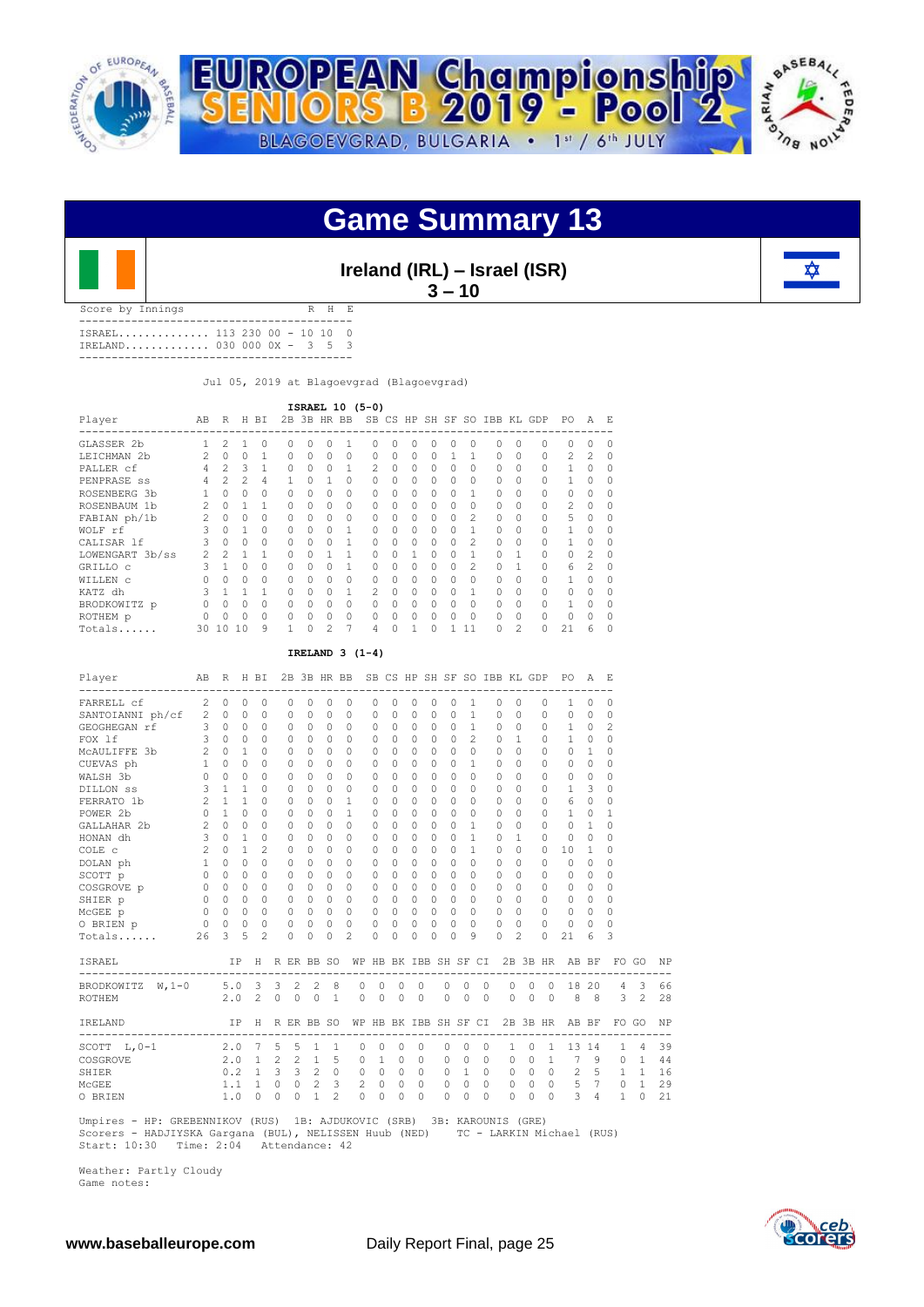



| Score by Innings                                           |  |  | R H E |  |
|------------------------------------------------------------|--|--|-------|--|
| SERBIA 101 000 100 - 3 6 3<br>RUSSTA 044 003 01X - 12 12 2 |  |  |       |  |
|                                                            |  |  |       |  |

Jul 05, 2019 at Blagoevgrad (Blagoevgrad)

**SERBIA 3 (2-3)**

| Player          | AB             | R        | Н | <b>BI</b> | 2B       |          | 3B HR BB |          | SB |              |          | CS HP SH SF |          | SO       | IBB KL |               | GDP      | PO | Α      | F.     |
|-----------------|----------------|----------|---|-----------|----------|----------|----------|----------|----|--------------|----------|-------------|----------|----------|--------|---------------|----------|----|--------|--------|
| MILADINOVI M cf | ς              | $\cap$   | 0 | $\Omega$  | $\Omega$ | O        | $\Omega$ | 1        | O  | $\Omega$     | $\Omega$ | O           | $\Omega$ | Ω        | O      | 0             | $\cap$   | 4  |        |        |
| BADOVINAC p/3b  | $\mathfrak{D}$ | $\cap$   | O | $\Omega$  | $\Omega$ | $\Omega$ | $\Omega$ | $\Omega$ | O  | $\Omega$     | $\Omega$ | $\Omega$    | $\Omega$ | 2        | O      | 1             | $\cap$   | O  | $\cap$ | $\cap$ |
| TOMASIC 2b      |                | 1        | 1 |           | $\Omega$ | $\Omega$ | 1        | 0        | 0  | $\Omega$     | $\Omega$ | 0           | $\Omega$ | $\Omega$ | O      | 0             | $\cap$   | 0  | 4      | Λ      |
| SARAVOLAC 2b    |                | $\cap$   | 0 | $\Omega$  | $\Omega$ | U        | $\Omega$ | $\Omega$ | Ω  | $\cap$       | $\Omega$ | $\Omega$    | $\Omega$ | U        | O      | $\cap$        | 0        | 1  | ∩      |        |
| ZIVIC 2b        |                | U        | 0 | $\Omega$  | $\Omega$ | 0        | $\Omega$ | $\Omega$ | Ω  | ∩            | $\Omega$ | 0           | 0        | 0        | Ω      | U             | $\cap$   | 0  | ∩      |        |
| VASIC ss        |                | 2        | 1 | $\Omega$  | $\Omega$ | U        | $\Omega$ | $\Omega$ |    | ∩            | $\cap$   | U           | ∩        | U        | Ω      | Λ             | U        | O  | Δ      |        |
| TODOROVIC p     |                | U        | O | $\Omega$  | $\Omega$ | 0        | $\Omega$ | 1        | 0  | <sup>0</sup> | $\Omega$ | 0           | 0        | 0        | Ω      | Λ             | 0        | O  |        |        |
| MILADINOVI S 1f |                | U        | 2 | $\Omega$  | $\Omega$ | O        | $\Omega$ | 1        | Ω  | ∩            | $\cap$   | Λ           | $\Omega$ | Λ        | Ω      | Λ             | $\Omega$ | 2  |        | Λ      |
| BOGDANOVIC 1f   |                | O.       | 0 | $\Omega$  | $\Omega$ | 0        | $\Omega$ | $\Omega$ | Ω  | ∩            | $\Omega$ | 0           | O        | 1        | O      | 1             | $\cap$   | 1  | $\cap$ |        |
| PHILLIPS 1b     |                | $\cap$   | O | $\Omega$  | $\Omega$ | O        | $\Omega$ | 1        | Ω  | ∩            | $\cap$   | Λ           | $\Omega$ | 2        | 1      | $\mathcal{D}$ | O        | 5  |        |        |
| MILOVANOVIC 1b  |                | U        | 0 | $\Omega$  | $\Omega$ | 0        | $\Omega$ | $\Omega$ | Ω  | ∩            | $\Omega$ | 0           | $\Omega$ | $\Omega$ | O      | $\cap$        | 0        | 3  |        |        |
| BANJAC dh/p     |                | U        | O | 0         | $\Omega$ | O        | $\Omega$ | $\Omega$ | Ω  | ∩            | $\Omega$ | O           | $\Omega$ | Λ        | O      | U             | 0        | O  | ∩      | Ω      |
| NINIC p         |                | U        | O | 0         | $\Omega$ | 0        | $\Omega$ | $\Omega$ | 0  | <sup>0</sup> | $\Omega$ | 0           | 0        | 0        | Ω      | O             | 0        | 1  |        |        |
| IGNJATOVIC ph   |                | U        | 1 | $\Omega$  | $\Omega$ | U        | $\Omega$ | O        | Ω  | ∩            | Ω        | Λ           | $\Omega$ | Ω        | Ω      | Λ             | 0        | O  |        | Λ      |
| MILANKOV pr/cf  |                | U        | 0 | 0         | 0        | 0        | $\Omega$ | 0        | 0  | <sup>0</sup> | $\Omega$ | 0           | 0        | 0        | Ω      | 0             | 0        | 1  | ∩      | Λ      |
| VUJOVICH Jo. rf |                | U        | O | $\Omega$  | $\Omega$ | O        | $\Omega$ | 2        | Ω  | ∩            | $\Omega$ | O           | $\Omega$ | Ω        | Ω      | U             | U        | 2  |        |        |
| PANTELIC rf     |                | 0        | 0 | 0         | $\Omega$ | 0        | $\Omega$ | $\Omega$ | Ω  | ∩            | $\Omega$ | 0           | O        | 1        | Ω      | Λ             | 0        | 0  | ∩      |        |
| CVIJOVIC c      |                | $\cap$   | O | $\Omega$  | $\cap$   | O        | $\Omega$ | 0        | U  | ∩            | 0        | O           | $\Omega$ |          | O      | Ω             |          | 0  | ∩      | Ω      |
| SIJACIC c       |                | U        | 1 | $\Omega$  | $\Omega$ | 0        | $\Omega$ | 1        | 0  | <sup>0</sup> | $\Omega$ | 0           | $\Omega$ | $\Omega$ | O      | 0             | O        | 2  | ∩      |        |
| VUJOVICH Ja. 3b |                | U        | 0 | $\Omega$  | $\Omega$ | U        | $\Omega$ | 2        | Ω  | ∩            | Ω        | Λ           | ∩        |          | O      | Ω             | U        | 2  |        |        |
| DUPOR 3b/ss     | 1              | $\Omega$ | 0 | $\Omega$  | $\Omega$ | 0        | $\Omega$ | 0        | 0  | $\Omega$     | $\Omega$ | 0           | $\Omega$ | $\Omega$ | O      | 0             | $\Omega$ | 0  |        | Ω      |
| BOKICH p        |                | U        | O | $\Omega$  | $\Omega$ | U        | 0        | $\Omega$ | Ω  | ∩            | Ω        | Λ           | $\Omega$ |          | O      |               | $\cap$   | O  |        |        |
| Totals          | 33             | 3        | 6 |           | O        |          |          | 9        |    |              |          | O           |          | 8        | 1      | 4             | 1        | 24 | -14    | 3      |

## **RUSSIA 12 (4-1)**

| Player               | AB                | R         | Н | BI             |          |          | 2B 3B HR BB |          |           |          |   |           |   |          |          |          | SB CS HP SH SF SO IBB KL GDP | PO.            | A             | $F_{i}$  |
|----------------------|-------------------|-----------|---|----------------|----------|----------|-------------|----------|-----------|----------|---|-----------|---|----------|----------|----------|------------------------------|----------------|---------------|----------|
| CASTILLO ss          | 5.                |           | 3 | 4              |          |          |             |          |           | O        |   |           |   |          |          |          |                              |                | 6             |          |
| VASILEV A. 1b        | $\mathcal{L}$     | 2         |   | $\mathfrak{D}$ | 0        | $\Omega$ | 0           |          | $\Omega$  | 0        | 0 | $\Omega$  | 0 | 0        | $\Omega$ | $\Omega$ | $\Omega$                     | 4              | Ω             | 0        |
| CHERMOSHENTS ph/1b 2 |                   | 0         | 0 |                | $\Omega$ | $\Omega$ | 0           |          | $\Omega$  | 0        | 0 | $\Omega$  | 0 | 0        | $\Omega$ | $\Omega$ |                              | $\mathfrak{D}$ | Ω             |          |
| VALIENTE 3b          | 6                 |           | 2 | $\mathcal{L}$  | 0        | $\Omega$ |             | $\Omega$ | $\bigcap$ | $\Omega$ | 0 | $\Omega$  | 0 | 0        | $\Omega$ | $\Omega$ | $\Omega$                     |                |               | 0        |
| SOLER rf/lf          | 4                 |           | 2 | $\mathfrak{D}$ | 0        | $\Omega$ |             |          | 2         | $\Omega$ | 0 | $\bigcap$ | 0 | $\Omega$ | $\Omega$ | $\Omega$ |                              | 2              | Ω             | $\Omega$ |
| LEONOV dh            |                   | $\Omega$  | 0 | $\Omega$       | $\Omega$ | $\Omega$ | 0           | 2        | $\bigcap$ | $\Omega$ | 0 | $\Omega$  | 0 | $\Omega$ | $\Omega$ | $\Omega$ |                              | $\cap$         | O             | $\Omega$ |
| MONAKHOV N.<br>dh    | $\mathcal{P}$     | $\bigcap$ | 0 | $\Omega$       | 0        | $\cap$   | $\Omega$    | $\Omega$ |           | $\Omega$ | 0 | $\bigcap$ | 0 |          | $\Omega$ | $\Omega$ | $\cap$                       | $\cap$         | Ω             | $\Omega$ |
| BOLGOV rf            |                   | $\cap$    | 0 | $\Omega$       | $\Omega$ | $\Omega$ | 0           | $\Omega$ | $\bigcap$ | 0        | 0 | $\bigcap$ | 0 | 0        | $\Omega$ | $\Omega$ |                              | $\cap$         | Ω             | ∩        |
| VASILEV V. lf/p      | 4                 |           | 1 | $\Omega$       | $\Omega$ | $\Omega$ | 0           |          | $\bigcap$ | 0        | Ω | $\Omega$  | 0 | $\Omega$ | $\Omega$ | $\Omega$ |                              | $\cap$         |               | ∩        |
| FARAONOV p           |                   | $\Omega$  | Ω | $\Omega$       | 0        | $\cap$   | Ω           | $\Omega$ | 0         | 0        | Ω | $\Omega$  | 0 | $\Omega$ | $\Omega$ | $\Omega$ | $\Omega$                     | $\cap$         | O             | ∩        |
| KOTLIAR C            |                   | 2         | 2 | $\Omega$       | 0        | O        | Ω           |          | 0         | 0        | Ω | $\Omega$  | 0 | Ω        | $\Omega$ | $\Omega$ | $\Omega$                     | 9              | Ω             | ∩        |
| BULTE PINYA 2b       |                   | $\Omega$  | 0 | $\Omega$       | Λ        | O        | Ω           | $\Omega$ |           | Λ        | 0 | $\Omega$  | Ω | O        | 0        | $\Omega$ |                              | 3              | $\mathcal{P}$ |          |
| KOBRINETS ph/2b      | 3                 |           | Ω | $\cap$         | Λ        | O        | Ω           |          |           | Λ        | Ω |           |   | Ω        | 0        | $\Omega$ |                              | 4              |               | ∩        |
| MONAKHOV M. cf       | $\mathcal{D}_{1}$ | Κ         |   |                | 0        | O        | 0           | 3        | U         | $\cap$   | Ω | $\bigcap$ | Λ |          | 0        |          |                              | 2              |               | ∩        |
| RODRIGUEZ p          |                   |           |   |                | Λ        | O        | Ω           | $\Omega$ |           | Λ        | Ω | $\bigcap$ | Ω | Ω        | 0        | $\Omega$ |                              | $\cap$         |               | ∩        |
| Totals               | 36                | 12.       | 2 | 12             |          | 0        | 3           | 12       |           | $\Omega$ | 0 |           |   | 2        | O        |          |                              | 27             | 10            | 2        |

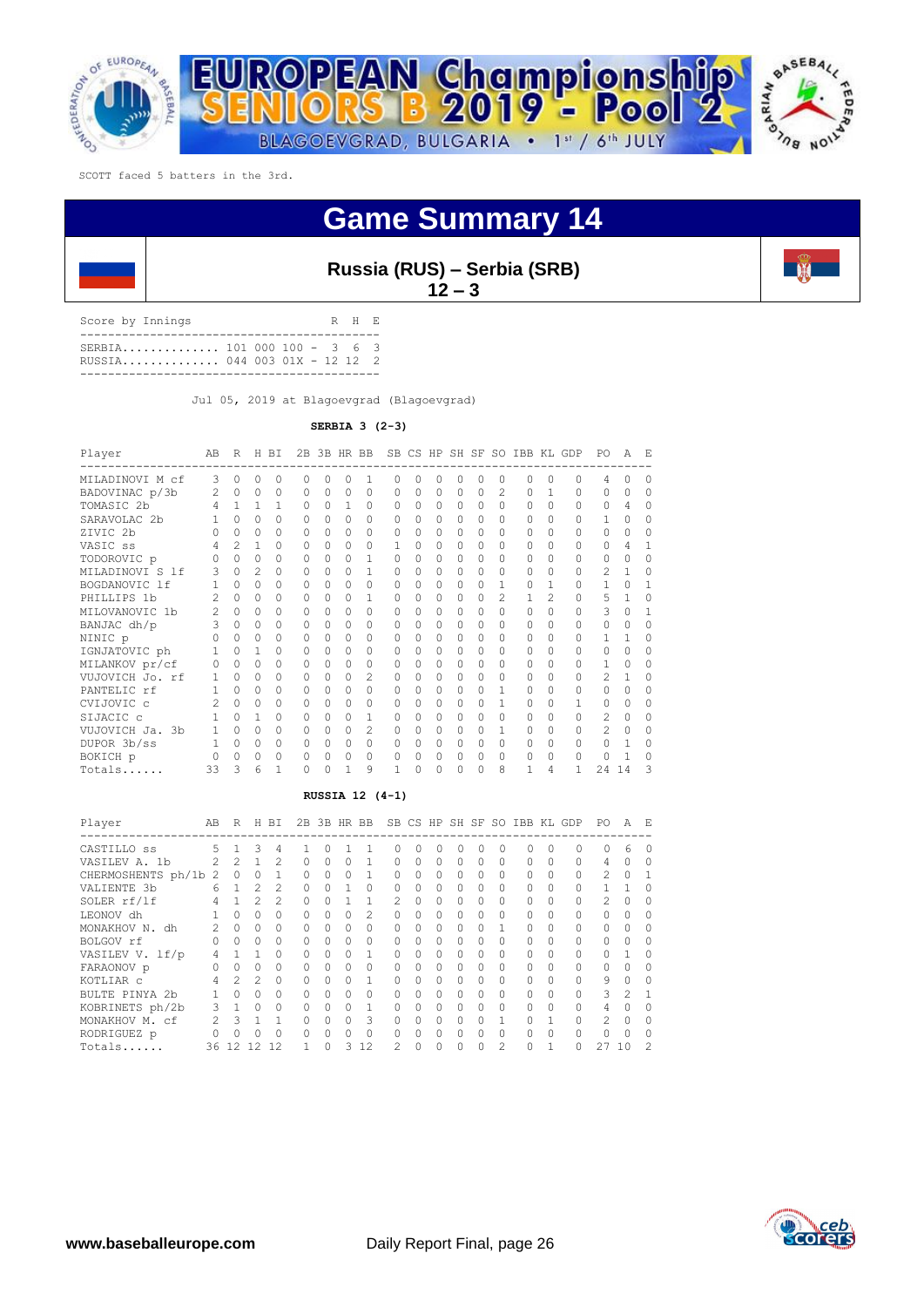

| SERBIA                                         | T P        | H |    |                        |   | R ER BB SO   |                    |               |             | WP HB BK IBB SH SF CI |                                  |                           |               | 2B 3B HR                  |             |              | AB BF          |               | FO.    | - GO  | NP                |
|------------------------------------------------|------------|---|----|------------------------|---|--------------|--------------------|---------------|-------------|-----------------------|----------------------------------|---------------------------|---------------|---------------------------|-------------|--------------|----------------|---------------|--------|-------|-------------------|
| BOKICH L, 0-2                                  |            | 3 | 4  | 4                      | 5 | $\bigcap$    | 0                  | $\Omega$      | $\bigcap$   | $\Omega$              | $\Omega$                         | $\bigcap$                 | n             | $\Omega$                  | $\Omega$    |              |                | 7 12          |        | -3    | 49                |
| BANJAC                                         | 3.2        | 6 | .5 | 5.                     | 4 |              | $\Omega$           | $\Omega$      | 0           | $\Omega$              | $\Omega$                         | $\Omega$                  | $\Omega$      | $\Omega$                  | 0           | 2            | 1.5            | 19            | 6      | 2     | 67                |
| <b>NTNTC</b>                                   | 1.0        | Κ |    | $\cap$                 |   | <sup>0</sup> |                    | $\bigcap$     | 0           | 0                     | $\Omega$                         | $\Omega$                  | $\Omega$      |                           | 0           | <sup>0</sup> | 6              |               | 2      |       | 2.5               |
| BADOVINAC                                      | 1.0        | n |    | 0                      |   |              | 0                  | 0             | 0           | <sup>0</sup>          | $\Omega$                         | 0                         | <sup>0</sup>  | $\Omega$                  | 0           | ∩            | 4              | 5             |        |       | 23                |
| TODOROVIC                                      | 1.0        | U |    | $\cap$                 |   | <sup>0</sup> | $\Omega$           | $\Omega$      | 0           | $\Omega$              | $\Omega$                         | 0                         | <sup>0</sup>  | $\Omega$                  | 0           | <sup>0</sup> | $\overline{4}$ | 5             | 2      |       | 16                |
| RUSSIA                                         | TP.        | H |    |                        |   | R ER BB SO   |                    |               |             | WP HB BK IBB SH SF CI |                                  |                           |               | 2B 3B HR                  |             |              | AB BF          |               |        | FO GO | NP.               |
| RODRIGUEZ<br>$W.1-0$<br>VASILEV V.<br>FARAONOV | 7.0<br>1.0 | 6 | 3  | 2<br><sup>0</sup><br>O |   | 5.<br>2      | 2<br>$\Omega$<br>0 | $\Omega$<br>0 | 0<br>0<br>O | $\Omega$              | $\Omega$<br>$\Omega$<br>$\Omega$ | $\Omega$<br>$\Omega$<br>O | n<br>$\Omega$ | $\Omega$<br>$\Omega$<br>O | 0<br>0<br>O | <sup>0</sup> | 27<br>3<br>3   | -34<br>4<br>4 | 7<br>0 |       | 7 116<br>16<br>19 |

 Umpires - HP: WROBLEWSKI (ISR) 1B: KAROUNIS (GRE) 3B: CIBBA (FRA) Scorers - BOGDANOVA Aleksandrina (BUL), ESTOQUERA Marina (ESP) TC - SERSEN Zlatko (CRO) Start: 13:30 Time: 3:10 Attendance: 45

Weather: Sunny

Game notes:

BANJAC faced 1 batter in the 6th.

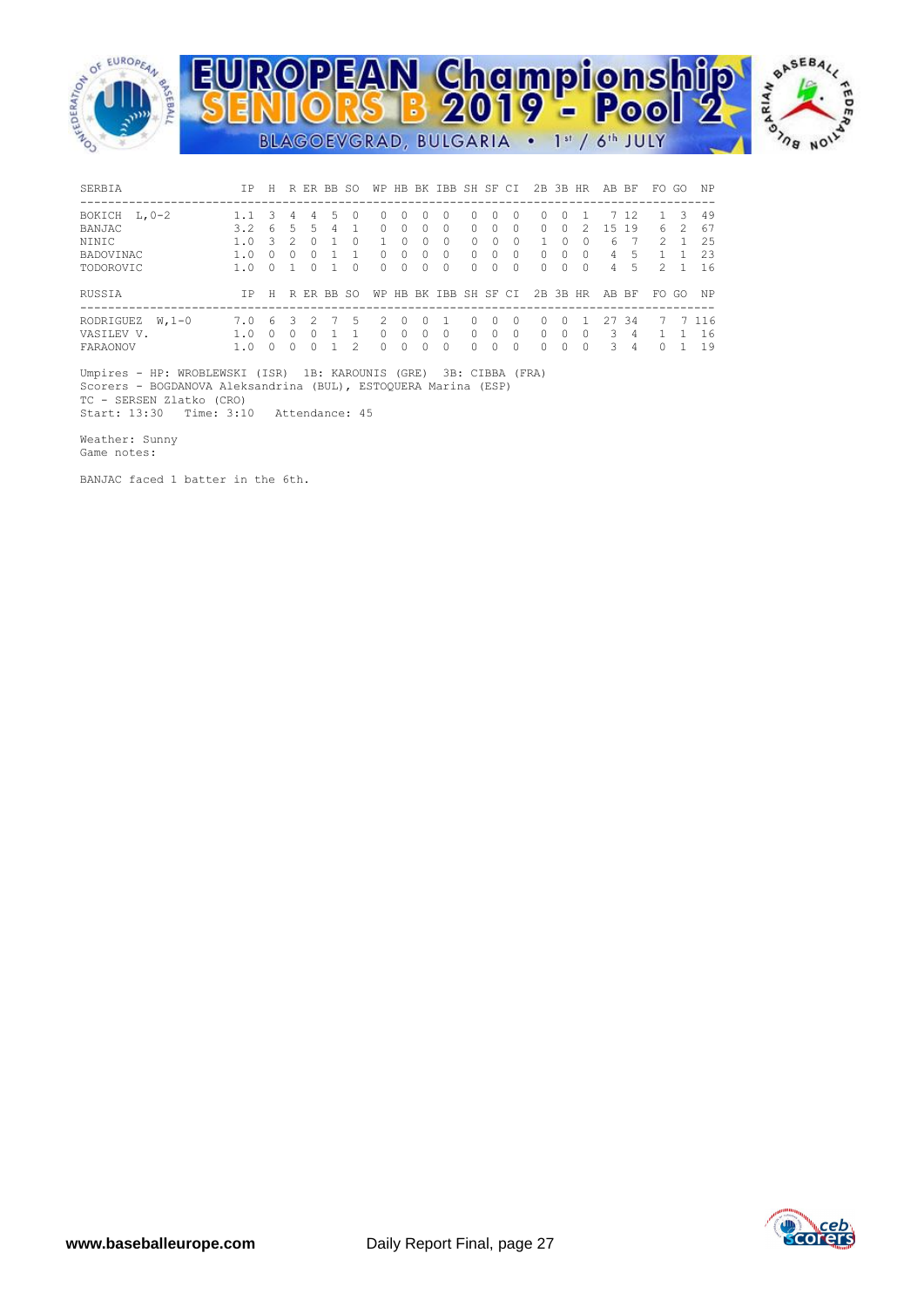

| <b>Bulgaria (BUL) - Greece (GRE)</b> |         |  |
|--------------------------------------|---------|--|
|                                      | $6 - 9$ |  |

Score by Innings R H E ------------------------------------------- GREECE.............. 304 101 000 - 9 14 2 BULGARIA............ 200 100 030 - 6 7 2 -------------------------------------------

Jul 05, 2019 at Blagoevgrad (Blagoevgrad)

## **GREECE 9 (3-2)**

| Player               | AB       | R        | Н  | ВI            |          |          | 2B 3B HR BB  |          |               |              |        |           |              | SB CS HP SH SF SO | IBB KL    |          | GDP                         | PO.       | A            | F.           |
|----------------------|----------|----------|----|---------------|----------|----------|--------------|----------|---------------|--------------|--------|-----------|--------------|-------------------|-----------|----------|-----------------------------|-----------|--------------|--------------|
| GOUOREN cf           | 4        | 2        |    | 2             | O.       | O        |              |          | n             | <sup>0</sup> | O      |           | 0            |                   | $\bigcap$ | 0        | ----------------------<br>0 | 3         | $\Omega$     | $\Omega$     |
| SPILIOTIS lf/p       |          | 0        | 0  | $\Omega$      | $\Omega$ | 0        | 0            | $\Omega$ | $\Omega$      | 0            | 0      | $\Omega$  | 0            | Κ                 | $\Omega$  | $\Omega$ | $\Omega$                    | $\Omega$  | <sup>n</sup> | ∩            |
| ORFANAKOS p          |          | 0        | 0  | $\Omega$      | $\Omega$ | 0        | $\Omega$     | $\Omega$ | $\Omega$      | Ω            | 0      | $\Omega$  | 0            | $\Omega$          | 0         | $\Omega$ | $\Omega$                    | $\Omega$  |              | O            |
| ROULIS SS            | 5.       | 3        | 3  |               | $\cap$   | $\Omega$ | <sup>0</sup> | $\Omega$ | $\cap$        | <sup>0</sup> | $\cap$ | $\bigcap$ | <sup>0</sup> | $\cap$            | $\bigcap$ | $\Omega$ | $\Omega$                    | 1         | 5            | $\Omega$     |
| SECHOPOULOS 1b       | 5.       |          | っ  |               | 2        | U        | $\Omega$     | $\Omega$ | $\Omega$      | U            | 0      | $\cap$    | ∩            |                   | $\Omega$  | $\Omega$ | $\cap$                      | 10        |              | ∩            |
| KOURTIS C            |          |          |    | $\Omega$      | 2        | O        | 0            |          |               |              | O      | $\Omega$  |              |                   |           | $\Omega$ |                             |           |              |              |
| MAESTRALES dh        | 3        |          |    | $\mathcal{P}$ |          | $\Omega$ | ∩            |          | $\mathcal{P}$ | U            | $\cap$ | $\bigcap$ | O            | $\cap$            | $\bigcap$ | $\Omega$ | $\bigcap$                   | $\cap$    | U            | <sup>0</sup> |
| ARGYROPOULOS dh/lf 1 |          | $\Omega$ | O  | $\Omega$      | $\Omega$ | Λ        | $\Omega$     | $\Omega$ | $\Omega$      | U            | O      | $\cap$    | $\cap$       |                   | 0         |          | $\cap$                      | $\cap$    |              | ∩            |
| TSIFLIKIOTIS 2b      | 5.       | O        |    | $\Omega$      | $\Omega$ | O        | 0            | $\Omega$ | $\Omega$      | Ω            | 0      | $\Omega$  | 0            | $\Omega$          | 0         | $\Omega$ | $\Omega$                    | 4         |              | O            |
| PAPPS 3b             | 5.       |          | っ  |               | $\Omega$ | $\Omega$ | <sup>0</sup> | $\Omega$ | $\bigcap$     | Λ            | $\cap$ | $\bigcap$ | U            |                   | $\cap$    | $\Omega$ | $\cap$                      | $\bigcap$ |              |              |
| LOMIS rf             |          | $\Omega$ | 2  | $\Omega$      | $\cap$   | U        | $\Omega$     | $\Omega$ | $\Omega$      | Ω            | 0      | $\Omega$  | $\cap$       |                   | $\Omega$  | $\Omega$ | $\cap$                      |           |              | ∩            |
| ZOUMBOULAKIS ph/rf   |          | ∩        | O  | $\Omega$      | $\Omega$ | U        | 0            | $\Omega$ | $\Omega$      | Ω            | O      | $\Omega$  | 0            |                   | $\Omega$  | $\Omega$ | $\cap$                      |           |              | Ω            |
| KOUNTIS p            | $\Omega$ | $\cap$   | 0  | $\Omega$      | $\Omega$ | 0        | <sup>0</sup> | $\cap$   | $\bigcap$     | Λ            | $\cap$ | $\bigcap$ | Λ            | $\cap$            | $\cap$    | $\Omega$ | $\cap$                      | $\cap$    |              | $\Omega$     |
| Totals               | 41       | 9        | 14 |               | 5        | O        | 1            | 3        | 3             | 0            | 0      | $\Omega$  | U            | 10                |           |          |                             | 27        |              | 2            |

### **BULGARIA 6 (0-5)**

| Player                                                                                                                                                       | AB R H BI |                             |                |                |                |              |               |                | 2B 3B HR BB SB CS HP SH SF SO IBB KL GDP |                |          |                          |           |                |                   |               |                |              |         |                | PO A E                                               |                |               |                |    |
|--------------------------------------------------------------------------------------------------------------------------------------------------------------|-----------|-----------------------------|----------------|----------------|----------------|--------------|---------------|----------------|------------------------------------------|----------------|----------|--------------------------|-----------|----------------|-------------------|---------------|----------------|--------------|---------|----------------|------------------------------------------------------|----------------|---------------|----------------|----|
| DRAGOEV 2b/3b 5 0                                                                                                                                            |           |                             | $\Omega$       | $\circ$        |                | 0            | $\Omega$      | $\Omega$       | 0                                        | $\Omega$       | $\Omega$ | $\circ$                  | $\circ$   | $\Omega$       |                   | $\mathbf{1}$  | $\Omega$       | $\Omega$     |         | $\Omega$       | $\mathbf{1}$                                         | $\mathcal{L}$  | 0             |                |    |
| 2HALTOV cf<br>2 0 0 0<br>PETROV P. ph/cf<br>3 0 0 0<br>ANDONOV dh<br>3 1 0 0                                                                                 |           |                             |                |                |                | $\circ$      | $\Omega$      | $\Omega$       | $\Omega$                                 | $\Omega$       | $\Omega$ | $\Omega$                 | $\Omega$  | $\Omega$       |                   | $\mathcal{L}$ | $\Omega$       | $\bigcirc$   |         | $\Omega$       | 3                                                    | $\bigcirc$     | $\Omega$      |                |    |
|                                                                                                                                                              |           |                             |                |                |                | $\circ$      | $\Omega$      |                | $0\quad 0$                               | $\Omega$       | $\Omega$ | $\bigcirc$               | $\Omega$  | $\Omega$       |                   | $\Omega$      | $\Omega$       | $\bigcirc$   |         | $\Omega$       | $\mathfrak{D}$                                       | $\bigcirc$     | $\Omega$      |                |    |
|                                                                                                                                                              |           |                             |                |                |                | $\circ$      | $\Omega$      | $\circ$        | $\mathbf{1}$                             | 0              |          | $0\quad 0$               | $\Omega$  |                | $\Omega$          | $\Omega$      | $\Omega$       | $\bigcirc$   |         | $\Omega$       | $0\quad 0$                                           |                | 0             |                |    |
| CHERNOZEMSKY p 1 0 0                                                                                                                                         |           |                             |                | $\overline{0}$ |                | $\circ$      | $\Omega$      | $\Omega$       | $\Omega$                                 | $\Omega$       | $\Omega$ | $\Omega$                 | $\Omega$  | $\Omega$       |                   | $\Omega$      | $\Omega$       | $\Omega$     |         | $\Omega$       | 3                                                    | $\mathfrak{D}$ | $\Omega$      |                |    |
| NASSAPOV D. $c/2b$ 5 1 1 0 1                                                                                                                                 |           |                             |                |                |                |              | $\Omega$      | $\Omega$       | $\Omega$                                 | $\Omega$       | $\Omega$ | $\Omega$                 | $\Omega$  |                | $\Omega$          | $\Omega$      | $\Omega$       | $\Omega$     |         | $\Omega$       | 6                                                    | $\circ$        | $\Omega$      |                |    |
| $3 \t0 \t1$<br>DIMITROV 1b                                                                                                                                   |           |                             |                |                | $\overline{2}$ | $\mathbf{1}$ | $\Omega$      | $\Omega$       | $\mathbf{1}$                             | $\Omega$       | $\Omega$ | $\circ$                  | $\Omega$  | $\Omega$       |                   | $\Omega$      | $\Omega$       | $\Omega$     |         | $\Omega$       | 72                                                   |                | 0             |                |    |
|                                                                                                                                                              |           |                             |                | $\Omega$       |                | $\Omega$     | $\Omega$      | $\cap$         | $\Omega$                                 | $\Omega$       | $\Omega$ | $\Omega$                 | $\bigcap$ | $\Omega$       |                   | $\Omega$      | $\Omega$       | $\Omega$     |         | $\Omega$       | $\Omega$                                             | $\Omega$       | $\mathbf{1}$  |                |    |
|                                                                                                                                                              |           |                             |                | $\Omega$       |                | $\circ$      | $\Omega$      |                | $0 \quad 0$                              | $\circ$        | $\Omega$ | $\circ$                  | $\Omega$  | $\Omega$       |                   | 0             | $\Omega$       | $\Omega$     |         | $\mathbf{0}$   | $\mathbf{1}$                                         | $\overline{1}$ | 0             |                |    |
|                                                                                                                                                              |           |                             |                | $\Omega$       |                | $\Omega$     | $\Omega$      | $\Omega$       | $\Omega$                                 | $\Omega$       | $\Omega$ | $\Omega$                 | $\Omega$  |                | $\Omega$          | $\mathbf{1}$  | $\Omega$       | $\mathbf{1}$ |         | $\Omega$       | $\Omega$                                             | $\bigcirc$     | $\Omega$      |                |    |
| TEMELKOV K. ph 0 0 0                                                                                                                                         |           |                             |                | $\overline{0}$ |                | $\circ$      | $\Omega$      |                | $0\quad1$                                | 0              | $\Omega$ | $\circ$                  | $\Omega$  |                | $\Omega$          | $\Omega$      | $\cap$         | $\Omega$     |         | $\Omega$       | $\Omega$                                             | $\circ$        | $\Omega$      |                |    |
|                                                                                                                                                              |           |                             |                |                |                |              |               |                |                                          | $\Omega$       |          | $0\quad 0$               | $\Omega$  |                | $\Omega$          | $\circ$       | $\Omega$       | $\Omega$     |         | $\Omega$       | $0\quad 0$                                           |                | $\Omega$      |                |    |
|                                                                                                                                                              |           |                             |                |                |                |              |               |                |                                          | $\Omega$       | $\cap$   | $\Omega$                 | $\cap$    |                | $\Omega$          | $\mathbf{1}$  | $\Omega$       | $\Omega$     |         | $\Omega$       | $0 \quad 0$                                          |                | $\Omega$      |                |    |
|                                                                                                                                                              |           |                             |                |                |                |              |               |                |                                          | $\circ$        |          | $0\quad 0$               | $\Omega$  |                | $\Omega$          | $\Omega$      | $\Omega$       | $\bigcirc$   |         | $\circ$        | 3 <sub>1</sub>                                       |                | 0             |                |    |
|                                                                                                                                                              |           |                             |                |                |                |              |               |                |                                          | $\circ$        |          | $0 \quad 0$              |           | $\overline{0}$ | $0\quad1$         |               | $0\quad 0$     |              |         | $\Omega$       | $1 \quad 2$                                          |                | $\mathbf{1}$  |                |    |
| MIDILI p                                                                                                                                                     |           | $0\qquad 0\qquad 0\qquad 0$ |                |                |                | $\circ$      | $\Omega$      | $\Omega$       | $\Omega$                                 | $\Omega$       | $\Omega$ | $\Omega$                 | $\Omega$  | $\Omega$       |                   | $\Omega$      | $\Omega$       | $\Omega$     |         | $\Omega$       | $\circ$                                              | $\bigcirc$     | $\Omega$      |                |    |
| Totals                                                                                                                                                       | 35        | 6                           | $\overline{7}$ | 6              |                | 3            | $\Omega$      | $\Omega$       | 4                                        | $\Omega$       | $\Omega$ | $\Omega$                 | $\cap$    | $\Omega$       |                   | 6             | $\Omega$       | $\mathbf{1}$ |         | $\Omega$       | 27 10                                                |                | $\mathcal{D}$ |                |    |
| <b>GREECE</b>                                                                                                                                                |           |                             |                |                |                |              |               |                |                                          |                |          |                          |           |                |                   |               |                |              |         |                | IP H R ER BB SO WP HB BK IBB SH SF CI 2B 3B HR AB BF |                |               | FO GO          | NP |
| KOUNTIS W.1-1 5.0 5 3 2 1 5                                                                                                                                  |           |                             |                |                |                |              |               |                |                                          | $0 \quad 0$    |          | $\Omega$                 | $\Omega$  |                | $0\quad 0\quad 0$ |               |                |              |         |                | 2 0 0 21 22                                          |                |               | 6 4            | 55 |
| SPILIOTIS                                                                                                                                                    |           |                             |                |                |                |              | 2.0 0 0 0 1 1 |                |                                          | $0\quad 0$     |          | $0\quad 0$               |           |                |                   |               |                |              |         |                | 0 0 1 0 0 0 6 8 3 2                                  |                |               |                | 40 |
| ORFANAKOS                                                                                                                                                    |           |                             |                | $2.0 \quad 2$  |                |              | $3 \t3 \t2$   | $\Omega$       |                                          | $0 \quad 0$    | $\Omega$ | $\bigcirc$               |           | $\Omega$       |                   | $0 \quad 0$   |                | $\sim$ 1     |         |                | 0 0 8 10                                             |                |               | 3 <sup>3</sup> | 38 |
| BULGARIA                                                                                                                                                     |           |                             |                |                |                |              |               |                |                                          |                |          |                          |           |                |                   |               |                |              |         |                | IP H R ER BB SO WP HB BK IBB SH SF CI 2B 3B HR AB BF |                |               | FO GO          | NP |
| MIDILI L, 0-1                                                                                                                                                |           |                             |                |                |                |              | 3.0 7 7 4 2 5 |                | 2                                        | $\overline{0}$ | $\circ$  | $\overline{\phantom{0}}$ |           | $\circ$        | $\circ$           | $\Omega$      |                | 2            | $\circ$ | $\overline{1}$ | 18 20                                                |                |               | $2 \quad 2$    | 84 |
| CHERNOZEMSKY 6.0 7 2 2 1                                                                                                                                     |           |                             |                |                |                |              |               | $\overline{5}$ |                                          | $1 \quad 0$    | $\Omega$ | $\overline{1}$           |           | $\Omega$       | $\Omega$          | $\bigcirc$    | $\overline{3}$ |              |         | $0 \quad 0$    |                                                      | 23 24          |               | 6 5 84         |    |
| Umpires - HP: JACOBELLI (IRL) 1B: CIBBA (FRA) 3B: AJDUKOVIC (SRB)<br>Scorers - ESTOOUERA BELTRAN Marina (ESP), NELISSEN Huub (NED)<br>TC - BOKERN Paul (NED) |           |                             |                |                |                |              |               |                |                                          |                |          |                          |           |                |                   |               |                |              |         |                |                                                      |                |               |                |    |

Start: 17:20 Time: 2:38 Attendance: 86

 Weather: Sunny Game notes:

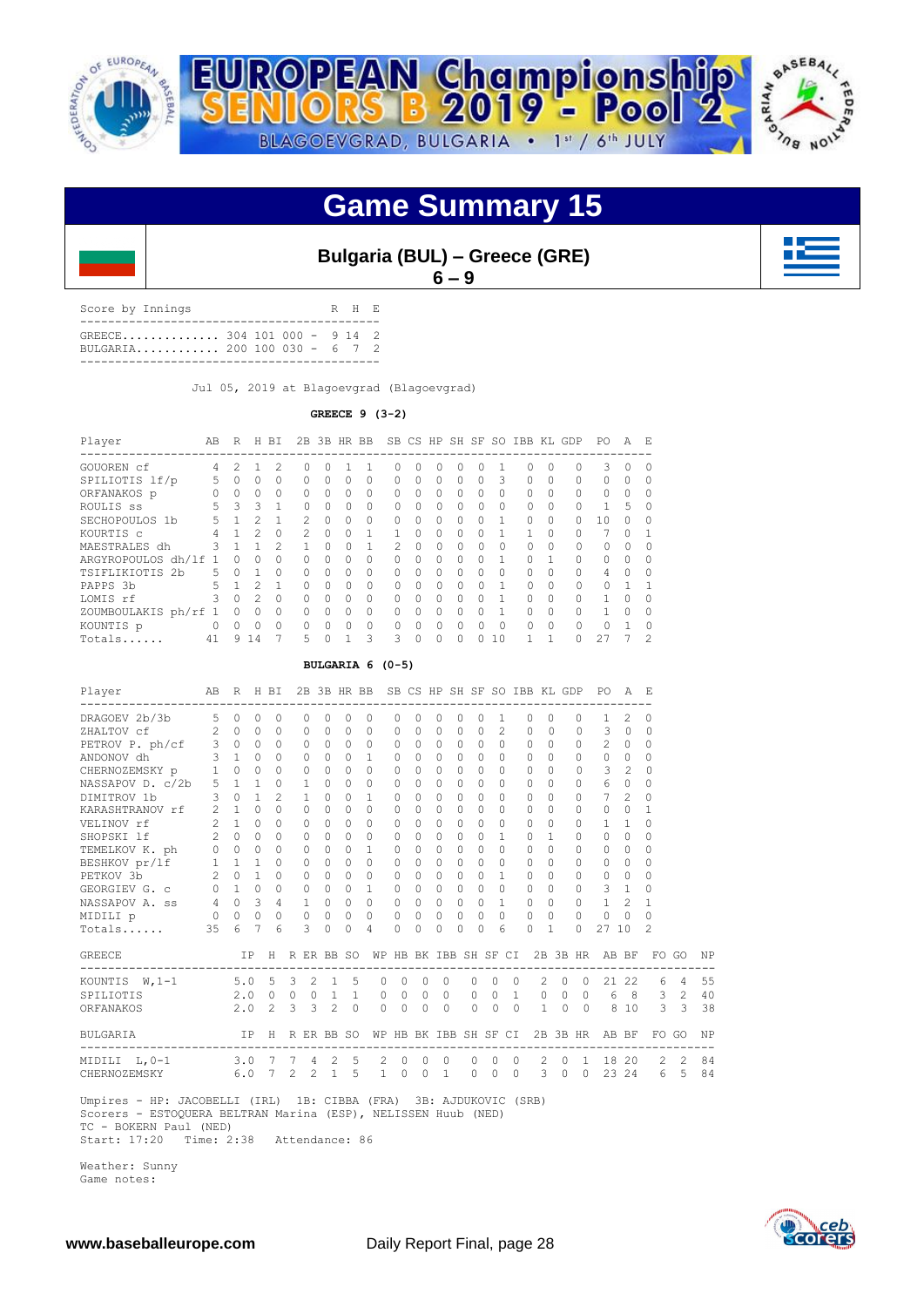



|  | Israel (ISR) – Russia (RUS) |  |
|--|-----------------------------|--|
|  | $5 - 3$                     |  |

| Score by Innings                                          |  |  | R H F. |  |
|-----------------------------------------------------------|--|--|--------|--|
| RUSSTA 100 000 200 - 3 10 0<br>ISRAEL 101 000 03X - 5 9 0 |  |  |        |  |
|                                                           |  |  |        |  |

 Jul 06, 2019 at Blagoevgrad (Blagoevgrad) **RUSSIA 3 (4-2)**

| Player                                       | AB             | $\mathbb{R}$   |                | H BI           |              |                                |                |                 |                          |          |              |                |              |                | 2B 3B HR BB SB CS HP SH SF SO IBB KL GDP |                |          |              | PO.                                                 | Α              | Ε              |                |    |
|----------------------------------------------|----------------|----------------|----------------|----------------|--------------|--------------------------------|----------------|-----------------|--------------------------|----------|--------------|----------------|--------------|----------------|------------------------------------------|----------------|----------|--------------|-----------------------------------------------------|----------------|----------------|----------------|----|
| CASTILLO ss                                  | 4              | $\mathbf{1}$   | $\overline{2}$ | 1              | 0            | 0                              | 1              | 1               | 0                        | $\circ$  | 0            | 0              | $\circ$      | 1              | 1                                        | 1              |          | 0            | $\mathbf{1}$                                        | 1              | 0              |                |    |
| VASILEV A. 1b                                | 4              | $\Omega$       | $\Omega$       | 0              | 0            | $\Omega$                       | $\circ$        | 0               | $\Omega$                 | $\Omega$ | $\Omega$     | 1              | $\Omega$     | 2              | 0                                        | $\Omega$       |          | 0            | 5                                                   | $\Omega$       | $\Omega$       |                |    |
| CHERMOSHENTS 1b                              | $\Omega$       | $\Omega$       | $\Omega$       | $\Omega$       | 0            | $\Omega$                       | $\Omega$       | $\Omega$        | $\Omega$                 | $\Omega$ | $\Omega$     | $\Omega$       | $\Omega$     | $\Omega$       | $\Omega$                                 | $\Omega$       |          | $\Omega$     | $\mathbf{1}$                                        | $\circ$        | $\Omega$       |                |    |
| VALIENTE 3b                                  | 4              | $\mathbf{1}$   | $\Omega$       | $\Omega$       | $\Omega$     | $\Omega$                       | $\Omega$       | $\Omega$        | $\Omega$                 | $\Omega$ | 1            | $\Omega$       | $\Omega$     | $\overline{c}$ | $\Omega$                                 | $\Omega$       |          | 0            | $\Omega$                                            | $\Omega$       | $\Omega$       |                |    |
| SOLER rf                                     | 3              | $\mathbf{1}$   | $\Omega$       | $\Omega$       | $\Omega$     | $\Omega$                       | $\Omega$       | 1               | 1                        | $\Omega$ | 1            | $\Omega$       | $\Omega$     | $\mathbf{1}$   | $\Omega$                                 | $\Omega$       |          | 0            | 4                                                   | $\Omega$       | $\Omega$       |                |    |
| LEONOV dh                                    | 4              | $\Omega$       | $\overline{2}$ | $\Omega$       | $\Omega$     | $\cap$                         | $\Omega$       | $\Omega$        | $\Omega$                 | $\Omega$ | $\Omega$     | 1              | $\Omega$     | $\overline{c}$ | $\Omega$                                 | $\Omega$       |          | 0            | 0                                                   | $\Omega$       | 0              |                |    |
| VASILEV V. 1f                                | 5              | $\Omega$       | $\overline{2}$ | $\mathbf{1}$   | 0            | $\Omega$                       | $\Omega$       | $\Omega$        | $\Omega$                 | $\Omega$ | $\Omega$     | $\Omega$       | $\Omega$     | 2              | $\Omega$                                 | $\Omega$       |          | 0            | $\Omega$                                            | $\circ$        | 0              |                |    |
| MONAKHOV N. C                                | 3              | $\Omega$       | $\overline{c}$ | $\mathbf{1}$   | $\Omega$     | $\Omega$                       | $\Omega$       | $\Omega$        | 0                        | $\circ$  | $\mathbf{1}$ | $\Omega$       | $\Omega$     | 0              | $\Omega$                                 | $\Omega$       |          | 0            | 7                                                   | 3              | 0              |                |    |
| BULTE PINYA 2b                               | 4              | $\circ$        | $\mathfrak{D}$ | 0              | 0            | $\Omega$                       | $\Omega$       | 0               | 0                        | $\Omega$ | 0            | 0              | $\Omega$     | $\Omega$       | $\Omega$                                 | $\Omega$       |          | 0            | $\Omega$                                            | 1              | 0              |                |    |
| MONAKHOV M. cf                               | 4              | $\bigcirc$     | $\Omega$       | $\Omega$       | $\Omega$     | $\Omega$                       | $\Omega$       | $\Omega$        | $\Omega$                 | $\Omega$ | 0            | $\Omega$       | $\Omega$     | $\Omega$       | $\Omega$                                 | $\Omega$       |          | $\Omega$     | 4                                                   | $\overline{0}$ | 0              |                |    |
| LOBANOV p                                    |                | $0 \quad 0$    | $\circ$        | 0              | $\circ$      | $\Omega$                       | $\circ$        | $\Omega$        | 0                        | $\circ$  | $\circ$      | $\Omega$       | $\Omega$     | $\Omega$       | $\Omega$                                 | $\Omega$       |          | $\Omega$     | $\mathbf{1}$                                        | 1              | 0              |                |    |
| CASTELLO p                                   | $\circ$        | $\overline{0}$ | $\circ$        | $\circ$        | 0            | $\Omega$                       | $\circ$        | $\Omega$        | 0                        | $\Omega$ | $\circ$      | $\Omega$       | $\Omega$     | $\Omega$       | $\Omega$                                 | $\Omega$       |          | $\Omega$     | $\mathbf{1}$                                        | $\mathbf{1}$   | 0              |                |    |
| BALAN V. p                                   | $\circ$        | $\mathbf{0}$   | 0              | $\Omega$       | 0            | $\Omega$                       | $\mathbf 0$    | $\Omega$        | 0                        | $\Omega$ | $\Omega$     | 0              | $\Omega$     | $\Omega$       | $\Omega$                                 | $\Omega$       |          | 0            | $\circ$                                             | $\Omega$       | $\Omega$       |                |    |
| Totals                                       | 35             |                | 3 10           | 3              | 0            | $\Omega$                       | 1              | 2               | $\mathbf{1}$             | $\Omega$ | 3            | $\overline{2}$ |              | 0, 10          | 1                                        | 1              |          | $\Omega$     | 24                                                  | 7              | $\Omega$       |                |    |
|                                              |                |                |                |                |              |                                |                | ISRAEL $5(6-0)$ |                          |          |              |                |              |                |                                          |                |          |              |                                                     |                |                |                |    |
| Player                                       | AВ             | R              |                | H BI           |              |                                |                |                 |                          |          |              |                |              |                | 2B 3B HR BB SB CS HP SH SF SO IBB KL GDP |                |          |              | PO.                                                 | А              | Ε              |                |    |
| GLASSER 2b                                   | 3              | $\mathbf{1}$   | $\mathbf{1}$   | $\circ$        | $\circ$      | $\circ$                        | $\mathbf 0$    | $\mathbf{1}$    | 0                        | $\circ$  | $\circ$      | 0              | $\circ$      | $\circ$        | $\circ$                                  | 0              |          | 0            | $\mathbf{1}$                                        | $\circ$        | 0              |                |    |
| PALLER 1f                                    | 4              | $\mathbf{1}$   | $\mathbf{1}$   | $\mathbf{1}$   | $\circ$      | 0                              | $\mathbf{1}$   | 0               | $\circ$                  | $\circ$  | 0            | $\circ$        | $\circ$      | 2              | 0                                        | $\overline{c}$ |          | 0            | 0                                                   | $\Omega$       | $\Omega$       |                |    |
| GAILEN Cf                                    | 4              | $\Omega$       | $\overline{c}$ | $\circ$        | 1            | $\Omega$                       | $\circ$        | $\Omega$        | 0                        | $\circ$  | 0            | $\Omega$       | 0            | $\mathbf{1}$   | 0                                        | $\Omega$       |          | 0            | $\mathbf{1}$                                        | $\circ$        | $\Omega$       |                |    |
| ROSENBAUM 1b                                 | $\overline{4}$ | $\mathbf{1}$   | $\mathbf{1}$   | 2              | $\Omega$     | $\Omega$                       | 1              | $\Omega$        | 0                        | $\Omega$ | $\Omega$     | $\Omega$       | $\Omega$     | $\Omega$       | $\Omega$                                 | $\Omega$       |          | $\Omega$     | 9                                                   | $\overline{c}$ | 0              |                |    |
| PENPRASE ss                                  | 3              | $\Omega$       | $\mathfrak{D}$ | $\Omega$       | $\Omega$     | $\Omega$                       | $\Omega$       | 1               | 1                        | $\Omega$ | $\Omega$     | $\Omega$       | $\Omega$     | 1              | 1                                        | $\cap$         |          | $\Omega$     | $\overline{c}$                                      | 3              | $\cap$         |                |    |
| WOLF rf                                      | 3              | $\mathbf{1}$   | $\Omega$       | $\Omega$       | $\Omega$     | $\Omega$                       | $\circ$        | $\mathbf{1}$    | $\Omega$                 | $\Omega$ | $\Omega$     | $\Omega$       | $\Omega$     | $\mathbf{1}$   | $\Omega$                                 | $\Omega$       |          | $\Omega$     | $\mathbf{1}$                                        | $\circ$        | 0              |                |    |
| ROSENBERG dh                                 | 4              | 1              | 1              | 0              | 0            | $\Omega$                       | 0              | $\Omega$        | 0                        | 0        | 0            | 0              | $\Omega$     | 1              | 0                                        | $\Omega$       |          | $\Omega$     | $\Omega$                                            | $\circ$        | 0              |                |    |
| LOWENGART 3b                                 | 3              | $\overline{0}$ | $\circ$        | 0              | 0            | $\circ$                        | $\circ$        | 1               | 0                        | $\circ$  | 0            | 0              | 0            | $\overline{c}$ | $\Omega$                                 | $\Omega$       |          | 0            | $\mathbf{1}$                                        | $\overline{c}$ | 0              |                |    |
| EREL C                                       | $\sim$ 4       | $\bigcirc$     | 1              | $\Omega$       | $\Omega$     | $\Omega$                       | $\Omega$       | $\Omega$        | $\Omega$                 | $\Omega$ | $\Omega$     | $\Omega$       | $\Omega$     | $\overline{c}$ | $\Omega$                                 | $\Omega$       |          | $\Omega$     | 10                                                  | $\circ$        | 0              |                |    |
| WAGMAN p                                     | $\circ$        | $\bigcirc$     | $\circ$        | $\circ$        | $\circ$      | $\circ$                        | $\circ$        | $\Omega$        | 0                        | $\Omega$ | $\circ$      | $\Omega$       | $\Omega$     | $\Omega$       | $\Omega$                                 | $\Omega$       |          | $\Omega$     | $\mathbf{1}$                                        | $\mathbf{1}$   | 0              |                |    |
| CRAMER p                                     |                | $0\quad 0$     | $\mathbf 0$    | 0              | $\circ$      | $\circ$                        | 0              | 0               | 0                        | 0        | $\circ$      | 0              | $\circ$      | 0              | 0                                        | 0              |          | 0            | 0                                                   | <sup>1</sup>   | 0              |                |    |
| PELMAN p                                     | 0              | $\overline{0}$ | $\mathbf 0$    | $\circ$        | 0            | $\circ$                        | $\circ$        | 0               | 0                        | $\circ$  | 0            | 0              | $\mathbf 0$  | $\Omega$       | $\Omega$                                 | $\circ$        |          | 0            | $\mathbf{1}$                                        | $\circ$        | 0              |                |    |
| DEMARTE p                                    | 0              | $\Omega$       | $\Omega$       | $\Omega$       | 0            | $\Omega$                       | $\Omega$       | $\Omega$        | $\Omega$                 | $\Omega$ | $\Omega$     | $\Omega$       | $\Omega$     | $\Omega$       | $\Omega$                                 | $\Omega$       |          | $\Omega$     | 0                                                   | -1             | 0              |                |    |
| Totals                                       | 32             | 5              | 9              | 3              | 1            | 0                              | $\overline{c}$ | 4               | 1                        | 0        | $\Omega$     | 0              | $\Omega$     | 10             | 1                                        | $\overline{c}$ |          | $\Omega$     | 27 10                                               |                | 0              |                |    |
| RUSSIA                                       |                |                | IP.            |                | H R ER BB SO |                                | ---            |                 |                          |          |              |                |              |                | ----------                               |                |          |              | WP HB BK IBB SH SF CI 2B 3B HR AB BF<br>$- - - - -$ |                | -------------- | FO GO          | ΝP |
| ---------------------------------<br>LOBANOV |                | 4.0            |                | 5              | 2            | 2<br>2                         | 4              |                 | $\circ$<br>0             | 0        | 1            |                | 0            | $\circ$        | 0                                        | $\mathbf{1}$   | $\circ$  | $\mathbf{1}$ | 17                                                  | 19             | 5              | 3              | 65 |
| CASTELLO L, 0-2                              |                | 3.2            |                | 4              | 3            | 3<br>$\mathbf{1}$              | 5              |                 | 0<br>0                   | 0        |              | $\circ$        | 0            | $\mathbf{0}$   | 0                                        | $\mathbb O$    | $\circ$  | 1            | 14                                                  | 15             | 4              | $\mathbf{1}$   | 53 |
| BALAN V.                                     |                | 0.1            |                | $\circ$        | 0            | $\circ$<br>$\mathbf{1}$        | 1              |                 | 2<br>$\circ$             | $\circ$  |              | $\circ$        | 0            | $\mathbf 0$    | 0                                        | 0              | $\circ$  | $\circ$      | $\mathbf{1}$                                        | 2              | 0              | $\circ$        | 10 |
| <b>ISRAEL</b>                                |                |                | ΙP             | Н              | R ER BB SO   |                                |                |                 | WP HB BK IBB SH SF CI    |          |              |                |              |                |                                          | 2B 3B HR       |          |              |                                                     | AB BF          |                | FO GO          | NP |
| ---------------------------<br>WAGMAN        |                | 3.0            |                | 6              | $\mathbf{1}$ | 1<br>1                         | 4              |                 | $\circ$<br>1             | 0        |              | 0              | $\mathbf{1}$ | $\circ$        | 0                                        | 0              | $\circ$  | 1            |                                                     | 14 16          | 1              | 4              | 66 |
| CRAMER                                       |                | 1.0            |                | 1              | $\Omega$     | $\Omega$<br>$\Omega$           | 1              |                 | $\Omega$<br>$\Omega$     | 0        | $\Omega$     |                | $\Omega$     | $\Omega$       | $\Omega$                                 | $\Omega$       | $\Omega$ | $\Omega$     | 4                                                   | 4              | 1              | 1              | 13 |
| PELMAN                                       |                | 2.0            |                | $\mathbf{1}$   | 2            | $\overline{c}$<br>$\mathbf{1}$ | $\overline{c}$ |                 | $\overline{c}$<br>3      | $\Omega$ | $\mathbf{1}$ |                | $\Omega$     | $\Omega$       | 0                                        | $\Omega$       | $\Omega$ | $\Omega$     |                                                     | 7 11           | $\circ$        | $\overline{4}$ | 31 |
| $W, 2-0$<br>DEMARTE                          |                | 3.0            |                | $\overline{c}$ | 0            | $\Omega$<br>$\Omega$           | 3              |                 | $\mathbf{1}$<br>$\Omega$ | $\Omega$ |              | $\Omega$       | $\mathbf{1}$ | $\Omega$       | $\Omega$                                 | $\Omega$       | $\Omega$ | 0            |                                                     | 10 11          | 3              | 3              | 32 |

 Umpires - HP: CIBBA (FRA) 1B: JACOBELLI (IRL) 3B: AJDUKOVIC (SRB) Scorers - ESTOQUERA BELTRAN Marina (ESP), NELISSEN Huub TC - BOKERN Paul (NED), SERSEN Zlatko (CRO), LARKIN Michael (RUS) Start: 14:00 Time: 3:06 Attendance: 126

 Weather: Sunny Game notes: WAGMAN faced 2 batters in the 4th. LOBANOV faced 1 batter in the 5th. PELMAN faced 2 batters in the 7th.

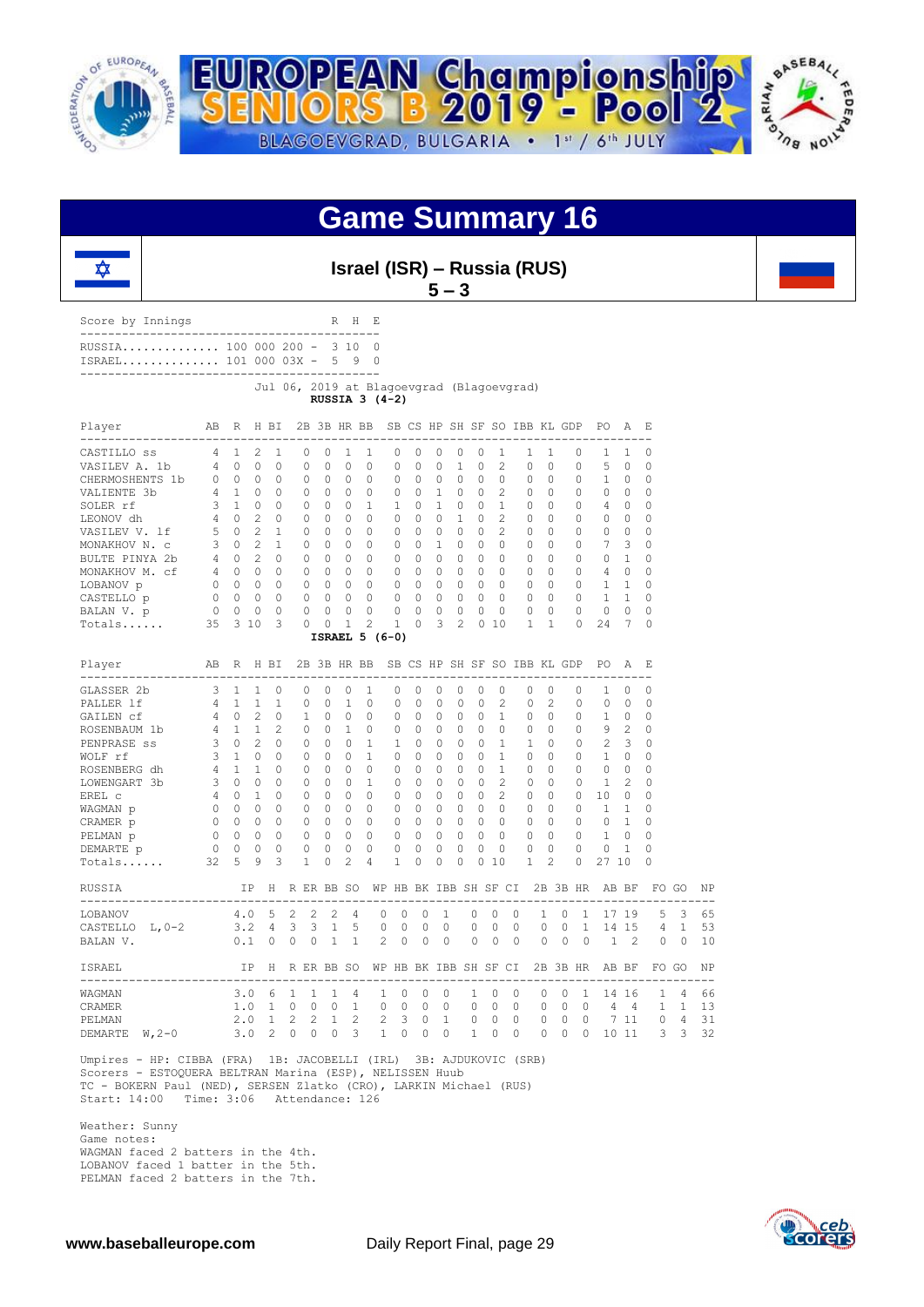

阜

R



# **Team's stats**

# **Bulgaria BUL**

 Overall Statistics for BULGARIA (as of Jul 06, 2019) (All games Sorted by Batting avg)

record: 0-5

| Player               | AVG          | $GP - GS$          | AB             | R              | Н        | 2B       | 3B     | HR RBI   |          | TB       | SLG%         |         | BB HBP              | SO GDP   |               | OB%          | SF                 | SH       | $SB-ATT$             | PO.                      | Α        | E             | FLD%         |
|----------------------|--------------|--------------------|----------------|----------------|----------|----------|--------|----------|----------|----------|--------------|---------|---------------------|----------|---------------|--------------|--------------------|----------|----------------------|--------------------------|----------|---------------|--------------|
| 9 GEORGIEV Georgi    | .286         | $5 - 4$            | 14             |                | 4        |          | 0      | $\Omega$ | $\Omega$ | 5.       | .357         |         | $\circ$             | 2        |               | .333         | $\mathcal{O}$      | $\Omega$ | $0 - 0$              | 25                       | 5        | $\mathcal{L}$ | .938         |
| 10 NASSAPOV Dimitar  | .263         | $5 - 5$            | 19             | $\overline{c}$ | 5        | 2        | 0      | $\Omega$ | $\Omega$ |          | .368         | 0       | $\Omega$            | 6        |               | .263         | $\Omega$           | $\Omega$ | $0 - 0$              | 20                       | 6        |               | .963         |
| 7 ZHALTOV Panayot    | .214         | $5 - 5$            | 14             |                | 3        | $\Omega$ | 0      | $\Omega$ | 0        | 3        | .214         |         | $\Omega$            | 8        |               | .267         | $\Omega$           | $\Omega$ | $1 - 1$              | 9                        | $\Omega$ |               | 01.000       |
| 65 DIMITROV Teodor.  | .167         | $5 - 5$            | 12             | <sup>0</sup>   | 2        |          | 0      | 0        | 2        | 3        | .250         | 3       |                     | 4        |               | .375         |                    | $\cap$   | $0 - 0$              | 21                       | 3        |               | 01.000       |
| 3 ANDONOV Martin     | .133         | $5 - 5$            | 15             |                | 2        | 0        | 0      | 0        |          | 2        | .133         |         | $\Omega$            | 0        |               | .188         | 0                  | $\Omega$ | $0 - 0$              | 12                       |          |               | 01.000       |
| 33 PETROV Petar      | .125         | $4 - 3$            | 16             | $\Omega$       | 2        | $\Omega$ | 0      | 0        | $\Omega$ | 2        | .125         | 0       | $\Omega$            | 3        | $\Omega$      | .125         | $\Omega$           | $\Omega$ | $0 - 0$              | 4                        | 2        |               | 01.000       |
| -------------        |              |                    |                |                |          |          |        |          |          |          |              |         |                     |          |               |              |                    |          |                      |                          |          |               |              |
| 8 BESHKOV Stefan     | .500         | $4 - 3$            | 8.             |                | 4        |          | 0      | 0        |          | 4        | .500         | 0       |                     | 2        | $\Box$        | .556         | $\Omega$           | $\cap$   | $0 - 0$              | 2                        | $\Omega$ |               | 01.000       |
| 17 NASSAPOV Alexande | .444         | $3 - 3$            | 9              | $\Omega$       | 4        |          | 0      | 0        | 4        | 5.       | .556         | 0       | $\Omega$            | 4        |               | .444         |                    | 0        | $0 - 0$              | 2                        | 5.       | 5.            | .583         |
| 45 MARKOV Vladimir.  | .333         | $1 - 0$            | 3              | O              |          | $\cap$   | 0      | 0        | 0        |          | .333         | U       | $\Omega$            | n        |               | .333         | $\cap$             | $\cap$   | $0 - 0$              | 2                        | $\Omega$ |               | 01.000       |
| 44 PETKOV Petyo      | .333         | $2 - 2$            | 3              | <sup>0</sup>   |          | $\Omega$ | 0      | $\Omega$ | $\Omega$ |          | .333         | 0       | $\Omega$            |          |               | .333         | $\mathcal{O}$      | $\Omega$ | $0 - 0$              | 0                        |          |               | .500         |
| 5 CHERNOZEMSKY Evge  | .083         | $5 - 3$            | 12             | O              |          | $\Omega$ | 0      | 0        | 0        |          | .083         |         | $\Omega$            |          |               | .154         | $\cap$             | $\Omega$ | $0 - 0$              |                          | 4        | 2             | .846         |
| 0 DRAGOEV Ilian      | .000         | $2 - 2$            | 8              | $\Omega$       | 0        | $\Omega$ | 0      | $\Omega$ | $\Omega$ | 0        | .000         | 0       | $\Omega$            |          |               | .000         | $\Omega$           | $\Omega$ | $0 - 0$              |                          | 4        |               | .833         |
| 11 SHOPSKI Martin    | .000         | $3 - 3$            | 6.             | <sup>0</sup>   | 0        |          | 0      | U        | 0        | $\Omega$ | .000         | 0       | $\Omega$            | 3        |               | .000         | $\cap$             | $\Omega$ | $0 - 0$              | $\overline{\mathcal{L}}$ |          |               | 01.000       |
| 27 KARASHTRANOV Niko | .000         | $2 - 2$            | 4              |                | U        |          | 0      | 0        | 0        | $\Omega$ | .000         |         | $\Omega$            |          |               | .200         | 0                  | $\cap$   | $0 - 0$              | 2                        | $\Omega$ |               | .667         |
| 14 GARNEV Ivan       | .000         | $3 - 0$            | 3              | $\Omega$       | 0        | $\Omega$ | 0      | 0        | 0        | $\Omega$ | .000         | 0       | 0                   |          |               | .000         | $\Omega$           | $\Omega$ | $0 - 0$              | 3                        | $\Omega$ |               | 01.000       |
| 46 VELINOV Martin    | .000         | $1 - 0$            | $\mathfrak{D}$ |                | 0        | $\Omega$ | 0      | $\Omega$ | $\Omega$ | 0        | .000         | 0       | $\Omega$            | 0        |               | .000         | $\Omega$           | $\Omega$ | $0 - 0$              |                          |          |               | 01.000       |
| 1 TEMELKOV Hristian  | .000         | $1 - 0$            |                | $\Omega$       | 0        | $\Omega$ | 0      | $\Omega$ | $\Omega$ | $\Omega$ | .000         | 0       | $\Omega$            |          | $\Omega$      | .000         | $\mathcal{O}$      | $\Omega$ | $0 - 0$              | 0                        | $\Omega$ | 1.            | .000         |
| 23 TEMELKOV Krum     | .000         | $2 - 1$            |                | $\Omega$       | 0        | $\Omega$ | O      | n        | 0        | 0        | .000         |         | $\Omega$            |          |               | .500         | <sup>n</sup>       | $\cap$   | $0 - 0$              |                          | $\Omega$ |               | 01.000       |
| Totals<br>Opponents  | .193<br>.298 | $5 - 5$<br>$5 - 5$ | 150<br>161     | 8<br>50        | 29<br>48 | 5<br>13  | 0<br>0 | 0<br>8   | 8<br>43  | 34<br>85 | .227<br>.528 | 9<br>32 | $\mathfrak{D}$<br>6 | 48<br>33 | $\mathcal{D}$ | .248<br>.426 | $\mathcal{O}$<br>3 | $\cap$   | $1 - 1$<br>$12 - 13$ | 114<br>123               | 33<br>41 | 14<br>3.      | .913<br>.982 |

LOB - Team (31), Opp (40). DPs turned - Team (6), Opp (2). CI - Team (0), Opp (1). IBB - Team (0), Opp (2). Picked off - BESHKOV 1.

|                                                                                                                                             |              |                                                                |               |                          |                                                                |                                        |                                                                      | (All games Sorted by Earned run avg)   |                  |                         |               |         |               |                                    |                                                              |                       |                       |                                               |                                              |        |                                              |                                                      |                                                 |
|---------------------------------------------------------------------------------------------------------------------------------------------|--------------|----------------------------------------------------------------|---------------|--------------------------|----------------------------------------------------------------|----------------------------------------|----------------------------------------------------------------------|----------------------------------------|------------------|-------------------------|---------------|---------|---------------|------------------------------------|--------------------------------------------------------------|-----------------------|-----------------------|-----------------------------------------------|----------------------------------------------|--------|----------------------------------------------|------------------------------------------------------|-------------------------------------------------|
| Player                                                                                                                                      | ERA          | $W-L$                                                          | APP           | GS                       |                                                                | CG SHO/CBO SV                          |                                                                      | IP.                                    | H                |                         | R ER          | BB      | <b>SO</b>     | 2B                                 | 3B                                                           | HR                    |                       | AB B/Avq                                      | WP HBP                                       |        | BK                                           | SFA SHA                                              |                                                 |
| 5 CHERNOZEMSKY Evge<br>7 ZHALTOV Panayot 7.88                                                                                               | 2.57         | $0 - 1$<br>$0 - 1$                                             | 2             |                          |                                                                | 0/0<br>0/0                             | $\Box$<br>$\circ$                                                    | 14.0<br>8.0                            | 10<br>9          |                         | 4             |         | -4<br>8       | 3.                                 | $\Omega$<br>$\cap$                                           | 2                     | 50<br>33              | .200<br>.273                                  | 3.                                           |        | n.<br>$\cap$                                 |                                                      | $\Box$<br>$\cap$                                |
| 29 NEDELCHEV Yasen<br>33 PETROV Petar<br>44 PETKOV Petyo 7.50<br>12 MIDILI Paul 12.27<br>65 DIMITROV Teodor 18.00<br>8 BESHKOV Stefan 36.00 | 0.00<br>4.50 | $0 - 0$<br>$0 - 0$<br>$0 - 1$<br>$0 - 1$<br>$0 - 0$<br>$0 - 1$ | $\mathcal{P}$ | O.<br>$\Omega$<br>$\cap$ | n.<br>$\Omega$<br>$\Omega$<br>$\cap$<br>$\cap$<br><sup>n</sup> | 0/0<br>0/0<br>0/0<br>0/0<br>0/0<br>0/0 | $\Box$<br>$\Omega$<br>$\Omega$<br>$\mathbf{r}$<br>$\cap$<br>$\Omega$ | 0.1<br>2.0<br>6.0<br>3.2<br>1.0<br>3.0 | 0<br>9<br>3<br>8 | $\cap$<br>12<br>4<br>12 | O.<br>5<br>12 | 4<br>8  | 6<br>$\Omega$ | 0<br>3<br><sup>n</sup><br>$\Omega$ | $\Box$<br>$\cap$<br>$\Omega$<br>$\cap$<br>$\Omega$<br>$\cap$ | $\Box$<br>$\cap$<br>3 | 10<br>22<br>23<br>1.5 | .000.<br>.400<br>.227<br>.391<br>.429<br>.533 | $^{\circ}$<br>$\cap$<br>$^{\circ}$<br>$\sim$ | $\cap$ | 0<br>n.<br>0<br>$\cap$<br>$\cap$<br>$\Omega$ | $\Omega$<br>$\Omega$<br>$\Omega$<br>$\cap$<br>$\cap$ | - 0<br>$\Omega$<br>$\cap$<br>$\cap$<br>$\Omega$ |
| Totals<br>Opponents 1.54                                                                                                                    | 8.29         | $0 - 5$<br>$5 - 0$                                             | 5.            | 5                        | 2                                                              | 0/0<br>3/2                             | $\Box$                                                               | 38.0<br>41.0                           | 48<br>29         | 50<br>8.                | -35           | 32<br>9 | 33<br>48      | 13<br>5.                           | $\Omega$<br>0                                                | 8                     | 161<br>150            | .298<br>.193                                  | 8.<br>3.                                     | 6.     | n.<br>$\cap$                                 | 0                                                    | $\Omega$                                        |

PB - Team (1), GEORGIEV G. 1. Pickoffs - Team (0), Opp (1). SBA/ATT - GEORGIEV G. (9-10), CHERNOZEMSKY (5-5), NASSAPOV D.<br>(3-3), ZHALTOV (3-3), MIDILI (3-3), PETKOV (1-1), BESHKOV (0-1).

# Overall Statistics for BULGARIA (as of Jul 06, 2019) (All games Sorted by Fielding pct)

|          | Player               | C              | PO             | A            | F.            | FLD%  | DPs            | SBA CSB      |              | SBA%    | PB            | C1       |
|----------|----------------------|----------------|----------------|--------------|---------------|-------|----------------|--------------|--------------|---------|---------------|----------|
|          | 65 DIMITROV Teodor   | 24             | 21             | 3            | $\Omega$      | 1,000 | 2              | 0            | $\Omega$     |         | $\Omega$      | $\Omega$ |
|          | 3 ANDONOV Martin     | 13             | 12             | 1            | 0             | 1,000 | 3              | 0            | 0            | ---     | 0             | $\Omega$ |
| 7        | ZHALTOV Panayot      | 9              | 9              | 0            | 0             | 1,000 | 0              | 3            | 0            | 1,000   | 0             | 0        |
|          | 33 PETROV Petar      | 6              | $\overline{4}$ | 2            | $\Omega$      | 1,000 | 1              | $\circ$      | 0            | ---     | 0             | $\Omega$ |
| 11       | SHOPSKI Martin       | 3              | $\overline{2}$ | $\mathbf{1}$ | $\Omega$      | 1,000 | 1              | $\Omega$     | 0            | ---     | 0             | $\Omega$ |
|          | 14 GARNEV Ivan       | 3              | $\overline{3}$ | $\circ$      | 0             | 1,000 | n              | 0            | 0            |         | 0             | $\Omega$ |
|          | 46 VELINOV Martin    | 2              | $\mathbf{1}$   | $\mathbf{1}$ | $\Omega$      | 1,000 | 1.             | 0            | 0            | $- - -$ | 0             | $\Omega$ |
| 8.       | BESHKOV Stefan       | 2              | $\overline{2}$ | $\Omega$     | 0             | 1,000 | $\Omega$       | $\Omega$     | 1.           | .000    | $\Omega$      | $\Omega$ |
|          | 45 MARKOV Vladimir   | $\overline{2}$ | $\overline{2}$ | $\Box$       | 0.            | 1,000 | <sup>n</sup>   | 0            | 0            | ---     | 0             | $\Omega$ |
| 23       | TEMELKOV Krum        | $\mathbf{1}$   | $\mathbf{1}$   | $\Omega$     | 0             | 1,000 | 0              | 0            | 0            | $- - -$ | 0             | $\Omega$ |
|          | 10 NASSAPOV Dimitar. | 27             | 20             | 6.           | 1.            | .963  | 3              | 3            | 0            | 1,000   | $\mathcal{O}$ | $\Omega$ |
|          | 9 GEORGIEV Georgi    | 32             | 25             | 5            | $2^{1}$       | .938  | $\Omega$       | 9            | 1            | .900    | 1             | $\Omega$ |
|          | 5 CHERNOZEMSKY Evge  | 13             | 7              | 4            | $\mathcal{L}$ | .846  | $\mathfrak{D}$ | 5            | 0            | 1,000   | $\mathcal{O}$ | $\Omega$ |
| $\Omega$ | DRAGOEV Ilian        | 6              | $\mathbf{1}$   | 4            | 1.            | .833  | 1              | 0            | <sup>0</sup> | ---     | 0             | $\Omega$ |
|          | 27 KARASHTRANOV Niko | 3              | 2              | $\Omega$     | 1.            | .667  | $\Omega$       | $\Omega$     | 0            | $- - -$ | 0             | $\Omega$ |
|          | NASSAPOV Alexande    | 12             | $\overline{2}$ | 5            | 5             | .583  | $\mathfrak{D}$ | 0            | $\Omega$     | ---     | 0             | $\Omega$ |
|          | 44 PETKOV Petyo      | $\mathbf{2}$   | $\Omega$       | $\mathbf{1}$ | 1             | .500  | $\Omega$       | 1            | 0            | 1,000   | $\mathcal{O}$ | $\Omega$ |
| 1.       | TEMELKOV Hristian    | $\mathbf{1}$   | 0              | $\Omega$     | 1             | .000  | 0              | 0            | 0            | $- - -$ | 0             | $\Omega$ |
|          | 29 NEDELCHEV Yasen   | 0              | 0              | $\circ$      | $\Omega$      | .000  | 0              | 0            | 0            | $- - -$ | 0             | $\Omega$ |
|          | 12 MIDILI Paul       | 0              | 0              | $\Omega$     | 0             | .000  | 0              | 3            | 0            | 1,000   | 0             | $\Omega$ |
|          | Totals               | 161            | 114            | 33           | 14            | .913  | 6              | 12           | 1.           | .923    | 1             | $\Omega$ |
|          | Opponents            | 167            | 123            | 41           | 3             | .982  | $\mathfrak{D}$ | $\mathbf{1}$ | 0            | 1,000   | $\Omega$      |          |

Hitting minimums - 1 Games 2.7 TPA/Game Pitching minimums - 1 Games 1.5 IP/Game

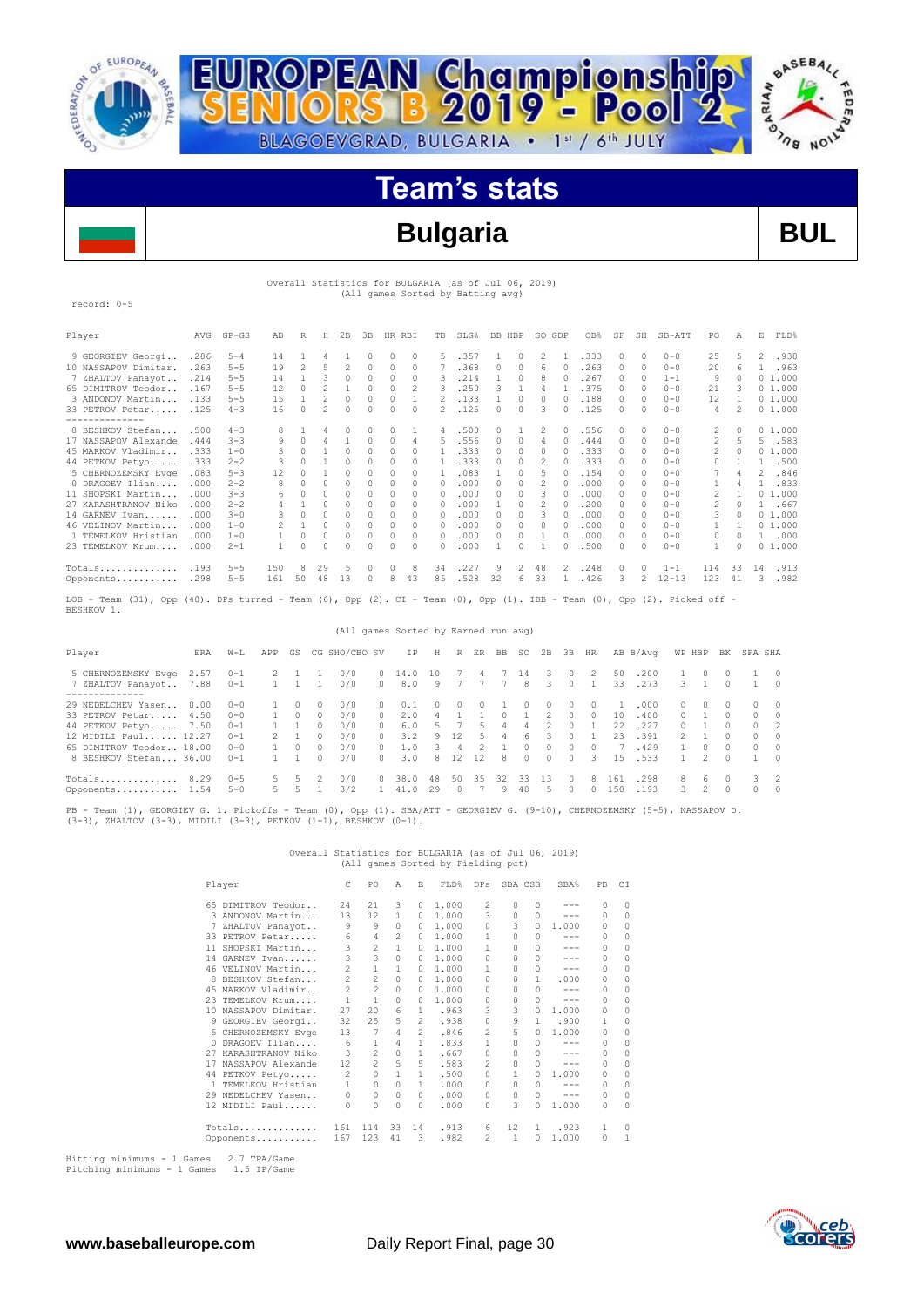



# **Team's stats**

# **Greece GRE**

# Overall Statistics for GREECE (as of Jul 06, 2019) (All games Sorted by Batting avg)

record: 3-2

| Player                                                                                                                                                       | AVG  | $GP - GS$ | AB  | R        | H  | 2B       | 3B |                          | HR RBI       | TB | SLG% |    | BB HBP        | SO GDP   |               | OB <sub>8</sub> | SF            | SH       | $SB-ATT$ | PO  | Α        | E.       | FLD%   |
|--------------------------------------------------------------------------------------------------------------------------------------------------------------|------|-----------|-----|----------|----|----------|----|--------------------------|--------------|----|------|----|---------------|----------|---------------|-----------------|---------------|----------|----------|-----|----------|----------|--------|
| 29 KOURTIS Dimitrios                                                                                                                                         | .455 | $5 - 5$   | 22  | 5.       | 10 |          | 0  |                          | 8            | 20 | .909 | 2  | $\Box$        | 3        | n.            | .500            | $\mathcal{O}$ | $\Omega$ | $1 - 1$  | 11  | 9        | 5        | .800   |
| 11 GOUOREN Max T                                                                                                                                             | .421 | $5 - 5$   | 19  | 6        | 8  | $\Omega$ | 0  | $\mathfrak{D}$           | 5            | 14 | .737 | 3  | $\Box$        | 3        | $\cap$        | .478            |               |          | $0 - 1$  | 16  | $\Omega$ |          | 01.000 |
| 22 ROULIS Thomas W.,                                                                                                                                         | .333 | $5 - 5$   | 18  | 10       | 6  | $\cap$   | 0  | $\overline{\mathcal{L}}$ | 4            | 12 | .667 | 6  | $\Box$        | 4        | O.            | .500            | $\mathcal{O}$ | $\Omega$ | $2 - 2$  | 9   | 14       |          | 01.000 |
| 7 SECHOPOULOS Arist                                                                                                                                          | .316 | $5 - 5$   | 19  | 6        | 6  |          | U  |                          | 5            | 11 | .579 | 5. | $\cap$        | 6        | O.            | .458            | $\Omega$      | $\Omega$ | $0 - 0$  | 35  | 3        |          | 01.000 |
| 5 MAESTRALES Peter.                                                                                                                                          | .200 | $5 - 5$   | 15  |          | 3  |          | 0  | $\Omega$                 | 5            | 4  | .267 | 5  | $\bigcap$     | $\Omega$ |               | .400            | $\Omega$      | $\Omega$ | $2 - 2$  | 9   | 6        |          | 1 .938 |
| 13 SPILIOTIS Nichola                                                                                                                                         | .176 | $5 - 5$   | 17  | 4        | २  |          | O. | $\Omega$                 | <sup>0</sup> | 3  | .176 | २  | $\cap$        |          |               | .300            | $\cap$        | $\cap$   | $0 - 0$  | 6   |          |          | 01.000 |
| 12 LEKAS Tomas J                                                                                                                                             | .133 | $4 - 4$   | 15  |          |    |          | U  | 0                        | $\Omega$     | 3  | .200 | 0  | $\Box$        |          | O.            | .133            | $\mathcal{O}$ |          | $0 - 0$  | 26  | З        |          | .967   |
| 20 KALIVAS Ioannis M                                                                                                                                         | .077 | $4 - 4$   | 1.3 |          |    |          | U  | 0                        | $\Omega$     |    | .077 | 2  |               | 6        |               | .250            | 0             | $\Omega$ | $0 - 1$  | 8   |          |          | .889   |
| -------------                                                                                                                                                |      |           |     |          |    |          |    |                          |              |    |      |    |               |          |               |                 |               |          |          |     |          |          |        |
| 24 LOMIS Dimitrios P                                                                                                                                         | .400 | $3 - 1$   | 5.  | $\Omega$ | 2  |          | U  | 0                        | $\Omega$     | 2  | 400  | 0  | $\mathcal{O}$ |          | O.            | .400            | 0             | 0        | $0 - 0$  |     |          |          | 01.000 |
| 9 PAPPS Steven J                                                                                                                                             | .400 | $1 - 1$   | 5.  |          | 2  |          | 0  | 0                        |              | 2  | .400 | 0  | $\Box$        |          | O.            | .400            | $\Omega$      | $\Omega$ | $0 - 0$  | 0   |          |          | 1 .500 |
| 25 LES Bill A                                                                                                                                                | .167 | $4 - 4$   | 12  |          |    |          |    | $\Omega$                 | 0            | 3  | .250 | 0  | 0             |          |               | .167            | $\Omega$      | $\Omega$ | $0 - 0$  | 3   |          |          | 01.000 |
| 10 TSIFLIKIOTIS Geor                                                                                                                                         | .167 | $3 - 1$   | 6   | $\Omega$ |    |          |    | $\Omega$                 |              |    | .167 |    | $\Omega$      |          |               | .375            | $\Omega$      | $\Omega$ | $0 - 0$  | 5   |          |          | 01.000 |
| 17 ZOUMBOULAKIS Deme                                                                                                                                         | .000 | $3 - 0$   | 3   | $\Omega$ | O. |          | U  | 0                        | <sup>0</sup> | O. | .000 | 0  | $\cap$        | 3        |               | .000            | $\Omega$      | 0        | $0 - 0$  |     | n        |          | 01.000 |
| 36 ARGYROPOULOS Ange                                                                                                                                         | .000 | $2 - 0$   | 2   | $\Omega$ | n  |          |    | $\Omega$                 | $\Omega$     | 0  | .000 | 0  | $\Omega$      |          |               | . 000           | $\Omega$      | $\Omega$ | $0 - 0$  | 0   |          | $\Omega$ | .000   |
| 44 GOUNARIS Alexandr                                                                                                                                         | .000 | $1 - 0$   | 2   | $\Omega$ | 0  |          | 0  | 0                        |              | 0  | .000 |    | 0             |          |               | .333            | $\Omega$      | $\Omega$ | $0 - 0$  |     | O        |          | 01.000 |
| 38 KOUNTIS Jonathan.                                                                                                                                         | .000 | $1 - 1$   |     | $\Omega$ | 0  |          |    | $\Omega$                 | $\Omega$     | 0  | .000 | 0  | $\mathcal{O}$ |          | O.            | .000            | 0             | 0        | $0 - 0$  | 0   |          |          | 01.000 |
| Totals                                                                                                                                                       | .264 | $5 - 5$   | 174 | 36       | 46 | 9        | 0  |                          | 30           | 76 | .437 | 29 |               | 48       | $\mathcal{L}$ | .371            |               | 2        | $5 - 7$  | 132 | 44       | 9        | .951   |
| Opponents                                                                                                                                                    | .264 | $5 - 5$   | 174 | 39       | 46 | 9        | 2  |                          | 36           | 80 | .460 | 26 | 3             | 36       | $\mathcal{L}$ | .366            | 2             | $\Omega$ | $4 - 8$  | 132 | 42       | 9        | .951   |
| Team (39), Opp (35). DPs turned - Team (2), Opp (4). CI - Team (1), KOURTIS 1. IBB - Team (3), KOURTIS 2, SECHOPOULOS<br>LOB -<br>1. Picked off - KALIVAS 1. |      |           |     |          |    |          |    |                          |              |    |      |    |               |          |               |                 |               |          |          |     |          |          |        |

## (All games Sorted by Earned run avg)

| Player                                       | ERA          | $W-L$              | APP           | GS            |                | CG SHO/CBO SV |               | ΙP           | Η  | R   | ER | BB | SO. | 2B            | 3B             | HR               |          | AB B/Aνα       | WP HBP        |        | BK       | SFA SHA        |                        |
|----------------------------------------------|--------------|--------------------|---------------|---------------|----------------|---------------|---------------|--------------|----|-----|----|----|-----|---------------|----------------|------------------|----------|----------------|---------------|--------|----------|----------------|------------------------|
| 4 CHRISTIDIS Dean E<br>38 KOUNTIS Jonathan.  | 0.00<br>9.00 | $1 - 0$<br>$1 - 1$ | 3.            |               | O.<br>$\Omega$ | 0/1<br>0/0    | 0<br>$\Omega$ | 9.0<br>8.0   | 8  | 9   | 8  |    | 10  | $\mathcal{L}$ | n.<br>$\Omega$ | $\Box$           | 33<br>33 | .182<br>.242   | 5.            | O.     | $\Omega$ | 0              | $\circ$<br>$\sim$ 0    |
| .                                            |              |                    |               |               |                |               |               |              |    |     |    |    |     |               |                |                  |          |                |               |        |          |                |                        |
| 13 SPILIOTIS Nichola<br>14 KAMETAS Robert D. | 0.00<br>2.25 | $0 - 0$<br>$0 - 0$ |               |               | n              | 0/0<br>0/0    | $\cap$        | 2.0<br>4.0   |    |     |    |    |     |               |                | $\Box$<br>$\cap$ | 6.<br>13 | . 000<br>. 231 | 0.<br>$\cap$  | O.     |          |                | $\Omega$<br>$\bigcirc$ |
| 44 GOUNARIS Alexandr                         | 6.75         | $0 - 0$            | $\mathcal{R}$ | $\mathcal{O}$ | $\cap$         | 0/1           |               | 6.2          | 6. | 5.  | 5. | 4  |     | $\mathcal{O}$ | $\Omega$       |                  | 23       | .261           | $\mathcal{D}$ | $\cap$ | $\cap$   | O.             | $\Omega$               |
| 41 BOURDANIOTIS Theo                         | 7.36         | $0 - 0$            |               | $\mathcal{O}$ | n.             | 0/0           | ∩.            | 3.2          | h  |     | 3  |    |     | 4             |                | $\Box$           | 18       | .333           |               |        |          |                | $\bigcirc$             |
| 28 ORFANAKOS Evagelo                         | 8.10         | $1 - 0$            | 3             | $\Omega$      | $\cap$         | 0/0           | $\cap$        | 6.2          |    | Б.  | Б. |    |     |               |                |                  | 26       | .269           | $\cap$        | $\cap$ | $\cap$   | $\cap$         | $\sim$ 0               |
| 29 KOURTIS Dimitrios                         | 9.00         | $0 - 1$            |               |               | n              | 0/0           | $\cap$        | 3.0          |    |     |    |    |     |               | $\cap$         | $\Box$           | 14       | .357           | 3.            | $\cap$ |          | <sup>n</sup>   | $\cap$                 |
| 5 MAESTRALES Peter. 54.00                    |              | $0 - 0$            | $\mathcal{P}$ | $\mathcal{O}$ | n              | 0/0           | $\cap$        | 1.0          | 5  | Б.  | 6  |    |     | $\mathcal{O}$ | <sup>n</sup>   | 3                | 8        | .625           |               | $\cap$ | $\cap$   | O.             | $\Omega$               |
| $Totals$ $6.55$                              |              | $3 - 2$            |               |               |                |               |               | $\cap$<br>44 | 46 | 39  | 32 | 26 | 36  | 9             |                |                  | 74       | .264           | 13            | २      |          | $\mathfrak{D}$ | $\bigcirc$             |
| Opponents                                    | 6.34         | $2 - 3$            | $\sim$        | ь             | n              | 0/0           |               | 44.0         | 46 | 36. | 31 | 29 | 48  | 9             |                |                  | 174      | 264            | 10            |        |          |                | $\overline{2}$         |

PB - Team (2), LEKAS 2, Opp (2). Pickoffs - Team (3), ORFANAKOS 1, KAMETAS 1, CHRISTIDIS 1, Opp (1). SBA/ATT - LEKAS (3-4),<br>ORFANAKOS (1-2), KOURTIS (1-1), CHRISTIDIS (0-1), GOUNARIS (0-1), KAMETAS (0-1), MAESTRALES (1-1),  $(1-1)$ .

# Overall Statistics for GREECE (as of Jul 06, 2019) (All games Sorted by Fielding pct)

|    | Player               |                | PO           | Α        | E.       | FLD%  | DPs           | SBA CSB      |                | SBA%    | PB             | C1       |
|----|----------------------|----------------|--------------|----------|----------|-------|---------------|--------------|----------------|---------|----------------|----------|
| 7  | SECHOPOULOS Arist    | 38             | 35           | 3        | 0        | 1.000 | 2             | 0            | 0              |         | n              | $\Omega$ |
|    | 22 ROULIS Thomas W   | 23             | 9            | 14       | 0        | 1,000 | 1             | 0            | 0              |         | 0              | $\Omega$ |
|    | 11 GOUOREN Max T     | 16             | 16           | $\Omega$ | 0        | 1,000 | 0             | <sup>0</sup> | 0              |         | 0              | $\Omega$ |
|    | 13 SPILIOTIS Nichola | 6              | 6            | $\Omega$ | 0        | 1,000 | n             | n            | 0              |         | $\cap$         | $\Omega$ |
|    | 10 TSIFLIKIOTIS Geor | 5              | 5            | 0        | 0        | 1,000 | n             | 0            | 0              | ---     | $\Omega$       | $\Omega$ |
|    | 25 LES Bill A        | 4              | 3            | 1        | 0        | 1,000 | n             | 0            | 0              | $- - -$ | $\Omega$       | $\Omega$ |
|    | 28 ORFANAKOS Evagelo | 3              | 0            | 3        | 0        | 1,000 | 0             | 1            | 1              | .500    | $\mathcal{O}$  | $\Omega$ |
|    | 14 KAMETAS Robert D. | $\overline{c}$ | $\mathbf{1}$ | 1        | 0        | 1,000 | 0             | $\Omega$     | 1              | .000    | $\mathcal{O}$  | $\Omega$ |
| 4  | CHRISTIDIS Dean E    |                | 0            |          | 0        | 1,000 | n             | n            | 1              | .000    | 0              | 0        |
| 41 | BOURDANIOTIS Theo    | 1              | 0            | 1        | 0        | 1,000 | n             | 0            | 0              | $- - -$ | $\Omega$       | $\Omega$ |
|    | 38 KOUNTIS Jonathan. |                | 0            | 1        | $\Omega$ | 1,000 | n             |              | O.             | 1,000   | $\Omega$       | 0        |
|    | 24 LOMIS Dimitrios P |                | 1            | $\Omega$ | 0        | 1,000 | n             | 0            | 0              | $- - -$ | 0              | $\Omega$ |
|    | 44 GOUNARIS Alexandr |                | 1            | 0        | 0        | 1,000 | n             | n            | 1              | .000    | 0              | $\Omega$ |
| 17 | ZOUMBOULAKIS Deme    |                | 1            | 0        | $\Omega$ | 1,000 | n             | 0            | 0              | $- - -$ | 0              | $\Omega$ |
|    | 12 LEKAS Tomas J     | 30             | 26           | 3        | 1        | .967  | n             | 3            | 1              | .750    | $\mathfrak{D}$ | $\Omega$ |
|    | 5 MAESTRALES Peter.  | 16             | 9            | 6        | 1.       | .938  | 1             | 1            | 0              | 1,000   | 0              | $\Omega$ |
|    | 20 KALIVAS Toannis M | 9              | 8            | 0        | 1.       | .889  | 0             |              | 0              | 1,000   | $\Omega$       | $\Omega$ |
|    | 29 KOURTIS Dimitrios | 25             | 11           | 9        | 5.       | .800  | 1             | 1            | 0              | 1,000   | 0              | 1        |
|    | 9 PAPPS Steven J     | 2              | 0            |          | 1        | .500  | 0             | 0            | 0              | $- - -$ | 0              | $\Omega$ |
|    | 36 ARGYROPOULOS Ange | 0              | 0            | 0        | 0        | .000  | 0             | 0            | 0              | $- - -$ | 0              | $\Omega$ |
|    | Totals               | 185            | 132          | 44       | 9        | .951  | $\mathcal{P}$ | 4            | 4              | .500    | 2              | 1        |
|    | Opponents            | 183            | 132          | 42       | 9        | .951  | 4             | 5            | $\mathfrak{D}$ | .714    | $\mathcal{P}$  | $\Omega$ |

Hitting minimums - 1 Games 2.7 TPA/Game Pitching minimums - 1 Games 1.5 IP/Game

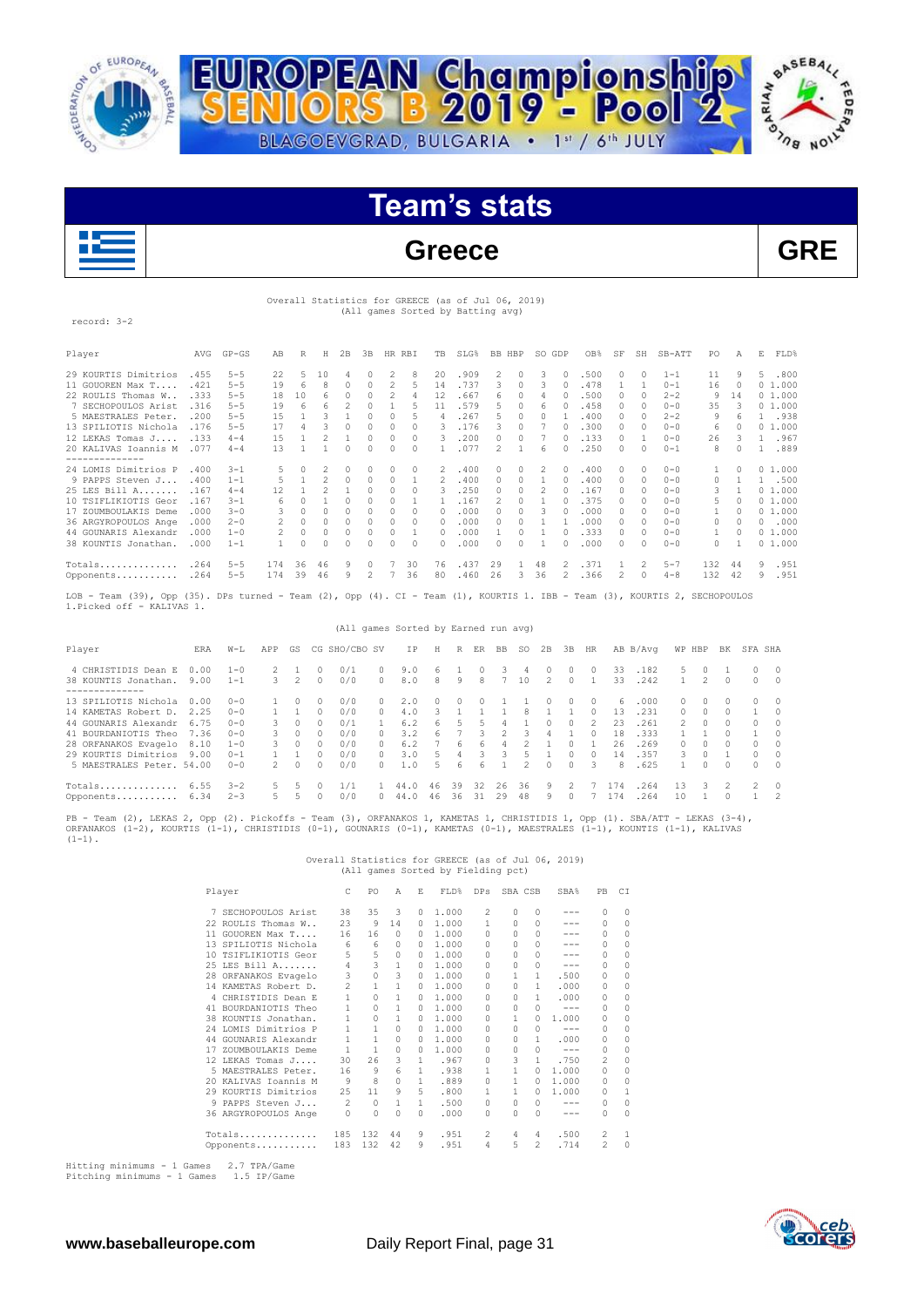



# **Team's stats**

# **Ireland IRL**

ίĘD

|                                                                                                                                                                            | Overall Statistics for IRELAND (as of Jul 06, 2019)<br>(All games Sorted by Batting avg) |                                           |                      |                     |                      |                     |                    |                                                                       |                         |              |                 |                     |                          |                          |                                                                                                                                                                                                                                                                                                                                                                                                                     |                           |                                |               |                    |                                |                      |                      |                      |
|----------------------------------------------------------------------------------------------------------------------------------------------------------------------------|------------------------------------------------------------------------------------------|-------------------------------------------|----------------------|---------------------|----------------------|---------------------|--------------------|-----------------------------------------------------------------------|-------------------------|--------------|-----------------|---------------------|--------------------------|--------------------------|---------------------------------------------------------------------------------------------------------------------------------------------------------------------------------------------------------------------------------------------------------------------------------------------------------------------------------------------------------------------------------------------------------------------|---------------------------|--------------------------------|---------------|--------------------|--------------------------------|----------------------|----------------------|----------------------|
| record: 1-4                                                                                                                                                                |                                                                                          |                                           |                      |                     |                      |                     |                    |                                                                       |                         |              |                 |                     |                          |                          |                                                                                                                                                                                                                                                                                                                                                                                                                     |                           |                                |               |                    |                                |                      |                      |                      |
| Player                                                                                                                                                                     |                                                                                          | AVG GP-GS                                 | AB                   | R                   | Η                    | 2B                  |                    | 3B HR RBI                                                             |                         | TB SLG%      |                 | BB HBP              |                          | SO GDP                   |                                                                                                                                                                                                                                                                                                                                                                                                                     | OB%                       | SF                             | SH            | SB-ATT             | PO                             | A                    |                      | E FLD%               |
| 29 COSGROVE Joe .364                                                                                                                                                       |                                                                                          | $4 - 4$                                   | 11                   | 1                   | 4                    | $\circ$             | 1                  | 0                                                                     | 1                       | 6            | .545            | 4                   | 0                        | 2                        | 0                                                                                                                                                                                                                                                                                                                                                                                                                   | .533                      | 0                              | $\circ$       | $2 - 2$            | 31                             | 5                    | 4                    | .900                 |
| 5 MCAULIFFE Brian                                                                                                                                                          | .267                                                                                     | $5 - 5$                                   | 15                   | 0                   | 4                    | 1                   | 0                  | 0                                                                     | 2<br>5                  |              | .333            | 1                   | 0                        | 4                        | 0                                                                                                                                                                                                                                                                                                                                                                                                                   | .294                      | 1                              | 0             | $0 - 0$            | 5                              | 4                    | $\mathbf{1}$         | .900                 |
| 23 DILLON Patrick .250<br>58 FARRELL Leo .214<br>--------------                                                                                                            |                                                                                          | $5 - 5$<br>$5 - 5$                        | 16<br>14             | $\overline{4}$<br>3 | $\overline{4}$<br>3  | $\circ$<br>0        | 0<br>0             | 1<br>0                                                                | 2<br>0                  | 7<br>3       | .438<br>.214    | 1<br>0              | $\mathbf{1}$<br>$\Omega$ | 3<br>2                   | $\circ$<br>$\Omega$                                                                                                                                                                                                                                                                                                                                                                                                 | .333<br>.214              | $\Omega$<br>0                  | 0<br>0        | $1 - 1$<br>$2 - 2$ | 6<br>7                         | 9<br>$\Omega$        | 3<br>$\mathbf{1}$    | .833<br>.875         |
| 0 HONAN Liam .333                                                                                                                                                          |                                                                                          | $1 - 1$                                   | 3                    | 0                   | 1                    | 0                   | 0                  | $\circ$                                                               | 0<br>-1                 |              | .333            | 0                   | $\circ$                  | 1                        | $\bigcap$                                                                                                                                                                                                                                                                                                                                                                                                           | .333                      | $\circ$                        | $\Omega$      | $0 - 0$            | $\circ$                        | 0                    | $\circ$              | .000                 |
| 12 McGEE Michael .250                                                                                                                                                      |                                                                                          | $4 - 3$                                   | 12                   | 4                   | 3                    | $\circ$             | 0                  | 2                                                                     | 5<br>9                  |              | .750            | 0                   | $\circ$                  | 5                        | $\circ$                                                                                                                                                                                                                                                                                                                                                                                                             | .250                      | $\Box$                         | $\Omega$      | $0 - 0$            | 6                              | 1                    |                      | 01.000               |
| 36 DVORAK Liam .200                                                                                                                                                        |                                                                                          | $2 - 1$                                   | 5                    | 0                   | 1                    | $\circ$             | 0                  | 0                                                                     | 1<br>0                  |              | .200            | 1                   | 0                        | 0                        | 1                                                                                                                                                                                                                                                                                                                                                                                                                   | .333                      | $\Omega$                       | 0             | $0 - 1$            | $\overline{1}$                 | 2                    |                      | 1 .750               |
| 24 COLE Michael .200<br>17 FERRATO Michael . 167                                                                                                                           |                                                                                          | $3 - 2$<br>$3 - 2$                        | 5<br>6               | 0<br>1              | 1<br>1               | 0<br>$\circ$        | 0<br>0             | 0<br>0                                                                | 2<br>1<br>0             | 1            | .200<br>.167    | -1<br>2             | 0<br>0                   | 2<br>2                   | 0<br>$\mathbf{1}$                                                                                                                                                                                                                                                                                                                                                                                                   | .333<br>.375              | 0<br>0                         | 0<br>0        | $0 - 0$<br>$0 - 0$ | 18<br>6                        | 2<br>$\Omega$        |                      | 01.000<br>01.000     |
| 22 POWER Brendan . 125                                                                                                                                                     |                                                                                          | $4 - 4$                                   | 8                    | $\mathbf{1}$        | 1                    | $\circ$             | 0                  | $\Omega$                                                              | 0<br>$\mathbf{1}$       |              | .125            | 1                   | $\Box$                   | 1                        | $\circ$                                                                                                                                                                                                                                                                                                                                                                                                             | .222                      | 0                              | $\Omega$      | $0 - 0$            | $\overline{4}$                 | 5                    |                      | 1 .900               |
| 11 CUEVAS Jamie . 111                                                                                                                                                      |                                                                                          | $5 - 3$                                   | 9                    | $\Omega$            | $\mathbf{1}$         | $\circ$             | 0                  | 0                                                                     | 0                       | $\mathbf{1}$ | .111            | 1                   | 0                        | 2                        | $\circ$                                                                                                                                                                                                                                                                                                                                                                                                             | .200                      | 0                              | $\circ$       | $0 - 0$            | 9                              | 0                    |                      | 01.000               |
| 8 SANTOIANNI Conor. . 083                                                                                                                                                  |                                                                                          | $4 - 3$                                   | 12                   | 0                   | 1                    | 0                   | 0                  | 0                                                                     | 1                       | $\mathbf{1}$ | .083            | 0                   | 0                        | 6                        | $\circ$                                                                                                                                                                                                                                                                                                                                                                                                             | .083                      | $\circ$                        | 0             | $0 - 0$            | 4                              | 0                    |                      | 01.000               |
| 21 DOLAN John P .000                                                                                                                                                       |                                                                                          | $4 - 2$                                   | -6                   | $\circ$             | $\circ$              | $\overline{0}$      | $\circ$            | $\circ$                                                               | $\circ$<br>-1           |              | .000            | $\circ$             | $\circ$                  | $\circ$                  | $\circ$                                                                                                                                                                                                                                                                                                                                                                                                             | .000                      | $\overline{1}$                 | $\circ$       | $0 - 0$            | $\circ$                        | $\circ$              |                      | 0.000                |
| 27 WALSH Patrick . 000                                                                                                                                                     |                                                                                          | $3 - 2$                                   | 6                    | $\circ$             | 0                    | $\overline{0}$      | $\circ$            | 0                                                                     | 0<br>$\Omega$           |              | .000            | 2                   | $\Box$                   | 3                        | $\circ$                                                                                                                                                                                                                                                                                                                                                                                                             | .250                      | 0                              | 0             | $0 - 0$            | 10                             | 3                    |                      | 1.929                |
| 7 GEOGHEGAN Frank . 000<br>18 FOX Allan                                                                                                                                    | .000                                                                                     | $4 - 1$<br>$3 - 2$                        | 4<br>4               | 2<br>0              | $\circ$<br>0         | $\overline{0}$<br>0 | 0<br>0             | 0<br>0                                                                | 0<br>$\Omega$<br>0<br>0 |              | .000<br>.000    | 0<br>0              | $\mathbf{1}$<br>0        | 1<br>2                   | $\circ$<br>0                                                                                                                                                                                                                                                                                                                                                                                                        | .200<br>.000              | $\Omega$<br>0                  | $\Omega$<br>0 | $0 - 0$<br>$0 - 0$ | $\overline{1}$<br>$\mathbf{1}$ | 0<br>0               |                      | 2 .333<br>01.000     |
| 16 GALLAHAR HALL Fio                                                                                                                                                       | .000                                                                                     | $3 - 0$                                   | 2                    | $\circ$             | $\circ$              | $\circ$             | $\circ$            | $\circ$                                                               | $\circ$<br>$\Omega$     |              | .000            | 0                   | $\circ$                  | 1                        | $\circ$                                                                                                                                                                                                                                                                                                                                                                                                             | .000                      | $\Omega$                       | $\circ$       | $0 - 0$            | $\circ$                        | $\mathbf{1}$         |                      | 01.000               |
| 14 SHIER Liam .000                                                                                                                                                         |                                                                                          | $1 - 0$                                   | 1                    | 0                   | 0                    | 0                   | 0                  | 0                                                                     | 0<br>$\Omega$           |              | .000            | 0                   | 0                        | 1                        | 0                                                                                                                                                                                                                                                                                                                                                                                                                   | .000                      | 0                              | 0             | $0 - 0$            | 0                              | 0                    | 0                    | .000                 |
| Totals .180                                                                                                                                                                |                                                                                          | $5 - 5$                                   | 139                  | 16                  | 25                   | 1                   | 1                  | 3<br>14                                                               | 37                      |              | .266            | 14                  | 2                        | 38                       | 2                                                                                                                                                                                                                                                                                                                                                                                                                   | .261                      | $\overline{2}$                 | 0             | $5 - 6$            | 110                            | 33                   | 14                   | .911                 |
| Opponents .299                                                                                                                                                             |                                                                                          | $5 - 5$                                   | 154                  | 43                  | 46                   | 8                   | 1                  | 5<br>36                                                               | 71                      |              | .461            | 22                  | 8                        | 48                       | 0                                                                                                                                                                                                                                                                                                                                                                                                                   | .404                      | 4                              | 3             | $5 - 7$            | 114                            | 45                   | 10                   | .941                 |
| LOB - Team (27), Opp (38). DPs turned - Team (1), Opp (3). IBB - Team (1), McAULIFFE 1, Opp (1). Picked off - DVORAK 1.                                                    |                                                                                          |                                           |                      |                     |                      |                     |                    | (All games Sorted by Earned run avg)                                  |                         |              |                 |                     |                          |                          |                                                                                                                                                                                                                                                                                                                                                                                                                     |                           |                                |               |                    |                                |                      |                      |                      |
| Player                                                                                                                                                                     | ERA                                                                                      | W-L                                       | APP GS CG SHO/CBO SV |                     |                      |                     |                    | ΙP                                                                    | H                       |              |                 | R ER BB SO 2B 3B HR |                          |                          |                                                                                                                                                                                                                                                                                                                                                                                                                     |                           |                                | AB B/Avg      |                    | WP HBP BK SFA SHA              |                      |                      |                      |
| --------------                                                                                                                                                             |                                                                                          |                                           |                      |                     |                      |                     |                    |                                                                       |                         |              |                 |                     |                          |                          |                                                                                                                                                                                                                                                                                                                                                                                                                     |                           |                                |               |                    |                                |                      |                      |                      |
| 3 HAYES Devin 0.00                                                                                                                                                         |                                                                                          | $1 - 0$                                   | $\mathbf{1}$         | 1                   | $\Omega$             | 0/1                 |                    | 6.0<br>$\Omega$                                                       | 4                       | $\circ$      | $\circ$         | $\circ$             | 7                        | $\Box$                   | $\Omega$                                                                                                                                                                                                                                                                                                                                                                                                            | $\bigcap$                 | 22                             | .182          | $\Omega$           | $\overline{1}$                 | $\Omega$             | $\circ$              | 0                    |
| 61 O ROURKE Ryan 0.00                                                                                                                                                      |                                                                                          | $0 - 0$                                   | 2                    | 1                   | 0                    | 0/1                 |                    | 0<br>4.0                                                              | 2                       | 0            | 0               | 0                   | 6                        | 1                        | 0                                                                                                                                                                                                                                                                                                                                                                                                                   | 0                         | 14                             | .143          | 1                  | 1                              | 0                    | $\Omega$             | $\Omega$             |
| 12 McGEE Michael 0.00<br>17 FERRATO Michael 0.00                                                                                                                           |                                                                                          | $0 - 0$<br>$0 - 0$                        | 3<br>1               | 0<br>0              | $\Omega$<br>0        | 0/1<br>0/0          |                    | 3.2<br>$\Omega$<br>0<br>0.2                                           | 3<br>1                  | 2<br>0       | 0<br>0          | 2<br>0              | 9<br>2                   | 0<br>1                   | -1.<br>0                                                                                                                                                                                                                                                                                                                                                                                                            | $\bigcap$<br>0            | 14<br>$\frac{4}{3}$            | .214<br>.250  | 2<br>0             | $\Omega$<br>$\circ$            | $\Omega$<br>0        | $\Omega$<br>0        | $\Omega$<br>0        |
| 36 DVORAK Liam 2.45                                                                                                                                                        |                                                                                          | $0 - 0$                                   | $\mathbf{1}$         | $\circ$             | $\circ$              | 0/0                 |                    | 0<br>3.2                                                              | 4                       | 5            | -1              | 3                   | 5                        | $\circ$                  | $\circ$                                                                                                                                                                                                                                                                                                                                                                                                             | $\circ$                   | 16                             | .250          | 2                  | $\circ$                        | $\circ$              | $\circ$              | 0                    |
| 27 WALSH Patrick 5.40                                                                                                                                                      |                                                                                          | $0 - 1$                                   | 1                    | 0                   | $\Omega$             | 0/0                 |                    | 0<br>5.0                                                              | 2                       | 3            | 3               | 3                   | 4                        | 1                        | 0                                                                                                                                                                                                                                                                                                                                                                                                                   | 0                         | 15                             | .133          | 2                  | 0                              | 0                    | 1                    | 2                    |
| 57 HILLERT Mitchell. 6.75                                                                                                                                                  |                                                                                          | $0 - 1$                                   | -1                   | 1                   | 0                    | 0/0                 |                    | 4.0<br>0                                                              | 9                       | 5            | 3               | 3                   | 4                        | 1                        | 0                                                                                                                                                                                                                                                                                                                                                                                                                   | -1                        | 20                             | .450          | -1                 | 0                              | 0                    | 0                    | 1                    |
| 29 COSGROVE Joe 9.00                                                                                                                                                       |                                                                                          | $0 - 0$                                   | 1                    | 0                   | $\Omega$             | 0/0                 |                    | $\bigcap$<br>2.0                                                      | 1                       | 2            | 2               | $\mathbf{1}$        | -5                       | 0                        | 0                                                                                                                                                                                                                                                                                                                                                                                                                   | 1                         | 7                              | .143          | 0                  | 1                              | $\Omega$             | $\Omega$             | $\Omega$             |
| 50 O BRIEN Slater 13.50                                                                                                                                                    |                                                                                          | $0 - 1$<br>$0 - 1$                        | 2<br>1               | -1<br>1             | $\Omega$<br>$\Omega$ | 0/0<br>0/0          |                    | $\Omega$<br>2.0<br>$\Omega$<br>2.0                                    | 4<br>7                  | 5<br>5       | 3<br>5          | 3<br>$\mathbf{1}$   | $-4$<br>1                | 1<br>1                   | $\circ$<br>0                                                                                                                                                                                                                                                                                                                                                                                                        | $\circ$<br>1              | 11<br>13                       | .364<br>.538  | 0<br>0             | $\overline{1}$<br>$\circ$      | $\Omega$<br>$\Omega$ | $\Omega$<br>$\Omega$ | $\Omega$<br>$\Omega$ |
| 9 SCOTT Brendan 22.50<br>14 SHIER Liam 30.86                                                                                                                               |                                                                                          | $0 - 0$                                   | 2                    | 0                   | 0                    | 0/0                 |                    | 0<br>2.1                                                              | 4                       | 8            | 8               | 4                   | -1                       | 0                        | 0                                                                                                                                                                                                                                                                                                                                                                                                                   | 1                         | 10                             | .400          | -1                 | 3                              | 0                    | $\mathbf{1}$         | 0                    |
| 41 McNAMARA Sean 40.50                                                                                                                                                     |                                                                                          | $0 - 0$                                   | -1                   | $\circ$             | 0                    | 0/0                 |                    | $\Omega$<br>1.1                                                       | 5                       | 8            | 6               | 2                   | $\circ$                  | 2                        | $\circ$                                                                                                                                                                                                                                                                                                                                                                                                             | $\mathbf{1}$              | 8                              | .625          | 2                  | 1                              | 0                    | 2                    | $\Omega$             |
| $Totals$ 7.61                                                                                                                                                              |                                                                                          | $1 - 4$                                   | 5                    | 5                   | 0                    | 1/1                 |                    | 36.2<br>0                                                             | 46                      | 43           | 31              | 22                  | 48                       | 8                        | $\mathbf{1}$                                                                                                                                                                                                                                                                                                                                                                                                        | 5                         | 154                            | .299          | 11                 | 8                              | $\Omega$             | 4                    | 3                    |
| Opponents 1.66                                                                                                                                                             |                                                                                          | $4 - 1$                                   | 5                    | 5                   | 2                    | 1/1                 |                    | $\mathbf{1}$<br>38.0                                                  | 25                      | 16           | $7\phantom{.0}$ | 14                  | 38                       | 1                        | 1                                                                                                                                                                                                                                                                                                                                                                                                                   | 3                         | 139                            | .180          | 5                  | 2                              | 0                    | 2                    | 0                    |
| PB - Team (3), COSGROVE 3, Opp (1). Pickoffs - Team (0), Opp (1). SBA/ATT - COLE (4-4), COSGROVE (2-4), DVORAK (0-2), O BRIEN<br>$(2-2)$ , SHIER $(1-1)$ , SCOTT $(1-1)$ . |                                                                                          |                                           |                      |                     |                      |                     |                    |                                                                       |                         |              |                 |                     |                          |                          |                                                                                                                                                                                                                                                                                                                                                                                                                     |                           |                                |               |                    |                                |                      |                      |                      |
|                                                                                                                                                                            |                                                                                          |                                           |                      |                     |                      |                     |                    | (All games Sorted by Fielding pct)                                    |                         |              |                 |                     |                          |                          |                                                                                                                                                                                                                                                                                                                                                                                                                     |                           |                                |               |                    |                                |                      |                      |                      |
|                                                                                                                                                                            |                                                                                          | Player                                    |                      |                     |                      | С                   | PO                 | Α                                                                     | Ε                       | FLD% DPs     |                 |                     | SBA CSB                  |                          | SBA%                                                                                                                                                                                                                                                                                                                                                                                                                | PB                        | C1                             |               |                    |                                |                      |                      |                      |
|                                                                                                                                                                            |                                                                                          | 24 COLE Michael                           |                      |                     |                      | 20                  | 18                 | 2                                                                     | 0                       | 1.000        |                 | 1                   | 4                        | 0                        | 1.000                                                                                                                                                                                                                                                                                                                                                                                                               | 0                         | $\Omega$                       |               |                    |                                |                      |                      |                      |
|                                                                                                                                                                            |                                                                                          | 11 CUEVAS Jamie                           |                      |                     |                      | 9                   | 9                  | $\circ$                                                               | $\circ$                 | 1.000        |                 | 0                   | $\circ$                  | $\Omega$                 | $\frac{1}{2} \frac{1}{2} \frac{1}{2} \frac{1}{2} \frac{1}{2} \frac{1}{2} \frac{1}{2} \frac{1}{2} \frac{1}{2} \frac{1}{2} \frac{1}{2} \frac{1}{2} \frac{1}{2} \frac{1}{2} \frac{1}{2} \frac{1}{2} \frac{1}{2} \frac{1}{2} \frac{1}{2} \frac{1}{2} \frac{1}{2} \frac{1}{2} \frac{1}{2} \frac{1}{2} \frac{1}{2} \frac{1}{2} \frac{1}{2} \frac{1}{2} \frac{1}{2} \frac{1}{2} \frac{1}{2} \frac{$                        | 0                         | $\Omega$                       |               |                    |                                |                      |                      |                      |
|                                                                                                                                                                            |                                                                                          | 12 McGEE Michael                          |                      |                     |                      | 7                   | 6                  | 1                                                                     | $\Omega$                | 1.000        |                 | 1                   | 0                        | $\Omega$                 | $---$                                                                                                                                                                                                                                                                                                                                                                                                               | 0                         | $\Omega$                       |               |                    |                                |                      |                      |                      |
|                                                                                                                                                                            |                                                                                          | 17 FERRATO Michael<br>8 SANTOIANNI Conor. |                      |                     |                      | 6<br>4              | 6<br>4             | 0<br>$\overline{0}$                                                   | 0 1.000<br>0 1.000      |              |                 | $\circ$<br>0        | 0<br>$\circ$             | 0<br>$\bigcap$           | $\frac{1}{2} \frac{1}{2} \frac{1}{2} \frac{1}{2} \frac{1}{2} \frac{1}{2} \frac{1}{2} \frac{1}{2} \frac{1}{2} \frac{1}{2} \frac{1}{2} \frac{1}{2} \frac{1}{2} \frac{1}{2} \frac{1}{2} \frac{1}{2} \frac{1}{2} \frac{1}{2} \frac{1}{2} \frac{1}{2} \frac{1}{2} \frac{1}{2} \frac{1}{2} \frac{1}{2} \frac{1}{2} \frac{1}{2} \frac{1}{2} \frac{1}{2} \frac{1}{2} \frac{1}{2} \frac{1}{2} \frac{$<br>$\qquad \qquad - -$ | 0<br>0                    | 0<br>$\Omega$                  |               |                    |                                |                      |                      |                      |
|                                                                                                                                                                            |                                                                                          | 16 GALLAHAR HALL Fio                      |                      |                     |                      | 1                   | $\circ$            | $\overline{1}$                                                        | 0 1.000                 |              |                 | 0                   | 0                        | $\Omega$                 | $\frac{1}{2} \frac{1}{2} \frac{1}{2} \frac{1}{2} \frac{1}{2} \frac{1}{2} \frac{1}{2} \frac{1}{2} \frac{1}{2} \frac{1}{2} \frac{1}{2} \frac{1}{2} \frac{1}{2} \frac{1}{2} \frac{1}{2} \frac{1}{2} \frac{1}{2} \frac{1}{2} \frac{1}{2} \frac{1}{2} \frac{1}{2} \frac{1}{2} \frac{1}{2} \frac{1}{2} \frac{1}{2} \frac{1}{2} \frac{1}{2} \frac{1}{2} \frac{1}{2} \frac{1}{2} \frac{1}{2} \frac{$                        | 0                         | $\Omega$                       |               |                    |                                |                      |                      |                      |
|                                                                                                                                                                            |                                                                                          | 61 O ROURKE Ryan                          |                      |                     |                      | 1                   | $\Omega$           | $\overline{1}$                                                        | 0 1.000                 |              |                 | $\Omega$            | $\circ$                  | $\bigcap$                | $\frac{1}{2} \frac{1}{2} \frac{1}{2} \frac{1}{2} \frac{1}{2} \frac{1}{2} \frac{1}{2} \frac{1}{2} \frac{1}{2} \frac{1}{2} \frac{1}{2} \frac{1}{2} \frac{1}{2} \frac{1}{2} \frac{1}{2} \frac{1}{2} \frac{1}{2} \frac{1}{2} \frac{1}{2} \frac{1}{2} \frac{1}{2} \frac{1}{2} \frac{1}{2} \frac{1}{2} \frac{1}{2} \frac{1}{2} \frac{1}{2} \frac{1}{2} \frac{1}{2} \frac{1}{2} \frac{1}{2} \frac{$                        | $\Omega$                  | $\Omega$                       |               |                    |                                |                      |                      |                      |
|                                                                                                                                                                            |                                                                                          | 3 HAYES Devin                             |                      |                     |                      | 1                   | 1                  | 0                                                                     | 0                       | 1.000        |                 | 0                   | 0                        | 0                        | $- - -$                                                                                                                                                                                                                                                                                                                                                                                                             | 0                         | 0                              |               |                    |                                |                      |                      |                      |
|                                                                                                                                                                            |                                                                                          | 18 FOX Allan                              |                      |                     |                      | 1                   | 1                  | $\circ$                                                               | $\circ$                 | 1.000        |                 | $\circ$             | $\circ$                  | $\circ$                  | $-- -$                                                                                                                                                                                                                                                                                                                                                                                                              | 0                         | $\Omega$                       |               |                    |                                |                      |                      |                      |
|                                                                                                                                                                            |                                                                                          | 27 WALSH Patrick<br>29 COSGROVE Joe       |                      |                     |                      | 14<br>40            | 10<br>31           | 3<br>-5                                                               | $\overline{1}$<br>4     | .929<br>.900 |                 | 0<br>0              | $\circ$<br>2             | $\circ$                  | $\sim$ $\sim$ $\sim$<br>.500                                                                                                                                                                                                                                                                                                                                                                                        | $\Omega$<br>3             | $\Omega$<br>0                  |               |                    |                                |                      |                      |                      |
|                                                                                                                                                                            |                                                                                          | 5 MCAULIFFE Brian                         |                      |                     |                      | 10                  | -5                 | 4                                                                     | 1                       | .900         |                 | 0                   | 0                        | 0                        | $--\,$                                                                                                                                                                                                                                                                                                                                                                                                              | 0                         | 0                              |               |                    |                                |                      |                      |                      |
|                                                                                                                                                                            |                                                                                          | 22 POWER Brendan                          |                      |                     |                      | 10                  | 4                  | $5 -$                                                                 | $\mathbf{1}$            | .900         |                 | $0 \qquad 0$        | $\circ$                  |                          | $\frac{1}{2} \frac{1}{2} \frac{1}{2} \frac{1}{2} \frac{1}{2} \frac{1}{2} \frac{1}{2} \frac{1}{2} \frac{1}{2} \frac{1}{2} \frac{1}{2} \frac{1}{2} \frac{1}{2} \frac{1}{2} \frac{1}{2} \frac{1}{2} \frac{1}{2} \frac{1}{2} \frac{1}{2} \frac{1}{2} \frac{1}{2} \frac{1}{2} \frac{1}{2} \frac{1}{2} \frac{1}{2} \frac{1}{2} \frac{1}{2} \frac{1}{2} \frac{1}{2} \frac{1}{2} \frac{1}{2} \frac{$                        | $\circ$                   | $\circ$                        |               |                    |                                |                      |                      |                      |
|                                                                                                                                                                            |                                                                                          | 58 FARRELL Leo                            |                      |                     |                      |                     |                    | 8 7 0 1                                                               |                         | .875         |                 | $0\qquad 0$         | $\overline{0}$           |                          | $\sim$ $\sim$ $\sim$                                                                                                                                                                                                                                                                                                                                                                                                | $\circ$                   | $\circ$                        |               |                    |                                |                      |                      |                      |
|                                                                                                                                                                            |                                                                                          | 23 DILLON Patrick                         |                      |                     |                      |                     |                    | 18   6   9   3                                                        |                         | .833         |                 | $0\qquad 0$         | $\overline{0}$           |                          | $\sim$ $\sim$ $\sim$                                                                                                                                                                                                                                                                                                                                                                                                | $\circ$                   | $\circ$                        |               |                    |                                |                      |                      |                      |
|                                                                                                                                                                            |                                                                                          | 36 DVORAK Liam<br>7 GEOGHEGAN Frank       |                      |                     |                      | 4                   |                    | $1 \quad 2$<br>$\begin{array}{ccccccccc}\n3 & & 1 & & 0\n\end{array}$ | $\mathbf{1}$<br>2       | .750<br>.333 |                 | $\circ$<br>$0$ 0    | $\circ$                  | $\overline{2}$<br>$\cap$ | .000<br>$\frac{1}{2} \frac{1}{2} \frac{1}{2} \frac{1}{2} \frac{1}{2} \frac{1}{2} \frac{1}{2} \frac{1}{2} \frac{1}{2} \frac{1}{2} \frac{1}{2} \frac{1}{2} \frac{1}{2} \frac{1}{2} \frac{1}{2} \frac{1}{2} \frac{1}{2} \frac{1}{2} \frac{1}{2} \frac{1}{2} \frac{1}{2} \frac{1}{2} \frac{1}{2} \frac{1}{2} \frac{1}{2} \frac{1}{2} \frac{1}{2} \frac{1}{2} \frac{1}{2} \frac{1}{2} \frac{1}{2} \frac{$                | $\circ$<br>$\overline{0}$ | $\circ$<br>$\Omega$            |               |                    |                                |                      |                      |                      |
|                                                                                                                                                                            |                                                                                          | 21 DOLAN John P                           |                      |                     |                      |                     |                    | $0\qquad 0\qquad 0$                                                   | $\circ$                 | .000         |                 | $0\qquad 0$         |                          | $\circ$                  | $\rightarrow$ $\rightarrow$ $\rightarrow$                                                                                                                                                                                                                                                                                                                                                                           | $\circ$                   | $\circ$                        |               |                    |                                |                      |                      |                      |
|                                                                                                                                                                            |                                                                                          | 57 HILLERT Mitchell.                      |                      |                     |                      |                     |                    | $0\qquad 0\qquad 0$                                                   | $\circ$                 | .000         |                 | $0\qquad 0$         |                          | $\circ$                  | $\frac{1}{2}$                                                                                                                                                                                                                                                                                                                                                                                                       | $\circ$                   | $\circ$                        |               |                    |                                |                      |                      |                      |
|                                                                                                                                                                            |                                                                                          | 41 McNAMARA Sean                          |                      |                     |                      | $\circ$             |                    | $0\qquad 0$                                                           | $\cap$                  | .000         |                 | $\circ$             | $\circ$                  | $\circ$                  | $- - - \,$                                                                                                                                                                                                                                                                                                                                                                                                          | $\circ$                   | $\overline{0}$                 |               |                    |                                |                      |                      |                      |
|                                                                                                                                                                            |                                                                                          | 9 SCOTT Brendan                           |                      |                     |                      |                     |                    | $\begin{matrix} 0 & 0 & 0 \end{matrix}$                               | $\sim$ 0                | .000         |                 | $\overline{0}$      | $\mathbf{1}$             | 0 1.000                  |                                                                                                                                                                                                                                                                                                                                                                                                                     | $\circ$                   | $\sim$ 0                       |               |                    |                                |                      |                      |                      |
|                                                                                                                                                                            |                                                                                          | 14 SHIER Liam                             |                      |                     |                      | $\circ$             | $\circ$            | $\circ$                                                               | $\circ$                 | .000         |                 | $\circ$             | $\mathbf{1}$             | 0 1.000                  |                                                                                                                                                                                                                                                                                                                                                                                                                     | $\circ$                   | $\overline{0}$                 |               |                    |                                |                      |                      |                      |
|                                                                                                                                                                            |                                                                                          | 50 O BRIEN Slater<br>0 HONAN Liam         |                      |                     |                      | $\circ$<br>$\circ$  | $\circ$<br>$\circ$ | $\circ$<br>$\circ$                                                    | $\circ$<br>$\circ$      | .000<br>.000 |                 | 0<br>$\circ$        | 2<br>$\circ$             | $\circ$                  | 0 1.000<br>$\frac{1}{2}$                                                                                                                                                                                                                                                                                                                                                                                            | 0                         | $\Omega$<br>$\circ$<br>$\circ$ |               |                    |                                |                      |                      |                      |

Hitting minimums - 1 Games 2.7 TPA/Game Pitching minimums - 1 Games 1.5 IP/Game

Totals.............. 157 110 33 14 .911 1 5 2 .714 3 0 Opponents........... 169 114 45 10 .941 3 5 1 .833 1 0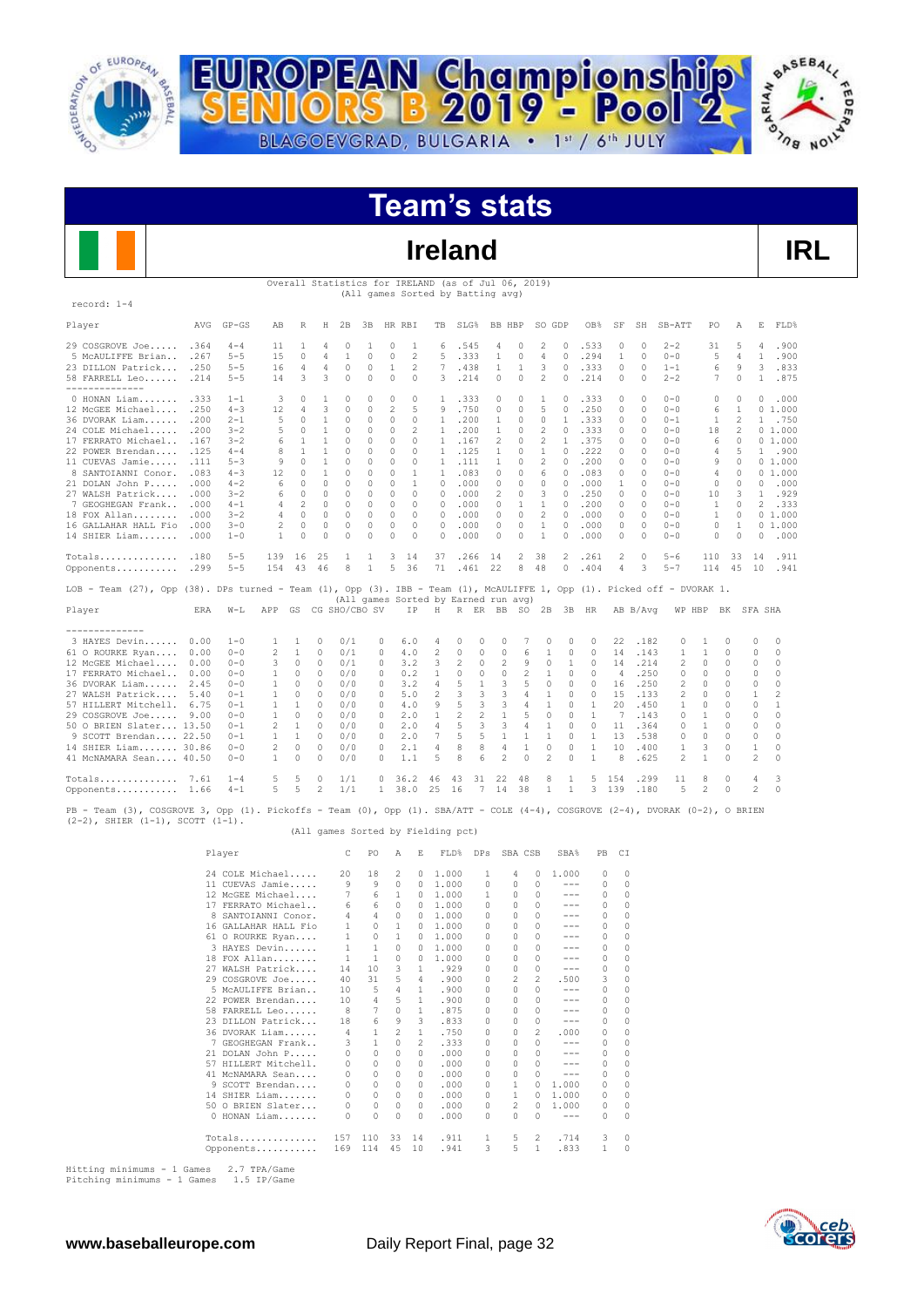

record: 6-0



# **Team's stats**



Overall Statistics for ISRAEL (as of Jul 06, 2019) (All games Sorted by Batting avg)

| Player             | AVG  | $GP - GS$ | AB  | R             | Н  | 2B     | 3B       | HR. | RBI      | TB         | SLG%     | BB.    | HBP      | SO. | GDP       | OB <sub>8</sub> | SF       | SH            | SB-ATT    | PO  | Α        | E        | FLD%   |
|--------------------|------|-----------|-----|---------------|----|--------|----------|-----|----------|------------|----------|--------|----------|-----|-----------|-----------------|----------|---------------|-----------|-----|----------|----------|--------|
| 2 GAILEN Blake     | .571 | $5 - 5$   | 21  | 9             | 12 |        |          | 2   | 8        |            | 22 1.048 | 5.     | 0        |     | 0         | .654            |          | 0             | $2 - 2$   | 13  |          |          | 01.000 |
| 22 GLASSER Mitch   | .421 | $6 - 6$   | 19  | 10            | 8  | 2      | $\cap$   | 2   | 9        | 16         | .842     | 8.     |          | 0   |           | .586            |          | 0             | $2 - 3$   | 7   | 9        |          | .941   |
| 16 PENPRASE Zach   | .381 | $6 - 6$   | 21  | 5             | R  |        | $\cap$   |     | 12       | 17         | .810     | 5.     | $\Omega$ |     |           | .481            |          | n             | $2 - 2$   | 11  | 16       |          | .964   |
| 45 ROSENBAUM Simon | .360 | $6 - 6$   | 25  | 6             |    |        |          |     |          | 16         | .640     |        | O.       |     |           | .407            | 0        | n             | $1 - 1$   | 34  |          |          | 01.000 |
| 3 PALLER Rob       | .273 | $6 - 6$   | 22  |               |    |        |          |     |          | 11         | .500     | 10     | $\cap$   |     |           | .500            |          |               | $2 - 2$   | 6   |          |          | .857   |
| 24 CALISAR Noam    | .176 | $4 - 4$   | 17  | $\mathcal{R}$ |    |        |          |     |          | 6.         | .353     | 2      |          |     |           | .300            | $\Omega$ | n             | $1 - 2$   | 1.  |          | 2        | .667   |
| 39 LOWENGART Asaf  | .158 | $6 - 6$   | 19  | 8             |    |        |          |     |          | 6.         | .316     | 4      | 3        | 6   |           | .385            | $\Omega$ |               | $4 - 4$   | 4   |          |          | .917   |
| 15 WOLF Jeremy     | .143 | $5 - 4$   | 14  |               |    |        |          |     |          | 2          | .143     |        |          | 4   |           | .368            |          | n             | $1 - 1$   | 5.  |          |          | 01.000 |
| --------------     |      |           |     |               |    |        |          |     |          |            |          |        |          |     |           |                 |          |               |           |     |          |          |        |
| 21 KATZ Ophir      | .333 | $1 - 1$   |     |               |    |        |          | 0   |          |            | .333     |        | $\Omega$ |     | $\Box$    | .500            | 0        | n             | $2 - 2$   | 0   |          | 0        | .000   |
| 43 ROSENBERG Jake  | .231 | $4 - 3$   | 13  | $\mathcal{R}$ | R  | $\cap$ | $\cap$   |     |          | 6.         | .462     | $\cap$ | $\cap$   | २   | $\bigcap$ | .231            | $\cap$   | $\cap$        | $1 - 1$   | 3   | $\Box$   |          | 01.000 |
| 7 EREL Tal         | .200 | $3 - 3$   | 10  |               |    |        |          |     |          | 3          | .300     |        | 3        |     | $\Omega$  | .429            | $\cap$   | n             | $0 - 0$   | 29  | $\Omega$ |          | 01.000 |
| 14 FABIAN Ari      | .200 | $4 - 1$   |     |               |    |        |          |     |          |            | .200     |        | $\cap$   |     |           | .333            |          |               | $0 - 0$   | 13  | $\Box$   |          | 01.000 |
| 31 GRILLO Danny    | .000 | $3 - 3$   | 10  |               |    |        |          |     |          | 0          | .000     |        |          |     |           | .167            |          |               | $0 - 0$   | 22  | 4        |          | 01.000 |
| 29 LEICHMAN Alon   | .000 | $1 - 0$   |     | $\Omega$      |    |        |          |     |          | $\Omega$   | .000     |        |          |     |           | .000            |          | n             | $0 - 0$   | 2   |          |          | 01.000 |
| 38 WILLEN Ryan     | .000 | $2 - 0$   |     |               |    |        |          |     |          | $^{\circ}$ | .000     |        | $\Omega$ | 0   |           | .000            | 0        | 0             | $0 - 0$   | 3   | $\Omega$ |          | 01.000 |
| 6 BAKER Corey      | .000 | $1 - 0$   |     |               |    |        |          |     | $\Omega$ | $\Omega$   | .000     |        |          | 0   |           | .000            |          | n             | $0 - 0$   | 0   |          | $\Omega$ | .000   |
| Totals             | .289 | $6 - 6$   | 201 | 61            | 58 | 13     |          | 12  | 55       | 107        | .532     | 45     | 9        | 54  |           | .434            | 3        | 2             | $18 - 20$ | 156 | 50       |          | .967   |
| Opponents          | .235 | $6 - 6$   | 196 | 26            | 46 | 5      | $\Omega$ | .5. | 22       | 66         | .337     | 18     | 3.       | 54  | 6         | .306            | 2        | $\mathcal{P}$ | $4 - 4$   | 146 | 39       | 10       | .949   |
|                    |      |           |     |               |    |        |          |     |          |            |          |        |          |     |           |                 |          |               |           |     |          |          |        |

LOB - Team (55), Opp (41). DPs turned - Team (6), Opp (3). IBB - Team (2), PALLER 1, PENPRASE 1, Opp (2).

## (All games Sorted by Earned run avg)

| Player                 | ERA  | $W-L$   | APP           | GS            |          | CG SHO/CBO SV |            | ΙP   | Н   | R            | ER       | BB. | SO.  | 2B            | 3B           | HR             |     | AB B/Avq | WP HBP        |          | BK       | SFA SHA      |                |
|------------------------|------|---------|---------------|---------------|----------|---------------|------------|------|-----|--------------|----------|-----|------|---------------|--------------|----------------|-----|----------|---------------|----------|----------|--------------|----------------|
| 11 BRODKOWITZ Eric     | 5.79 | $1 - 0$ | 2             | $\mathcal{L}$ | $\Omega$ | 0/0           | $\Omega$   | 9.1  | 9   | 7            | 6        |     | 5 15 | $\Omega$      | $\Omega$     | $\overline{2}$ | 37  | .243     | $\Omega$      | $\Omega$ | $\Omega$ | $\Omega$     | $\bigcirc$     |
| 30 SOREN Matt 0.00     |      | $1 - 0$ |               |               | n        | 0/1           |            | 7.0  | -2. | $\Omega$     | $\Omega$ |     |      |               | $\cap$       | $\Omega$       | 22  | .091     |               |          |          | 0            | $\Omega$       |
| 26 CRAMER Gabe 0.00    |      | $1 - 0$ | $\mathcal{P}$ |               | n        | 0/0           | $\cap$     | 6.0  |     | O.           | $\Omega$ |     |      | $\Omega$      | $\cap$       | $\cap$         | 19  | .053     | $\cap$        | $\cap$   | $\cap$   | $\Omega$     | $\circ$        |
| 47 ROTHEM Dan          | 0.00 | $0 - 0$ | $\mathcal{P}$ | $\cap$        | n        | 0/1           | ∩.         | 3.0  |     | <sup>n</sup> | $\Omega$ |     |      | $\Box$        | $\cap$       | 0              | 11  | .182     | 0.            | $\cap$   | $\cap$   | $\Omega$     | $\bigcirc$     |
| 12 WAGMAN Joey         | 1.50 | $0 - 0$ | $\mathcal{D}$ |               |          | 0/0           |            | 6.0  |     |              |          |     |      |               |              |                | 26  | .346     |               |          |          | <sup>n</sup> |                |
| 33 LIPETZ Shlomo       | 3.60 | $1 - 0$ | $\mathcal{P}$ | $\Box$        | 0        | 0/0           |            | 5.0  | 9   |              |          |     |      | $\Box$        | <sup>n</sup> |                | 21  | .429     | 0             |          | $\cap$   | $\Omega$     | $\bigcirc$     |
| 9 DEMARTE Jonathan.    | 3.60 | $2 - 0$ | $\mathcal{P}$ | $\cap$        | $\cap$   | 0/0           | ∩.         | 5.0  |     |              |          |     | ь.   | $\Box$        | $\cap$       | O.             | 17  | 118      | $\mathcal{D}$ | $\cap$   | $\Box$   |              | $\overline{1}$ |
| 6 BAKER Corey          | 4.50 | $0 - 0$ |               | $\cap$        | $\cap$   | 0/0           | $\cap$     | 2.0  |     |              |          |     |      |               |              | $\cap$         | 8   | .250     | 0             | $\cap$   | $\cap$   | $\cap$       | $\bigcirc$     |
| 34 PELMAN Dean         | 6.00 | $0 - 0$ | $\mathcal{P}$ | $\Omega$      | $\cap$   | 0/1           |            | 3.0  |     |              |          |     |      | $\Box$        | $\cap$       | $\cap$         | 10  | .100     | $\mathcal{P}$ |          | $\cap$   | n            | $\Omega$       |
| 29 LEICHMAN Alon 11.12 |      | $0 - 0$ |               |               | n        | 0/0           | $\cap$     | 5.2  | 9   |              |          | 3   | 2    | $\mathcal{L}$ | $\cap$       |                | 25  | .360     | $\cap$        | $\cap$   | $\Omega$ |              | $\overline{0}$ |
| Totals                 | 3.63 | $6 - 0$ | 6.            | 6             |          |               |            | 52.0 | 46  | 26           | 21       | 18  | 54   | -5            | $\Omega$     | 5.             | 196 | .235     | 6.            | 3        | $\cap$   |              | $\overline{2}$ |
| Opponents              | 9.99 | $0 - 6$ | 6.            | 6             | $\Omega$ | 0/0           | $^{\circ}$ | 48.2 | 58  | 61           | .54      | 45  | 54   | 13            |              | 12             | 201 | .289     | 14            | 9        |          |              | $\overline{2}$ |

PB - Team (1), GRILLO 1, Opp (2). Pickoffs - Team (1), LIPETZ 1. SBA/ATT - GRILLO (2-2), WAGMAN (2-2), EREL (2-2), BRODKOWITZ<br>(1-1), BAKER (1-1).

# Overall Statistics for ISRAEL (as of Jul 06, 2019) (All games Sorted by Fielding pct)

| Player              | C            | PO           | A             | E             | FLD%  | DPs          | SBA CSB  |              | SBA%                                                                                                                                                                                                                                                                                                                                                                                         | PB       | C1       |
|---------------------|--------------|--------------|---------------|---------------|-------|--------------|----------|--------------|----------------------------------------------------------------------------------------------------------------------------------------------------------------------------------------------------------------------------------------------------------------------------------------------------------------------------------------------------------------------------------------------|----------|----------|
| 45 ROSENBAUM Simon  | 36           | 34           | 2             | 0             | 1,000 | 3            | 0        | 0            | $-- -$                                                                                                                                                                                                                                                                                                                                                                                       | 0        | 0        |
| 7 EREL Tal          | 29           | 29           | $\Omega$      | $\Omega$      | 1,000 | 0            | 2        | 0            | 1,000                                                                                                                                                                                                                                                                                                                                                                                        | 0        | $\Omega$ |
| 31 GRILLO Danny     | 26           | 22           | 4             | 0             | 1,000 | 0            | 2        | 0            | 1.000                                                                                                                                                                                                                                                                                                                                                                                        | 1        | 0        |
| 2 GAILEN Blake      | 13           | 13           | 0             | 0             | 1,000 | 0            | 0        | 0            | $\frac{1}{2} \frac{1}{2} \frac{1}{2} \frac{1}{2} \frac{1}{2} \frac{1}{2} \frac{1}{2} \frac{1}{2} \frac{1}{2} \frac{1}{2} \frac{1}{2} \frac{1}{2} \frac{1}{2} \frac{1}{2} \frac{1}{2} \frac{1}{2} \frac{1}{2} \frac{1}{2} \frac{1}{2} \frac{1}{2} \frac{1}{2} \frac{1}{2} \frac{1}{2} \frac{1}{2} \frac{1}{2} \frac{1}{2} \frac{1}{2} \frac{1}{2} \frac{1}{2} \frac{1}{2} \frac{1}{2} \frac{$ | 0        | 0        |
| 14 FABIAN Ari       | 13           | 13           | $\Omega$      | 0             | 1,000 | 3            | 0        | 0            | ---                                                                                                                                                                                                                                                                                                                                                                                          | $\Omega$ | 0        |
| 15 WOLF Jeremy      | 6            | 5            | $\mathbf{1}$  | $\Omega$      | 1,000 | 0            | $\Omega$ | 0            | $- - -$                                                                                                                                                                                                                                                                                                                                                                                      | 0        | $\Omega$ |
| 29 LEICHMAN Alon    | 4            | 2            | 2             | 0             | 1,000 | 0            | $\Omega$ | 0            | $- - -$                                                                                                                                                                                                                                                                                                                                                                                      | 0        | 0        |
| 38 WILLEN Ryan      | 3            | 3            | $\circ$       | $\Omega$      | 1,000 | 0            | $\Omega$ | 0            | $- - -$                                                                                                                                                                                                                                                                                                                                                                                      | $\Omega$ | $\Omega$ |
| 12 WAGMAN Joey      | 3            | $\mathbf 1$  | 2             | 0             | 1,000 | 1.           | 2        | $\Omega$     | 1,000                                                                                                                                                                                                                                                                                                                                                                                        | $\Omega$ | 0        |
| 43 ROSENBERG Jake   | 3            | 3            | $\circ$       | 0             | 1,000 | 0            | $\circ$  | 0            | ---                                                                                                                                                                                                                                                                                                                                                                                          | 0        | $\Omega$ |
| 34 PELMAN Dean      | 2            | $\mathbf{1}$ | $\mathbf{1}$  | 0             | 1,000 | 0            | $\Omega$ | 0            | ---                                                                                                                                                                                                                                                                                                                                                                                          | $\Omega$ | 0        |
| 9 DEMARTE Jonathan. | $\mathbf{1}$ | 0            | 1             | 0             | 1,000 | <sup>n</sup> | $\Omega$ | $\Omega$     | $-- -$                                                                                                                                                                                                                                                                                                                                                                                       | 0        | $\Omega$ |
| 26 CRAMER Gabe      | 1            | 0            | 1             | 0             | 1,000 | 0            | $\Omega$ | 0            | ---                                                                                                                                                                                                                                                                                                                                                                                          | 0        | 0        |
| 11 BRODKOWITZ Eric  | 1            | 1            | $\Omega$      | 0             | 1,000 | <sup>n</sup> | 1        | 0            | 1,000                                                                                                                                                                                                                                                                                                                                                                                        | $\Omega$ | $\Omega$ |
| 16 PENPRASE Zach    | 28           | 11           | 16            | 1.            | .964  | 6            | 0        | 0            | $-- -$                                                                                                                                                                                                                                                                                                                                                                                       | 0        | $\Omega$ |
| 22 GLASSER Mitch    | 17           | 7            | 9             | 1             | .941  | 5            | 0        | 0            | ---                                                                                                                                                                                                                                                                                                                                                                                          | 0        | $\Omega$ |
| 39 LOWENGART Asaf   | 12           | 4            | 7             | 1.            | .917  | 0            | $\Omega$ | 0            | ---                                                                                                                                                                                                                                                                                                                                                                                          | 0        | 0        |
| 3 PALLER Rob        | 7            | 6            | $\Omega$      | 1.            | .857  | <sup>n</sup> | $\Omega$ | 0            | ---                                                                                                                                                                                                                                                                                                                                                                                          | $\Omega$ | $\Omega$ |
| 24 CALISAR Noam     | 6            | $\mathbf{1}$ | 3             | $\mathcal{L}$ | .667  | 0            | $\Omega$ | 0            | ---                                                                                                                                                                                                                                                                                                                                                                                          | 0        | $\Omega$ |
| 33 LIPETZ Shlomo    | 2            | 0            | 1             | 1.            | .500  | n            | $\Omega$ | 0            | $- - -$                                                                                                                                                                                                                                                                                                                                                                                      | $\Omega$ | 0        |
| 21 KATZ Ophir       | 0            | 0            | $\Omega$      | 0             | .000  | 0            | $\Omega$ | 0            | ---                                                                                                                                                                                                                                                                                                                                                                                          | $\Omega$ | $\Omega$ |
| 6 BAKER Corey       | $\circ$      | 0            | $\Omega$      | $\Omega$      | .000  | 0            | 1.       | $\Omega$     | 1,000                                                                                                                                                                                                                                                                                                                                                                                        | $\Omega$ | $\Omega$ |
| 30 SOREN Matt       | $\Omega$     | 0            | $\mathcal{O}$ | $\Omega$      | .000  | 0            | $\Omega$ | 0            | ---                                                                                                                                                                                                                                                                                                                                                                                          | 0        | 0        |
| 47 ROTHEM Dan       | $\Omega$     | O            | $\cap$        | <sup>n</sup>  | .000  | <sup>n</sup> | n        | <sup>0</sup> | ---                                                                                                                                                                                                                                                                                                                                                                                          | $\Omega$ | $\cap$   |
| $Totals$            | 213          | 156          | 50            | 7             | .967  | 6            | 4        | 0            | 1,000                                                                                                                                                                                                                                                                                                                                                                                        | 1        | 0        |
| Opponents           | 195          | 146          | 39            | 10            | .949  | 3            | 18       | 2            | .900                                                                                                                                                                                                                                                                                                                                                                                         | 2        | $\Omega$ |

Hitting minimums - 1 Games 2.7 TPA/Game Pitching minimums - 1 Games 1.5 IP/Game

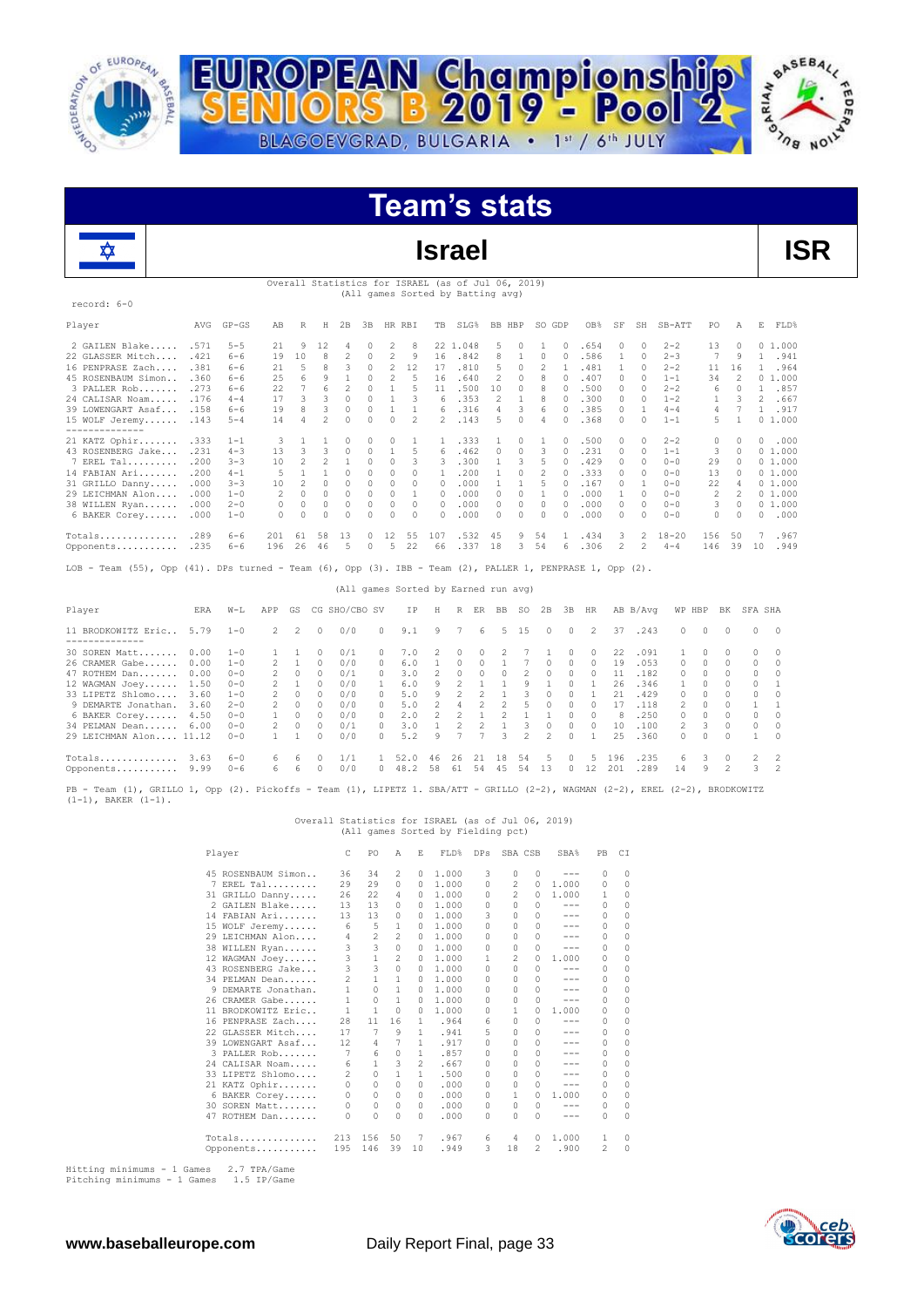

record: 4-2



# **Team's stats**

# **Russia RUS** Overall Statistics for RUSSIA (as of Jul 06, 2019) (All games Sorted by Batting avg) Player AVG GP-GS AB R H 2B 3B HR RBI TB SLG% BB HBP SO GDP OB% SF SH SB-ATT PO A E FLD% 24 CASTILLO David... .583 5-5 24 6 14 2 0 6 17 34 1.417 4 0 5 0 .643 0 0 1-1 7 14 1 .955<br>10 BULTE PINYA Frank .556 6-6 18 8 10 0 0 1 8 13 .722 3 0 0 0 .591 1 1 0-0 5 5 1 .909<br>23 MONAKHOV Maxim.... .484 5-5 22 7 8 2 0 2 4 1 10 BULTE PINYA Frank .556 6-6 18 8 10 0 0 1 8 13 .722 3 0 0 0 .591 1 1 0-0 5 5<br>23 MONAKHOV Maxim... .429 6-6 21 8 9 2 1 0 9 13 .619 7 0 4 0 .571 0 0 0-0 10 0<br>11 SOLER Geidys..... .364 5-5 22 7 8 2 0 2 4 16 .727 3 1 3 0 .46 23 MONAKHOV Maxim... .429 6-6 21 8 9 2 1 0 9 13 .619 7 0 4 0 .571 0 0 0-0 10 0 0 1.000 11 SOLER Geidys..... .364 5-5 22 7 8 2 0 2 4 16 .727 3 1 3 0 .462 0 0 3-4 11 0 0 1.000 38 VASILEV Viachesla .333 6-6 24 10 8 0 0 1 5 11 .458 5 1 4 0 .467 0 0 0-0 4 1 1 .833<br>18 LEONOV Denis..... .316 5-5 19 6 6 1 0 2 4 13 .684 3 0 5 0 .409 0 1 0-0 1 0 01.000<br>15 MONAKHOV Nikita... .294 6-5 17 8 5 1 0 0 6 6 .31 47 VALIENTE Luis.... .240 5-5 25 4 6 1 0 2 4 13 .520 1 1 3 1 .296 0 0 0-0 3 2 0 1.000 -------------<br>20 KOTLIAR Nikita... .500 1-1 4 2 2 0 0 0 2 .500 1 0 0 0.600 0 0 0-0 9 0 0.1.000<br>2 BOLGOV Alexander. .333 2-1 3 2 1 0 0 0 0 1 .333 2 0 0 0.6 33 KOBRINETS Alexey. .167 3-1 6 1 1 0 0 0 2 1 .167 2 0 0 0 .375 0 0 0-1 4 2 0 1.000 71 TONKOSHKUROV Dmir .000 1-0 1 0 0 0 0 0 0 0 .000 0 0 0 0 .000 0 0 0-0 0 0 0 .000 99 TRUSOV Anton..... .000 1-0 0 0 0 0 0 0 0 0 .000 0 0 0 0 .000 0 0 0-0 0 0 0 .000

Totals.............. .367 6-6 210 75 77 9 1 14 66 130 .619 45 7 32 2 .483 5 3 4-6 141 37 6 .967 Opponents........... .213 6-6 178 32 38 4 1 6 24 62 .348 33 3 67 1 .344 1 0 9-10 138 49 15 .926 LOB - Team (59), Opp (44). DPs turned - Team (2), Opp (4). IBB - Team (2), CASTILLO 2, Opp (3). Picked off - SOLER 1, BULTE

PINYA 1.

|                                                                                                                                                                                                       |      |                    |               |                               |           | (All games Sorted by Earned run avg) |                  |            |               |          |                |         |                |                |                      |                                 |                |              |                          |          |          |          |                         |
|-------------------------------------------------------------------------------------------------------------------------------------------------------------------------------------------------------|------|--------------------|---------------|-------------------------------|-----------|--------------------------------------|------------------|------------|---------------|----------|----------------|---------|----------------|----------------|----------------------|---------------------------------|----------------|--------------|--------------------------|----------|----------|----------|-------------------------|
| Player                                                                                                                                                                                                | ERA  | $W-L$              | APP           | GS                            |           | CG SHO/CBO SV                        |                  | TP         | H             | R        | ER             | BB      | SO.            | 2B             | 3B                   | HR                              |                | AB B/Avq     |                          | WP HBP   | BK       | SFA SHA  |                         |
| 19 LOBANOV Andrei<br>98 CASTELLO Rody 6.75<br>--------------                                                                                                                                          | 2.00 | $1 - 0$<br>$1 - 1$ | $2^{\circ}$   | $\overline{2}$<br>$2 \quad 1$ | $\Omega$  | 1/0<br>0/0                           | $\cap$<br>$\cap$ | 9.0<br>9.1 | 8<br>8        | 2<br>7   | 2<br>7         | 3.<br>5 | 13<br>11       | -1<br>$\Omega$ | $\Omega$<br>$\Omega$ | $\overline{1}$<br>$\mathcal{L}$ | 34<br>35       | .235<br>.229 | $\Omega$<br>$\mathbf{1}$ | $\Omega$ | $\Omega$ | $\Omega$ | $0\qquad 0$<br>$\sim$ 0 |
| 24 CASTILLO David                                                                                                                                                                                     | 0.00 | $0 - 0$            |               | $\mathcal{O}$                 | $\bigcap$ | 0/0                                  |                  | 1.0        |               |          |                |         |                |                | $\Omega$             | O.                              | $\overline{a}$ | .250         |                          |          |          | $\Omega$ | $\Omega$                |
| 1 FARAONOV Viktor                                                                                                                                                                                     | 0.00 | $0 - 0$            |               | $\Omega$                      | $\Omega$  | 0/0                                  | $\cap$           | 1.0        | $\Box$        | $\Omega$ | $\Omega$       |         | $\mathfrak{D}$ | $\Omega$       | $\Omega$             | 0                               | $\mathcal{R}$  | .000         | $\Omega$                 | $\Omega$ |          | $\Omega$ | $\circ$                 |
| 38 VASILEV Viachesla                                                                                                                                                                                  | 0.00 | $0 - 0$            | $\mathbf{1}$  | $\Box$                        | $\cap$    | 0/0                                  | ∩.               | 1.0        | $\cap$        | $\Omega$ | $\Omega$       |         |                | $\cap$         | $\cap$               | $\cap$                          | $\mathcal{R}$  | .000         | $\Omega$                 | $\cap$   | $\cap$   | $\Omega$ | $\Omega$                |
| 50 MARKOV Nikolay                                                                                                                                                                                     | 0.00 | $0 - 0$            |               | $\mathcal{O}$                 | $\cap$    | 0/0                                  | ∩.               | 0.0        |               | 0        | <sup>0</sup>   |         | 0              | $\cap$         | $\cap$               | $\cap$                          |                | 1 1,000      | $\Omega$                 | $\cap$   |          | $\Omega$ | $\Omega$                |
| 18 LEONOV Denis                                                                                                                                                                                       | 2.57 | $1 - 0$            |               |                               |           | 0/0                                  |                  | 7.0        | 3             | 3.       | 2              |         | 12             |                |                      | $\cap$                          | 23             | .130         | $\mathbf{1}$             | 2        |          |          | $\circ$                 |
| 51 RODRIGUEZ Adrian.                                                                                                                                                                                  | 2.57 | $1 - 0$            |               |                               |           | 0/0                                  | ∩.               | 7.0        |               |          |                |         | 5              | $\Omega$       | $\cap$               |                                 | 27             | .222         | $\mathfrak{D}$           |          |          | 0        | $\Omega$                |
| 22 BALAN Petr                                                                                                                                                                                         | 6.00 | $0 - 0$            | $\mathcal{L}$ | $\Omega$                      | $\Omega$  | 0/0                                  | $\cap$           | 3.0        | $\mathcal{P}$ | $2^{1}$  | $\mathfrak{D}$ |         | 6              | $\mathcal{O}$  | $\Omega$             | $\Omega$                        | 13             | .154         | $\mathfrak{D}$           | $\Omega$ |          | $\Omega$ | $\circ$                 |
| 77 BALAN Vadim 7.36                                                                                                                                                                                   |      | $0 - 0$            | 3.            | $\Omega$                      | $\Omega$  | 0/0                                  | $\cap$           | 3.2        | $\mathcal{P}$ | 3        | 3              | 4       | 5              | $\mathcal{O}$  | $\cap$               |                                 | 12             | .167         | 2                        | $\Box$   |          | $\Omega$ | $\Omega$                |
| 17 COLE II Victor 12.60                                                                                                                                                                               |      | $0 - 0$            | $\mathbf{1}$  |                               | $\cap$    | 0/0                                  | $\cap$           | 5.0        | 5.            |          |                | 3       | 9              | 2              | $\Omega$             | $\mathbf{1}$                    | 21             | .238         | 1                        | $\cap$   |          | $\Omega$ | $\circ$                 |
| 27 MAKARKIN Maksim 99.00                                                                                                                                                                              |      | $0 - 1$            |               | $\cap$                        | $\cap$    | 0/0                                  | n.               | 0.0        | $\mathcal{P}$ | 5        | ₹              | $\cap$  | $\cap$         | 1.             | $\cap$               | $\cap$                          |                | 2 1,000      | $\cap$                   |          | $\cap$   | $\Omega$ | $\sim$ 0                |
| Totals 5.36                                                                                                                                                                                           |      | $4 - 2$            | 6.            | 6                             | -2        | 1/0                                  |                  | 47.0       | 38            | 32       | 28             | 33      | 67             | 4              |                      | 6                               | 178            | .213         | 10                       | 3        |          |          | $\circ$                 |
| Opponents 10.96                                                                                                                                                                                       |      | $2 - 4$            | 6.            | 6                             | $\Omega$  | 0/0                                  | $\Omega$         | 46.0       | 77            | - 75     | 56             | 45      | 32             | 9              | $\mathbf{1}$         | 14                              | 210            | .367         | 16                       |          |          | 5.       | $\mathbf{3}$            |
| PB - Team (0), Opp (1). Pickoffs - Team (1), MONAKHOV N. 1. SBA/ATT - MONAKHOV N. (8-9), COLE 11 (4-4), BALAN P. (3-3),<br>KOTLIAR $(1-1)$ , RODRIGUEZ $(1-1)$ , LOBANOV $(1-1)$ , BALAN V. $(0-1)$ . |      |                    |               |                               |           |                                      |                  |            |               |          |                |         |                |                |                      |                                 |                |              |                          |          |          |          |                         |

Overall Statistics for RUSSIA (as of Jul 06, 2019) (All games Sorted by Fielding pct)

| Player               | C                           | PO.            | A            | E.           | FLD%  | DPs            | SBA CSB      |   | SBA%    | PB            | CI       |
|----------------------|-----------------------------|----------------|--------------|--------------|-------|----------------|--------------|---|---------|---------------|----------|
|                      |                             |                |              |              |       |                |              |   |         |               |          |
| 15 MONAKHOV Nikita   | 61                          | 55             | 6            | $\Omega$     | 1,000 | 0              | 8            | 1 | .889    | $\mathcal{O}$ | $\Omega$ |
| 3 VASILEV Aleksandr  | 26                          | 22             | 4            | $\Omega$     | 1,000 | $\mathfrak{D}$ | 0            | 0 | $- - -$ | $\Omega$      | $\circ$  |
| 11 SOLER Geidys      | 11                          | 11             | 0            | $\Omega$     | 1,000 | n              | n            | 0 | $- - -$ | 0             | 0        |
| 23 MONAKHOV Maxim    | 10                          | 10             | 0            | 0            | 1,000 | n              | $\Omega$     | 0 | $- - -$ | $\Omega$      | $\Omega$ |
| 87                   | KOTLIAR Nikita<br>9         | 9              | 0            | $\Omega$     | 1,000 | n              | 1            | 0 | 1,000   | $\Omega$      | $\Omega$ |
| 33 KOBRINETS Alexey. | 6                           | 4              | 2            | 0            | 1,000 | n              | 0            | 0 | $- - -$ | $\Omega$      | $\Omega$ |
| 47                   | 5<br>VALIENTE Luis          | 3              | 2            | $\Omega$     | 1,000 | n              | 0            | 0 | $- - -$ | 0             | $\Omega$ |
| 19 LOBANOV Andrei    | 3                           | $\overline{c}$ | $\mathbf{1}$ | $\Omega$     | 1,000 | 0              | 1            | 0 | 1,000   | 0             | 0        |
| 98 CASTELLO Rody     | 3                           | $\overline{c}$ | $\mathbf{1}$ | $\Omega$     | 1,000 | 1              | <sup>0</sup> | 0 | ---     | $\Omega$      | $\Omega$ |
| 17 COLE II Victor    | 1                           | $\mathbf{1}$   | 0            | $\Omega$     | 1,000 | n              | 4            | 0 | 1,000   | $\Omega$      | 0        |
| 18 LEONOV Denis      | 1.                          | $\mathbf{1}$   | 0            | 0            | 1,000 | n              | 0            | 0 | $- - -$ | 0             | $\Omega$ |
| 2 BOLGOV Alexander.  | 1                           | 1              | $\Omega$     | $\Omega$     | 1,000 | n              | 0            | 0 | $- - -$ | $\Omega$      | $\Omega$ |
| 77 BALAN Vadim       | 1                           | $\Omega$       | $\mathbf{1}$ | 0            | 1,000 | n              | 0            | 1 | .000    | $\mathcal{O}$ | $\Omega$ |
| 24 CASTILLO David    | 22                          | 7              | 14           | 1.           | .955  | 1              | 0            | 0 | $-- -$  | $\Omega$      | $\Omega$ |
| 10 BULTE PINYA Frank | 11                          | 5              | 5            | 1.           | .909  | 1              | 0            | 0 | ---     | 0             | $\Omega$ |
| 38 VASILEV Viachesla | 6                           | 4              | 1            | 1.           | .833  | n              | n            | 0 | $- - -$ | $\Omega$      | $\Omega$ |
| 81                   | CHERMOSHENTSEV Ki<br>4      | 3              | $\Omega$     | $\mathbf{1}$ | .750  | n              | 0            | 0 | $- - -$ | $\Omega$      | $\Omega$ |
| 22 BALAN Petr        | 3                           | $\mathbf{1}$   | 0            | 2            | .333  | n              | 3            | 0 | 1,000   | $\Omega$      | 0        |
| 27                   | MAKARKIN Maksim<br>$\Omega$ | $\Omega$       | $\Omega$     | 0            | .000  | n              | 0            | 0 |         | 0             | $\Omega$ |
| 99                   | TRUSOV Anton<br>0           | 0              | 0            | 0            | .000  | 0              | $\Omega$     | 0 | ---     | $\Omega$      | 0        |
|                      | TONKOSHKUROV Dmir<br>0      | $\Omega$       | 0            | 0            | .000  | n              | $\cap$       | 0 | $- - -$ | $\Omega$      | $\Omega$ |
| 1                    | FARAONOV Viktor<br>0        | $\Omega$       | 0            | 0            | .000  | n              | $\Omega$     | 0 | $- - -$ | $\Omega$      | $\Omega$ |
| 51 RODRIGUEZ Adrian. | 0                           | 0              | 0            | 0            | .000  | 0              | 1            | 0 | 1,000   | $\Omega$      | $\Omega$ |
| 50 MARKOV Nikolay    | 0                           | 0              | <sup>0</sup> | 0            | .000  | n              | <sup>0</sup> | 0 | $- - -$ | $\Omega$      | $\Omega$ |
| Totals               | 184                         | 141            | 37           | 6            | .967  | $\mathfrak{D}$ | 9            | 1 | .900    | $\mathcal{O}$ | 0        |
| Opponents            | 202                         | 138            | 49           | 15           | .926  | 4              | 4            | 2 | .667    | 1             | $\Omega$ |

Hitting minimums - 1 Games 2.7 TPA/Game Pitching minimums - 1 Games 1.5 IP/Game

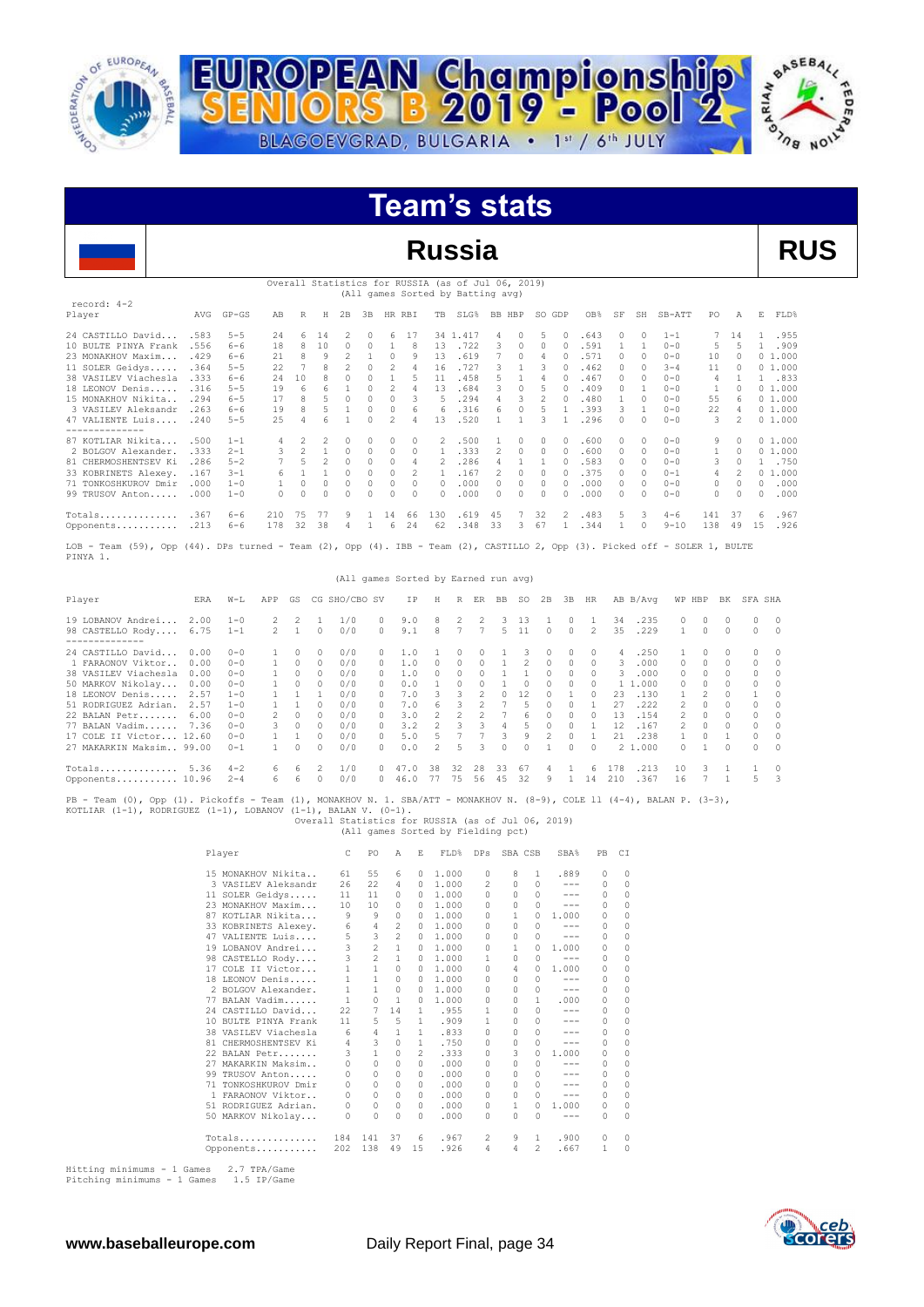



# **Team's stats**

# **Serbia SRB**

# Overall Statistics for SERBIA (as of Jul 06, 2019) (All games Sorted by Batting avg)

record: 2-3

**Fig** 

| Player                    | AVG  | $GP - GS$ | AB  | R            | Н              | 2B           | 3B       | <b>HR</b> | <b>RBI</b>   | TB           | SLG%    | BB | HBP           | SO.          | GDP            | OB%    | SF            | SH       | SB-ATT   | PO  | Α            | E              | FLD%   |
|---------------------------|------|-----------|-----|--------------|----------------|--------------|----------|-----------|--------------|--------------|---------|----|---------------|--------------|----------------|--------|---------------|----------|----------|-----|--------------|----------------|--------|
| 13 MILADINOVICH Stef      | .368 | $5 - 5$   | 19  | 5            |                |              | 0        | 0         | 4            | 8            | .421    |    | 0             | 0            |                | .381   |               | $\Omega$ | $0 - 1$  | 8   |              |                | 01.000 |
| 19 PHILLIPS Dan           | .333 | $5 - 5$   | 15  | 6            | 5              | -1           | 0        | 2         | 6            | 12           | .800    | 4  |               |              |                | .500   | 0             | $\Omega$ | $0 - 0$  | 38  | 4            |                | .977   |
| 40 CVIJOVIC Danilo        | .286 | $5 - 5$   | 14  | 2            | 4              | $\Omega$     | $\Omega$ | $\Omega$  |              | 4            | .286    | 3  | 0             | 5            |                | .412   | 0             | $\Omega$ | $0 - 0$  | 24  |              |                | 01.000 |
| 7 MILADINOVICH Mich       | .267 | $5 - 5$   | 15  | 4            | 4              | -1           | 0        | $\Omega$  | 2            | 5            | .333    |    | 4             |              |                | .450   | 0             | $\Omega$ | $2 - 2$  | 12  | 0            |                | 01.000 |
| 27 VUJOVICH Jordan        | .235 | $5 - 5$   | 17  | ٦            | 4              |              |          | $\Omega$  | 3            |              | .412    | 4  | O.            | 6            |                | .381   | O.            | $\Omega$ | $0 - 1$  |     | 2            |                | 01.000 |
| 18 BANJAC Filip           | .235 | $5 - 5$   | 17  |              | 4              |              |          | $\Omega$  | 3            |              | .412    |    | $\Omega$      | 4            | $\cap$         | .263   | 1             | $\Omega$ | $0 - 1$  |     | 0            |                | 01.000 |
| 8 VASIC Nikola            | .200 | $5 - 5$   | 20  | 5            | 4              | $\mathbf{1}$ | O        | 0         | $\Omega$     | 5            | .250    | 1  | 0             | 6            | $\cap$         | .238   | 0             | $\Omega$ | $3 - 3$  | 6   | 20           | $\mathfrak{D}$ | .929   |
| 31 TOMASIC Conner         | .200 | $5 - 5$   | 20  | 5            | 4              | $\Omega$     | 0        | 2         | 6            | 10           | .500    | 3  | 0             | 5            | n              | .304   | $\mathcal{O}$ | $\Omega$ | $1 - 1$  | 11  | 11           |                | .957   |
| 24 VUJOVICH Jakob         | .000 | $5 - 5$   | 10  | 0            | 0              | $\Omega$     | O        | $\Omega$  | $\Omega$     | $\Omega$     | .000    | 5  | 0             |              | n              | .333   | 0             | $\Omega$ | $0 - 1$  | 3   | 8            | 3              | .786   |
|                           |      |           |     |              |                |              |          |           |              |              |         |    |               |              |                |        |               |          |          |     |              |                |        |
| 4 IGNJATOVIC Nikola 1.000 |      | $1 - 0$   |     | $\Omega$     |                | n            | O        | 0         | $\Omega$     |              | 1 1,000 | 0  | $\mathcal{O}$ | 0            |                | 01.000 | 0             | $\Omega$ | $0 - 0$  | 0   | $\Omega$     | 0              | .000   |
| 47 STJACTC Tyan           | .667 | $3 - 0$   | 3   | $\Omega$     | $\mathfrak{D}$ | $\Omega$     | $\Omega$ | $\Omega$  | $\Omega$     | 2            | 667     |    | 0             | 0            | 0              | .750   | 0             | $\Omega$ | $0 - 0$  | 2   | $\Omega$     | $\Omega$       | 1,000  |
| 43 MTLOVANOVIC Dusan      | .333 | $4-0$     | 3   | <sup>0</sup> |                |              | O        | $\Omega$  | <sup>0</sup> |              | .667    | 0  | <sup>0</sup>  | n            | O.             | .333   | O.            | $\cap$   | $0 - 0$  | 5   | <sup>0</sup> |                | .833   |
| 11 BADOVINAC Marko        | .000 | $4 - 0$   | 3   |              | U              | 0            | O        | $\Omega$  | $\Omega$     | $\Omega$     | .000    |    |               | २            |                | .400   | 0             | $\Omega$ | $0 - 0$  | 0   | $\Omega$     |                | .000   |
| 42 BOGDANOVIC Slobod      | .000 | $1 - 0$   |     | 0            | O.             | $\Omega$     | O        | $\Omega$  | $\Omega$     | 0            | .000    | 0  | 0             |              | $\cap$         | .000   | 0             | $\Omega$ | $0 - 0$  | 1   | $\Omega$     |                | .500   |
| 6 DUPOR Savo              | .000 | $1 - 0$   |     | <sup>0</sup> | O.             | 0            | 0        | $\Omega$  | $\Omega$     | O.           | .000    | 0  | 0             | <sup>0</sup> |                | .000   | 0             | $\Omega$ | $0 - 0$  | 0   |              |                | 01.000 |
| 45 SARAVOLAC Vladimi      | .000 | $2 - 0$   |     |              |                |              | 0        | $\Omega$  | $\Omega$     | 0            | .000    | 0  | 0             | 0            |                | .000   | 0             | $\Omega$ | $0 - 0$  |     | $\Omega$     |                | 01.000 |
| 44 PANTELIC Alen          | .000 | $1 - 0$   |     | 0            | 0              | $\Omega$     | O        | $\Omega$  | 0            | 0            | .000    | 0  | 0             |              | <sup>n</sup>   | . 000  | 0             | $\Omega$ | $0 - 0$  | 0   | 0            | 0              | .000   |
| 46 ZIVIC Stefan           | .000 | $1 - 0$   | 0   | 0            | 0              | 0            | 0        | $\Omega$  | $\Omega$     | 0            | .000    | 0  | 0             | 0            |                | .000   | 0             | $\Omega$ | $0 - 0$  |     | 0            |                | .500   |
| 48 MILANKOV Nenad         | .000 | $1 - 0$   | 0   | 0            | n              |              | n        | $\Omega$  | $\Omega$     | 0            | .000    | O  | 0             | <sup>0</sup> |                | .000   | O.            | $\Omega$ | $0 - 0$  |     | $\Omega$     | $\Omega$       | 1.000  |
| 41 TODOROVIC Dusan        | .000 | $1 - 0$   | 0   | 0            | 0              | $\Omega$     | 0        | $\Omega$  | $\Omega$     | 0            | . 000   |    | 0             | 0            | 0 <sub>1</sub> | . 000  | 0             | $\Omega$ | $0 - 0$  | 0   | 0            | 0              | .000   |
| 3 NINIC Bojan             | .000 | $2 - 0$   | 0   | O            | 0              | n            | n        | n         | $\Omega$     | <sup>0</sup> | .000    | 0  | 0             | <sup>0</sup> | O.             | .000   | 0             | $\Omega$ | $0 - 0$  | 1   |              |                | 01.000 |
| Totals                    | .248 | $5 - 5$   | 161 | 33           | 40             |              | 2        | 4         | 25           | 63           | .391    | 26 | 6             | 46           | 2              | .369   | 2             | $\Omega$ | $6 - 10$ | 122 | 60           | 11             | .943   |
| Opponents                 | .297 | $5 - 5$   | 172 | 39           | 51             | 5            | O        | 9         | 37           | 83           | .483    | 37 | 4             | 28           |                | .430   |               | $\Omega$ | $5 - 8$  | 122 | 41           | 14             | .921   |

LOB - Team (40), Opp (53). DPs turned - Team (1), Opp (2). IBB - Team (1), PHILLIPS 1, Opp (1). Picked off - MILADINOVI S 1, VUJOVICH Jo. 1.

|  |  | (All games Sorted by Earned run avg) |  |  |
|--|--|--------------------------------------|--|--|
|  |  |                                      |  |  |

| Player                                      | ERA  | $W-L$   | APP           | GS            |          | CG SHO/CBO SV |          | ΙP   | H  | R        | ER | <b>BB</b> | SO.           | 2B     | 3B       | HR     |     | AB B/Avq |        | WP HBP   | BK     | SFA SHA     |             |
|---------------------------------------------|------|---------|---------------|---------------|----------|---------------|----------|------|----|----------|----|-----------|---------------|--------|----------|--------|-----|----------|--------|----------|--------|-------------|-------------|
| 1 PANAYOTOVICH Adam 1.38<br>--------------- |      | $2 - 0$ | $\mathcal{L}$ | 2             | $\Omega$ | 0/0           | $\Omega$ | 13.0 | 17 | 6        | 2  |           | 2 11          |        | $\Omega$ |        | 57  | .298     |        | $\Omega$ | $\cap$ |             | $0 \quad 0$ |
| 3 NINIC Bojan                               | 0.00 | $0 - 0$ |               | 0             | $\Omega$ | 0/0           |          | - 0  |    |          |    |           | $\Omega$      |        | n.       | $\Box$ | 6.  | .500     |        | $\Omega$ |        | 0.          | $\bigcirc$  |
| 11 BADOVINAC Marko                          | 0.00 | $0 - 0$ |               | $\cap$        | $\Omega$ | 0/0           | O.       | 1.0  |    | $\Omega$ |    |           |               | O.     | 0        | $\cap$ | 4   | .000     | $\cap$ | $\Omega$ | n      | $\Omega$    | $\Omega$    |
| 41 TODOROVIC Dusan                          | 0.00 | $0 - 0$ |               | $\cap$        | $\cap$   | 0/0           |          | 1.0  |    |          |    |           | $\Box$        | O.     | O.       | $\cap$ | 4   | .000     | $\cap$ | $\Omega$ | $\Box$ | 0.          | $\Omega$    |
| 31 TOMASIC Conner                           | 3.86 | $0 - 0$ |               | $\cap$        | $\Omega$ | 0/0           | O.       | 2.1  |    |          |    |           |               | O.     | O.       |        | 9   | .222     |        | $\Omega$ |        | 0           | $\Omega$    |
| 46 ZIVIC Stefan                             | 9.00 | $0 - 1$ |               |               | $\cap$   | 0/0           | O.       | 6.0  |    |          | h  |           | 5.            |        | 0        |        | 24  | .292     |        | $\cap$   |        | 0.          | $\Omega$    |
| 8 VASIC Nikola                              | 9.00 | $0 - 0$ |               |               | $\cap$   | 0/0           | O.       | 1.0  |    |          |    | Б.        | $\Omega$      | $\cap$ | O.       | $\cap$ | 3   | .000     |        | $\cap$   |        | 0           | $\Omega$    |
| 39 BOKICH Christian.                        | 9.95 | $0 - 2$ | $\mathcal{D}$ | $\mathcal{P}$ | $\cap$   | 0/0           |          | 6.1  |    |          |    |           | $\mathcal{R}$ |        | O.       | 3      | 26  | .308     |        |          |        | 0.          | $\Omega$    |
| 26 BORICICH Marko 11.57                     |      | $0 - 0$ | ₹             |               | $\cap$   | 0/0           |          | 2.1  |    |          |    |           |               |        |          |        |     | . 364    |        |          |        | O.          | $\Omega$    |
| 18 BANJAC Filip 13.50                       |      | $0 - 0$ | 2             | $\cap$        | $\Omega$ | 0/0           |          | 5.1  | R  | q        | R  |           |               | O.     | O.       |        | 22  | .364     | O.     |          |        |             | $\Omega$    |
| 6 DUPOR Savo 13.50                          |      | $0 - 0$ | 2             |               |          | 0/0           |          | 1.7  |    |          |    |           |               |        |          |        | 6   | .333     |        |          |        | O.          | $\Omega$    |
| Totals                                      | 6.64 | $2 - 3$ | 5.            | 5.            |          | 0/0           |          | 40.2 | 51 | 39       | 30 | 37        | 28            | 5      |          | 9      | 172 | .297     | 8      | 4        |        |             | $\Omega$    |
| Opponents 4.87                              |      | $3 - 2$ | 5.            | 5.            |          | 0/0           |          | 40.2 | 40 | 33       | 22 | 26        | 46            |        |          | 4      | 161 | .248     | 8.     | 6.       |        | $2^{\circ}$ | $\Omega$    |
|                                             |      |         |               |               |          |               |          |      |    |          |    |           |               |        |          |        |     |          |        |          |        |             |             |

PB - Team (2), CVIJOVIC 2, Opp (3). Pickoffs - Team (0), Opp (2). SBA/ATT - CVIJOVIC (5-8), BANJAC (3-3), ZIVIC (0-2), BOKICH (0-1), BORICICH (1-1), DUPOR (1-1).

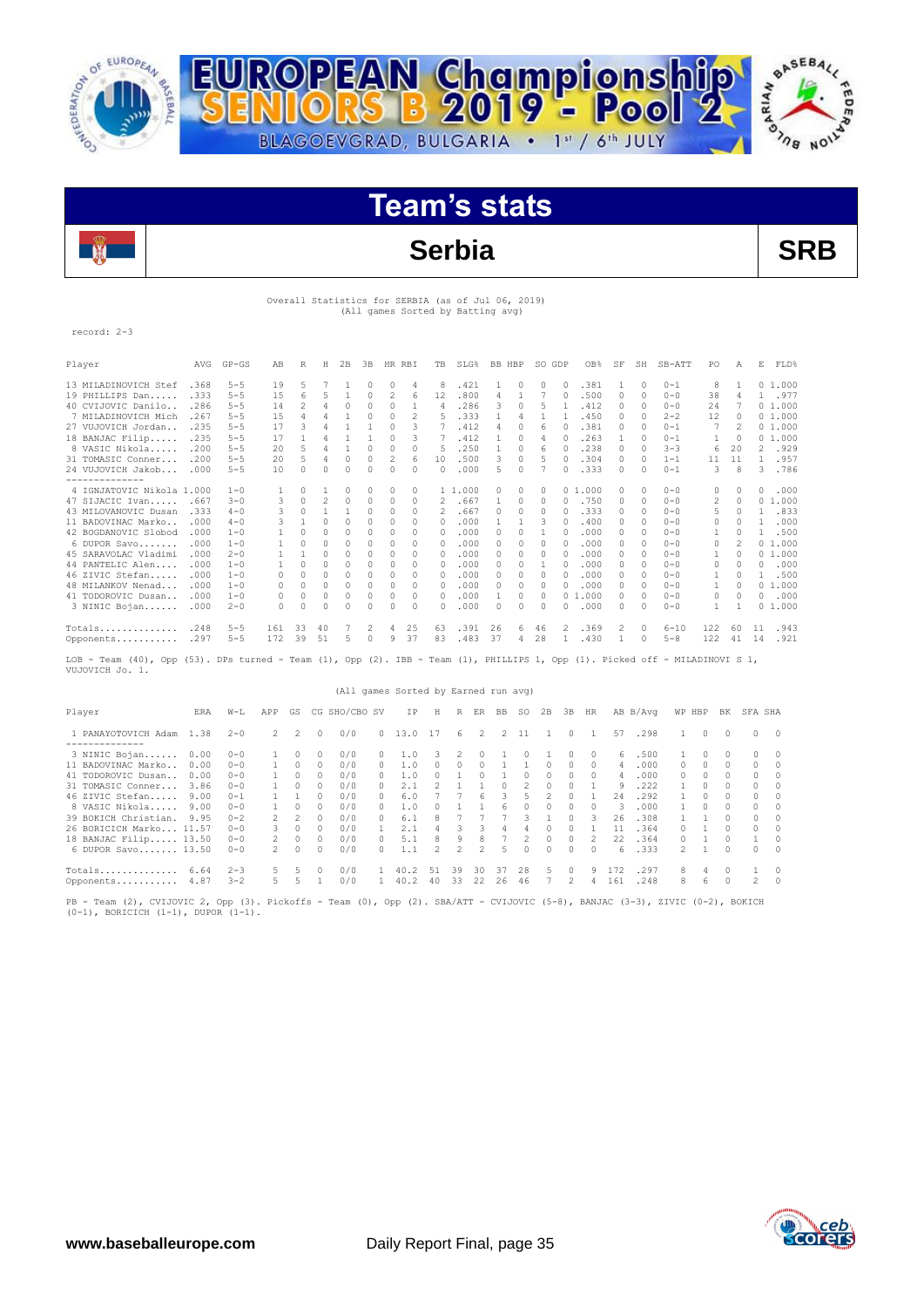

# Overall Statistics for SERBIA (as of Jul 06, 2019) (All games Sorted by Fielding pct)

| Player               | C              | PO             | Α              | E              | FLD%  | <b>DPs</b> | SBA CSB      |                | SBA%                                                                                                                      | PB       | CI           |
|----------------------|----------------|----------------|----------------|----------------|-------|------------|--------------|----------------|---------------------------------------------------------------------------------------------------------------------------|----------|--------------|
| 40 CVIJOVIC Danilo   | 31             | 24             | 7              | 0              | 1,000 | 0          | 5            | 3              | .625                                                                                                                      | 2        | 0            |
| 7 MILADINOVICH Mich  | 12             | 12             | $\mathcal{O}$  | 0              | 1,000 | 0          | 0            | $\cap$         | $- - -$                                                                                                                   | 0        | 0            |
| 27 VUJOVICH Jordan   | 9              | 7              | 2              | 0              | 1,000 | 0          | 0            | $\Omega$       | $- - -$                                                                                                                   | 0        | 0            |
| 13 MILADINOVICH Stef | 9              | 8              | 1              | 0              | 1,000 | $\Omega$   | 0            | $\cap$         | $- - -$                                                                                                                   | 0        | 0            |
| 1 PANAYOTOVICH Adam  | 3              | 0              | 3              | 0              | 1,000 | 0          | 0            | $\Omega$       | $- - -$                                                                                                                   | 0        | 0            |
| 6 DUPOR Savo         | $\overline{c}$ | 0              | $\mathfrak{D}$ | $\Omega$       | 1,000 | 0          | 1.           | $\Omega$       | 1,000                                                                                                                     | 0        | n            |
| 47 SIJACIC Ivan      | $\overline{c}$ | $\overline{c}$ | $\circ$        | $\Omega$       | 1,000 | 0          | 0            | $\Omega$       | $- - -$                                                                                                                   | 0        | 0            |
| 3 NINIC Bojan        | $\overline{2}$ | $\mathbf{1}$   | 1              | 0              | 1,000 | $\Omega$   | 0            | $\Omega$       | $\frac{1}{2} \left( \frac{1}{2} \right) \left( \frac{1}{2} \right) \left( \frac{1}{2} \right) \left( \frac{1}{2} \right)$ | 0        | 0            |
| 39 BOKICH Christian. | 1              | 0              | 1              | 0              | 1,000 | 0          | 0            | 1              | .000                                                                                                                      | 0        | 0            |
| 18 BANJAC Filip      | $\mathbf{1}$   | $\mathbf{1}$   | $\Omega$       | $\Omega$       | 1,000 | 0          | 3            | $\Omega$       | 1,000                                                                                                                     | 0        |              |
| 45 SARAVOLAC Vladimi | 1              | 1              | 0              | $\Omega$       | 1,000 | 0          | 0            | $\Omega$       | $- - -$                                                                                                                   | 0        | 0            |
| 48 MILANKOV Nenad    | 1              | 1              | $\Omega$       | n              | 1,000 | $\Omega$   | 0            | $\cap$         | ---                                                                                                                       | $\Omega$ | O            |
| 19 PHILLIPS Dan      | 43             | 38             | $\overline{4}$ | 1.             | .977  | 1          | 0            | $\Omega$       | $- - -$                                                                                                                   | 0        | 0            |
| 31 TOMASIC Conner    | 23             | 11             | 11             | 1.             | .957  | 1          | 0            | $\mathcal{O}$  | ---                                                                                                                       | $\Omega$ | 0            |
| 8 VASIC Nikola       | 28             | 6              | 20             | $\mathfrak{D}$ | .929  | 0          | 0            | $\Omega$       | $- - -$                                                                                                                   | 0        | 0            |
| 43 MILOVANOVIC Dusan | 6              | 5              | $\Omega$       | 1.             | .833  | $\Omega$   | 0            | $\cap$         | $- - -$                                                                                                                   | 0        | 0            |
| 24 VUJOVICH Jakob    | 14             | 3              | 8              | 3              | .786  | 0          | 0            | $\Omega$       | ---                                                                                                                       | 0        | 0            |
| 42 BOGDANOVIC Slobod | 2              | 1              | $\Omega$       | 1.             | .500  | $\Omega$   | O.           | $\Omega$       | $- - -$                                                                                                                   | 0        | O            |
| 46 ZIVIC Stefan      | 2              | 1              | $\Omega$       | 1.             | .500  | $\Omega$   | 0            | $\mathfrak{D}$ | .000                                                                                                                      | 0        | 0            |
| 11 BADOVINAC Marko   | 1.             | $\Omega$       | $\cap$         | 1.             | .000  | 0          | 0            | O.             | $- - -$                                                                                                                   | 0        | 0            |
| 4 IGNJATOVIC Nikola  | 0              | 0              | $\Omega$       | 0              | .000  | 0          | 0            | $\Omega$       | $- - -$                                                                                                                   | 0        | 0            |
| 44 PANTELIC Alen     | 0              | $\Omega$       | $\Omega$       | $\Omega$       | .000  | 0          | 0            | $\Omega$       | $- - -$                                                                                                                   | 0        | 0            |
| 26 BORICICH Marko    | 0              | 0              | $\Omega$       | $\Omega$       | .000  | 0          | 1            | $\Omega$       | 1,000                                                                                                                     | 0        | 0            |
| 41 TODOROVIC Dusan   | 0              | $\Omega$       | $\cap$         | $\cap$         | .000  | 0          | <sup>0</sup> | $\cap$         | $-- -$                                                                                                                    | 0        | <sup>0</sup> |
| Totals               | 193            | 122            | 60             | 11             | .943  | 1          | 5.           | 3              | .625                                                                                                                      | 2        | 0            |
| Opponents            | 177            | 122            | 41             | 14             | .921  | 2          | 6            | 4              | .600                                                                                                                      | 3        | 0            |

Hitting minimums - 1 Games 2.7 TPA/Game Pitching minimums - 1 Games 1.5 IP/Game

cor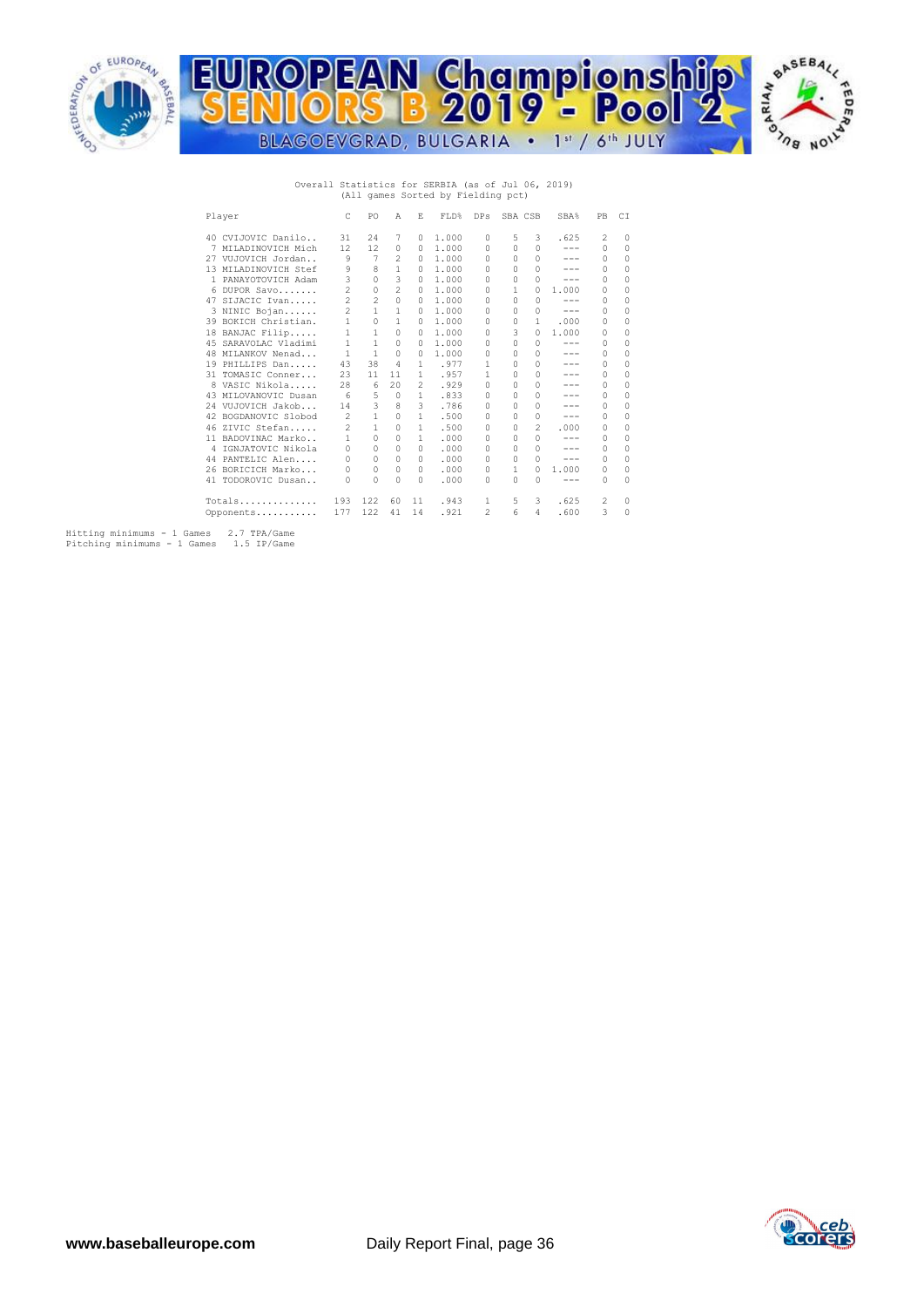

킈

R



# **Leaders Summary**

**Batting Leaders (as of Jul 06, 2019) (All games)**

| Hitting minimums - 1 Games<br>Pitching minimums - 1 Games                                                                                                                                                                                                                                                                                                                                                                                                                                                                                          | 2.7 TPA/Game<br>1.5 IP/Game                                                                                                       |                                                                                                                                                                                                                                                                                                                                                                                                                                                                                     |                                                                                       |                                                                                                                                                                                                                                                                                                                                                                                                                                                                                                                                                                                                                  |                                                                                                                                  |
|----------------------------------------------------------------------------------------------------------------------------------------------------------------------------------------------------------------------------------------------------------------------------------------------------------------------------------------------------------------------------------------------------------------------------------------------------------------------------------------------------------------------------------------------------|-----------------------------------------------------------------------------------------------------------------------------------|-------------------------------------------------------------------------------------------------------------------------------------------------------------------------------------------------------------------------------------------------------------------------------------------------------------------------------------------------------------------------------------------------------------------------------------------------------------------------------------|---------------------------------------------------------------------------------------|------------------------------------------------------------------------------------------------------------------------------------------------------------------------------------------------------------------------------------------------------------------------------------------------------------------------------------------------------------------------------------------------------------------------------------------------------------------------------------------------------------------------------------------------------------------------------------------------------------------|----------------------------------------------------------------------------------------------------------------------------------|
| Batting avg<br>-----------                                                                                                                                                                                                                                                                                                                                                                                                                                                                                                                         |                                                                                                                                   | Slugging pct<br>------------                                                                                                                                                                                                                                                                                                                                                                                                                                                        |                                                                                       | On base pct                                                                                                                                                                                                                                                                                                                                                                                                                                                                                                                                                                                                      |                                                                                                                                  |
| 1. CASTILLO David, RUS<br>2. GAILEN Blake, ISR<br>3. BULTE PINYA Frank, RUS<br>4. KOURTIS Dimitrios, GRE<br>5. MONAKHOV Maxim, RUS<br>6. GOUOREN Max T., GRE<br>GLASSER Mitch, ISR<br>8. PENPRASE Zach, ISR<br>9. MILADINOVICH Stefa, SRB<br>10. SOLER Geidys, RUS<br>Runs scored<br>-----------<br>1. VASILEV Viacheslav, RUS<br>GLASSER Mitch, ISR<br>ROULIS Thomas W., GRE<br>4. GAILEN Blake, ISR<br>5. MONAKHOV Maxim, RUS<br>BULTE PINYA Frank, RUS<br>VASILEV Aleksandr, RUS<br>MONAKHOV Nikita, RUS<br>LOWENGART Asaf, ISR<br>10.2 tied at | .583<br>.571<br>.556<br>.455<br>.429<br>.421<br>.421<br>.381<br>.368<br>.364<br>10<br>10<br>10<br>9<br>8<br>8<br>8<br>8<br>8<br>7 | 1. CASTILLO David, RUS 1.417<br>2. GAILEN Blake, ISR 1.048<br>3. KOURTIS Dimitrios, GRE .909<br>4. GLASSER Mitch, ISR .842<br>5. PENPRASE Zach, ISR<br>6. PHILLIPS Dan, SRB<br>7. GOUOREN Max T., GRE<br>8. SOLER Geidys, RUS<br>9. BULTE PINYA Frank, RUS<br>10. LEONOV Denis, RUS<br>Hits<br>$- - - -$<br>1. CASTILLO David, RUS<br>2. GAILEN Blake, ISR<br>3. KOURTIS Dimitrios, GRE<br>BULTE PINYA Frank, RUS<br>5. ROSENBAUM Simon, ISR<br>MONAKHOV Maxim, RUS<br>7. 5 tied at | .810<br>.800<br>.737<br>.727<br>. 722<br>. 684<br>14<br>12<br>10<br>10<br>9<br>9<br>8 | -----------<br>1. GAILEN Blake, ISR<br>2. CASTILLO David, RUS<br>3. BULTE PINYA Frank, RUS<br>4. GLASSER Mitch, ISR<br>5. MONAKHOV Maxim, RUS<br>$6. \; \text{COSGROVE} \; \text{Joe}, \; \text{IRL}, \ldots, \ldots.$<br>7. PALLER Rob, ISR<br>KOURTIS Dimitrios, GRE<br>ROULIS Thomas W., GRE<br>PHILLIPS Dan, SRB<br>Runs batted in<br>--------------<br>1. CASTILLO David, RUS<br>2. PENPRASE Zach, ISR<br>3. MONAKHOV Maxim, RUS<br>GLASSER Mitch, ISR<br>5. BULTE PINYA Frank, RUS<br>KOURTIS Dimitrios, GRE<br>GAILEN Blake, ISR<br>8. TOMASIC Conner, SRB<br>VASILEV Aleksandr, RUS<br>PHILLIPS Dan, SRB | .654<br>.643<br>.591<br>.586<br>.571<br>.533<br>.500<br>.500<br>.500<br>.500<br>17<br>12<br>9<br>9<br>8<br>8<br>8<br>6<br>6<br>6 |
| Doubles                                                                                                                                                                                                                                                                                                                                                                                                                                                                                                                                            |                                                                                                                                   | Triples                                                                                                                                                                                                                                                                                                                                                                                                                                                                             |                                                                                       | Home runs                                                                                                                                                                                                                                                                                                                                                                                                                                                                                                                                                                                                        |                                                                                                                                  |
| -------<br>1. KOURTIS Dimitrios, GRE<br>GAILEN Blake, ISR<br>3. PENPRASE Zach, ISR<br>4. NASSAPOV Dimitar, BUL<br>MONAKHOV Maxim, RUS<br>PALLER Rob, ISR<br>SECHOPOULOS Aristo, GRE<br>SOLER Geidys, RUS<br>CASTILLO David, RUS<br>GLASSER Mitch, ISR                                                                                                                                                                                                                                                                                              | 4<br>4<br>3<br>$\overline{a}$<br>2<br>$\overline{2}$<br>2<br>$\overline{2}$<br>$\overline{2}$<br>2                                | -------<br>1. COSGROVE Joe, IRL<br>MONAKHOV Maxim, RUS<br>VUJOVICH Jordan, SRB<br>BANJAC Filip, SRB                                                                                                                                                                                                                                                                                                                                                                                 | 1<br>1<br>1<br>1                                                                      | ----------<br>1. CASTILLO David, RUS<br>2. 13 tied at                                                                                                                                                                                                                                                                                                                                                                                                                                                                                                                                                            | 6<br>$\overline{2}$                                                                                                              |
| Total bases<br>-----------                                                                                                                                                                                                                                                                                                                                                                                                                                                                                                                         |                                                                                                                                   | Walks<br>$- - - - -$                                                                                                                                                                                                                                                                                                                                                                                                                                                                |                                                                                       | Hit by pitch<br>------------                                                                                                                                                                                                                                                                                                                                                                                                                                                                                                                                                                                     |                                                                                                                                  |
| 1. CASTILLO David, RUS<br>2. GAILEN Blake, ISR<br>3. KOURTIS Dimitrios, GRE<br>4. PENPRASE Zach, ISR<br>5. SOLER Geidys, RUS<br>ROSENBAUM Simon, ISR<br>GLASSER Mitch, ISR<br>8. GOUOREN Max T., GRE<br>9. 4 tied at                                                                                                                                                                                                                                                                                                                               | 34<br>22<br>20<br>17<br>16<br>16<br>16<br>14<br>13                                                                                | 1. PALLER Rob, ISR<br>2. GLASSER Mitch, ISR<br>3. MONAKHOV Maxim, RUS<br>4. ROULIS Thomas W., GRE<br>VASILEV Aleksandr, RUS<br>6. 7 tied at                                                                                                                                                                                                                                                                                                                                         | 10<br>8<br>7<br>6<br>6<br>5                                                           | 1. MILADINOVICH Micha, SRB<br>2. MONAKHOV Nikita, RUS<br>EREL Tal, $ISR$<br>LOWENGART Asaf, ISR<br>5. 14 tied at                                                                                                                                                                                                                                                                                                                                                                                                                                                                                                 | 4<br>3<br>3<br>3<br>$\mathbf{1}$                                                                                                 |
| Sac bunts<br>---------                                                                                                                                                                                                                                                                                                                                                                                                                                                                                                                             |                                                                                                                                   | Sac flies<br>---------                                                                                                                                                                                                                                                                                                                                                                                                                                                              |                                                                                       | Stolen bases<br>------------                                                                                                                                                                                                                                                                                                                                                                                                                                                                                                                                                                                     |                                                                                                                                  |
| 1. GOUOREN Max T., GRE                                                                                                                                                                                                                                                                                                                                                                                                                                                                                                                             | 1                                                                                                                                 | 1. VASILEV Aleksandr, RUS                                                                                                                                                                                                                                                                                                                                                                                                                                                           | 3                                                                                     | 1. LOWENGART Asaf, ISR                                                                                                                                                                                                                                                                                                                                                                                                                                                                                                                                                                                           | 4                                                                                                                                |

| 1. GOUOREN Max T., GRE | 1 |
|------------------------|---|
| BULTE PINYA Frank, RUS | 1 |
| GRILLO Danny, ISR      | 1 |
| VASILEV Aleksandr, RUS | 1 |
| LEKAS Tomas J., GRE    | 1 |
| LEONOV Denis, RUS      | 1 |
| LOWENGART Asaf, ISR    | 1 |

# **Slugging pct** On base pct

| ------------                   |      |
|--------------------------------|------|
| 1. CASTILLO David, RUS 1.417   |      |
| 2. GAILEN Blake, ISR 1.048     |      |
| 3. KOURTIS Dimitrios, GRE 909  |      |
| 4. GLASSER Mitch, ISR .842     |      |
| 5. PENPRASE Zach, ISR .810     |      |
| 6. PHILLIPS Dan, SRB           | .800 |
| 7. GOUOREN Max T., GRE         | .737 |
| 8. SOLER Geidys, RUS           | .727 |
| 9. BULTE PINYA Frank, RUS .722 |      |
| $10.$ LEONOV Denis. RUS        | .684 |

| 1. CASTILLO David, RUS    | 14 |
|---------------------------|----|
| 2. GAILEN Blake, ISR      | 12 |
| 3. KOURTIS Dimitrios, GRE | 10 |
| BULTE PINYA Frank, RUS    | 10 |
| 5. ROSENBAUM Simon, ISR   | ٩  |
| MONAKHOV Maxim, RUS       | ٩  |
| 7. 5 tied at              | я  |
|                           |    |

|  | 1. COSGROVE Joe, IRL | 1 |
|--|----------------------|---|
|  | MONAKHOV Maxim, RUS  | 1 |
|  | VUJOVICH Jordan, SRB | 1 |
|  | BANJAC Filip, SRB    | 1 |

| 1. PALLER Rob, ISR       | 10 |
|--------------------------|----|
| 2. GLASSER Mitch, ISR    | 8  |
| 3. MONAKHOV Maxim, RUS   | 7  |
| 4. ROULIS Thomas W., GRE | 6  |
| VASILEV Aleksandr, RUS   | 6. |
| 6. 7 tied at             | 5. |

|  | ---------- |                           |  |  |  |  |  |  |
|--|------------|---------------------------|--|--|--|--|--|--|
|  |            | 1. VASILEV Aleksandr, RUS |  |  |  |  |  |  |
|  |            | 2. 10 tied at             |  |  |  |  |  |  |

| . GAILEN Blake, ISR        | .654 |
|----------------------------|------|
| . CASTILLO David, RUS      | .643 |
| . BULTE PINYA Frank, RUS   | .591 |
| . GLASSER Mitch, ISR       | .586 |
| . MONAKHOV Maxim, RUS      | .571 |
| . $COSGROVE$ $Joe$ , $IRL$ | .533 |
| . PALLER Rob, $ISR$        | .500 |
| KOURTIS Dimitrios, GRE     | .500 |
| ROULIS Thomas W., GRE      | .500 |
| PHILLIPS Dan. SRB          | .500 |

## **Runs scored Hits Runs batted in**

| 1. CASTILLO David, RUS    | 17  |
|---------------------------|-----|
| 2. PENPRASE Zach, ISR     | 12  |
| 3. MONAKHOV Maxim, RUS    | 9   |
| GLASSER Mitch, ISR        | - 9 |
| 5. BULTE PINYA Frank, RUS | 8   |
| KOURTIS Dimitrios, GRE    | 8   |
| GAILEN Blake, ISR         | 8   |
| 8. TOMASIC Conner, SRB    | 6   |
| VASILEV Aleksandr, RUS    | 6   |
| PHILLIPS Dan, SRB         | 6   |
|                           |     |
| Home runs                 |     |
|                           |     |

| 1. CASTILLO David, RUS |  |
|------------------------|--|
| 2. 13 tied at          |  |

# **Total bases Walks Hit by pitch**

| 1. MILADINOVICH Micha, SRB | 4 |
|----------------------------|---|
| 2. MONAKHOV Nikita, RUS    | 3 |
| $EREL$ Tal, $ISR$          | 3 |
| LOWENGART Asaf, ISR        | ঽ |
| 5. 14 tied at              | 1 |

## **Sac flies** Stolen bases

| ---------                       |                                   |  |                          |  |  |  |
|---------------------------------|-----------------------------------|--|--------------------------|--|--|--|
| 1. GOUOREN Max T., GRE 1        | 1. VASILEV Aleksandr, RUS       3 |  | $1.$ LOWENGART Asaf, ISR |  |  |  |
| BULTE PINYA Frank, RUS        1 | 2. 10 tied at  1                  |  | 2. VASIC Nikola, SRB     |  |  |  |
| GRILLO Danny, ISR               |                                   |  | SOLER Geidys, RUS        |  |  |  |

 **VASILEV Aleksandr, RUS..... 1 4. 10 tied at................. 2**

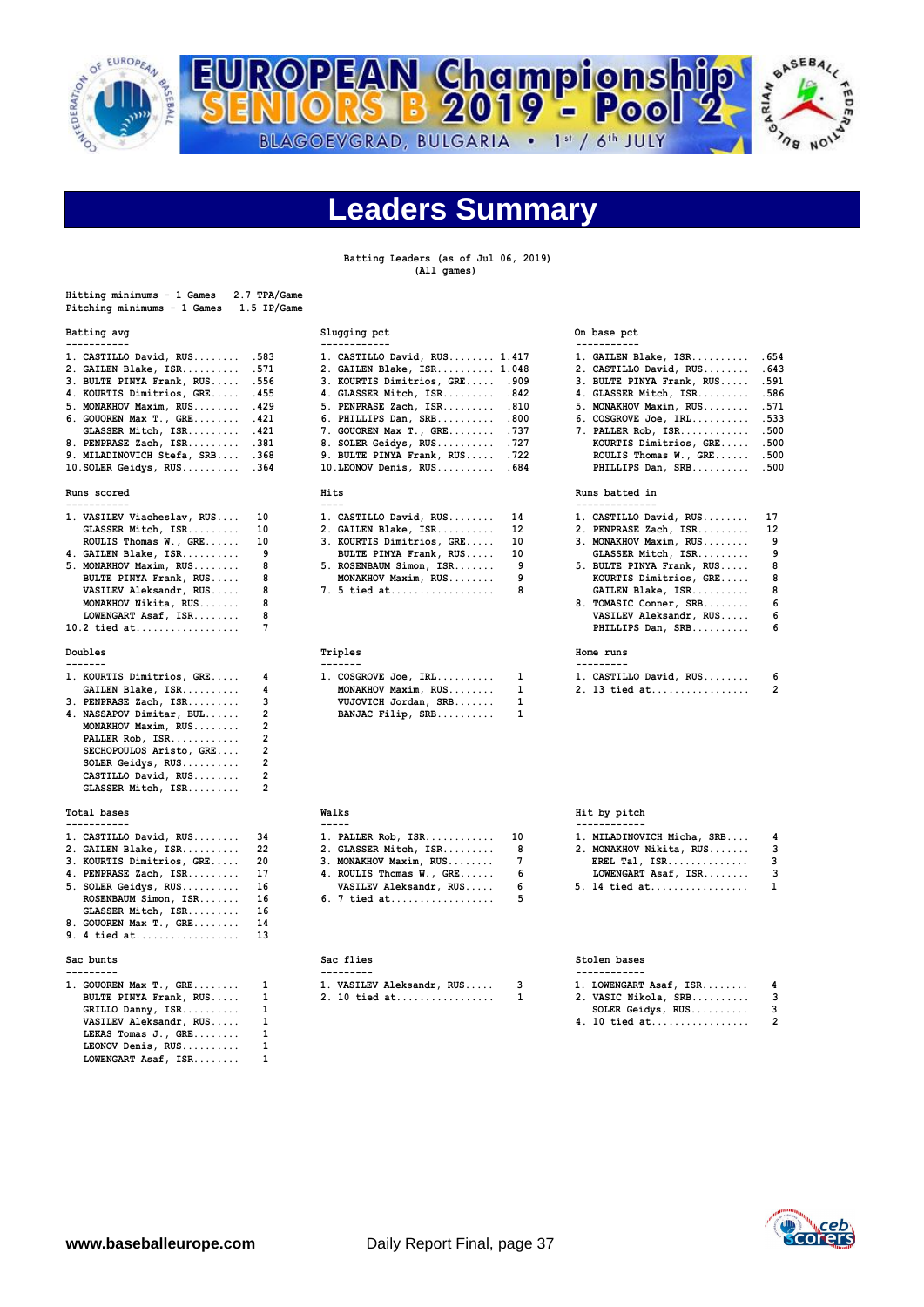





| -------------------- |  |  |  |  |  |  |  |  |  |
|----------------------|--|--|--|--|--|--|--|--|--|
|                      |  |  |  |  |  |  |  |  |  |

- 2. VASILEV Viacheslav, RUS.... 30
- 
- 

| 1. ZHALTOV Panayot, BUL | R |
|-------------------------|---|
| CALISAR Noam, ISR       | R |
| PALLER Rob, ISR         | 8 |
| ROSENBAUM Simon, ISR    | 8 |
| 5. PHILLIPS Dan, SRB    | 7 |
| SPILIOTIS Nicholas, GRE | 7 |
| LEKAS Tomas J., GRE     | 7 |
| VUJOVICH Jakob, SRB     | 7 |
| 9. 7 tied at            |   |

**Hitting minimums - 1 Games 2.7 TPA/Game Pitching minimums - 1 Games 1.5 IP/Game** 

| 1. MONAKHOV Maxim, RUS 1.000  | 1. CASTILLO David, RUS .700      | 1. ROSENBAUM Simon, ISR 1.000   |
|-------------------------------|----------------------------------|---------------------------------|
| VASIC Nikola, SRB 1.000       | 2. BULTE PINYA Frank, RUS .563   | VASILEV Viacheslav, RUS 1.000   |
| BANJAC Filip, SRB 1.000       | 3. KOURTIS Dimitrios, GRE .500   | BULTE PINYA Frank, RUS 1.000    |
| MAESTRALES Peter G, GRE 1.000 | GAILEN Blake, ISR .500           | MILADINOVICH Micha, SRB 1.000   |
| $COSGROVE$ Joe, $IRL$ $1.000$ | GOUOREN Max $T.$ , GRE .500      | $COSGROVE$ Joe, $IRL$ $1.000$   |
| 6. GAILEN Blake, ISR .714     | 6. MILADINOVICH Stefa, SRB . 438 | 6. KOURTIS Dimitrios, GRE .800  |
| 7. PHILLIPS Dan, SRB .667     | 7. PENPRASE Zach, ISR 400        | 7. GLASSER Mitch, ISR .750      |
| 8. GLASSER Mitch, ISR .571    | 8. MONAKHOV Maxim, RUS .368      | 8. ROULIS Thomas W., GRE .700   |
| 9. VALIENTE Luis, $RUS$ .500  | 9. ROSENBAUM Simon, ISR .353     | 9. LEKAS Tomas J., GRE . 667    |
| SOLER Geidys, RUS .500        | ROULIS Thomas $W_{1}$ , GRE .353 | 10. CASTILLO David, RUS . 625   |
|                               | Avg w/bases empty                | Avg w/runners                   |
| Avg $w/2$ outs                |                                  |                                 |
|                               |                                  | -------------                   |
| 1. GOUOREN Max T., GRE .875   | 1. CHERMOSHENTSEV Kir, RUS 1.000 | 1. CASTILLO David, RUS . 647    |
| 2. CASTILLO David, RUS .667   | LOMIS Dimitrios P., GRE 1.000    | 2. KOURTIS Dimitrios, GRE .500  |
| BULTE PINYA Frank, RUS .667   | KOTLIAR Nikita, RUS 1.000        | GAILEN Blake, ISR .500          |
| 4. PENPRASE Zach, ISR .571    | BOLGOV Alexander, RUS 1.000      | GOUOREN Max T., GRE .500        |
| 5. MONAKHOV Maxim, RUS .500   | 5. BULTE PINYA Frank, RUS .800   | McAULIFFE Brian, IRL .500       |
| GLASSER Mitch, ISR .500       | 6. ROSENBAUM Simon, ISR .750     | .500<br>CVIJOVIC Danilo, SRB    |
| MONAKHOV Nikita, RUS .500     | 7. GAILEN Blake, ISR .667        | 7. BULTE PINYA Frank, RUS . 462 |
| DIMITROV Teodor, BUL .500     | BESHKOV Stefan, BUL .667         | 8. GLASSER Mitch, ISR<br>.444   |
| $COSGROVE$ Joe, $IRL$ .500    | SIJACIC Ivan, $SRB$ .667         | 9. PENPRASE Zach, ISR . 438     |

# **Avg w/bases loaded Avg w/RBI ops Pct adv runners**

| 1. ROSENBAUM Simon, ISR 1.000                               |  |
|-------------------------------------------------------------|--|
| $McGEE$ Michael, $IRL$ 1.000                                |  |
| NASSAPOV Alexander, BUL 1.000                               |  |
| COLE Michael, IRL 1.000                                     |  |
| 5. MONAKHOV Maxim, RUS .750                                 |  |
| $\epsilon$ and and $\epsilon$ and $\epsilon$ and $\epsilon$ |  |

- **7. ROSENBERG Jake, ISR........ .500**
- **VASILEV Aleksandr, RUS..... .333**

## Pinch hitting avg

| 1. IGNJATOVIC Nikola, SRB 1.000 | 1. ZOUMBOULAKIS Demet, GRE 3 | 1. IGNJATOVIC Nikola, SRB 1 |  |
|---------------------------------|------------------------------|-----------------------------|--|
| MILOVANOVIC Dusan, SRB 1.000    | 2. LOMIS Dimitrios P., GRE 2 | MILOVANOVIC Dusan, SRB 1    |  |
| $3.$ SIJACIC Ivan, SRB .500     | SIJACIC Ivan, $SRB$ 2        | SIJACIC Ivan, $SRB$ 1       |  |
| 4. ZOUMBOULAKIS Demet, GRE .000 | DOLAN John P., $IRL$ 2       |                             |  |
| LOMIS Dimitrios P., GRE .000    | 5. 13 tied at                |                             |  |
| DOLAN John P., $IRL$ .000       |                              |                             |  |
| CHERNOZEMSKY Evgen, BUL .000    |                              |                             |  |
| KOBRINETS Alexey, RUS .000      |                              |                             |  |
| TSIFLIKIOTIS Georg, GRE .000    |                              |                             |  |
| ARGYROPOULOS Angel, GRE .000    |                              |                             |  |

| 1. PALLER Rob, $ISR$ 32       |  | 1. ROSENBAUM Simon, ISR 25   |  | 1. SOLER Geidys, RUS 4  |     |
|-------------------------------|--|------------------------------|--|-------------------------|-----|
| 2. VASILEV Viacheslav, RUS 30 |  | VALIENTE Luis, RUS 25        |  | LOWENGART Asaf, ISR 4   |     |
| 3. GLASSER Mitch, ISR 29      |  | 3. CASTILLO David, RUS 24    |  | 3. GLASSER Mitch, ISR 3 |     |
| VASILEV Aleksandr, RUS  29    |  | VASILEV Viacheslav, RUS 24   |  | VASIC Nikola, SRB       | - 3 |
| 5. MONAKHOV Maxim, RUS 28     |  | 5. KOURTIS Dimitrios, GRE 22 |  |                         |     |
| CASTILLO David, RUS 28        |  | PALLER Rob, $ISR$ 22         |  |                         |     |
| 7. LOWENGART Asaf, ISR 27     |  | $SOLER$ Geidys, $RUS$ 22     |  |                         |     |
| PENPRASE Zach, ISR 27         |  | 8. MONAKHOV Maxim, RUS 21    |  |                         |     |
| ROSENBAUM Simon, ISR 27       |  | PENPRASE Zach, ISR 21        |  |                         |     |
| VALIENTE Luis, RUS 27         |  | GAILEN Blake, ISR 21         |  |                         |     |
|                               |  |                              |  |                         |     |

| ----------                               | ---------------                       | ----------------     |  |
|------------------------------------------|---------------------------------------|----------------------|--|
| BUL.<br><b>ZHALTOV</b><br>Panavot<br>. . | .<br><b>hart</b><br>.<br><br>.<br>. . | at<br>tied<br>.<br>. |  |

| 1. SOLER Geidys, RUS  | 4 |
|-----------------------|---|
| LOWENGART Asaf, ISR   | 4 |
| 3. GLASSER Mitch, ISR | 3 |
| VASIC Nikola, SRB     | 3 |
| 5. 10 tied at         | 2 |

## **Strikeouts Caught stealing Grounded into DP**

| . .     | --<br>- -<br>- -<br>- -<br>- -<br>- -<br>- - |  |
|---------|----------------------------------------------|--|
| ำ<br>п. | --<br>.                                      |  |

### **Batting Analysis Leaders (as of Jul 06, 2019) (All games)**

| 1. MONAKHOV Maxim, RUS 1.000  | 1. CASTILLO David, RUS .700      | 1. ROSENBAUM Simon,      |
|-------------------------------|----------------------------------|--------------------------|
| VASIC Nikola, SRB 1.000       | 2. BULTE PINYA Frank, RUS .563   | VASILEV Viachesla        |
| BANJAC Filip, SRB 1.000       | 3. KOURTIS Dimitrios, GRE .500   | <b>BULTE PINYA Frank</b> |
| MAESTRALES Peter G, GRE 1.000 | GAILEN Blake, ISR .500           | MILADINOVICH Mich        |
| $COSGROVE$ Joe, $IRL$ $1.000$ | GOUOREN Max $T.$ , GRE .500      | COSGROVE Joe, IRL        |
| $6.$ GAILEN Blake, ISR .714   | 6. MILADINOVICH Stefa, SRB . 438 | 6. KOURTIS Dimitrios     |
| 7. PHILLIPS Dan, SRB .667     | 7. PENPRASE Zach, ISR . 400      | 7. GLASSER Mitch, IS     |
| 8. GLASSER Mitch, ISR .571    | 8. MONAKHOV Maxim, RUS .368      | 8. ROULIS Thomas W.,     |
| 9. VALIENTE Luis, $RUS$ .500  | 9. ROSENBAUM Simon, ISR .353     | 9. LEKAS Tomas J., G     |
| $SOLER$ Geidys, $RUS$ .500    | ROULIS Thomas W., GRE .353       | 10. CASTILLO David, R    |
|                               |                                  |                          |

## Avg w/bases empty **Avg w/runners**

| 1. CHERMOSHENTSEV Kir, RUS 1.000<br>LOMIS Dimitrios P., GRE 1.000<br>KOTLIAR Nikita, RUS 1.000 |      |
|------------------------------------------------------------------------------------------------|------|
| BOLGOV Alexander, RUS 1.000                                                                    |      |
| 5. BULTE PINYA Frank, RUS .800                                                                 |      |
| 6. ROSENBAUM Simon, ISR .750                                                                   |      |
| 7. GAILEN Blake, ISR                                                                           | .667 |
| BESHKOV Stefan, BUL                                                                            | .667 |
| SIJACIC Ivan, $SRB$                                                                            | .667 |
| 10. MONAKHOV Maxim, RUS                                                                        | .500 |

| 1. ROSENBAUM Simon, ISR 1.000                     | 1. CVIJOVIC Danilo, SRB 1.000 | 1. MILADINOVICH Stefa, SRB .818    |  |
|---------------------------------------------------|-------------------------------|------------------------------------|--|
| McGEE Michael, IRL 1.000                          | DIMITROV Teodor, BUL 1.000    | 2. BULTE PINYA Frank, RUS .800     |  |
| NASSAPOV Alexander, BUL 1.000                     | 3. CASTILLO David, RUS .700   | 3. SECHOPOULOS Aristo, GRE .769    |  |
| $COLE$ Michael, $IRL$ 1.000                       | 4. ROULIS Thomas W., GRE .600 | 4. PENPRASE Zach, ISR .722         |  |
| 5. MONAKHOV Maxim, RUS .750                       | 5. GAILEN Blake, ISR .571     | 5. CASTILLO David, RUS .706        |  |
| 6. GLASSER Mitch, $ISR \ldots \ldots \ldots$ .667 | 6. NASSAPOV Dimitar, BUL .500 | 6. MONAKHOV Nikita, RUS . 688      |  |
| 7. ROSENBERG Jake, ISR .500                       | GLASSER Mitch, ISR .500       | 7. KOURTIS Dimitrios, GRE .667     |  |
| 8. GAILEN Blake, ISR .333                         | BULTE PINYA Frank, RUS .500   | LEONOV Denis, RUS .667             |  |
| TOMASIC Conner, SRB .333                          | DILLON Patrick, IRL .500      | GOUOREN Max $T_{\cdot}$ , GRE .667 |  |
| VASILEV Aleksandr, RUS .333                       | GEORGIEV Georgi, BUL .500     | MAESTRALES Peter G, GRE 667        |  |

# Pinch hit at bats **Pinch hits** Pinch hits **Pinch hits**

| 1. ZOUMBOULAKIS Demet, GRE |   |
|----------------------------|---|
| 2. LOMIS Dimitrios P., GRE | 1 |
| SIJACIC Ivan, SRB          | í |
| DOLAN John P., IRL         | 1 |
| $5 \t13$ tied at           |   |

# Avg vs left Avg vs right Pct reach as leadoff **Avg vs right** Pct reach as leadoff

| 1. ROSENBAUM Simon, ISR 1.000  |      |
|--------------------------------|------|
| VASILEV Viacheslav, RUS 1.000  |      |
| BULTE PINYA Frank, RUS 1.000   |      |
| MILADINOVICH Micha, SRB 1.000  |      |
| $COSGROVE$ Joe, $IRL$ $1.000$  |      |
| 6. KOURTIS Dimitrios, GRE .800 |      |
| 7. GLASSER Mitch, ISR .750     |      |
| 8. ROULIS Thomas W., GRE .700  |      |
| $9.$ LEKAS Tomas J., GRE       | .667 |
| 10. CASTILLO David, RUS        | .625 |

| 1. CASTILLO David, RUS    | .647 |
|---------------------------|------|
| 2. KOURTIS Dimitrios, GRE | .500 |
| GAILEN Blake, ISR         | .500 |
| GOUOREN Max T., GRE       | .500 |
| McAULIFFE Brian, IRL      | .500 |
| CVIJOVIC Danilo, SRB      | .500 |
| 7. BULTE PINYA Frank, RUS | .462 |
| 8. GLASSER Mitch, ISR     | .444 |
| 9. PENPRASE Zach, ISR     | .438 |
| 10. ROULIS Thomas W., GRE | .429 |
|                           |      |

| . MILADINOVICH Stefa, SRB  | .818 |
|----------------------------|------|
| . BULTE PINYA Frank, RUS   | .800 |
| 3. SECHOPOULOS Aristo, GRE | .769 |
| 1. PENPRASE Zach, ISR      | .722 |
| 6. CASTILLO David, RUS     | .706 |
| 6. MONAKHOV Nikita, RUS    | .688 |
| 7. KOURTIS Dimitrios, GRE  | .667 |
| LEONOV Denis, RUS          | .667 |
| GOUOREN Max T., GRE        | .667 |
| MAESTRALES Peter G, GRE    | .667 |
|                            |      |

| IGNJATOVIC Nikola, SRB | 1 |
|------------------------|---|
| MILOVANOVIC Dusan, SRB | 1 |
| SIJACIC Ivan, $SRB$    | 1 |

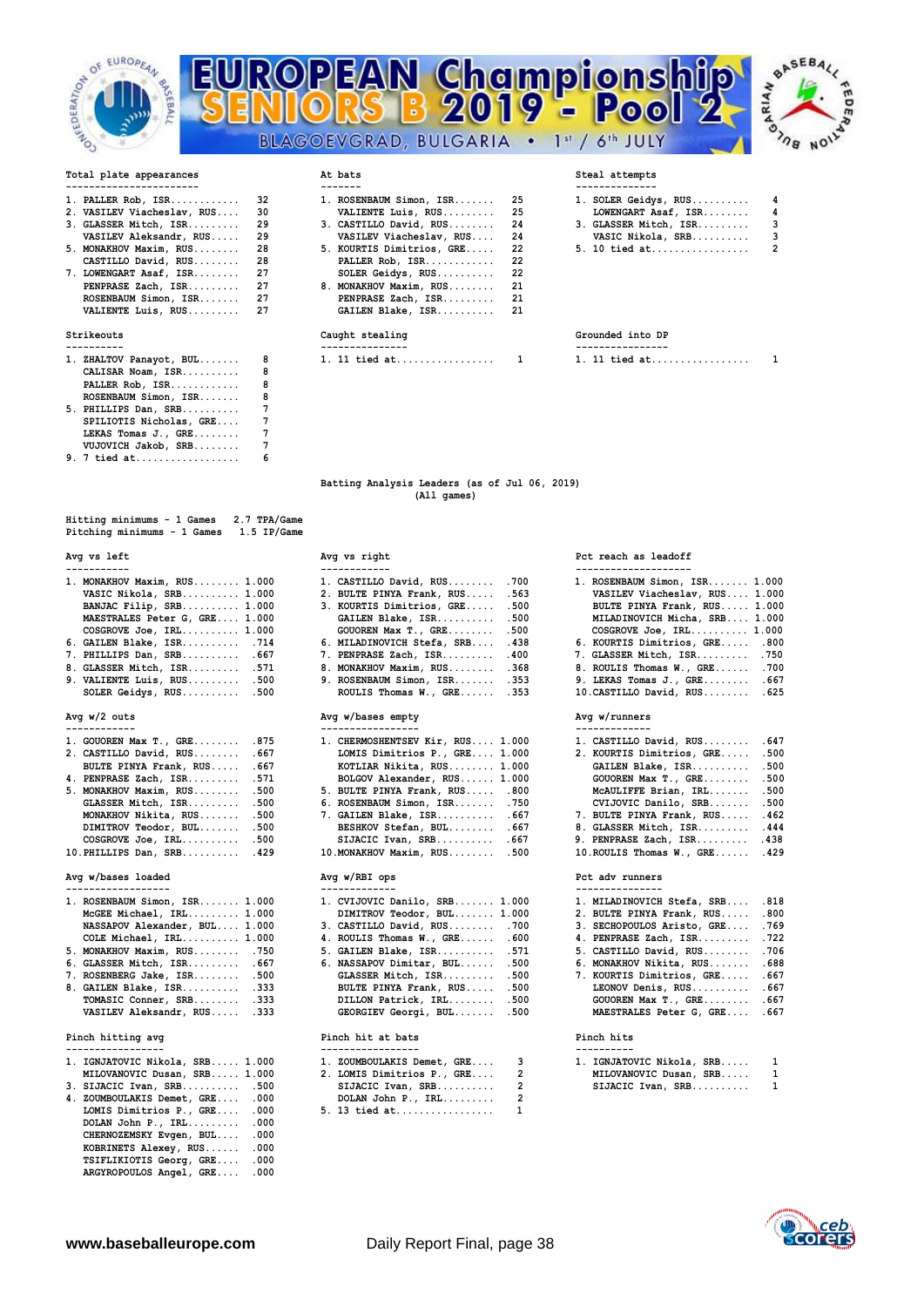





- 
- **MONAKHOV Maxim, RUS........ TOMASIC Conner, SRB........ PHILLIPS Dan, SRB.......... 4 8. 4 tied at.................. 6**
- **9. VALIENTE Luis, RUS......... 3 BULTE PINYA Frank, RUS..... 3**

| 1. VALIENTE Luis, RUS   |   |
|-------------------------|---|
| 2. TOMASIC Conner, SRB  | ۶ |
| GLASSER Mitch, ISR      |   |
| 4. BANJAC Filip, SRB    |   |
| ROULIS Thomas W., GRE   |   |
| ANDONOV Martin, BUL     |   |
| MAESTRALES Peter G, GRE |   |
| VASIC Nikola, SRB       |   |
| PALLER Rob, ISR         |   |
|                         |   |

### **Ground outs/Fly outs**

| 1. SPILIOTIS Nicholas, GRE | 6.00 |
|----------------------------|------|
| 2. DIMITROV Teodor, BUL    | 5.00 |
| 3. MILADINOVICH Micha, SRB | 3.50 |
| 4. FARRELL Leo, IRL        | 3.00 |
| GEORGIEV Georgi, BUL       | 3.00 |
| COSGROVE Joe, IRL          | 3.00 |
| 7. PHILLIPS Dan, SRB       | 2.00 |
| VUJOVICH Jakob, SRB        | 2.00 |
| 9. CVIJOVIC Danilo, SRB    | 1.50 |
| 10. BULTE PINYA Frank, RUS | 1.33 |

| Hitting minimums - 1 Games<br>2.7 TPA/Game<br>Pitching minimums - 1 Games<br>1.5 IP/Game |                                                |                                              |
|------------------------------------------------------------------------------------------|------------------------------------------------|----------------------------------------------|
| Hits per game                                                                            | Runs scored per game                           | Doubles per game                             |
|                                                                                          | --------------------                           | ----------------                             |
| 1. CASTILLO David, RUS 2.80                                                              | 1. ROULIS Thomas $W_{1}$ , GRE 2.00            | 1. KOURTIS Dimitrios, GRE 0.80               |
| 2. GAILEN Blake, ISR<br>2.40                                                             | 2. GAILEN Blake, ISR 1.80                      | GAILEN Blake, ISR<br>0.80                    |
| 3. KOURTIS Dimitrios, GRE 2.00                                                           | 3. VASILEV Viacheslav, RUS 1.67                | 3. PENPRASE Zach, ISR<br>0.50                |
| 4. BULTE PINYA Frank, RUS 1.67                                                           | GLASSER Mitch, ISR 1.67                        | 4. CASTILLO David, RUS<br>0.40               |
| 5. SOLER Geidys, RUS<br>1.60                                                             | 5. SOLER Geidys, RUS 1.40                      | 0.40<br>SOLER Geidys, RUS                    |
| $GOUOREN$ Max $T.$ , $GRE.$<br>1.60                                                      | 6. MONAKHOV Maxim, RUS 1.33                    | 0.40<br>NASSAPOV Dimitar, BUL                |
| 7. ROSENBAUM Simon, ISR<br>1.50                                                          | VASILEV Aleksandr, RUS 1.33                    | 0.40<br>SECHOPOULOS Aristo, GRE              |
| MONAKHOV Maxim, RUS 1.50                                                                 | LOWENGART Asaf, ISR 1.33                       | 8. PALLER Rob, ISR 0.33                      |
| 9. MILADINOVICH Stefa, SRB 1.40                                                          | BULTE PINYA Frank, RUS 1.33                    | 0.33<br>MONAKHOV Maxim, RUS                  |
| 10. VASILEV Viacheslav, RUS 1.33                                                         | MONAKHOV Nikita, RUS 1.33                      | GLASSER Mitch, ISR<br>0.33                   |
| Triples per game                                                                         | Homers per game                                | RBIs per game                                |
| ----------------<br>1. COSGROVE Joe, IRL<br>0.25                                         | ---------------<br>1. CASTILLO David, RUS 1.20 | -------------<br>1. CASTILLO David, RUS 3.40 |
| 0.20<br>2. VUJOVICH Jordan, SRB                                                          | 2. VALIENTE Luis, RUS<br>0.40                  | 2. PENPRASE Zach, ISR 2.00                   |
| 0.20<br>BANJAC Filip, SRB                                                                | KOURTIS Dimitrios, GRE<br>0.40                 | 3. KOURTIS Dimitrios, GRE 1.60               |
| 4. MONAKHOV Maxim, RUS<br>0.17                                                           | SOLER Geidys, RUS<br>0.40                      | 1.60<br>GAILEN Blake, ISR                    |
| 5. VALIENTE Luis, RUS<br>0.00                                                            | GAILEN Blake, ISR<br>0.40                      | 5. MONAKHOV Maxim, RUS<br>1.50               |
| ROSENBAUM Simon, ISR<br>0.00                                                             | TOMASIC Conner, SRB<br>0.40                    | 1.50<br>GLASSER Mitch, ISR                   |
| VASILEV Viacheslav, RUS<br>0.00                                                          | GOUOREN Max $T.$ , GRE<br>0.40                 | 1.33<br>7. BULTE PINYA Frank, RUS            |
| CASTILLO David, RUS<br>0.00                                                              | LEONOV Denis, RUS 0.40                         | 8. TOMASIC Conner, SRB<br>1.20               |
| PALLER Rob, ISR<br>0.00                                                                  | ROULIS Thomas W., GRE<br>0.40                  | PHILLIPS Dan, SRB<br>1.20                    |
| SOLER Geidys, RUS<br>0.00                                                                | PHILLIPS Dan, SRB<br>0.40                      | 1.00<br>10. SECHOPOULOS Aristo, GRE          |
| Stolen bases per game                                                                    | Walks per game                                 | Strikeouts per game                          |
| 1. LOWENGART Asaf, $ISR$ 0.67                                                            | 1. PALLER Rob, ISR $1.67$                      | 1. GLASSER Mitch, ISR 0.00                   |
| 2. SOLER Geidys, RUS 0.60                                                                | 2. GLASSER Mitch, ISR 1.33                     | MILADINOVICH Stefa, SRB 0.00                 |

| 2. SOLER GEIQVS, RUS 0.60        | 2. GLASSER MITCH, ISR 1.33    | MILADINOVICH Stefa, SRB 0.00 |  |
|----------------------------------|-------------------------------|------------------------------|--|
| VASIC Nikola, SRB 0.60           | 3. ROULIS Thomas W., GRE 1.20 | BULTE PINYA Frank, RUS 0.00  |  |
| 4. COSGROVE Joe, IRL 0.50        | 4. MONAKHOV Maxim, RUS 1.17   | MAESTRALES Peter G, GRE 0.00 |  |
| 5. GAILEN Blake, ISR 0.40        | 5. GAILEN Blake, ISR 1.00     | ANDONOV Martin, BUL 0.00     |  |
| ROULIS Thomas W., GRE 0.40       | VASILEV Aleksandr, RUS 1.00   | 6. GAILEN Blake, ISR 0.20    |  |
| MILADINOVICH Micha, SRB 0.40     | SECHOPOULOS Aristo, GRE 1.00  | MILADINOVICH Micha, SRB 0.20 |  |
| MAESTRALES Peter G, GRE 0.40     | MAESTRALES Peter G, GRE 1.00  | 8. PENPRASE Zach, ISR 0.33   |  |
| FARRELL Leo, $IRL$ 0.40          | WOLF Jeremy, $ISR$ $1.00$     | MONAKHOV Nikita, RUS 0.33    |  |
| $10.$ PALLER Rob. $TSR$ . $0.33$ |                               | $10.$ FARRELL Leo. TRL. 0.40 |  |

| 1. CASTILLO David, RUS                  | 1. BULTE PINYA Frank, RUS 7  | 1. VASILEV Aleksandr |
|-----------------------------------------|------------------------------|----------------------|
| MONAKHOV Maxim, RUS 6                   | 2. SECHOPOULOS Aristo, GRE 6 | VALIENTE Luis, RU    |
| 3. GLASSER Mitch, $ISR \ldots \ldots$ 4 | $3.$ LEONOV Denis, RUS 5     | 3. BANJAC Filip, SRB |
| GOUOREN Max T., GRE 4                   | MILADINOVICH Stefa, SRB 5    | VASILEV Viachesla    |
| NASSAPOV Alexander, BUL 4               | VASILEV Aleksandr, RUS 5     | 5. LES Bill A., GRE. |
| PENPRASE Zach, ISR 4                    | 6. MAESTRALES Peter G, GRE 4 | 6. GAILEN Blake, ISR |
| TOMASIC Conner, SRB 4                   | 7. 5 tied at 3               | WOLF Jeremy, ISR.    |

| 1. VASILEV Aleksandr, RUS | 10 |
|---------------------------|----|
| VALIENTE Luis, RUS        | 10 |
| 3. BANJAC Filip, SRB      | ٩  |
| VASILEV Viacheslav, RUS   | ۹  |
| 5. LES Bill A., GRE       | 8  |
| 6. GAILEN Blake, ISR      | 7  |
| WOLF Jeremy, ISR          | 7  |
| .                         |    |

| 1. VALIENTE Luis, $RUS$ 9 | 1. MILADINOVICH Micha, SRB 7  |  | 1. CASTILLO David, RUS 99.00  |
|---------------------------|-------------------------------|--|-------------------------------|
| 2. TOMASIC Conner, SRB 8  | 2. SOLER Geidys, RUS 6        |  | 2. PALLER Rob, ISR 7.00       |
| GLASSER Mitch, ISR 8      | VALIENTE Luis, RUS 6          |  | ROULIS Thomas W., GRE 7.00    |
| 4. BANJAC Filip, SRB 7    | ANDONOV Martin, BUL 6         |  | BANJAC Filip, SRB 7.00        |
| ROULIS Thomas W., $GRE$ 7 | VASILEV Aleksandr, RUS 6      |  | 5. GOUOREN Max T., GRE 3.00   |
| ANDONOV Martin, BUL 7     | SPILIOTIS Nicholas, GRE 6     |  | 6. TOMASIC Conner, SRB 2.67   |
| MAESTRALES Peter G, GRE 7 | PENPRASE Zach, ISR 6          |  | 7. NASSAPOV Dimitar, BUL 2.50 |
| VASIC Nikola, SRB 7       | $\texttt{FARRELL}$ Leo, IRL 6 |  | DILLON Patrick, IRL 2.50      |
|                           | GEORGIEV Georgi, BUL 6        |  | 9. VASIC Nikola, SRB 2.33     |
| $10.7$ tied at 6          |                               |  | 10. GLASSER Mitch, ISR 2.00   |

## Fly outs **Ground outs** Ground outs **Ground outs Fly outs/Ground outs**

| 1. VALIENTE Luis, RUS 9                                                                                                                                                                                                                                                                                                                                            | 1. MILADINOVICH Micha, SRB 7 | 1. CASTILLO David, RUS 99.00  |
|--------------------------------------------------------------------------------------------------------------------------------------------------------------------------------------------------------------------------------------------------------------------------------------------------------------------------------------------------------------------|------------------------------|-------------------------------|
| 2. TOMASIC Conner, SRB 8                                                                                                                                                                                                                                                                                                                                           | 2. SOLER Geidys, RUS 6       | 2. PALLER Rob, ISR 7.00       |
| GLASSER Mitch, ISR 8                                                                                                                                                                                                                                                                                                                                               | VALIENTE Luis, RUS 6         | ROULIS Thomas W., GRE 7.00    |
| 4. BANJAC Filip, SRB 7                                                                                                                                                                                                                                                                                                                                             | ANDONOV Martin, BUL 6        | BANJAC Filip, SRB 7.00        |
| ROULIS Thomas W., $GRE$ 7                                                                                                                                                                                                                                                                                                                                          | VASILEV Aleksandr, RUS 6     | 5. GOUOREN Max T., GRE 3.00   |
| ANDONOV Martin, BUL 7                                                                                                                                                                                                                                                                                                                                              | SPILIOTIS Nicholas, GRE 6    | 6. TOMASIC Conner, SRB 2.67   |
| MAESTRALES Peter G, GRE 7                                                                                                                                                                                                                                                                                                                                          | PENPRASE Zach, ISR 6         | 7. NASSAPOV Dimitar, BUL 2.50 |
| VASIC Nikola, SRB       7                                                                                                                                                                                                                                                                                                                                          | FARRELL Leo, $IRL$ 6         | DILLON Patrick, IRL 2.50      |
|                                                                                                                                                                                                                                                                                                                                                                    | GEORGIEV Georgi, BUL 6       | 9. VASIC Nikola, SRB 2.33     |
| $\overline{10}$ $\overline{7}$ $\overline{10}$ $\overline{21}$ $\overline{21}$ $\overline{21}$ $\overline{21}$ $\overline{21}$ $\overline{21}$ $\overline{21}$ $\overline{21}$ $\overline{21}$ $\overline{21}$ $\overline{21}$ $\overline{21}$ $\overline{21}$ $\overline{21}$ $\overline{21}$ $\overline{21}$ $\overline{21}$ $\overline{21}$ $\overline{21}$ $\$ | $10E$ is a set of $E$        | $10 \text{ C}$ $10 \text{ C}$ |

### **Batting Per-Game Leaders (as of Jul 06, 2019) (All games)**

# **Hits per game Runs scored per game Doubles per game** -----------------------<br>1. ROULIS Thomas W., GRE...... 2.00 1 **1. ROULIS Thomas W., GRE...... 2.00 2. GAILEN Blake, ISR.......... 2.40 2. GAILEN Blake, ISR.......... 1.80 GAILEN Blake, ISR.......... 0.80 3. VASILEV Viacheslav, RUS.... 1.67** 3 **4. BULTE PINYA Frank, RUS..... 1.67 GLASSER Mitch, ISR......... 1.67 4. CASTILLO David, RUS........ 0.40 7. YASILEV Aleksandr, RUS..... 1.33 LOWENGART Asaf, ISR........ 1.33** 8 BULTE PINYA Frank, RUS..... 1.33 **10.VASILEV Viacheslav, RUS.... 1.33 MONAKHOV Nikita, RUS....... 1.33 GLASSER Mitch, ISR......... 0.33 Triples per game RBIS per game** RBIS per game RBIS per game RBIS per game RBIS per game RBIS per game RBIS per game RBIS per game RBIS per game RBIS per game RBIS per game RBIS per game RBIS per game RBIS per game RBIS pe 1. CASTILLO David, RUS........ 1.20 1 **2. VALIENTE Luis, RUS......... 0.40** 2  **KOURTIS Dimitrios, GRE..... 0.40** 3  **TOMASIC Conner, SRB........ 0.40 GOUOREN Max T., GRE........ 0.40 7 LEONOV Denis, RUS.......... 0.40** 8

## Walks per game Strike outs per game Strike outs per game Strike outs per game Strike outs per game Strike outs p<br>Strike outside the Strike outside outside the Strike outside of the Strike outside of the Strike outside of t

| 1. PALLER Rob, ISR       | 1.67 |
|--------------------------|------|
| 2. GLASSER Mitch, ISR    | 1.33 |
| 3. ROULIS Thomas W., GRE | 1.20 |
| 4. MONAKHOV Maxim, RUS   | 1.17 |
| 5. GAILEN Blake, ISR     | 1.00 |
| VASILEV Aleksandr, RUS   | 1.00 |
| SECHOPOULOS Aristo, GRE  | 1.00 |
| MAESTRALES Peter G, GRE  | 1.00 |
| WOLF Jeremy, ISR         | 1.00 |
| $COSGROVE$ Joe. IRL      | 1.00 |

| MAESTRALES Peter G, GRE | 0.00 |
|-------------------------|------|
| ANDONOV Martin, BUL     | 0.00 |
| 6. GAILEN Blake, ISR    | 0.20 |
| MILADINOVICH Micha, SRB | 0.20 |
| 8. PENPRASE Zach, ISR   | 0.33 |
| MONAKHOV Nikita, RUS    | 0.33 |
| 10. FARRELL Leo, IRL    | 0.40 |

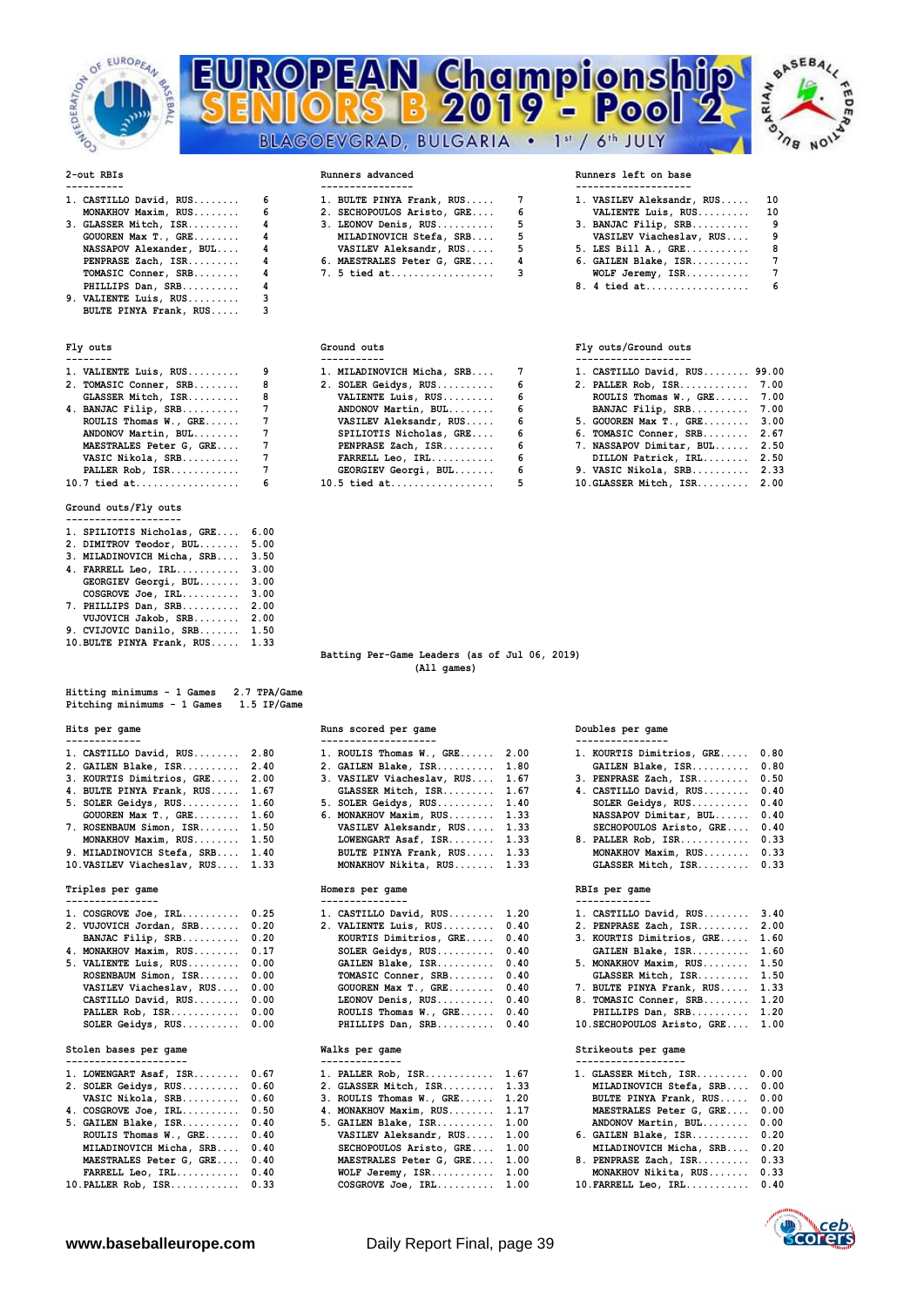



## **At bats per game Plate appearances/game**

| 1. VALIENTE Luis, RUS      | 5.00  | 1. CASTILLO David, RUS. |
|----------------------------|-------|-------------------------|
| 2. CASTILLO David, RUS     | 4.80  | 2. VALIENTE Luis, RUS   |
| 3. SOLER Geidys, RUS       | 4.40  | 3. PALLER Rob, ISR      |
| KOURTIS Dimitrios, GRE     | 4.40  | 4. SOLER Geidys, RUS    |
| 5. CALISAR Noam, ISR       | 4.25  | GAILEN Blake, ISR       |
| 6. GAILEN Blake, ISR       | 4.20  | 6. VASILEV Viacheslav,  |
| 7. ROSENBAUM Simon, ISR    | 4.17  | CALISAR Noam, ISR       |
| 8. VASILEV Viacheslav, RUS | 4.00  | 8. GLASSER Mitch, ISR   |
| $MARTC$ $N+1010$ and       | 4. OO | $\frac{1}{2}$           |

| 2. CASTILLO David, RUS 4.80     | 2. VALIENTE Luis, RUS           | 5.40 |
|---------------------------------|---------------------------------|------|
| $3.$ SOLER Geidys, RUS $4.40$   | 3. PALLER Rob, ISR              | 5.33 |
| KOURTIS Dimitrios, GRE 4.40     | 4. SOLER Geidys, RUS            | 5.20 |
| 5. CALISAR Noam, ISR 4.25       | GAILEN Blake, ISR               | 5.20 |
| 6. GAILEN Blake, ISR 4.20       | 6. VASILEV Viacheslav, RUS      | 5.00 |
| 7. ROSENBAUM Simon, ISR 4.17    | CALISAR Noam, ISR               | 5.00 |
| 8. VASILEV Viacheslav, RUS 4.00 | 8. GLASSER Mitch, ISR 4.83      |      |
| VASIC Nikola, SRB 4.00          | VASILEV Aleksandr, RUS 4.83     |      |
| TOMASIC Conner, SRB 4.00        | 10. KOURTIS Dimitrios, GRE 4.80 |      |
|                                 |                                 |      |

**1. VALIENTE Luis, RUS......... 5.00 1. CASTILLO David, RUS........ 5.60** 

### **Pitching Leaders (as of Jul 06, 2019) (All games)**

| Hitting minimums - 1 Games  |  |  | 2.7 TPA/Game |
|-----------------------------|--|--|--------------|
| Pitching minimums - 1 Games |  |  | 1.5 IP/Game  |

| 1. CHRISTIDIS Dean E., GRE 0.00 |    | 1. CHRISTIDIS Dean E., GRE .182  |   | 1. CHERNOZEMSKY Evgen, BUL | 14.0         |
|---------------------------------|----|----------------------------------|---|----------------------------|--------------|
| 2. PANAYOTOVICH Adam, SRB 1.38  |    | 2. CHERNOZEMSKY Evgen, BUL .200  |   | 2. PANAYOTOVICH Adam, SRB  | 13.0         |
| 3. LOBANOV Andrei, RUS 2.00     |    | $3.$ CASTELLO Rody, RUS .229     |   | 3. BRODKOWITZ Eric, ISR    | 9.1          |
| 4. CHERNOZEMSKY Evgen, BUL 2.57 |    | 4. LOBANOV Andrei, RUS .235      |   | CASTELLO Rody, RUS         | 9.1          |
| 5. BRODKOWITZ Eric, ISR 5.79    |    | 5. KOUNTIS Jonathan G, GRE . 242 |   | 5. CHRISTIDIS Dean E., GRE | 9.0          |
| 6. CASTELLO Rody, $RUS$ 6.75    |    | 6. BRODKOWITZ Eric, ISR .243     |   | LOBANOV Andrei, RUS        | 9.0          |
| 7. ZHALTOV Panayot, BUL 7.88    |    | 7. ZHALTOV Panayot, BUL . 273    |   | 7. KOUNTIS Jonathan G, GRE | 8.0          |
| 8. KOUNTIS Jonathan G, GRE 9.00 |    | 8. PANAYOTOVICH Adam, SRB .298   |   | ZHALTOV Panayot, BUL       | 8.0          |
|                                 |    |                                  |   |                            |              |
| Batters struck out              |    | Batters SO out looking           |   | Wins                       |              |
| ------------------              |    | ----------------------           |   | $- - - -$                  |              |
| 1. BRODKOWITZ Eric, ISR 15      |    | 1. BRODKOWITZ Eric, ISR 4        |   | 1. DEMARTE Jonathan, ISR   | 2            |
| 2. CHERNOZEMSKY Evgen, BUL 14   |    | SOREN Matt, $ISR$ 4              |   | PANAYOTOVICH Adam, SRB 2   |              |
| 3. LOBANOV Andrei, RUS          | 13 | CASTELLO Rody, RUS               | 4 | $3. 12$ tied at            | $\mathbf{1}$ |
| 4. LEONOV Denis, RUS 12         |    | 4. DVORAK Liam, IRL              |   |                            |              |

| CASTELLO Rody, RUS         | 11 |
|----------------------------|----|
| 7. KOUNTIS Jonathan G, GRE | 10 |
| 8. McGEE Michael, IRL      | ۹  |
| WAGMAN Joey, ISR           | ۹  |
| COLE II Victor, RUS        | ۹  |

| ------                     |                        |                            |               |
|----------------------------|------------------------|----------------------------|---------------|
| 1. GOUNARIS Alexandro, GRE |                        | 1. GOUNARIS Alexandro, GRE | 1. BOKICH Chr |
|                            | BORICICH Marko, SRB    | ORFANAKOS Evagelos, GRE    | LOBANOV An    |
|                            | $WAGMAN$ Joey, $ISR$ 1 | BORICICH Marko, SRB        | PANAYOTOVI    |

| Games finished             | Games in relief          | Sac bunts allowed |                   |
|----------------------------|--------------------------|-------------------|-------------------|
|                            |                          |                   |                   |
| 1. DEMARTE Jonathan, ISR 2 | 1. BORICICH Marko, SRB 3 |                   | 1. WALSH Patrick, |
| BORICICH Marko, SRB 2      | GOUNARIS Alexandro, GRE  |                   | PETKOV Petyo,     |
| ROTHEM Dan, $ISR$ 2        | BOURDANIOTIS Theod, GRE  |                   | 3. WAGMAN Joey, I |
| 4. 22 tied at 1            | ORFANAKOS Evagelos, GRE  |                   | DEMARTE Jonath    |
|                            |                          |                   |                   |

| Sac flies allowed       | Losses                     | Runners picked off |                   |
|-------------------------|----------------------------|--------------------|-------------------|
|                         | ------                     |                    |                   |
| 1. MCNAMARA Sean, IRL 2 | 1. BOKICH Christian, SRB 2 |                    | 1. KAMETAS Robert |
| 2. 11 tied at 1         |                            |                    | MONAKHOV Nikita   |

| Wild pitches | <b>Balks</b> | Hit batters |
|--------------|--------------|-------------|
|              |              |             |

|  |                                                                                                                                                                                                                                                                                                                                                                                                                                                                                            |  | -----                      |  |                        |  |
|--|--------------------------------------------------------------------------------------------------------------------------------------------------------------------------------------------------------------------------------------------------------------------------------------------------------------------------------------------------------------------------------------------------------------------------------------------------------------------------------------------|--|----------------------------|--|------------------------|--|
|  | 1. CHRISTIDIS Dean E., GRE                                                                                                                                                                                                                                                                                                                                                                                                                                                                 |  | 1. CHRISTIDIS Dean E., GRE |  | 1. PELMAN D            |  |
|  | 2. KOURTIS Dimitrios, GRE                                                                                                                                                                                                                                                                                                                                                                                                                                                                  |  | COLE II Victor, RUS        |  | SHIER Li               |  |
|  | ZHALTOV Panayot, BUL                                                                                                                                                                                                                                                                                                                                                                                                                                                                       |  | KOURTIS Dimitrios, GRE     |  | 3. LEONOV D            |  |
|  | $\blacksquare$ $\blacksquare$ $\blacksquare$ $\blacksquare$ $\blacksquare$ $\blacksquare$ $\blacksquare$ $\blacksquare$ $\blacksquare$ $\blacksquare$ $\blacksquare$ $\blacksquare$ $\blacksquare$ $\blacksquare$ $\blacksquare$ $\blacksquare$ $\blacksquare$ $\blacksquare$ $\blacksquare$ $\blacksquare$ $\blacksquare$ $\blacksquare$ $\blacksquare$ $\blacksquare$ $\blacksquare$ $\blacksquare$ $\blacksquare$ $\blacksquare$ $\blacksquare$ $\blacksquare$ $\blacksquare$ $\blacks$ |  |                            |  | <b><u>BRAHEASE</u></b> |  |

| -------------- | ---------------- | --------------- |
|----------------|------------------|-----------------|
| וחה<br><br>.   | ۳ د ۱۸۰          |                 |

# **182 1. CRE....** 182 **4. LOBANOV Andrei, RUS........ .235<br>5. KOUNTIS Jonathan G. CBF. 242 CASTELLO RODY** 5. KOUNTIS Jonathan G, GRE.... .242 **6. BRODKOWITZ Eric, ISR....... .243**

## **Batters SO out looking Wins**

| 1. BRODKOWITZ Eric, ISR       | - 15 | 1. BRODKOWITZ Eric, ISR | 4                        |
|-------------------------------|------|-------------------------|--------------------------|
| 2. CHERNOZEMSKY Evgen, BUL    | 14   | SOREN Matt, ISR         | 4                        |
| 3. LOBANOV Andrei, RUS        | 13   | CASTELLO Rody, RUS      | 4                        |
| 4. LEONOV Denis, RUS          | 12   | 4. DVORAK Liam, IRL     | 3                        |
| 5. PANAYOTOVICH Adam, SRB     | 11   | COLE II Victor, RUS     |                          |
| CASTELLO Rody, RUS            | 11   | LOBANOV Andrei, RUS     | 3                        |
| 7. KOUNTIS Jonathan G, GRE 10 |      | 7. 15 tied at           | $\overline{\phantom{a}}$ |

| 1. GOUNARIS Alexandro, GRE | 1. GOUNARIS Alexandro, GRE     |
|----------------------------|--------------------------------|
| BORICICH Marko, SRB        | ORFANAKOS Evagelos, GRE        |
| WAGMAN Joey, ISR           | BORICICH Marko, SRB            |
|                            | KOUNTIS Jonathan G. GRE        |
|                            | McGEE Michael, IRL             |
|                            | BALAN Vadim, RUS               |
|                            | BOURDANIOTIS Theod, GRE        |
|                            | 8. 21 tied at<br>$\mathcal{P}$ |
|                            |                                |

| 1. DEMARTE Jonathan, ISR 2 |  | 1. BORICICH Marko, SRB 3  |  | 1. WALSH Patrick, IRL 2 |  |
|----------------------------|--|---------------------------|--|-------------------------|--|
| BORICICH Marko, SRB 2      |  | GOUNARIS Alexandro, GRE 3 |  | PETKOV Petyo, BUL 2     |  |
|                            |  | BOURDANIOTIS Theod, GRE 3 |  | 3. WAGMAN Joey, ISR 1   |  |
| 4. 22 tied at  1           |  | ORFANAKOS Evagelos, GRE 3 |  | DEMARTE Jonathan, ISR 1 |  |
|                            |  | BALAN Vadim, RUS 3        |  | HILLERT Mitchell, IRL 1 |  |
|                            |  | $McGEE$ Michael, $IRL$ 3  |  |                         |  |
|                            |  | 7. 9 tied at 2            |  |                         |  |
|                            |  |                           |  |                         |  |

## **Losses** Runners picked off

| -----------------     | ------                | ---------------          |
|-----------------------|-----------------------|--------------------------|
| 1. MCNAMARA Sean, IRL | BOKICH Christian, SRB | . KAMETAS Robert D., GRE |
| 2. 11 tied at         | 2. 14 tied at         | MONAKHOV Nikita, RUS     |

|                             | 1. CHRISTIDIS Dean E., GRE 1 | 1. PELMAN Dean, ISR  |  |
|-----------------------------|------------------------------|----------------------|--|
| 2. KOURTIS Dimitrios, GRE 3 | COLE II Victor, $RUS$ 1      | SHIER Liam, IRL      |  |
| ZHALTOV Panayot, BUL 3      | KOURTIS Dimitrios, GRE 1     | 3. LEONOV Denis, RUS |  |

## **Earned run avg Opposing bat avg Innings pitched**

| 1. CHERNOZEMSKY Evgen, BUL | 14.0 |
|----------------------------|------|
| 2. PANAYOTOVICH Adam, SRB  | 13.0 |
| 3. BRODKOWITZ Eric, ISR    | 9.1  |
| CASTELLO Rody, RUS         | 9.1  |
| 5. CHRISTIDIS Dean E., GRE | 9.0  |
| LOBANOV Andrei, RUS        | 9.0  |
| 7. KOUNTIS Jonathan G, GRE | 8.0  |
|                            |      |

ëD

| 1. DEMARTE Jonathan, ISR | $\mathcal{P}$ |
|--------------------------|---------------|
| PANAYOTOVICH Adam, SRB   | 2             |
| 3. 12 tied at            |               |

## **Saves Barrow Saves Constants Appearances Games Games Games Games Games Games Games Games Games Games Games Games Games Games Games Games Games Games Games Games Games Games**

| -----                        |                              |                            |  |
|------------------------------|------------------------------|----------------------------|--|
| 1. GOUNARIS Alexandro, GRE 1 | 1. GOUNARIS Alexandro, GRE 3 | 1. BOKICH Christian, SRB 2 |  |
| BORICICH Marko, SRB 1        | ORFANAKOS Evagelos, GRE 3    | LOBANOV Andrei, RUS 2      |  |
| $WAGMAN$ Joey, $ISR$ 1       | BORICICH Marko, SRB 3        | PANAYOTOVICH Adam, SRB 2   |  |
|                              | KOUNTIS Jonathan G, GRE 3    | KOUNTIS Jonathan G, GRE 2  |  |
|                              | McGEE Michael, IRL 3         | BRODKOWITZ Eric, ISR 2     |  |
|                              | BALAN Vadim, RUS             | 6. 22 tied at 1            |  |
|                              |                              |                            |  |

## **Games finished Games in relief Sac bunts allowed**

| વ | 1. WALSH Patrick, IRL | 2            |
|---|-----------------------|--------------|
| વ | PETKOV Petyo, BUL     | 2            |
| વ | 3. WAGMAN Joey, ISR   | $\mathbf{1}$ |
| વ | DEMARTE Jonathan, ISR | 1            |
| વ | HILLERT Mitchell, IRL | 1.           |

|  | 1. BOKICH Christian, SRB 2                          | 1. KAMETAS Robert D., GRE 1             |  |
|--|-----------------------------------------------------|-----------------------------------------|--|
|  | 2. 11 tied at      1             2. 14 tied at    1 | MONAKHOV Nikita, RUS 1                  |  |
|  |                                                     | LIPETZ Shlomo, $ISR, \ldots, \ldots, 1$ |  |
|  |                                                     | ORFANAKOS Evagelos, GRE 1               |  |
|  |                                                     | CHRISTIDIS Dean E., GRE 1               |  |
|  |                                                     |                                         |  |

| 1. PELMAN Dean, ISR |  |  |  |  |  |  |
|---------------------|--|--|--|--|--|--|
|                     |  |  |  |  |  |  |
| $\cdots$            |  |  |  |  |  |  |

| SHIER Liam, IRL      |   |
|----------------------|---|
| 3. LEONOV Denis, RUS | 2 |
| $\mathbf{r}$         |   |

**4. 12 tied at................. 2 BESHKOV Stefan, BUL........ 2 BESHKOV Stefan, BUL......... 2**<br> **KOUNTIS Jonathan G, GRE.... 2**<br> **15 tied at..................** 1

 **6. 15 tied at................. 1**

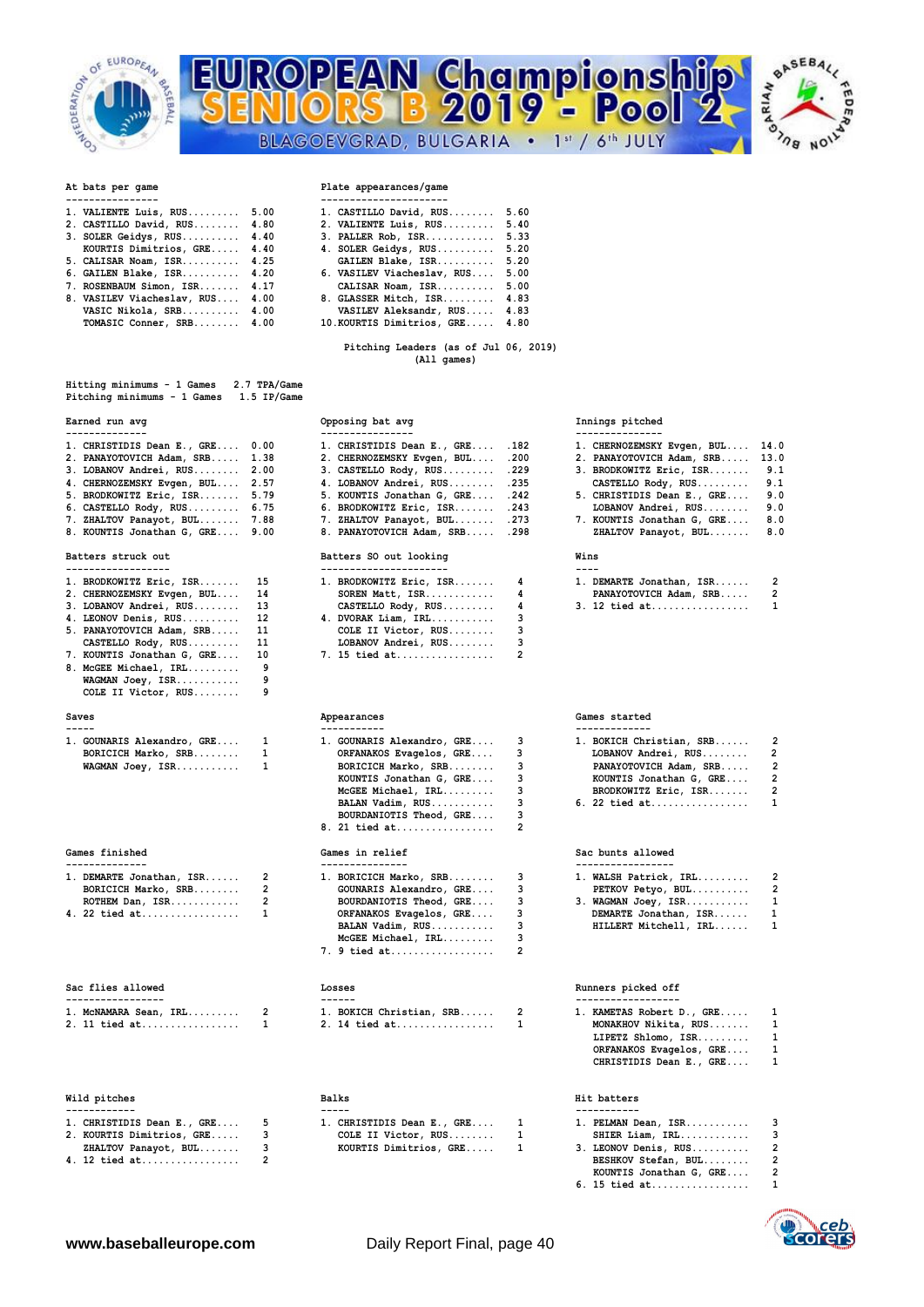



| ----------------------- | ------------- | ------------ |
|-------------------------|---------------|--------------|
|                         |               |              |

| 1. CHERNOZEMSKY Evgen, BUL |
|----------------------------|
| 2. 7 tied at               |
| WALSH Patrick, IRL         |
| PELMAN Dean, ISR.          |

### **Earned runs allowed Doubles allowed Walks allowed**

- 
- 
- 
- 
- 
- **5. BRODKOWITZ Eric, ISR.......**<br>**6. ZHALTOV Panayot**, BUL.......<br>CASTELLO Rody, RUS.........
- **8. KOUNTIS Jonathan G, GRE.... 8 ZHALTOV Panayot, BUL....... 7 ZHALTOV Panayot, BUL....... 3**

| 1. | ZHALTOV Panayot, BUL    | O |
|----|-------------------------|---|
|    | CASTELLO Rody, RUS      | O |
|    | BRODKOWITZ Eric, ISR    | 0 |
|    | CHERNOZEMSKY Evgen, BUL | 0 |
|    | CHRISTIDIS Dean E., GRE | O |
|    | LOBANOV Andrei, RUS     | O |
|    | PANAYOTOVICH Adam, SRB  | 0 |
|    | KOUNTIS Jonathan G, GRE | O |

| Hitting minimums - 1 Games  |  |  | 2.7 TPA/Game |
|-----------------------------|--|--|--------------|
| Pitching minimums - 1 Games |  |  | 1.5 IP/Game  |

| 1. ZHALTOV Panayot, BUL .000    | 1. LOBANOV Andrei, RUS .160     | 1. CHRISTIDIS Dean E., GRE .000  |  |
|---------------------------------|---------------------------------|----------------------------------|--|
| 2. KOUNTIS Jonathan G, GRE .000 | 2. CHERNOZEMSKY Evgen, BUL .200 | 2. BRODKOWITZ Eric, ISR .200     |  |
| 3. CHRISTIDIS Dean E., GRE .105 | 3. CASTELLO Rody, $RUS$ .217    | 3. KOUNTIS Jonathan G, GRE . 250 |  |
| 4. CHERNOZEMSKY Evgen, BUL .200 | 4. BRODKOWITZ Eric, ISR .240    | 4. CASTELLO Rody, RUS .333       |  |
| 5. BRODKOWITZ Eric, ISR .250    | 5. PANAYOTOVICH Adam, SRB .256  | 5. CHERNOZEMSKY Evgen, BUL .357  |  |
| CASTELLO Rody, RUS .250         | 6. ZHALTOV Panayot, BUL . 273   | 6. ZHALTOV Panayot, BUL .375     |  |
| 7. PANAYOTOVICH Adam, SRB .389  | 7. KOUNTIS Jonathan G, GRE .286 | 7. PANAYOTOVICH Adam, SRB .385   |  |
|                                 |                                 |                                  |  |

## $B/avg w/2 outs$

| 1. CHERNOZEMSKY Evgen, BUL .000  | 1. CHRISTIDIS Dean E., GRE .154 | 1. ZHALTOV Pa     |
|----------------------------------|---------------------------------|-------------------|
| ZHALTOV Panayot, BUL .000        | 2. LOBANOV Andrei, RUS . 167    | 2. CHRISTIDIS     |
| 3. BRODKOWITZ Eric, ISR .250     | 3. CHERNOZEMSKY Evgen, BUL .182 | 3. GOUNARIS A     |
| LOBANOV Andrei, RUS .250         | 4. ZHALTOV Panayot, BUL .250    | LEICHMAN A        |
| 5. CASTELLO Rody, RUS .273       | 5. CASTELLO Rody, RUS .263      | <b>CHERNOZEMS</b> |
| 6. PANAYOTOVICH Adam, SRB .278   | 6. BRODKOWITZ Eric, ISR .333    | 6. CASTELLO R     |
| 7. CHRISTIDIS Dean E., GRE .308  | 7. PANAYOTOVICH Adam, SRB .346  | 7. ORFANAKOS 1    |
| 8. KOUNTIS Jonathan G, GRE . 429 | 8. KOUNTIS Jonathan G, GRE .389 | KOUNTIS Jo        |

## Ground ball outs **Fly/Ground outs Ground/Fly outs** Ground/Fly outs

| ----------------              |                |                                 |                 |
|-------------------------------|----------------|---------------------------------|-----------------|
| 1. PANAYOTOVICH Adam, SRB 19  |                | 1. ZHALTOV Panayot, BUL 4.33    | 1. PANAYOTOVICH |
| 2. CHERNOZEMSKY Evgen, BUL 12 |                | 2. KOUNTIS Jonathan G, GRE 1.80 | 2. CHERNOZEMSKY |
| 3. CHRISTIDIS Dean E., GRE 10 |                | 3. BRODKOWITZ Eric, ISR 1.60    | 3. LOBANOV Andr |
| 4. CASTELLO Rody, RUS 7       |                | 4. CASTELLO Rody, RUS 1.43      | 4. CHRISTIDIS D |
| ORFANAKOS Evagelos, GRE 7     |                | 5. CHRISTIDIS Dean E., GRE 1.20 | 5. CASTELLO Rod |
| BOKICH Christian, SRB 7       |                | 6. LOBANOV Andrei, RUS 1.17     | 6. BRODKOWITZ E |
| RODRIGUEZ Adrian, RUS         | $\overline{7}$ | 7. CHERNOZEMSKY Evgen, BUL 0.92 | 7. KOUNTIS Jona |
| 8. 5 tied at                  |                | 8. PANAYOTOVICH Adam, SRB 0.32  | 8. ZHALTOV Pana |

| 1. CHRISTIDIS Dean E., GRE |
|----------------------------|
| 2. LOBANOV Andrei, RUS     |
| CASTELLO Rody, RUS         |
| KOUNTIS Jonathan G, GRE    |
| 5. ZHALTOV Panayot, BUL    |
| BRODKOWITZ Eric, ISR       |
| 7. CHERNOZEMSKY Evgen, BUL |

|  | 1. CHRISTIDIS Dean E., GRE 0                                                                                 |  |  | 1. PANAYOTOVICH Adam, SRB 2 |   | 1. CASTELLO Rody, RUS 0                                                      |                          |  |
|--|--------------------------------------------------------------------------------------------------------------|--|--|-----------------------------|---|------------------------------------------------------------------------------|--------------------------|--|
|  | 2. LOBANOV Andrei, RUS 2                                                                                     |  |  | 2. LOBANOV Andrei, RUS 3    |   | BRODKOWITZ Eric, ISR                                                         | - 0                      |  |
|  | PANAYOTOVICH Adam, SRB 2                                                                                     |  |  | CHRISTIDIS Dean E., GRE 3   |   | CHRISTIDIS Dean E., GRE                                                      | - 0                      |  |
|  | 4. CHERNOZEMSKY Evgen, BUL 4                                                                                 |  |  | 4. BRODKOWITZ Eric, ISR     |   | 4. LOBANOV Andrei, RUS 1                                                     |                          |  |
|  | 5. BRODKOWITZ Eric, ISR 6                                                                                    |  |  | CASTELLO Rody, RUS          | 5 | PANAYOTOVICH Adam, SRB                                                       | $\overline{\phantom{0}}$ |  |
|  | 6. ZHALTOV Panayot, BUL                                                                                      |  |  | 6. KOUNTIS Jonathan G, GRE  |   | 6. KOUNTIS Jonathan G, GRE                                                   | $\overline{\phantom{a}}$ |  |
|  | CASTELLO Rody, RUS 7                                                                                         |  |  | CHERNOZEMSKY Evgen, BUL     |   | 7. CHERNOZEMSKY Evgen, BUL                                                   | - 3                      |  |
|  | $0$ <i>volumin</i> $T_{\text{c}}$ $1_{\text{c}}$ $1_{\text{c}}$ $2_{\text{c}}$ $2_{\text{c}}$ $2_{\text{c}}$ |  |  | $BII37 BAY$ $D$             |   | $B \text{H11} \text{H} \text{O} \text{H1}$ $B \text{H2} \text{H2} \text{H3}$ |                          |  |

**Triples allowed Home runs allowed --------------- -----------------** 

| 1. ZHALTOV Panayot, BUL | 0 | 1. CHRISTIDIS Dean E., GRE | 0             |
|-------------------------|---|----------------------------|---------------|
| CASTELLO Rody, RUS      | 0 | 2. KOUNTIS Jonathan G, GRE |               |
| BRODKOWITZ Eric, ISR    | 0 | LOBANOV Andrei, RUS        |               |
| CHERNOZEMSKY Evgen, BUL | 0 | ZHALTOV Panayot, BUL       |               |
| CHRISTIDIS Dean E., GRE | 0 | PANAYOTOVICH Adam, SRB     |               |
| LOBANOV Andrei, RUS     | 0 | 6. CASTELLO Rody, RUS      |               |
| PANAYOTOVICH Adam, SRB  | 0 | BRODKOWITZ Eric, ISR       | $\mathcal{P}$ |
| KOUNTIS Jonathan G, GRE | 0 | CHERNOZEMSKY Evgen, BUL    |               |
|                         |   |                            |               |

### **Pitching Analysis Leaders (as of Jul 06, 2019) (All games)**

| 1. ZHALTOV Panayot, BUL .000    | 1. LOBANOV Andrei, RUS .160     | 1. CHRISTIDIS De |
|---------------------------------|---------------------------------|------------------|
| 2. KOUNTIS Jonathan G, GRE .000 | 2. CHERNOZEMSKY Evgen, BUL .200 | 2. BRODKOWITZ Er |
| 3. CHRISTIDIS Dean E., GRE .105 | $3.$ CASTELLO Rody, RUS .217    | 3. KOUNTIS Jonat |
| 4. CHERNOZEMSKY Evgen, BUL .200 | 4. BRODKOWITZ Eric, ISR .240    | 4. CASTELLO Rody |
| 5. BRODKOWITZ Eric, ISR .250    | 5. PANAYOTOVICH Adam, SRB .256  | 5. CHERNOZEMSKY  |
| CASTELLO Rody, $RUS$ .250       | 6. ZHALTOV Panayot, BUL . 273   | 6. ZHALTOV Panay |
| 7. PANAYOTOVICH Adam, SRB .389  | 7. KOUNTIS Jonathan G, GRE .286 | 7. PANAYOTOVICH  |
| 8. LOBANOV Andrei, RUS . 444    | CHRISTIDIS Dean E., GRE .286    | 8. LOBANOV Andre |

# **B/avg w/runners** Fly ball outs B-1 outs B-1 outs B-1 outs B-1 outs B-1 outs B-1 outs B-1 outs B-1 outs B-1 outs B-1 outs B-1 outs B-1 outs B-1 outs B-1 outs B-1 outs B-1 outs B-1 outs B-1 outs B-1 outs B-1 outs B-1 outs B

| 1. CHERNOZEMSKY Evgen, BUL .000  | 1. CHRISTIDIS Dean E., GRE .154  | 1. ZHALTOV Panayot, BUL 13    |  |
|----------------------------------|----------------------------------|-------------------------------|--|
| ZHALTOV Panayot, BUL .000        | 2. LOBANOV Andrei, RUS . 167     | 2. CHRISTIDIS Dean E., GRE 12 |  |
| 3. BRODKOWITZ Eric, ISR .250     | 3. CHERNOZEMSKY Evgen, BUL . 182 | 3. GOUNARIS Alexandro, GRE 11 |  |
| LOBANOV Andrei, RUS .250         | 4. ZHALTOV Panayot, BUL .250     | LEICHMAN Alon, ISR 11         |  |
| 5. CASTELLO Rody, RUS .273       | 5. CASTELLO Rody, RUS .263       | CHERNOZEMSKY Evgen, BUL 11    |  |
| 6. PANAYOTOVICH Adam, SRB .278   | 6. BRODKOWITZ Eric, ISR .333     | 6. CASTELLO Rody, RUS 10      |  |
| 7. CHRISTIDIS Dean E., GRE .308  | 7. PANAYOTOVICH Adam, SRB .346   | 7. ORFANAKOS Evagelos, GRE 9  |  |
| 8. KOUNTIS Jonathan G, GRE . 429 | 8. KOUNTIS Jonathan G. GRE .389  | KOUNTIS Jonathan G. GRE 9     |  |

| 1. PANAYOTOVICH Adam, SRB 19  | 1. ZHALTOV Panayot, BUL 4.33    | 1. PANAYOTOVICH Adam, SRB 3.17  |  |
|-------------------------------|---------------------------------|---------------------------------|--|
| 2. CHERNOZEMSKY Evgen, BUL 12 | 2. KOUNTIS Jonathan G, GRE 1.80 | 2. CHERNOZEMSKY Evgen, BUL 1.09 |  |
| 3. CHRISTIDIS Dean E., GRE 10 | 3. BRODKOWITZ Eric, ISR 1.60    | 3. LOBANOV Andrei, RUS 0.86     |  |
| 4. CASTELLO Rody, RUS 7       | 4. CASTELLO Rody, RUS 1.43      | 4. CHRISTIDIS Dean E., GRE 0.83 |  |
| ORFANAKOS Evagelos, GRE 7     | 5. CHRISTIDIS Dean E., GRE 1.20 | 5. CASTELLO Rody, RUS 0.70      |  |
| BOKICH Christian, SRB 7       | 6. LOBANOV Andrei, RUS 1.17     | 6. BRODKOWITZ Eric, ISR 0.63    |  |
| RODRIGUEZ Adrian, RUS 7       | 7. CHERNOZEMSKY Evgen, BUL 0.92 | 7. KOUNTIS Jonathan G, GRE 0.56 |  |
| 8. 5 tied at  6               | 8. PANAYOTOVICH Adam, SRB 0.32  | 8. ZHALTOV Panavot, BUL 0.23    |  |

| 1. CHERNOZEMSKY Evgen, BUL 2 | 1. CHRISTIDIS Dean E., GRE 6  | 1. CHRISTIDIS Dean E., GRE 1 |                |
|------------------------------|-------------------------------|------------------------------|----------------|
| 2. 7 tied at       1         | 2. LOBANOV Andrei, RUS 8      | 2. LOBANOV Andrei, RUS 2     |                |
| WALSH Patrick, IRL 1         | CASTELLO Rody, RUS 8          | 3. PANAYOTOVICH Adam, SRB 6  |                |
| PELMAN Dean, ISR 1           | KOUNTIS Jonathan G, GRE 8     | 4. CASTELLO Rody, RUS 7      |                |
|                              | 5. ZHALTOV Panayot, BUL 9     | CHERNOZEMSKY Evgen, BUL 7    |                |
|                              | BRODKOWITZ Eric, ISR 9        | BRODKOWITZ Eric, ISR         | 7              |
|                              | 7. CHERNOZEMSKY Evgen, BUL 10 | ZHALTOV Panayot, BUL         | $\overline{7}$ |
|                              | 8. PANAYOTOVICH Adam, SRB 17  | 8. KOUNTIS Jonathan G, GRE 9 |                |
| <b>Earned runs allowed</b>   | Walks allowed                 | Doubles allowed              |                |
|                              |                               |                              |                |

ëD

| $\ldots$ CASTELLO Rody, RUS | O |
|-----------------------------|---|
| BRODKOWITZ Eric, ISR        | 0 |
| CHRISTIDIS Dean E., GRE     | O |
| . LOBANOV Andrei, RUS       | 1 |

## B/avg vs left B/avg vs right B/avg vs right B/avg vs leadoff

| 1. CHRISTIDIS Dean E., GRE | .000 |
|----------------------------|------|
| 2. BRODKOWITZ Eric, ISR    | .200 |
| 3. KOUNTIS Jonathan G, GRE | .250 |
| 4. CASTELLO Rody, RUS      | .333 |
| 5. CHERNOZEMSKY Evgen, BUL | .357 |
| 6. ZHALTOV Panayot, BUL    | .375 |
| 7. PANAYOTOVICH Adam, SRB  | .385 |
| 8. LOBANOV Andrei, RUS     | .400 |
|                            |      |

| 1. CHERNOZEMSKY Evgen, BUL .000  | 1. CHRISTIDIS Dean E., GRE .154 | 1. ZHALTOV Panayot, BUL 13    |     |
|----------------------------------|---------------------------------|-------------------------------|-----|
| ZHALTOV Panayot, BUL .000        | 2. LOBANOV Andrei, RUS .167     | 2. CHRISTIDIS Dean E., GRE 12 |     |
| 3. BRODKOWITZ Eric, ISR .250     | 3. CHERNOZEMSKY Evgen, BUL .182 | 3. GOUNARIS Alexandro, GRE 11 |     |
| LOBANOV Andrei, RUS .250         | 4. ZHALTOV Panayot, BUL .250    | LEICHMAN Alon, ISR 11         |     |
| 5. CASTELLO Rody, RUS .273       | 5. CASTELLO Rody, RUS .263      | CHERNOZEMSKY Evgen, BUL 11    |     |
| 6. PANAYOTOVICH Adam, SRB .278   | 6. BRODKOWITZ Eric, ISR .333    | 6. CASTELLO Rody, RUS 10      |     |
| 7. CHRISTIDIS Dean E., GRE .308  | 7. PANAYOTOVICH Adam, SRB .346  | 7. ORFANAKOS Evagelos, GRE    | - 9 |
| 8. KOUNTIS Jonathan G, GRE . 429 | 8. KOUNTIS Jonathan G, GRE .389 | KOUNTIS Jonathan G, GRE 9     |     |
|                                  |                                 | 9. 7 tied at 8                |     |

| 1. PANAYOTOVICH Adam, SRB  | 3.17 |
|----------------------------|------|
| 2. CHERNOZEMSKY Evgen, BUL | 1.09 |
| 3. LOBANOV Andrei, RUS     | 0.86 |
| 4. CHRISTIDIS Dean E., GRE | 0.83 |
| 5. CASTELLO Rody, RUS      | 0.70 |
| 6. BRODKOWITZ Eric, ISR    | 0.63 |
| 7. KOUNTIS Jonathan G, GRE | 0.56 |
| 8. ZHALTOV Panayot, BUL    | 0.23 |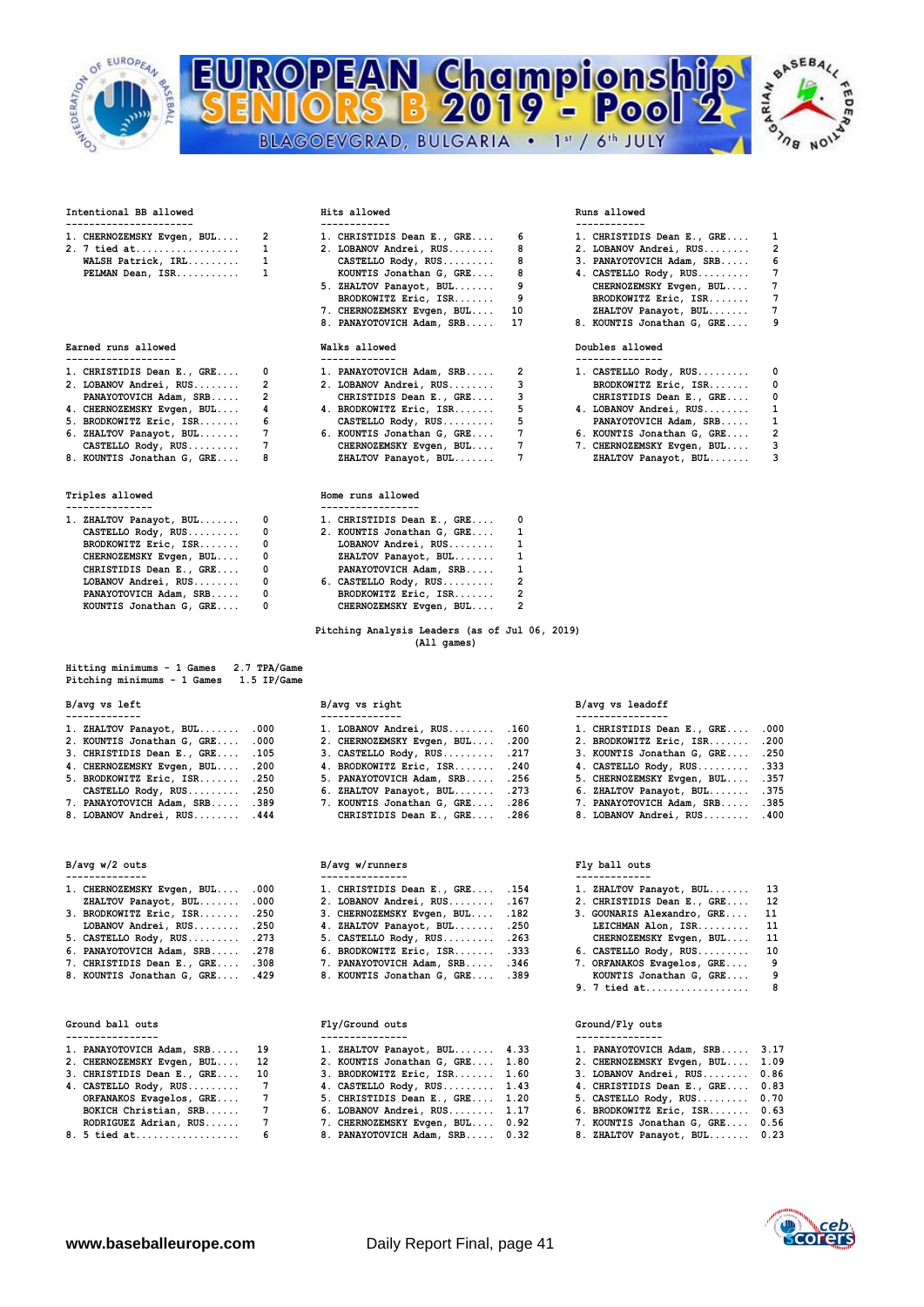



# **Fly outs/game Ground outs/game**

| 1. ZHALTOV Panayot, BUL 14.62                                                                                                                                                                                                      | 1. PANAYOTOVICH Adam, SRB 13.15  |
|------------------------------------------------------------------------------------------------------------------------------------------------------------------------------------------------------------------------------------|----------------------------------|
| 2. CHRISTIDIS Dean E., GRE 12.00                                                                                                                                                                                                   | 2. CHRISTIDIS Dean E., GRE 10.00 |
| 3. KOUNTIS Jonathan G, GRE 10.12                                                                                                                                                                                                   | 3. CHERNOZEMSKY Evgen, BUL 7.71  |
| 4. CASTELLO Rody, RUS 9.64                                                                                                                                                                                                         | 4. CASTELLO Rody, RUS 6.75       |
| 5. BRODKOWITZ Eric, ISR 7.71                                                                                                                                                                                                       | 5. LOBANOV Andrei, RUS 6.00      |
| $\bullet$ , and a set of a set of the set of the set of the set of the set of the set of the set of the set of the set of the set of the set of the set of the set of the set of the set of the set of the set of the set of the s |                                  |

- 
- 
- **4. CASTELLO Rody, RUS......... 9.64 4. CASTELLO Rody, RUS......... 6.75 5. BRODKOWITZ Eric, ISR....... 7.71 5. LOBANOV Andrei, RUS........ 6.00 6. CHERNOZEMSKY Evgen, BUL.... 7.07 6. KOUNTIS Jonathan G, GRE.... 5.62**  7. BRODKOWITZ Eric, ISR....... 4.82 **8. PANAYOTOVICH Adam, SRB..... 4.15 8. ZHALTOV Panayot, BUL....... 3.38**

### **Pitching Per-Game leaders (as of Jul 06, 2019) (All games)**

| Hitting minimums - 1 Games  |  |  | 2.7 TPA/Game |
|-----------------------------|--|--|--------------|
| Pitching minimums - 1 Games |  |  | 1.5 IP/Game  |

| 1. ZHALTOV Panayot, BUL    | 8.00 |
|----------------------------|------|
| 2. CHERNOZEMSKY Evgen, BUL | 7.00 |
| 3. PANAYOTOVICH Adam, SRB  | 6.50 |
| 4. CASTELLO Rody, RUS      | 4.67 |
| BRODKOWITZ Eric, ISR       | 4.67 |
| 6. LOBANOV Andrei, RUS     | 4.50 |
| CHRISTIDIS Dean E., GRE    | 4.50 |
|                            |      |

| 1. CASTELLO Rody, $RUS$ 0.00    | 1. CHERNOZEMSKY Evgen, BUL 0.00 | 1. CHRISTIDIS Dean E., GRE 0.00 |  |
|---------------------------------|---------------------------------|---------------------------------|--|
| BRODKOWITZ Eric, ISR 0.00       | PANAYOTOVICH Adam, SRB 0.00     | 2. PANAYOTOVICH Adam, SRB 0.69  |  |
| CHRISTIDIS Dean E., GRE 0.00    | BRODKOWITZ Eric, ISR 0.00       | 3. LOBANOV Andrei, RUS 1.00     |  |
| 4. PANAYOTOVICH Adam, SRB 0.69  | CASTELLO Rody, RUS 0.00         | 4. KOUNTIS Jonathan G, GRE 1.12 |  |
| 5. LOBANOV Andrei, RUS 1.00     | LOBANOV Andrei, RUS 0.00        | ZHALTOV Panayot, BUL 1.12       |  |
| 6. CHERNOZEMSKY Evgen, BUL 1.93 | CHRISTIDIS Dean E., GRE 0.00    | 6. CHERNOZEMSKY Evgen, BUL 1.29 |  |
| 7. KOUNTIS Jonathan G, GRE 2.25 | KOUNTIS Jonathan G, GRE 0.00    | 7. BRODKOWITZ Eric, ISR 1.93    |  |
|                                 |                                 |                                 |  |

| 1. ZHALTOV Panayot, BUL 47.25    | 1. CHRISTIDIS Dean E., GRE 6.00 | 1. CHRISTIDIS Dean E., GRE 1.00 |  |
|----------------------------------|---------------------------------|---------------------------------|--|
| KOUNTIS Jonathan G, GRE 47.25    | 2. CHERNOZEMSKY Evgen, BUL 6.43 | 2. LOBANOV Andrei, RUS 2.00     |  |
| 3. PANAYOTOVICH Adam, SRB 40.85  | $3.$ CASTELLO Rody, RUS $7.71$  | 3. PANAYOTOVICH Adam, SRB 4.15  |  |
| 4. BRODKOWITZ Eric, ISR 40.50    | 4. LOBANOV Andrei, RUS 8.00     | 4. CHERNOZEMSKY Evgen, BUL 4.50 |  |
| 5. CASTELLO Rody, RUS 38.57      | 5. BRODKOWITZ Eric, ISR 8.68    | 5. BRODKOWITZ Eric, ISR 6.75    |  |
| 6. CHERNOZEMSKY Evgen, BUL 37.29 | 6. KOUNTIS Jonathan G, GRE 9.00 | CASTELLO Rody, RUS 6.75         |  |
| 7. LOBANOV Andrei, RUS 37.00     | 7. ZHALTOV Panayot, BUL 10.12   | 7. ZHALTOV Panayot, BUL 7.88    |  |

- 
- **Earned runs/game ----------------**

| 1. CHRISTIDIS Dean E., GRE | 0.00 |
|----------------------------|------|
| 2. PANAYOTOVICH Adam, SRB  | 1.38 |
| 3. LOBANOV Andrei, RUS     | 2.00 |
| 4. CHERNOZEMSKY Evgen, BUL | 2.57 |
| 5. BRODKOWITZ Eric, ISR    | 5.79 |
| 6. CASTELLO Rody, RUS      | 6.75 |
| 7. ZHALTOV Panayot, BUL    | 7.88 |
| 8. KOUNTIS Jonathan G, GRE | 9.00 |

- 
- 

| ----------------                             |                                             |                                                                                                                                                           |      |
|----------------------------------------------|---------------------------------------------|-----------------------------------------------------------------------------------------------------------------------------------------------------------|------|
| 1. ZHALTOV Panayot, BUL 8.00                 | 1. BRODKOWITZ Eric, ISR 14.46               | 1. PANAYOTOVICH Adam, SRB 1.38                                                                                                                            |      |
| 2. CHERNOZEMSKY Evgen, BUL 7.00              | 2. LOBANOV Andrei, RUS 13.00                | 2. CHRISTIDIS Dean E., GRE 3.00                                                                                                                           |      |
| 3. PANAYOTOVICH Adam, SRB 6.50               | 3. KOUNTIS Jonathan G, GRE 11.25            | LOBANOV Andrei, RUS 3.00                                                                                                                                  |      |
| 4. CASTELLO Rody, RUS 4.67                   | 4. CASTELLO Rody, RUS 10.61                 | 4. CHERNOZEMSKY Evgen, BUL 4.50                                                                                                                           |      |
| BRODKOWITZ Eric, ISR 4.67                    | 5. CHERNOZEMSKY Evgen, BUL 9.00             | 5. BRODKOWITZ Eric, ISR 4.82                                                                                                                              |      |
| 6. LOBANOV Andrei, RUS 4.50                  | ZHALTOV Panayot, BUL 9.00                   | CASTELLO Rody, RUS 4.82                                                                                                                                   |      |
| CHRISTIDIS Dean E., GRE 4.50                 | 7. PANAYOTOVICH Adam, SRB 7.62              | 7. KOUNTIS Jonathan G, GRE 7.88                                                                                                                           |      |
| $\Omega$ EQUINTER Tonothon C CDF $\Omega$ 67 | $\Omega$ CUDTEMINIC Doop F CDF $\Lambda$ 00 | $7U\lambda T$ $\pi$ $\wedge$ $\Upsilon$ $\Gamma$ $\wedge$ $\pi$ $\wedge$ $\pi$ $\wedge$ $\pi$ $\wedge$ $\pi$ $\wedge$ $\pi$ $\wedge$ $\pi$ $\wedge$ $\pi$ | 7.99 |

# **Doubles allowed/game Triples allowed/game Homers allowed/game**

| 1. CASTELLO Rody, $RUS$ 0.00    | 1. CHERNOZEMSKY Evgen, BUL 0.00 | 1. CHRISTIDIS Dean E., GRE 0.00 |  |
|---------------------------------|---------------------------------|---------------------------------|--|
| BRODKOWITZ Eric, ISR 0.00       | PANAYOTOVICH Adam, SRB 0.00     | 2. PANAYOTOVICH Adam, SRB 0.69  |  |
| CHRISTIDIS Dean E., GRE 0.00    | BRODKOWITZ Eric, ISR 0.00       | 3. LOBANOV Andrei, RUS 1.00     |  |
| 4. PANAYOTOVICH Adam, SRB 0.69  | CASTELLO Rody, $RUS$ 0.00       | 4. KOUNTIS Jonathan G, GRE 1.12 |  |
| 5. LOBANOV Andrei, RUS 1.00     | LOBANOV Andrei, RUS 0.00        | ZHALTOV Panayot, BUL 1.12       |  |
| 6. CHERNOZEMSKY Evgen, BUL 1.93 | CHRISTIDIS Dean E., GRE 0.00    | 6. CHERNOZEMSKY Evgen, BUL 1.29 |  |
| 7. KOUNTIS Jonathan G, GRE 2.25 | KOUNTIS Jonathan G, GRE 0.00    | 7. BRODKOWITZ Eric, ISR 1.93    |  |
| 8. ZHALTOV Panayot, BUL 3.38    | ZHALTOV Panayot, BUL 0.00       | CASTELLO Rody, RUS 1.93         |  |
|                                 |                                 |                                 |  |

| 1. ZHALTOV Panayot, BUL 47.25    | 1. CHRISTIDIS Dean E., GRE 6.00 |  | 1. CHRISTIDIS Dea |
|----------------------------------|---------------------------------|--|-------------------|
| KOUNTIS Jonathan G, GRE 47.25    | 2. CHERNOZEMSKY Evgen, BUL 6.43 |  | 2. LOBANOV Andrei |
| 3. PANAYOTOVICH Adam, SRB 40.85  | 3. CASTELLO Rody, RUS 7.71      |  | 3. PANAYOTOVICH A |
| 4. BRODKOWITZ Eric, ISR 40.50    | 4. LOBANOV Andrei, RUS 8.00     |  | 4. CHERNOZEMSKY E |
| 5. CASTELLO Rody, RUS 38.57      | 5. BRODKOWITZ Eric, ISR 8.68    |  | 5. BRODKOWITZ Eri |
| 6. CHERNOZEMSKY Evgen, BUL 37.29 | 6. KOUNTIS Jonathan G, GRE 9.00 |  | CASTELLO Rody,    |
| 7. LOBANOV Andrei, RUS 37.00     | 7. ZHALTOV Panayot, BUL 10.12   |  | 7. ZHALTOV Panayo |
| 8. CHRISTIDIS Dean E., GRE 36.00 | 8. PANAYOTOVICH Adam, SRB 11.77 |  | 8. KOUNTIS Jonath |

### **Innings per game Strikeouts/game Walks allowed/game ---------------- --------------- ------------------**

FEDI

- 2. CHRISTIDIS Dean E., GRE.... 3.00
- **3. PANAYOTOVICH Adam, SRB..... 6.50 3. KOUNTIS Jonathan G, GRE.... 11.25 LOBANOV Andrei, RUS........ 3.00**
- **4. CHERNOZEMSKY Evgen, BUL.... 4.50**
- 
- 7. KOUNTIS Jonathan G, GRE.... 7.88
- **8. KOUNTIS Jonathan G, GRE.... 2.67 8. CHRISTIDIS Dean E., GRE.... 4.00 ZHALTOV Panayot, BUL....... 7.88**

| 1. CHRISTIDIS Dean E., GRE 0.00 |      |
|---------------------------------|------|
| PANAVOTOUICH Adam CPR           | በ 69 |

- 
- 
- **6. CHERNOZEMSKY Evgen, BUL.... 1.93 CHRISTIDIS Dean E., GRE.... 0.00 6. CHERNOZEMSKY Evgen, BUL.... 1.29**
- 7. BRODKOWITZ Eric, ISR....... 1.93

## **Batters faced/game Hits allowed/game Runs allowed/game**

| 1. CHRISTIDIS Dean E., GRE       | 1.00 |
|----------------------------------|------|
| 2. LOBANOV Andrei, RUS           | 2.00 |
| 3. PANAYOTOVICH Adam, SRB        | 4.15 |
| 4. CHERNOZEMSKY Evgen, BUL       | 4.50 |
| 5. BRODKOWITZ Eric, ISR          | 6.75 |
| CASTELLO Rody, RUS               | 6.75 |
| 7. ZHALTOV Panayot, BUL          | 7.88 |
| 8. KOUNTIS Jonathan G. GRE 10.12 |      |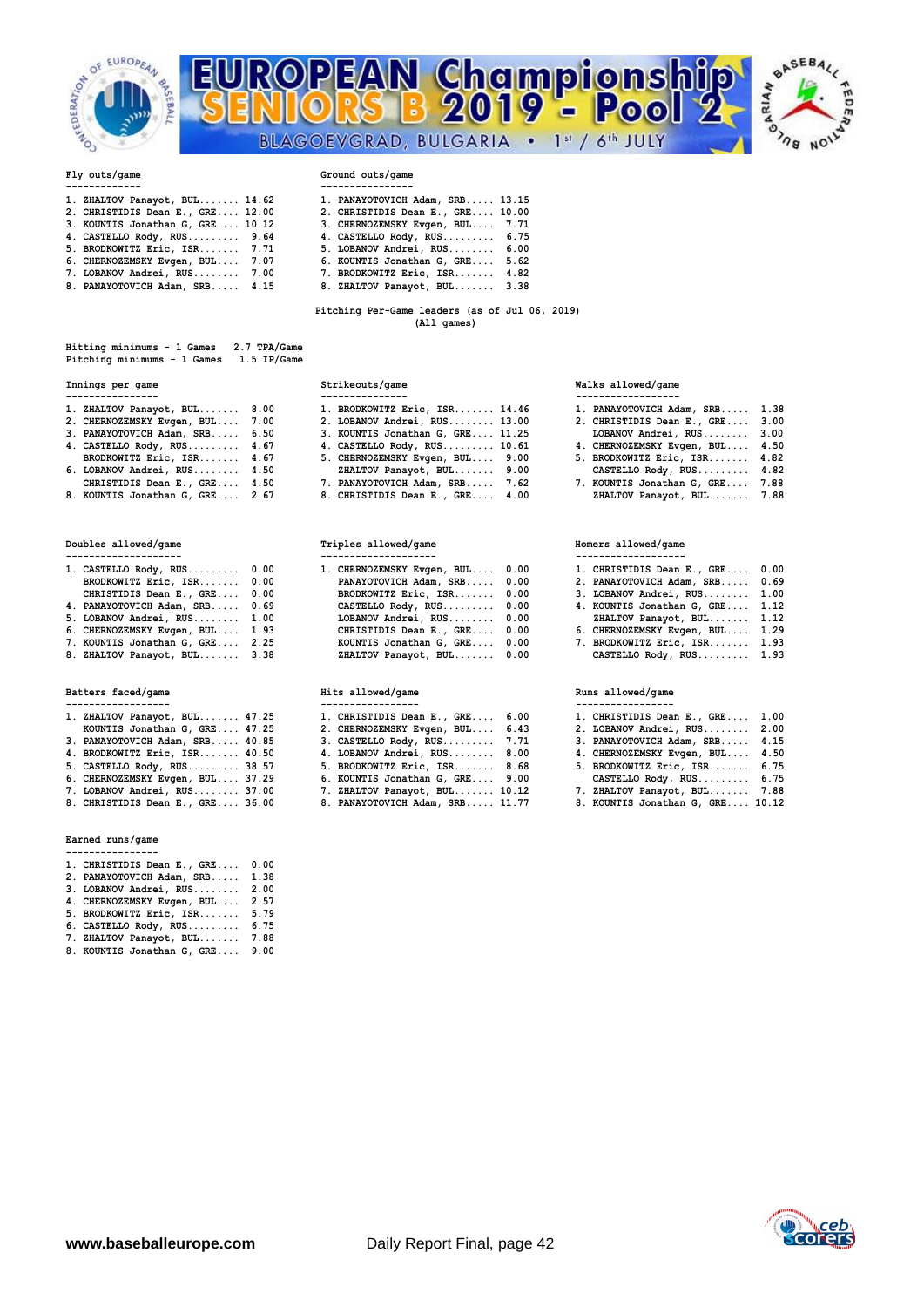



## **Fielding Leaders (as of Jul 06, 2019) (All games)**

**Hitting minimums - 1 Games Pitching minimums - 1 Games 1.5 IP/Game** 

## **Fielding pct Chances Putouts**

| 1. MONAKHOV Nikita, RUS 1.000 | 1. MONAKHOV Nikita, RUS 61                 | 1. MONAKHOV Nikita, RUS 55          |  |
|-------------------------------|--------------------------------------------|-------------------------------------|--|
| SECHOPOULOS Aristo, GRE 1.000 | 2. PHILLIPS Dan, SRB 43                    | 2. PHILLIPS Dan, SRB 38             |  |
| ROSENBAUM Simon, ISR 1.000    | $3. \text{ COSGROVE Joe, IRL}, \ldots, 40$ | 3. SECHOPOULOS Aristo, GRE 35       |  |
| CVIJOVIC Danilo, SRB 1.000    | 4. SECHOPOULOS Aristo, GRE 38              | 4. ROSENBAUM Simon, ISR 34          |  |
| EREL Tal, $ISR$ 1.000         | 5. ROSENBAUM Simon, ISR 36                 | $5. \; \text{COSGROVE}$ Joe, IRL 31 |  |
| VASILEV Aleksandr, RUS 1.000  | 6. GEORGIEV Georgi, BUL 32                 | 6. EREL Tal, ISR 29                 |  |
| GRILLO Danny, ISR 1.000       | 7. CVIJOVIC Danilo, SRB 31                 | 7. LEKAS Tomas J., GRE 26           |  |
| DIMITROV Teodor, BUL 1.000    | 8. LEKAS Tomas J., GRE 30                  | 8. GEORGIEV Georgi, BUL 25          |  |
| ROULIS Thomas W., GRE 1.000   | 9. EREL Tal, ISR 29                        | 9. CVIJOVIC Danilo, SRB 24          |  |
| $COLR$ Michael TRI. 1 000     | $10.2$ tied at $28$                        | $10.2$ tied at $22$                 |  |

| 1. VASIC Nikola, $SRB$ 20   | 1. PENPRASE Zach, $ISR$ 6 | $1. \text{COSGROVE Joe, IRL}, \ldots, \ldots$ 3 |     |
|-----------------------------|---------------------------|-------------------------------------------------|-----|
| 2. PENPRASE Zach, $ISR$ 16  | 2. GLASSER Mitch, ISR 5   | 2. CVIJOVIC Danilo, SRB                         | - 2 |
| 3. ROULIS Thomas W., GRE 14 | 3. ROSENBAUM Simon, ISR 3 | LEKAS Tomas $J.$ , GRE                          | -2  |
| CASTILLO David, RUS 14      |                           | 4. GRILLO Danny, ISR                            | - 1 |
| 5. TOMASIC Conner, SRB 11   | ANDONOV Martin, BUL 3     | GEORGIEV Georgi, BUL 1                          |     |
| 6. DILLON Patrick, IRL 9    | NASSAPOV Dimitar, BUL     |                                                 |     |
| KOURTIS Dimitrios, GRE 9    | $7.5$ tied at             |                                                 |     |
| GLASSER Mitch, ISR          |                           |                                                 |     |
| 9. VUJOVICH Jakob, SRB      |                           |                                                 |     |
| 10.2 tied at                |                           |                                                 |     |
| Catchers interference       | Steal attempts against    | Stolen bases against                            |     |

| 1. KOURTIS Dimitrios, GRE |  | 1. GEORGIEV Georgi, BUL |  | 1. GEORGIEV Georgi, BUL |  |
|---------------------------|--|-------------------------|--|-------------------------|--|
|                           |  |                         |  |                         |  |

| Caught stealing by |             |  |  |
|--------------------|-------------|--|--|
|                    |             |  |  |
| -3                 | 1. KOUR     |  |  |
|                    | <b>NASS</b> |  |  |
|                    |             |  |  |

| 1. 21.10 UCCIUI, UND    | $\ldots$                 |  |
|-------------------------|--------------------------|--|
| $COSGROVE$ Joe, $IRL$   | 3. COSGROVE Joe, IRL     |  |
| $DVORAK$ $Liam,$ $IRL.$ | 4. VUJOVICH Jakob, SRB 3 |  |
| 5. 10 tied at           | DILLON Patrick, IRL 3    |  |

| 1. MONAKHOV Nikita, RUS 1.000  | 1. MONAKHOV Nikita, RUS 61                 | 1. MONAKHOV Nikita, RUS 55          |  |
|--------------------------------|--------------------------------------------|-------------------------------------|--|
| SECHOPOULOS Aristo, GRE 1.000  | 2. PHILLIPS Dan, SRB 43                    | 2. PHILLIPS Dan, SRB 38             |  |
| ROSENBAUM Simon, ISR 1.000     | $3. \text{ COSGROVE Joe, IRL}, \ldots, 40$ | 3. SECHOPOULOS Aristo, GRE 35       |  |
| CVIJOVIC Danilo, SRB 1.000     | 4. SECHOPOULOS Aristo, GRE 38              | 4. ROSENBAUM Simon, ISR<br>34       |  |
| EREL Tal, $ISR$ 1.000          | 5. ROSENBAUM Simon, ISR 36                 | $5. \; \text{COSGROVE}$ Joe, IRL 31 |  |
| VASILEV Aleksandr, RUS 1.000   | 6. GEORGIEV Georgi, BUL 32                 | 6. EREL Tal, ISR 29                 |  |
| GRILLO Danny, ISR 1.000        | 7. CVIJOVIC Danilo, SRB 31                 | 7. LEKAS Tomas J., GRE 26           |  |
| DIMITROV Teodor, BUL 1.000     | 8. LEKAS Tomas J., GRE<br>-30              | 8. GEORGIEV Georgi, BUL 25          |  |
| ROULIS Thomas $W.$ , GRE 1.000 | 9. EREL Tal, ISR 29                        | 9. CVIJOVIC Danilo, SRB 24          |  |
| COLE Michael, $IRL$ $1.000$    | 10.2 tied at<br>-28                        | 10.2 tied at 22                     |  |
|                                |                                            |                                     |  |

## **Assists Fielding double plays Passed balls**

| 1. PENPRASE Zach, ISR 6 |    | 1. COSGROVE Joe, IRL    | - 3          |
|-------------------------|----|-------------------------|--------------|
| 2. GLASSER Mitch, ISR   | -5 | 2. CVIJOVIC Danilo, SRB | - 2          |
| 3. ROSENBAUM Simon, ISR |    | LEKAS Tomas J., GRE     | - 2          |
|                         |    | 4. GRILLO Danny, ISR    | $\mathbf{1}$ |
| ANDONOV Martin, BUL 3   |    | GEORGIEV Georgi, BUL 1  |              |
| NASSAPOV Dimitar, BUL   |    |                         |              |
| 7. 5 tied at 2          |    |                         |              |

## Steal attempts against **Category Stolen bases** against

|  | 1. KOURTIS Dimitrios, GRE 1 |  | 1. GEORGIEV Georgi, BUL 10   |  | 1. GEORGIEV Georgi,   |
|--|-----------------------------|--|------------------------------|--|-----------------------|
|  |                             |  | 2. MONAKHOV Nikita, RUS 9    |  | 2. MONAKHOV Nikita,   |
|  |                             |  | 3. CVIJOVIC Danilo, SRB 8    |  | 3. CHERNOZEMSKY Evge: |
|  |                             |  | 4. CHERNOZEMSKY Evgen, BUL 5 |  | CVIJOVIC Danilo,      |
|  |                             |  | 5. COLE II Victor, RUS 4     |  | 5. COLE II Victor, R  |
|  |                             |  | LEKAS Tomas J., GRE 4        |  | COLE Michael, IRL     |
|  |                             |  | $COSGROVE$ Joe, $IRL$ 4      |  | $7.6$ tied at         |
|  |                             |  | $COLE$ Michael, $IRL$        |  |                       |
|  |                             |  | 9. 5 tied at                 |  |                       |

| 1. KOURTIS Dimitrios, GRE 1 | 1. GEORGIEV Georgi, BUL 10   | 1. GEORGIEV Georgi, BUL 9    |  |
|-----------------------------|------------------------------|------------------------------|--|
|                             | 2. MONAKHOV Nikita, RUS 9    | 2. MONAKHOV Nikita, RUS 8    |  |
|                             | 3. CVIJOVIC Danilo, SRB      | 3. CHERNOZEMSKY Evgen, BUL 5 |  |
|                             | 4. CHERNOZEMSKY Evgen, BUL 5 | CVIJOVIC Danilo, SRB 5       |  |
|                             | 5. COLE II Victor, RUS       | 5. COLE II Victor, RUS 4     |  |
|                             | LEKAS Tomas $J.$ , GRE       | COLE Michael, $IRL$ 4        |  |
|                             | $COSGROVE$ Joe, $IRL$        | 7. 6 tied at 3               |  |

| ٠ | . | n | г. |  |
|---|---|---|----|--|
|   |   |   |    |  |

| 1. CVIJOVIC Danilo, SRB                 |   | 1. KOURTIS Dimitrios, GRE                                             |  |
|-----------------------------------------|---|-----------------------------------------------------------------------|--|
| 2. ZIVIC Stefan, SRB                    |   | NASSAPOV Alexander, BUL                                               |  |
| $COSGROVE$ Joe, $IRL$                   | 2 | $3. \; \text{COSGROVE} \; \text{Joe}, \; \text{IRL}, \ldots, \ldots.$ |  |
| $M$ $M$ $N$ $N$ $T$ $A$ $m$ $T$ $T$ $T$ |   |                                                                       |  |

 **DVORAK Liam, IRL........... 2 4. VUJOVICH Jakob, SRB........ 3 5. 10 tied at................. 1 DILLON Patrick, IRL........ 3 6. 6 tied at.................. 2** 

|  | $^{\circ}$ o $_{\text{D}}$ |  |
|--|----------------------------|--|
|  |                            |  |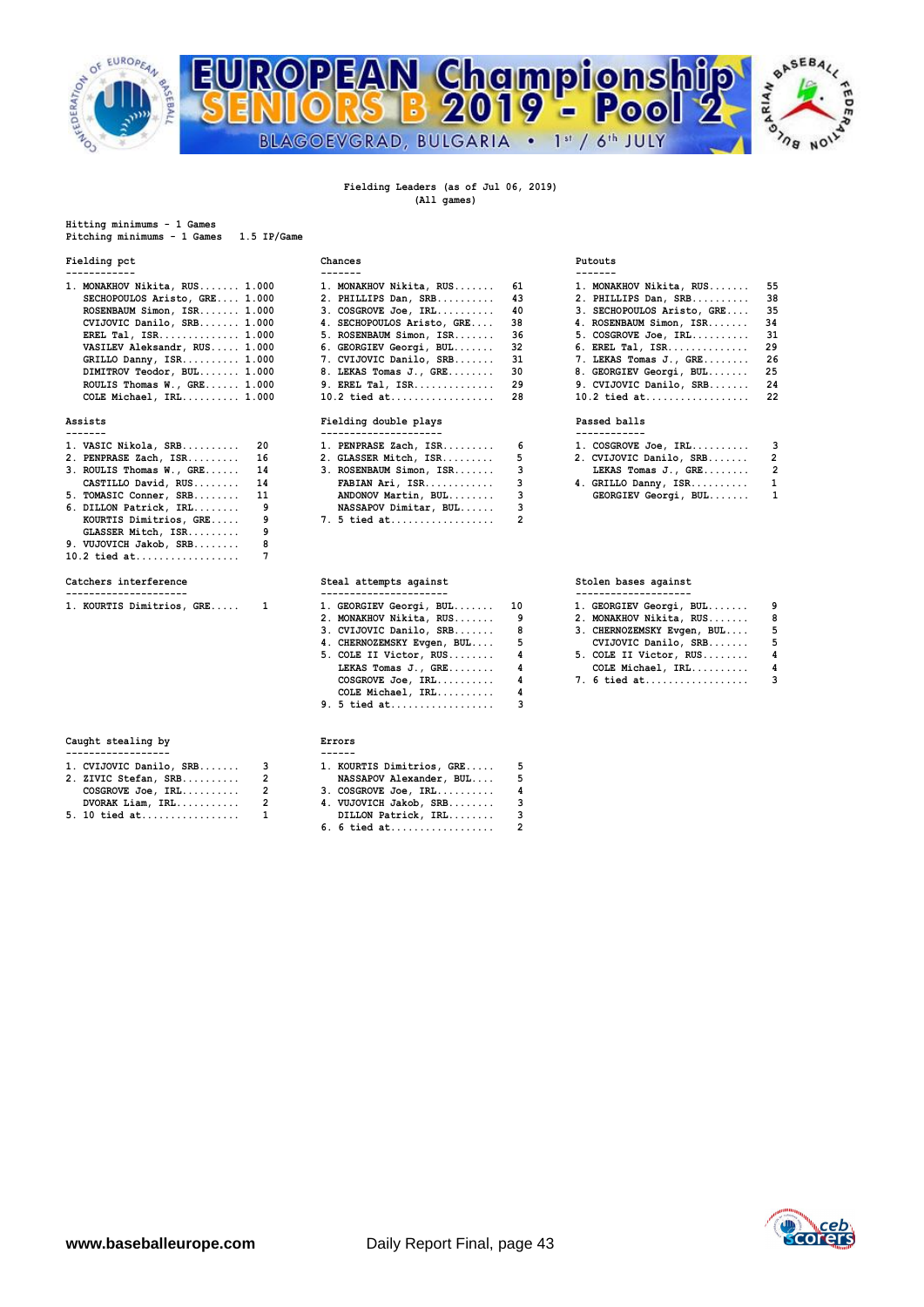

Blagoevgrad, July 1rst 2019.

After the ejection of player 13 of Greece, Mr. Nicolas Spiliotis, for using an illegal bat in the 1rst inning of the game Greece - Israel, the Technical Commission of the tournament decided to give him the next penalty: a warning and a fine of euro 50. (according rule 10g of the 2019 Competition Rules)

Paul Bokern

Chairman of the Technical Committee of the European Championships Seniors B 2019 Pool 2

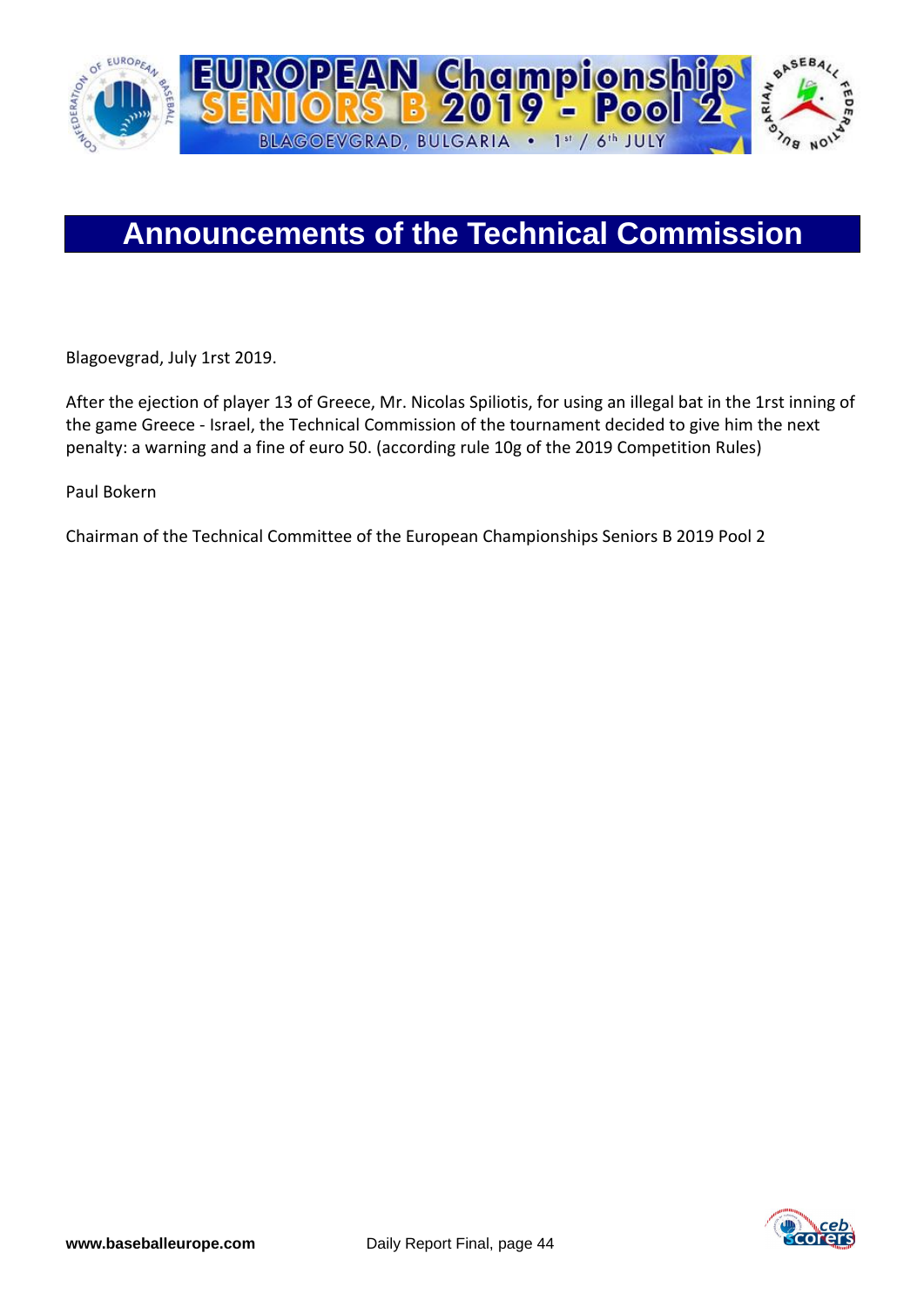

Blagoevgrad, July 4th 2019.

After the ejection of manager #40 of Ireland, Mr. Donegal Fergus, for arguing several times about how many balls a pitcher can throw between the inning in the 3rd inning of the game Greece - Ireland, the Technical Commission of the tournament decided to give him the next penalty: a warning and a fine of euro 50. (according rule 10i of the 2019 Competition Rules).

Paul Bokern

Chairman of the Technical Committee of the European Championships Seniors B 2019 Pool 2

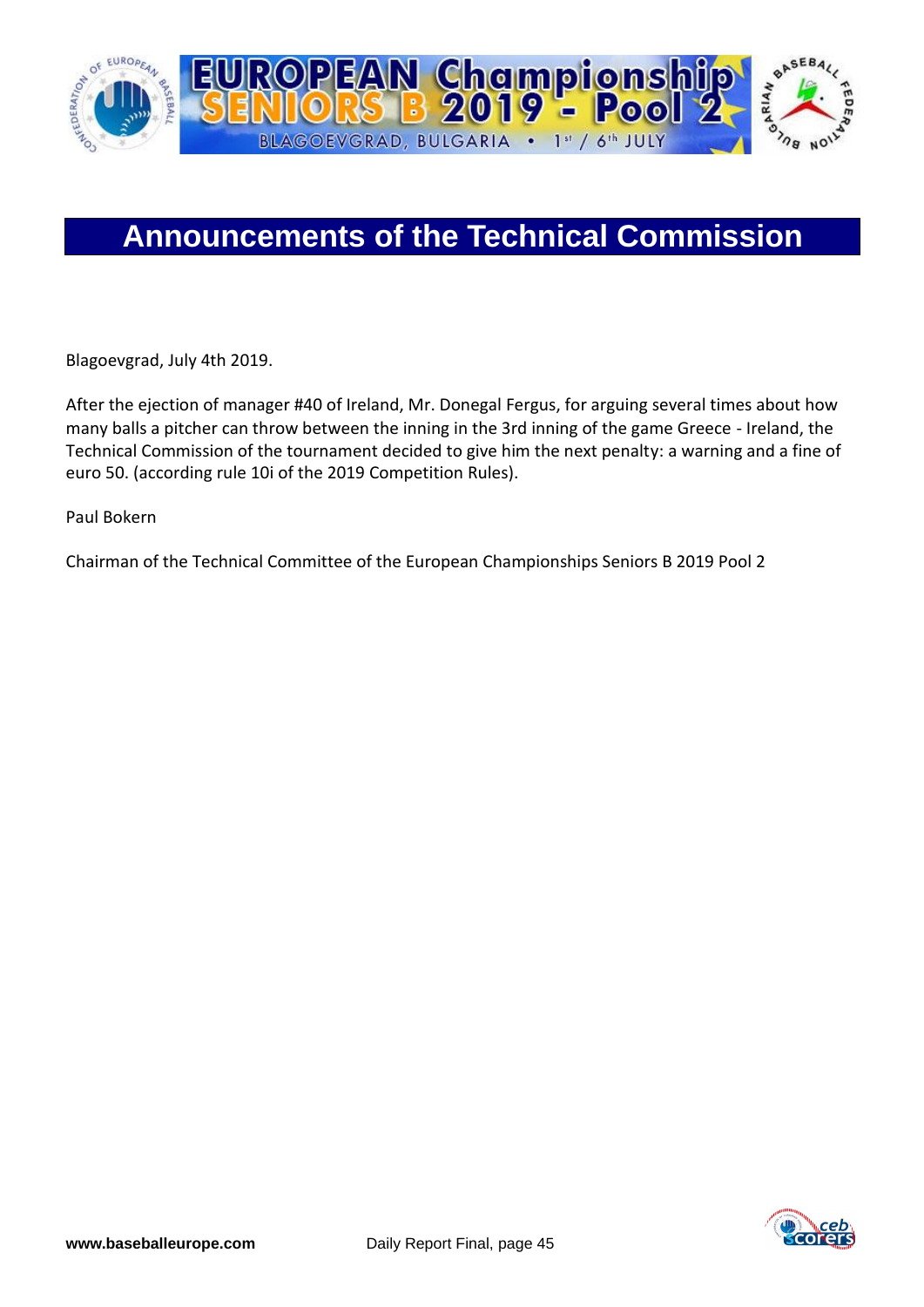

Blagoevgrad, July 6th 2019.

The Technical Commission of the European Championships Seniors B 2019 Pool 2 received today July 6th at 16:39 am a protest of the Israel Federation according the validity of some players playing for the Russian national team.

The TC received the guarantee sum of US dollar 225.

During the Technical meeting on Sunday June 30th the TC saw official and also translated papers that the players have citizenship of Russia.

On Tuesday July 2nd did the TC saw the ID cards with photo from those players. Also, date of birth was checked with PRP and FRP. No problems were showing up.

The TC takes the decision that the players are/were allowed to play in the European Championships Seniors B 2019 Pool 2.

The protest will be rejected.

The guarantee sum of US dollar 225 will be forfeited.

Technical Commission of the European Championships Seniors B 2019 Pool 2

Paul Bokern Zlatko Sersen Michael Larkin

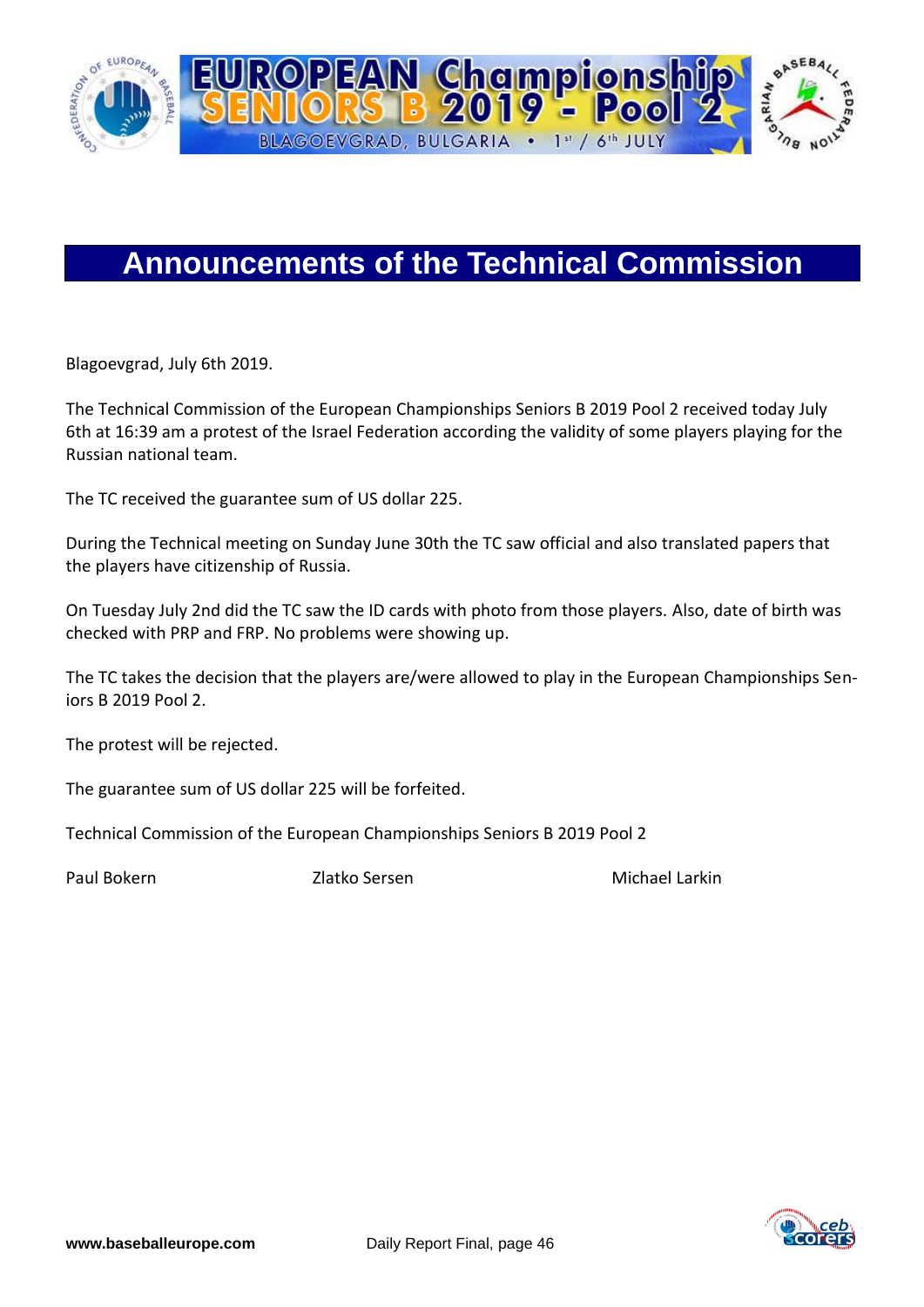

Blagoevgrad, July 6th 2019.

The Technical Commission of the European Championships Seniors B 2019 Pool 2 received today July 6th at 12:00 am a protest of the Serbian National Federation according the validity of 5 (five) players playing for the Russian national team.

The players concerned are:

Adrian Rodriguez

David Castillo

Roy Castello

Geidys Soler

Valiente Luis

The TC received the guarantee sum of euro 200.

During the Technical meeting on Sunday June 30th the TC saw official and also translated papers that the 5 players have citizenship of Russia.

On Tuesday July 2nd did the TC saw the ID cards with photo from those players. Also, date of birth was checked with PRP and FRP. No problems were showing up.

The TC takes the decision that above-mentioned players are/were allowed to play in the European Championships Seniors B 2019 Pool 2.

The protest will be rejected.

The guarantee sum of euro 200 will be forfeited.

Technical Commission of the European Championships Seniors B 2019 Pool 2

Paul Bokern Zlatko Sersen Michael Larkin